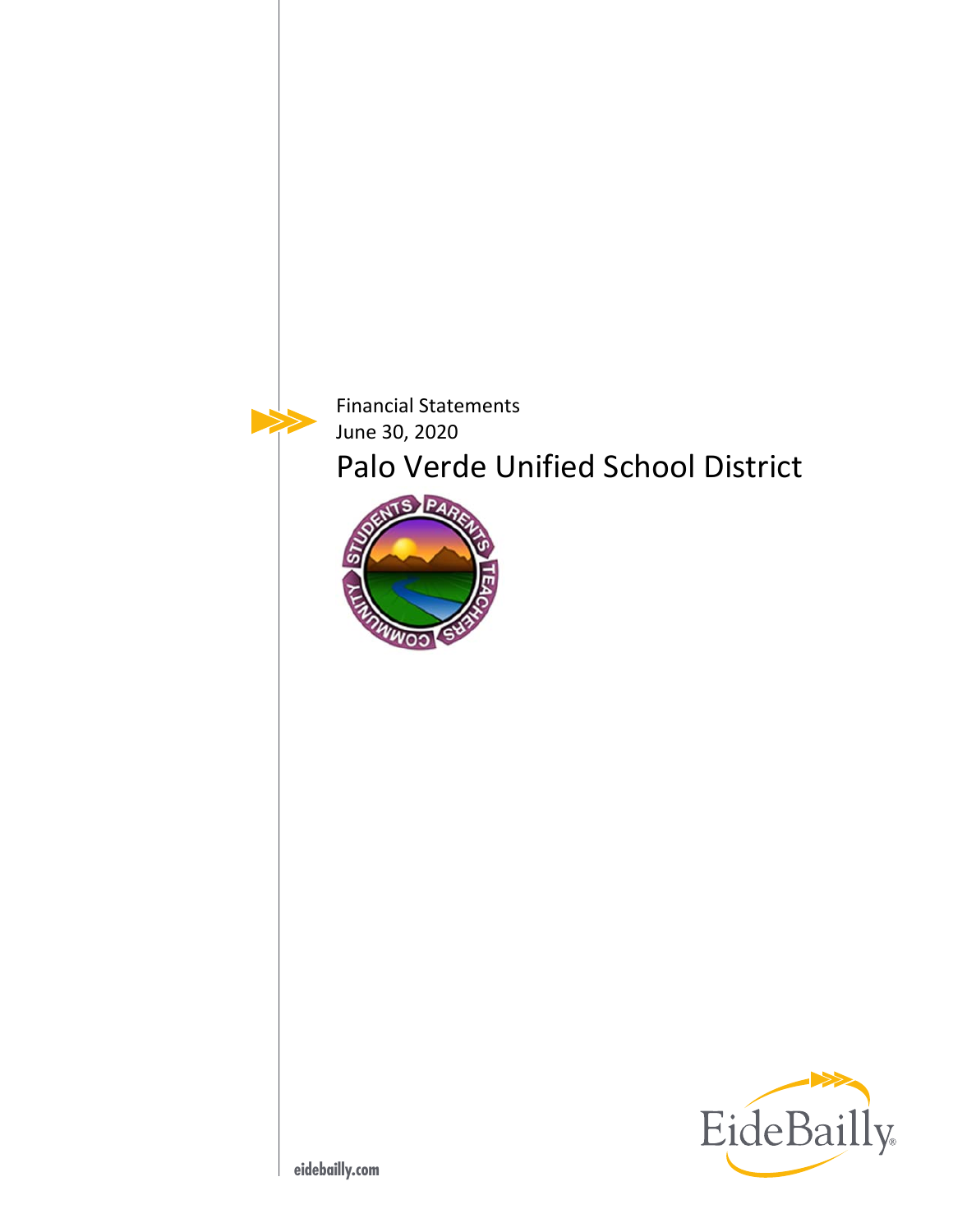| <b>Government Wide Financial Statements</b>                                                                                                                                                                                                                                                          |  |
|------------------------------------------------------------------------------------------------------------------------------------------------------------------------------------------------------------------------------------------------------------------------------------------------------|--|
|                                                                                                                                                                                                                                                                                                      |  |
| <b>Government Fund Financial Statements</b>                                                                                                                                                                                                                                                          |  |
| Reconciliation of the Governmental Funds Balance Sheet to the Statement of Net Position  17<br>Statement of Revenues, Expenditures, and Changes in Fund Balances - Governmental Funds  19<br>Reconciliation of the Statement of Revenues, Expenditures, and Changes in Fund Balances of Governmental |  |
| <b>Fiduciary Fund Financial Statements</b>                                                                                                                                                                                                                                                           |  |
|                                                                                                                                                                                                                                                                                                      |  |
|                                                                                                                                                                                                                                                                                                      |  |
| Required Supplementary Information                                                                                                                                                                                                                                                                   |  |
|                                                                                                                                                                                                                                                                                                      |  |
| Supplementary Information                                                                                                                                                                                                                                                                            |  |
| Reconciliation of Annual Financial and Budget Report with Audited Financial Statements  82<br>Combining Statement of Revenues, Expenditure, and Changes in Fund Balances - Non-Major Governmental                                                                                                    |  |
| Independent Auditor's Reports                                                                                                                                                                                                                                                                        |  |
| Independent Auditor's Report on Internal Control over Financial Reporting and on Compliance and Other<br>Matters Based on an Audit of Financial Statements Performed in Accordance with Government Auditing                                                                                          |  |

Independent Auditor's Report on Compliance for the Major Federal Program; Report on Internal Control Over Compliance Required by the Uniform Guidance ..................................................................................................... 92

*Standards* ................................................................................................................................................................. 90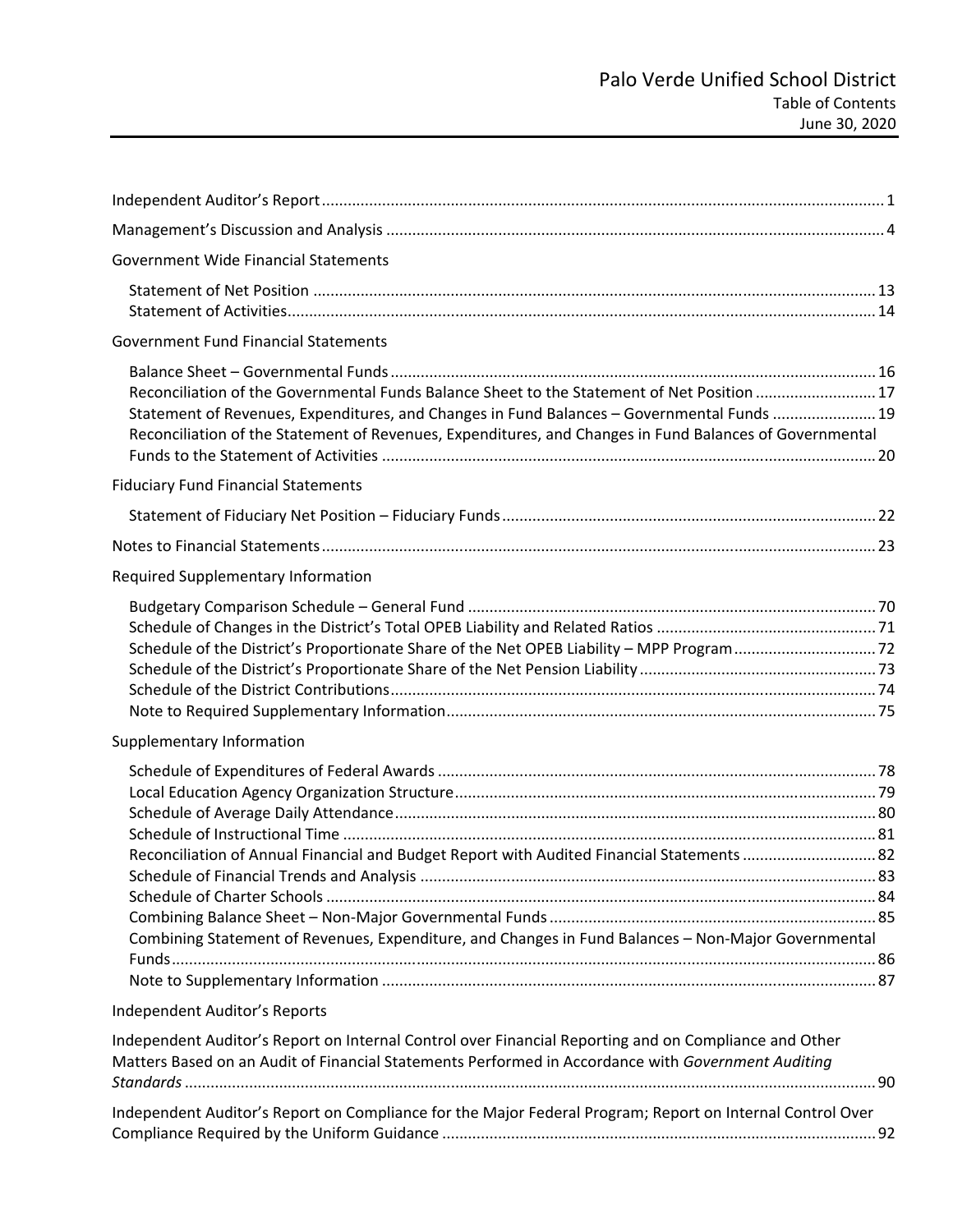| Schedule of Findings and Questioned Costs |  |
|-------------------------------------------|--|
|                                           |  |
|                                           |  |
|                                           |  |
|                                           |  |
|                                           |  |
|                                           |  |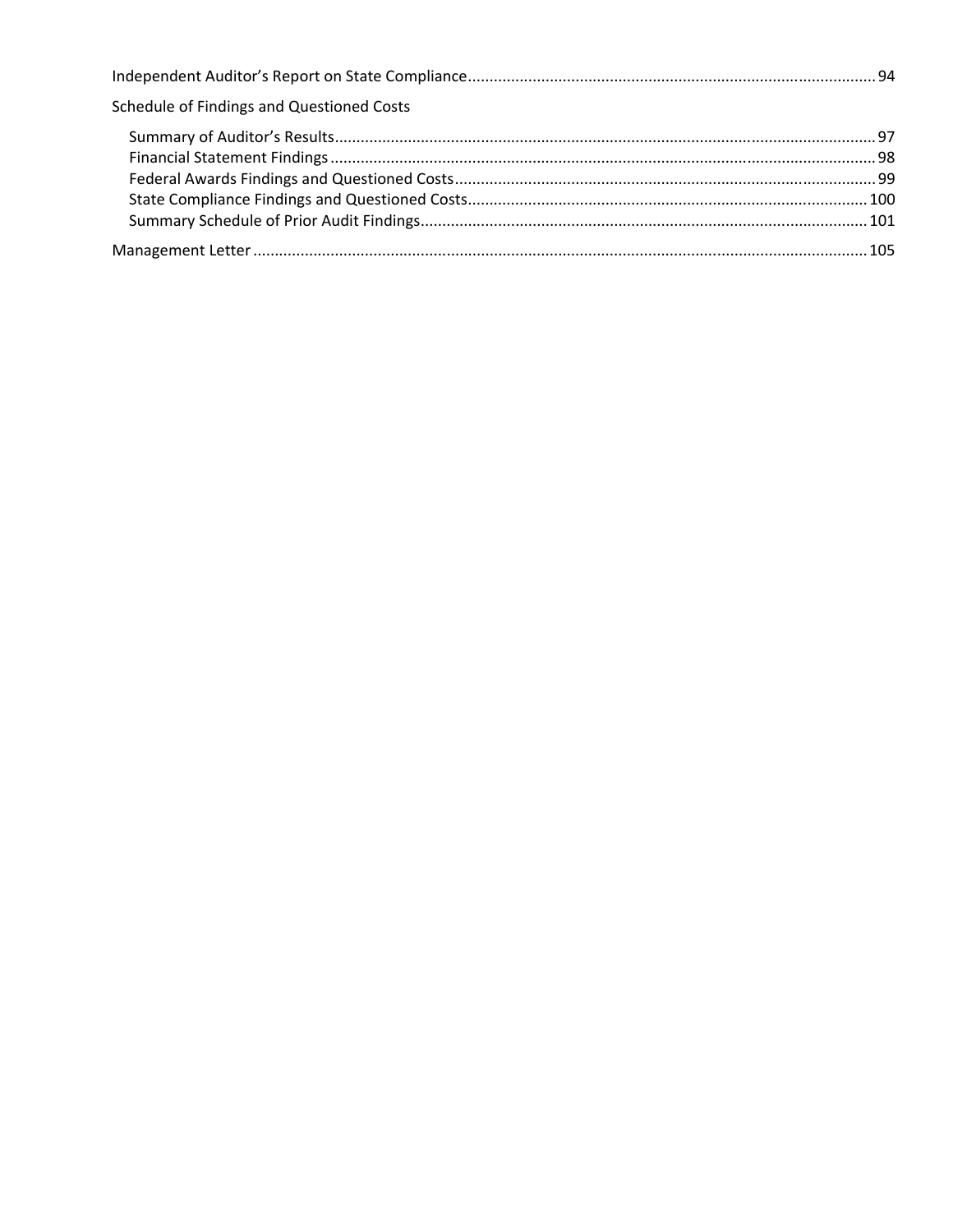

**CPAs & BUSINESS ADVISORS** 

## **Independent Auditor's Report**

To the Board of Directors Palo Verde Unified School District Blythe, California

## **Report on the Financial Statements**

We have audited the accompanying financial statements of the governmental activities, each major fund, and the aggregate remaining fund information of Palo Verde Unified School District (the District) as of and for the year ended June 30, 2020, and the related notes to the financial statements, which collectively comprise the District's basic financial statements as listed in the table of contents.

## **Management's Responsibility for the Financial Statements**

Management is responsible for the preparation and fair presentation of these financial statements in accordance with accounting principles generally accepted in the United States of America; this includes the design, implementation, and maintenance of internal control relevant to the preparation and fair presentation of financial statements that are free from material misstatement, whether due to fraud or error.

## **Auditor's Responsibility**

Our responsibility is to express opinions on these financial statements based on our audit. We conducted our audit in accordance with auditing standards generally accepted in the United States of America and the standards applicable to financial audits contained in *Government Auditing Standards*, issued by the Comptroller General of the United States. Those standards require that we plan and perform the audit to obtain reasonable assurance about whether the financial statements are free from material misstatement.

An audit involves performing procedures to obtain audit evidence about the amounts and disclosures in the financial statements. The procedures selected depend on the auditor's judgment, including the assessment of the risks of material misstatement of the financial statements, whether due to fraud or error. In making those risk assessments, the auditor considers internal control relevant to the entity's preparation and fair presentation of the financial statements in order to design audit procedures that are appropriate in the circumstances, but not for the purpose of expressing an opinion on the effectiveness of the entity's internal control. Accordingly, we express no such opinion. An audit also includes evaluating the appropriateness of accounting policies used and the reasonableness of significant accounting estimates made by management, as well as evaluating the overall presentation of the financial statements.

We believe that the audit evidence we have obtained is sufficient and appropriate to provide a basis for our audit opinions.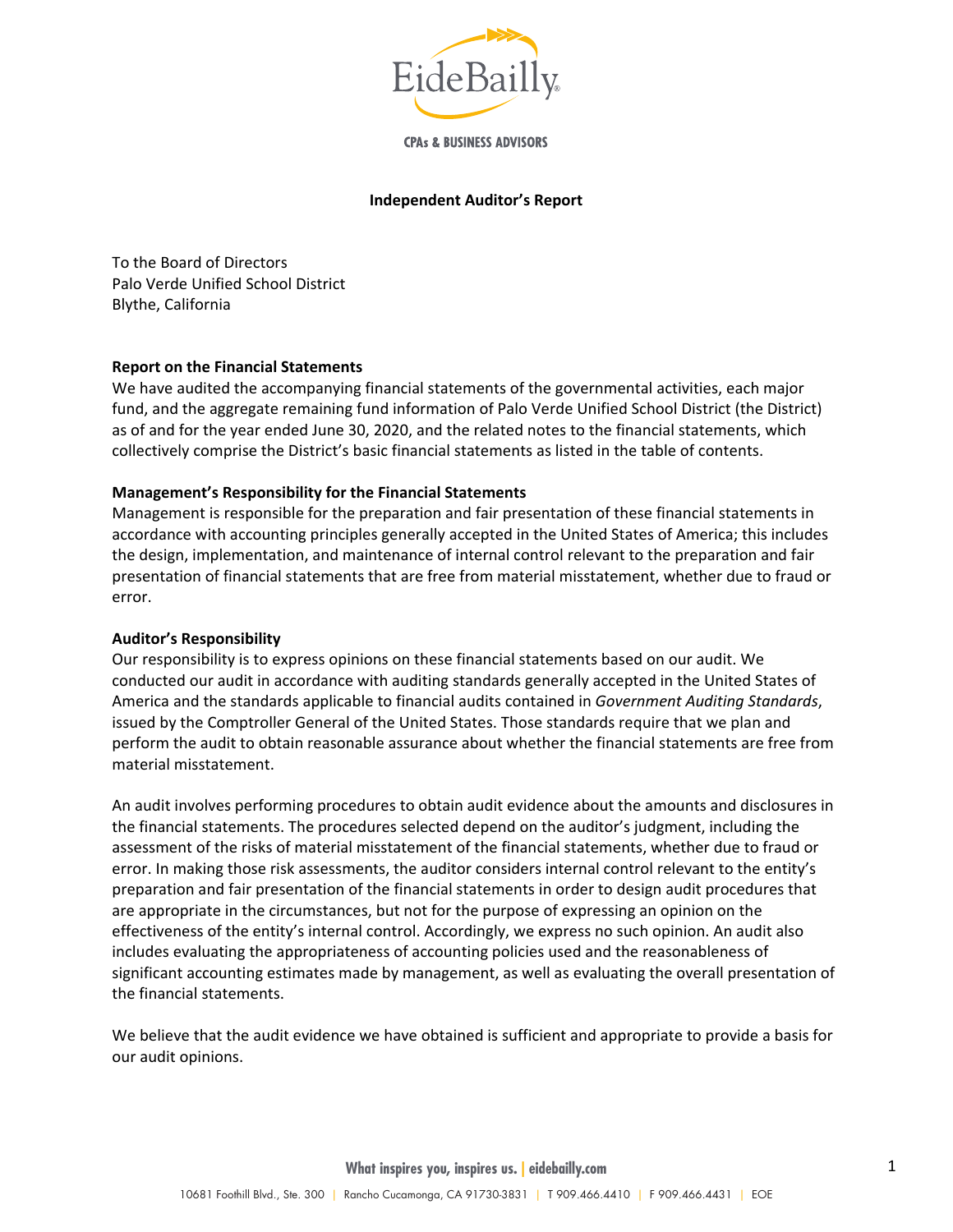## **Opinions**

In our opinion, the financial statements referred to above present fairly, in all material respects, the respective financial position of the governmental activities, each major fund, and the aggregate remaining fund information of the District, as of June 30, 2020, and the respective changes in financial position for the year then ended in accordance with accounting principles generally accepted in the United States of America.

## **Other Matters**

## *Required Supplementary Information*

Accounting principles generally accepted in the United States of America require that the management's discussion and analysis on pages 4 through 12, budgetary comparison information on page 70, schedule of changes in the District's total OPEB liability and related ratios on page 71, schedule of the District's proportionate share of the net OPEB liability – MPP program on page 72, schedule of the District's proportionate share of the net pension liability on page 73, and schedule of the District contributions on page 74, be presented to supplement the basic financial statements. Such information, although not a part of the basic financial statements, is required by the Governmental Accounting Standards Board, who considers it to be an essential part of financial reporting for placing the basic financial statements in an appropriate operational, economic, or historical context. We have applied certain limited procedures to the required supplementary information in accordance with auditing standards generally accepted in the United States of America, which consisted of inquiries of management about the methods of preparing the information and comparing the information for consistency with management's responses to our inquiries, the basic financial statements, and other knowledge we obtained during our audit of the basic financial statements. We do not express an opinion or provide any assurance on the information because the limited procedures do not provide us with sufficient evidence to express an opinion or provide any assurance.

## *Other Information*

Our audit was conducted for the purpose of forming opinions on the financial statements that collectively comprise the District's financial statements. The combining and individual nonmajor fund financial statements, Schedule of Expenditures of Federal Awards as required by the audit requirements of *Title 2 U.S. Code of Federal Regulations (CFR)* Part 200, *Uniform Administrative Requirements, Cost Principles, and Audit Requirements for Federal Awards* (Uniform Guidance), and other supplementary information listed in the table of contents are presented for purposes of additional analysis and are not a required part of the financial statements.

The combining and individual nonmajor fund financial statements, the schedule of expenditures of federal awards, and the other supplementary information listed in the table of contents are the responsibility of management and were derived from and relate directly to the underlying accounting and other records used to prepare the basic financial statements. Such information has been subjected to the auditing procedures applied in the audit of the basic financial statements and certain additional procedures, including comparing and reconciling such information directly to the underlying accounting and other records used to prepare the basic financial statements or to the basic financial statements themselves, and other additional procedures in accordance with auditing standards generally accepted in the United States of America. In our opinion, the combining and individual nonmajor fund financial statements, the schedule of expenditures of federal awards and other supplementary information listed in the table of contents are fairly stated, in all material respects, in relation to the basic financial statements as a whole.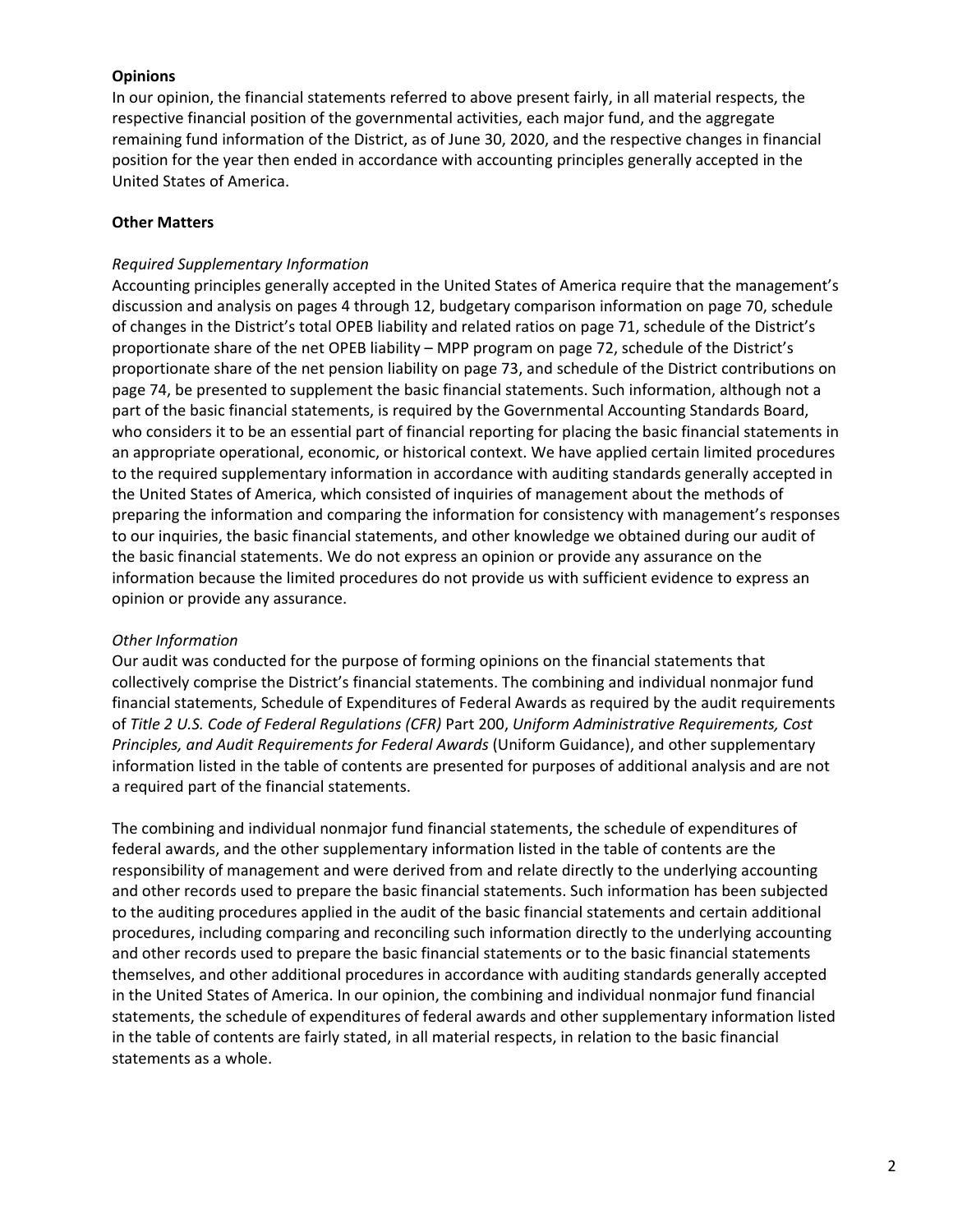## **Other Reporting Required by** *Government Auditing Standards*

In accordance with *Government Auditing Standards*, we have also issued a report dated November 18, 2020 on our consideration of the District's internal control over financial reporting and on our tests of its compliance with certain provisions of laws, regulations, contracts, grant agreements, and other matters. The purpose of that report is solely to describe the scope of our testing of internal control over financial reporting and compliance and the results of that testing, and not to provide an opinion on the effectiveness of the District's internal control over financial reporting or on compliance. That report is an integral part of an audit performed in accordance with *Government Auditing Standards* in considering the District's internal control over financial reporting and compliance.

Fede Sailly LLP

Rancho Cucamonga, California November 18, 2020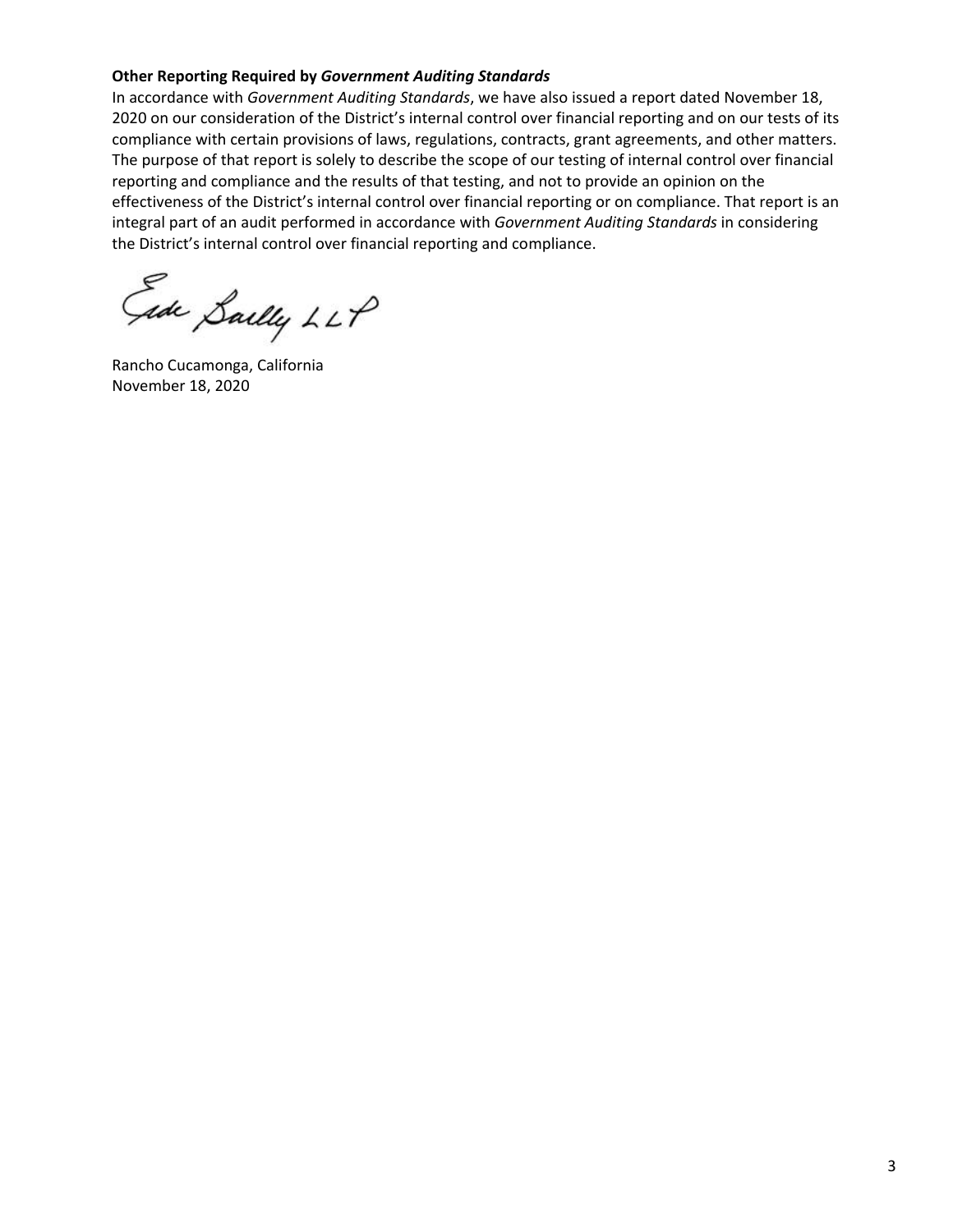

# **PALO VERDE Unified School District**

 *"Improving Learning…Together"* 

**295 North First Street, Blythe California 92225 Telephone (760) 922-4164 Fax (760) 922-5942** 

#### **Board of Education**

Samuel Burton Norman C. Guith, Ed.D. Martha Gutierrez Alfonso Hernandez Jamey Mullion

Tracie Kern Superintendent

This section of Palo Verde Unified School District's (the District) annual financial report presents our discussion and analysis of the District's financial performance during the fiscal year that ended on June 30, 2020, with comparative information for the year ended June 30, 2019. Please read it in conjunction with the District's financial statements, which immediately follow this section.

## **INTRODUCTION**

Palo Verde Unified School District's goal is to provide an atmosphere of care and concern, an opportunity for every student to recognize and fully develop his/her particular academic, technical, vocational, physical, and social skills. Palo Verde Unified School District's students graduate prepared to succeed in tomorrow's world.

The management's discussion and analysis section of Palo Verde Unified School District's financial statements provide an overall review of the District's financial activities for the fiscal year ended June 30, 2020. This analysis will look at the District's financial performance as a whole. The management's discussion and analysis should be reviewed in conjunction with the audited financial statements and notes to the financial statements to enhance the understanding of the District's financial performance.

The Palo Verde Unified School District is a small urban district offering instruction to students from kindergarten through twelfth grade. During the 2019‐2020 school year, the District operates three elementary schools, one high school, and one continuation high school. The District operates on the traditional August through early June schedule, for the instruction of approximately 3,860 students.

## **USING THE ANNUAL FINANCIAL REPORT**

This comprehensive annual financial report consists of a series of financial statements and notes to those statements. The statements are organized so the reader can understand the Palo Verde Unified School District as a whole, and then proceed to provide an increasingly detailed look at specific financial activities.

The management's discussion and analysis statement is provided to assist our citizens, taxpayers, and investors in reviewing the District's finances and to show the District's accountability for the money it receives.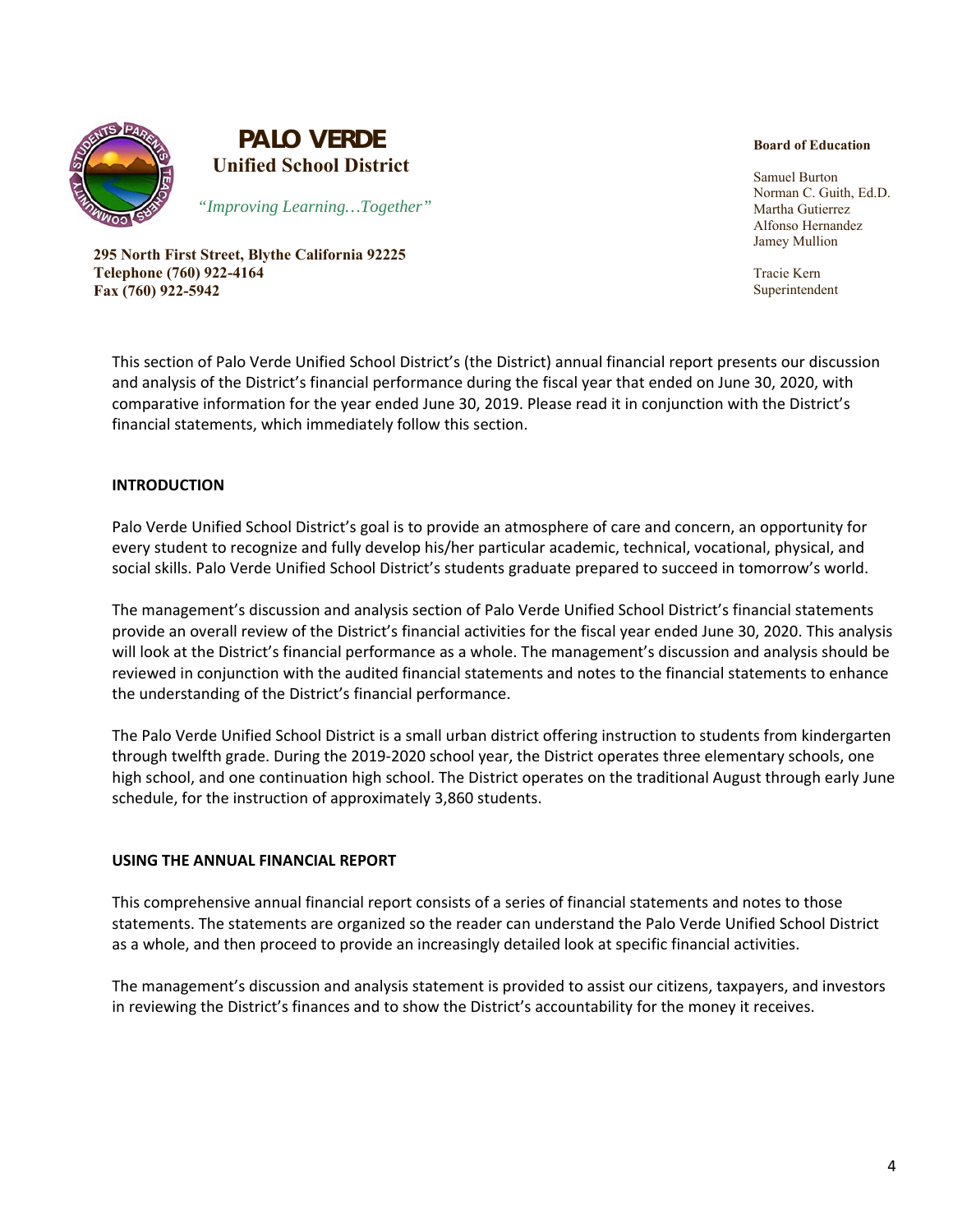## **FINANCIAL HIGHLIGHTS OF THE PAST YEAR**

- The District ended 2019‐2020 with \$11,577,315 in net position.
- Net position decreased by \$175,537 during the year.
- Palo Verde High School is undergoing an animal barn building site improvement.

## **REPORTING THE DISTRICT AS A WHOLE**

## **The Statement of Net Position and the Statement of Activities**

The *Statement of Net Position* and the *Statement of Activities* report information about the District as a whole and about its activities. These statements include all assets and liabilities of the District using the accrual basis of accounting, which is similar to the accounting used by most private‐sector companies. All of the current year's revenues and expenses are taken into account regardless of when cash is received or paid.

These two statements report the District's *net position* and changes in them. Net position is the difference between assets and deferred outflows of resource, and liabilities and deferred inflows of resources, which is one way to measure the District's financial health, or financial position. Over time, increases or decreases in the District's net position will serve as a useful indicator of whether the financial position of the District is improving or deteriorating. Other factors to consider are changes in the District's property tax base and the condition of the District's facilities.

The relationship between revenues and expenses is the District's operating results. Since the Board's responsibility is to provide services to our students and not to generate profit as commercial entities do, one must consider other factors when evaluating the overall health of the District. The quality of the education and the safety of our schools will likely be an important component in this evaluation.

In the *Statement of Net Position* and the *Statement of Activities*, we present the District activities as follows:

**Governmental Activities** *‐* The District reports all of its services in this category. This includes the education of kindergarten through grade twelve students, the operation of child development activities, and the on‐going effort to improve and maintain buildings and sites. Property taxes, State income taxes, user fees, interest income, Federal, State, and local grants, as well as general obligation bonds, finance these activities.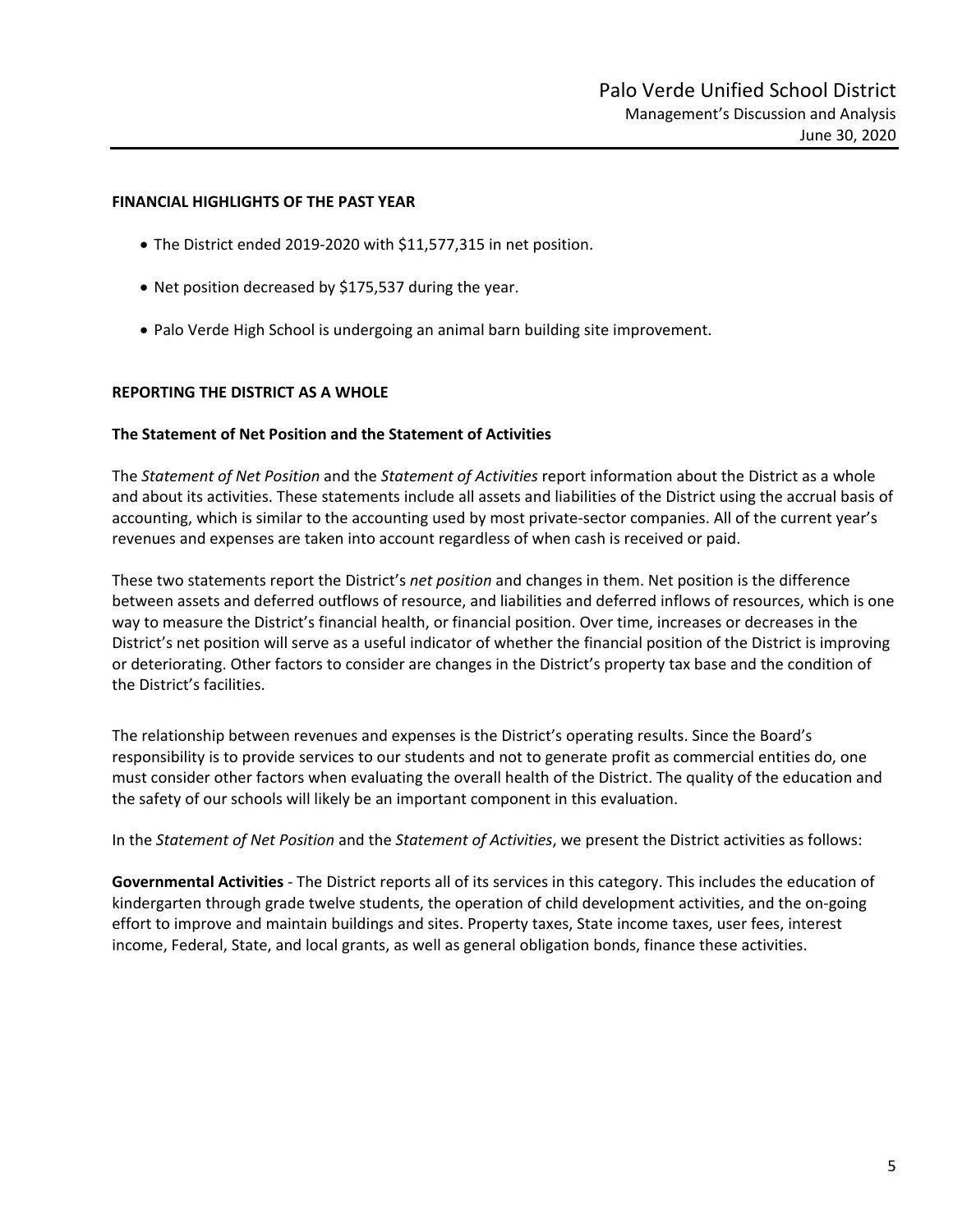## **REPORTING THE DISTRICT'S MOST SIGNIFICANT FUNDS**

## **Fund Financial Statements**

The fund financial statements provide detailed information about the most significant funds ‐ not the District as a whole. Some funds are required to be established by State law and by bond covenants. However, management establishes many other funds to help it control and manage money for particular purposes or to show that it is meeting legal responsibilities for using certain taxes, grants, and other money that it receives from the U.S. Department of Education.

**Governmental Funds** ‐ Most of the District's basic services are reported in governmental funds, which focus on how money flows into and out of those funds and the balances left at year end that are available for spending. These funds are reported using an accounting method called modified accrual accounting, which measures cash and all other financial assets that can readily be converted to cash. The governmental fund statements provide a detailed short-term view of the District's general government operations and the basic services it provides. Governmental fund information helps determine whether there are more or fewer financial resources that can be spent in the near future to finance the District's programs. The differences of results in the governmental fund financial statements to those in the government-wide financial statements are explained in a reconciliation following each governmental fund financial statement.

## **THE DISTRICT AS TRUSTEE**

### **Reporting the District's Fiduciary Responsibilities**

The District is the trustee, or fiduciary*,* for funds held on behalf of others, like our funds for associated student body activities. The District's fiduciary activities are reported in the *Statement of Fiduciary Net Position*. We exclude these activities from the District's other financial statements because the District cannot use these assets to finance its operations. The District is responsible for ensuring that the assets reported in these funds are used for their intended purposes.

### **THE DISTRICT AS A WHOLE**

### **Net Position**

The District's net position was \$9,829,805 for the fiscal year ended June 30, 2020. Of this amount, \$(27,392,528) was the unrestricted deficit. Restricted net position is reported separately to show legal constraints from debt covenants, grantors, constitutional provisions, and enabling legislation that limit the Board's ability to use net position for day‐to‐day operations. Our analysis below, in summary form, focuses on the net position (Table 1) and change in net position (Table 2) of the District's governmental activities.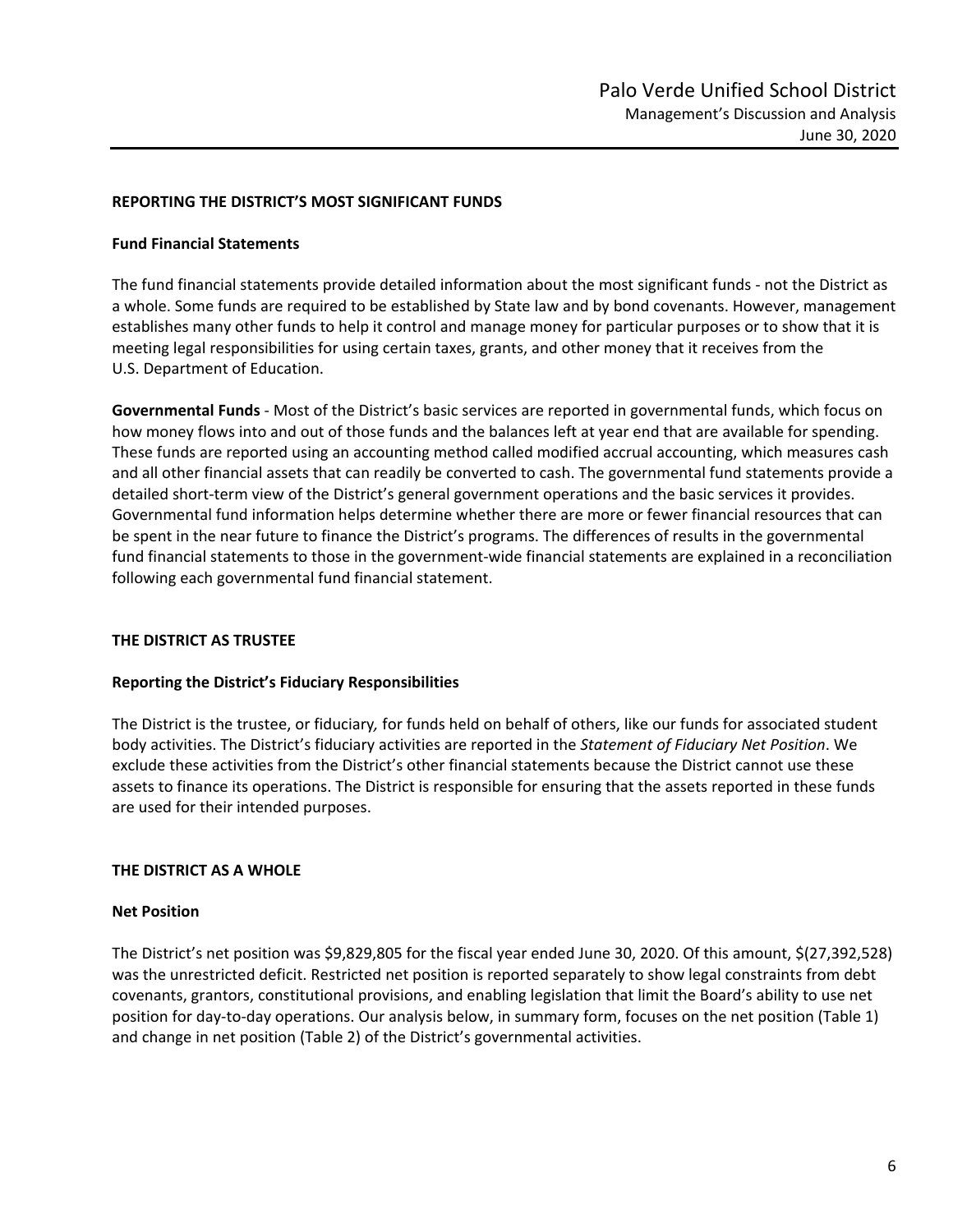**Table 1** 

|                            |                  | Governmental<br>Activities |  |  |  |
|----------------------------|------------------|----------------------------|--|--|--|
|                            | 2020             |                            |  |  |  |
| Assets                     |                  |                            |  |  |  |
| Current and other assets   | \$<br>23,257,737 | \$<br>24,821,190           |  |  |  |
| Capital assets             | 49,917,176       | 46,012,606                 |  |  |  |
| <b>Total assets</b>        | 73,174,913       | 70,833,796                 |  |  |  |
| Deferred outflows          |                  |                            |  |  |  |
| of resources               | 13,078,429       | 11,733,328                 |  |  |  |
| Liabilities                |                  |                            |  |  |  |
| <b>Current liabilities</b> | 4,058,294        | 2,461,571                  |  |  |  |
| Long-term liabilities      | 69,313,971       | 65,073,534                 |  |  |  |
| <b>Total liabilities</b>   | 73,372,265       | 67,535,105                 |  |  |  |
| Deferred inflows           |                  |                            |  |  |  |
| of resources               | 3,051,272        | 3,279,167                  |  |  |  |
| <b>Net Position</b>        |                  |                            |  |  |  |
| Net investment in          |                  |                            |  |  |  |
| capital assets             | 31,936,393       | 22,867,689                 |  |  |  |
| Restricted                 | 5,285,943        | 13,899,501                 |  |  |  |
| Unrestricted               | (27, 392, 531)   | (25, 014, 338)             |  |  |  |
| Total net position         | 9,829,805<br>\$  | \$<br>11,752,852           |  |  |  |

The \$(27,392,528) in the unrestricted net deficit of governmental activities represents the *accumulated* results of all past years' operations.

## **Changes in Net Position**

The results of this year's operations for the District as a whole are reported in the *Statement of Activities* on page 14. Table 2 takes the information from the Statement, rounds off the numbers, and rearranges them slightly so you can see our total revenues for the year.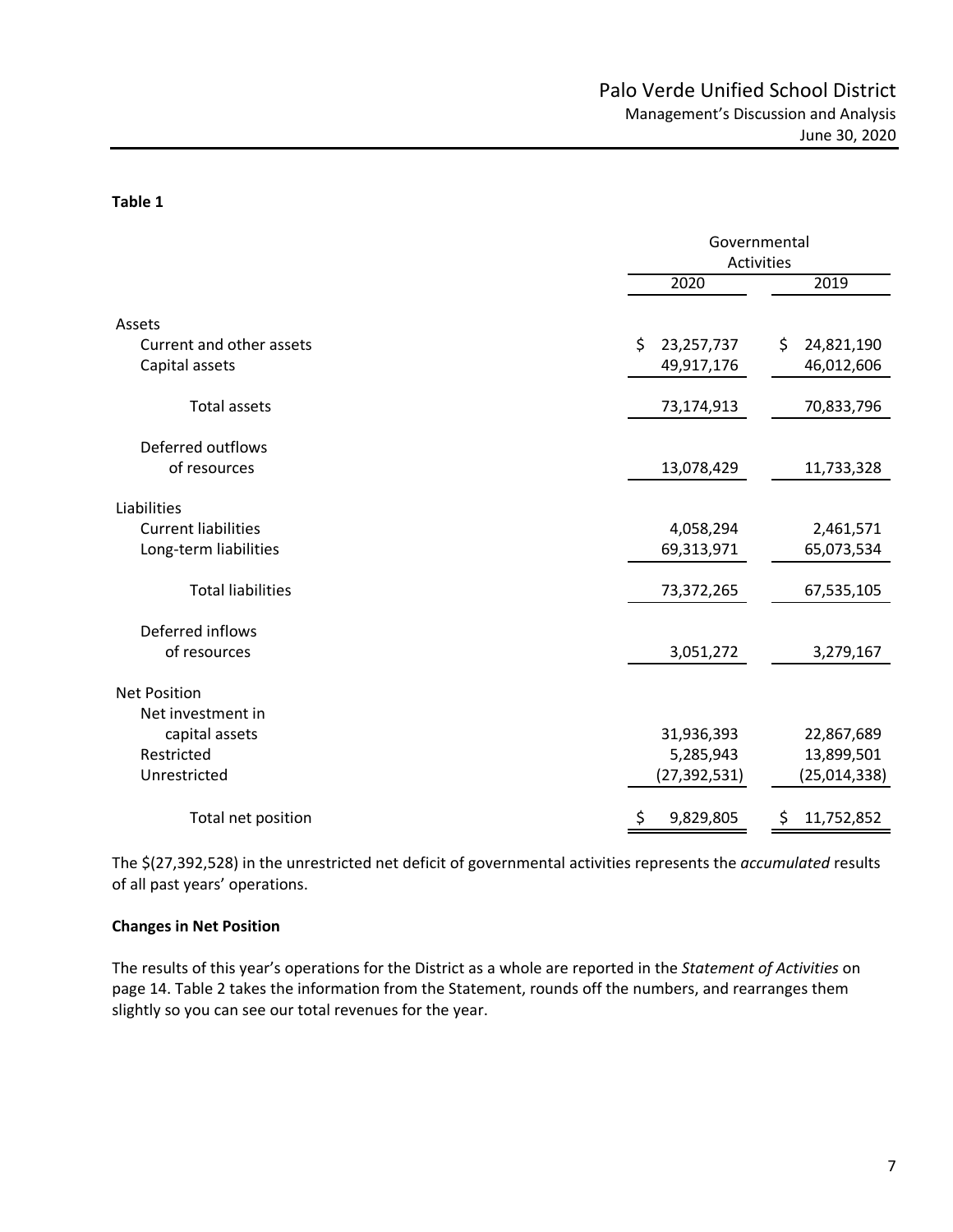| . .<br>v<br>×<br>۰,<br>× |  |
|--------------------------|--|
|--------------------------|--|

|                                      | Governmental<br>Activities |             |    |               |
|--------------------------------------|----------------------------|-------------|----|---------------|
|                                      |                            | 2020        |    | 2019          |
|                                      |                            |             |    |               |
| Revenues                             |                            |             |    |               |
| Program revenues                     |                            |             |    |               |
| Charges for services                 | \$                         | 79,824      | \$ | 128,263       |
| Operating grants and contributions   |                            | 9,116,762   |    | 6,786,369     |
| Capital grants and contributions     |                            | 687         |    | 597           |
| General revenues                     |                            |             |    |               |
| Federal and State aid not restricted |                            | 24,713,935  |    | 24,409,188    |
| Property taxes                       |                            | 9,332,524   |    | 8,268,892     |
| Other general revenues               |                            | 967,288     |    | 2,594,784     |
| Total revenues                       |                            | 44,211,020  |    | 42,188,093    |
| Expenses                             |                            |             |    |               |
| Instruction-related                  |                            | 29,808,070  |    | 28,606,451    |
| Pupil services                       |                            | 6,665,696   |    | 6,374,380     |
| Administration                       |                            | 2,677,672   |    | 2,835,659     |
| <b>Plant services</b>                |                            | 4,518,955   |    | 5,104,352     |
| Other                                |                            | 2,463,674   |    | 1,566,678     |
| <b>Total expenses</b>                |                            | 46,134,067  |    | 44,487,520    |
| Change in net position               | \$                         | (1,923,047) | \$ | (2, 299, 427) |

### **Governmental Activities**

As reported in the *Statement of Activities* on page 14, the cost of all of our governmental activities this year was \$46,134,067. However, the amount that our taxpayers ultimately financed for these activities through local taxes was only \$9,332,524, because the cost was paid by those who benefited from the programs (\$79,824) or by other governments and organizations who subsidized certain programs with grants and contributions of \$9,117,449. We paid for the remaining "public benefit" portion of our governmental activities with \$24,713,935 in State and Federal funds and with \$967,288 other revenues, like interest and general entitlements.

In Table 3, we have presented the cost of each of the District's largest functions: instruction including, instruction‐related activities, other pupil services, administration, plant services, and all other services. As discussed above, net cost shows the financial burden that was placed on the District's taxpayers by each of these functions. Providing this information allows our citizens to consider the cost of each function in comparison to the benefits that are provided by that function.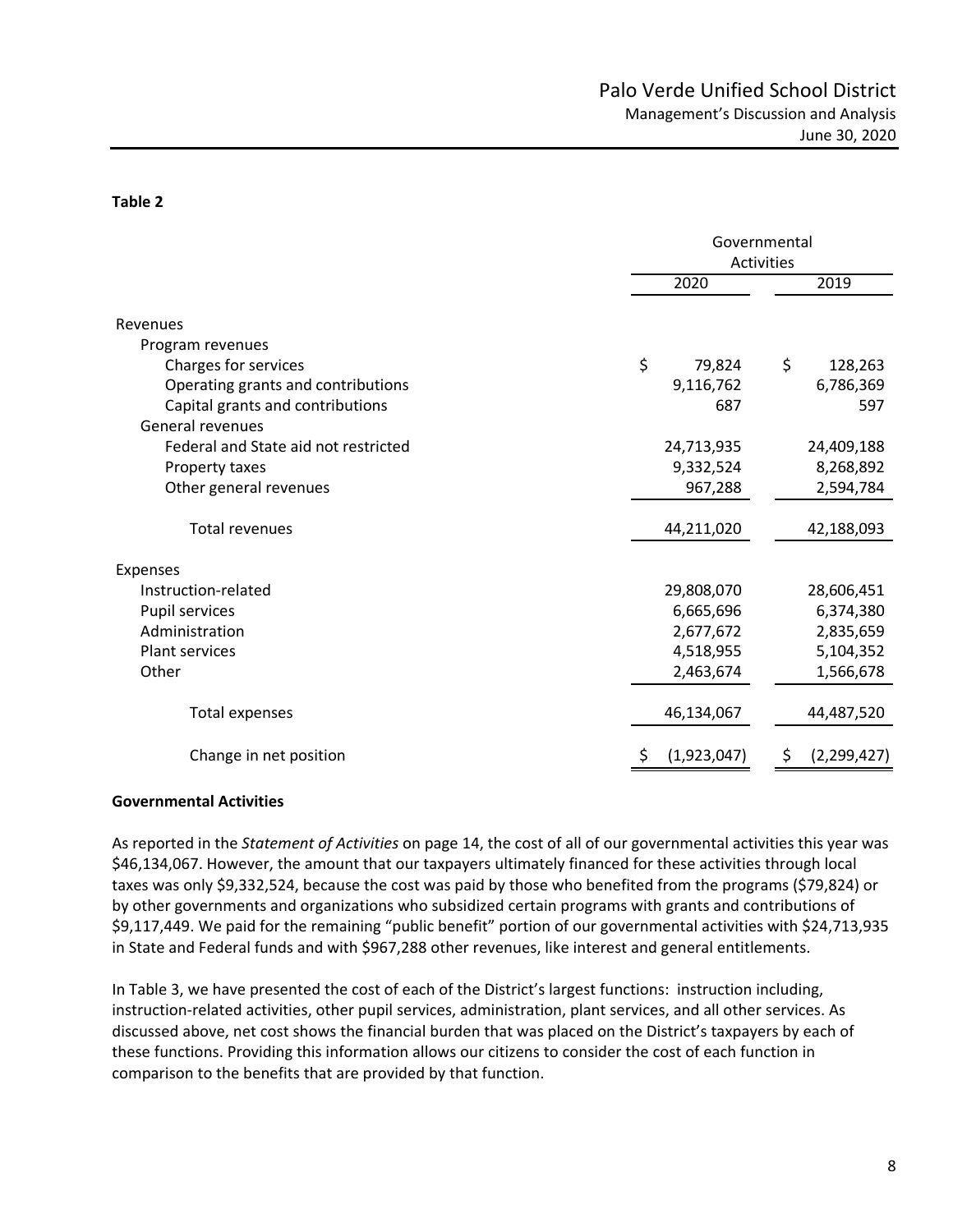|                       |            | <b>Total Cost of Services</b> | Net Cost of Services |                 |  |  |
|-----------------------|------------|-------------------------------|----------------------|-----------------|--|--|
|                       | 2020       | 2019                          | 2020                 | 2019            |  |  |
| Instruction           | 29,808,070 | 26,459,424                    | (23,878,253)<br>\$   | \$ (20,801,507) |  |  |
| Pupil services        | 6,665,696  | 5,860,475                     | (4,035,873)          | (3,200,744)     |  |  |
| Administration        | 2,677,672  | 3,008,420                     | (2,222,437)          | (2, 119, 107)   |  |  |
| <b>Plant services</b> | 4,518,955  | 4,108,563                     | (4,436,682)          | (4,057,723)     |  |  |
| All other services    | 2,463,674  | 1,019,200                     | (2,363,549)          | (845, 610)      |  |  |
| Total                 | 46,134,067 | 40,456,082                    | (36, 936, 794)       | (31,024,691)    |  |  |

## **Table 3**

## **THE DISTRICT'S FUNDS**

As the District completed this year, our governmental funds reported a combined fund balance of \$19,385,307, which is a decrease of \$3,209,470 from last year (Table 4).

### **Table 4**

|                                                            | <b>Balances and Activity</b> |                                     |   |                                      |  |                                      |  |                                     |
|------------------------------------------------------------|------------------------------|-------------------------------------|---|--------------------------------------|--|--------------------------------------|--|-------------------------------------|
| Governmental Fund                                          |                              | June 30, 2019                       |   | Revenues                             |  | Expenditures                         |  | June 30, 2020                       |
| General<br><b>Building</b><br>Bond Interest and Redemption |                              | 9,399,583<br>9,682,545<br>2,149,425 | S | 39,575,772<br>2,389,619<br>8,920,641 |  | 38,999,684<br>5,610,727<br>1,584,263 |  | 9,975,671<br>6,461,437<br>9,485,803 |
| Non-Major Governmental Funds                               |                              | 1,363,224                           |   | 2,928,516                            |  | 3,148,597                            |  | 1,143,143                           |
| Total                                                      |                              | 22,594,777                          |   | 53,814,548                           |  | 49,343,271                           |  | 27,066,054                          |

## **General Fund Budgetary Highlights**

The District budget is prepared in accordance with California law and is based on the cash basis of accounting, utilizing cash receipts, disbursements, and encumbrances. The most significant budgeted fund is the General Fund.

The District begins the budget process in January of each year, to be completed by June 30. After updating of the forecast for changes in revenue and expenditure assumptions, the operating budget begins at the school level. Each school in the District receives a per pupil allocation augmented. The departments provide input to the Business Office for their budget needs. The site and department budgets are reviewed monthly to ensure management becomes aware of any significant variations during the year.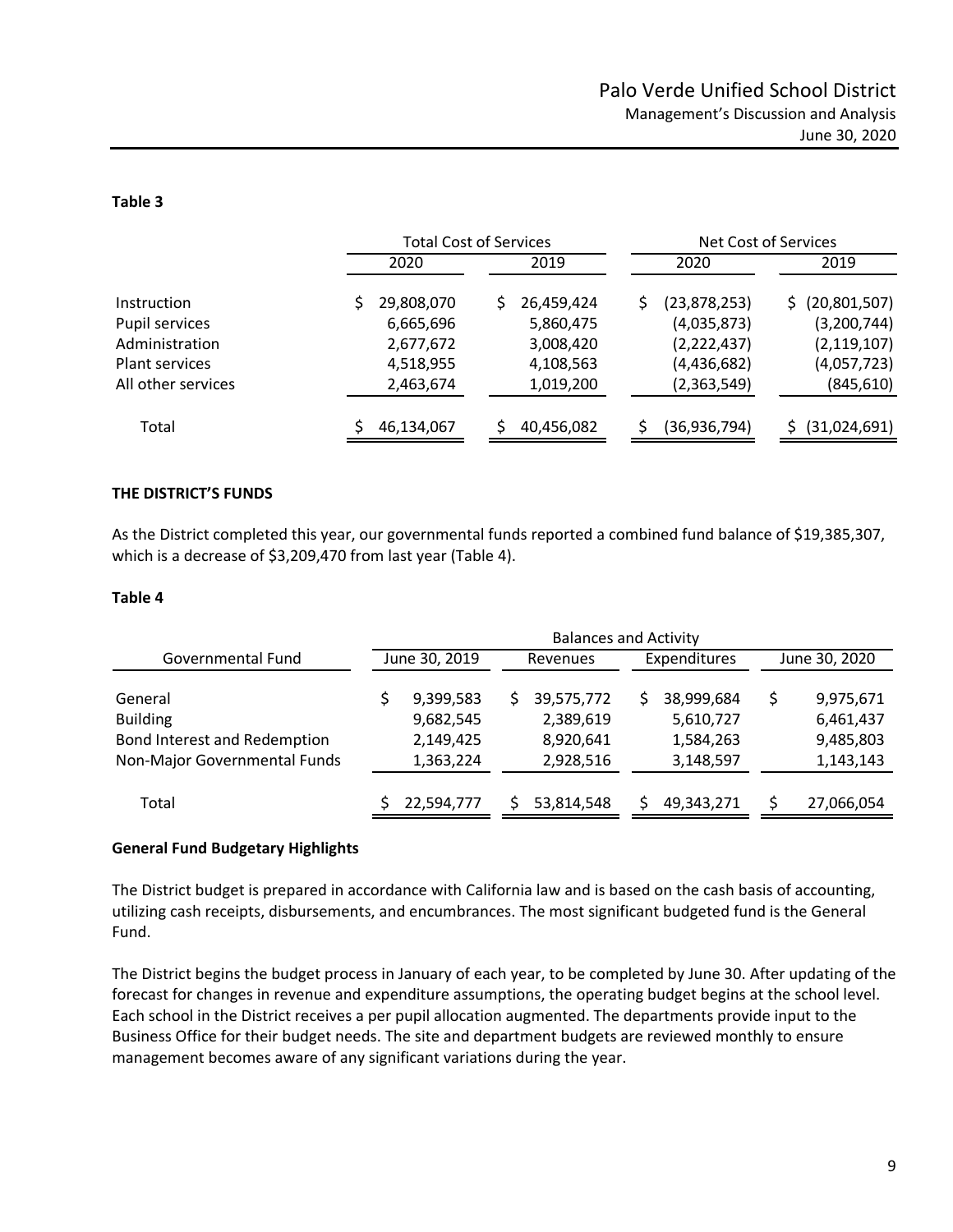- The General Fund reported a positive fund balance of \$9,975,671.
- Overall revenues were \$39,575,772, and expenditures were \$38,999,684 in the General Fund.
- The District is required to maintain a three percent reserve in the General Fund. The District has met this requirement.

In June of each year, a budget is adopted by the Palo Verde Unified School District's Board of Trustees, effective July 1 through June 30. The budget is based on year ending projections from the previous year's budget. As the school year progresses, the budget is revised and updated, with numerous financial reports made public outlining the revisions. In August of the following year, the books are closed for the July 1 ‐ June 30 fiscal year, and the results are audited, yielding actual final numbers. The final amendment to the budget was adopted on June 9, 2020.

There are several reasons for budget revisions. Most notable are any salary increases approved by the Board of Trustees for District employees. The original budget does not account for salary increases. Also, any changes in the number of staff or staff utilization of health and welfare benefits that vary from the original projections would also yield budget revisions.

## **CAPITAL ASSET AND DEBT ADMINISTRATION**

## **Capital Assets**

At June 30, 2020, the District had \$49,917,176 in a broad range of capital assets (net of depreciation), including land, buildings, and equipment. This amount represents a net increase (including additions, deductions, and depreciation) of \$3,904,570. (Table 5) We present more detailed information regarding our capital assets in Note 5 of the financial statements.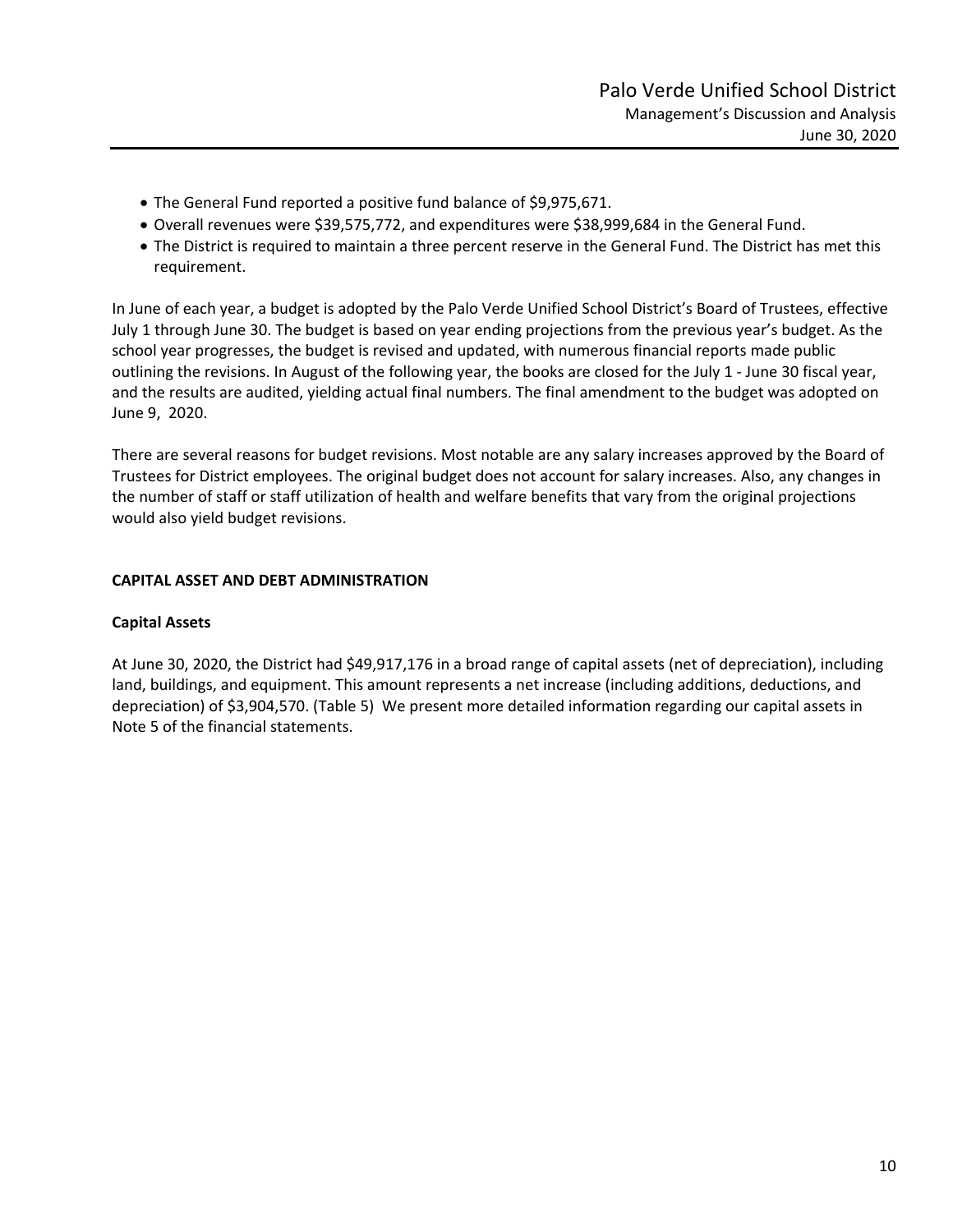## **Table 5**

|                       | Governmental    |            |            |  |  |
|-----------------------|-----------------|------------|------------|--|--|
|                       |                 | Activities |            |  |  |
|                       | 2020<br>2019    |            |            |  |  |
|                       |                 |            |            |  |  |
| Land and construction |                 |            |            |  |  |
| in progress           | \$<br>5,790,711 | \$         | 479,033    |  |  |
| <b>Buildings and</b>  |                 |            |            |  |  |
| improvements          | 42,990,989      |            | 44,305,008 |  |  |
| Equipment             | 1,135,476       |            | 1,228,565  |  |  |
|                       |                 |            |            |  |  |
| Total                 | 49,917,176      |            | 46,012,606 |  |  |

This year's major additions included:

Construction in progress of the Palo Verde High School Barn 5,5,31 \$ 1,678

## **Long‐Term Liabilities**

At the end of this year, the District had \$69,313,971 in long‐term liabilities outstanding versus \$65,073,534 last year. Those long-term liabilities consisted of the following:

## **Table 6**

|                                  | Governmental<br>Activities |                 |  |  |
|----------------------------------|----------------------------|-----------------|--|--|
|                                  | 2020                       | 2019            |  |  |
| Long-Term Liabilities            |                            |                 |  |  |
| General obligation bonds         | S.<br>24,606,591           | Ś<br>15,988,405 |  |  |
| Certificates of participation    |                            | 6,190,000       |  |  |
| Unamortized premiums/(discounts) | 1,230,439                  | 1,126,008       |  |  |
| Capital leases                   | 427,717                    | 1,953,554       |  |  |
| Compensated absences             | 324,784                    | 283,500         |  |  |
| Net OPEB liability               | 5,303,024                  | 4,568,270       |  |  |
| Aggregate net pension liability  | 37,421,416                 | 34,963,797      |  |  |
| Total                            | 69,313,971                 | 65,073,534      |  |  |

At year end, the District has a net pension liability of \$37,421,416 versus \$34,963,797 last year, an increase of \$2,457,619, or 7%.

We present more detailed information regarding our long-term liabilities in Note 9 of the financial statements.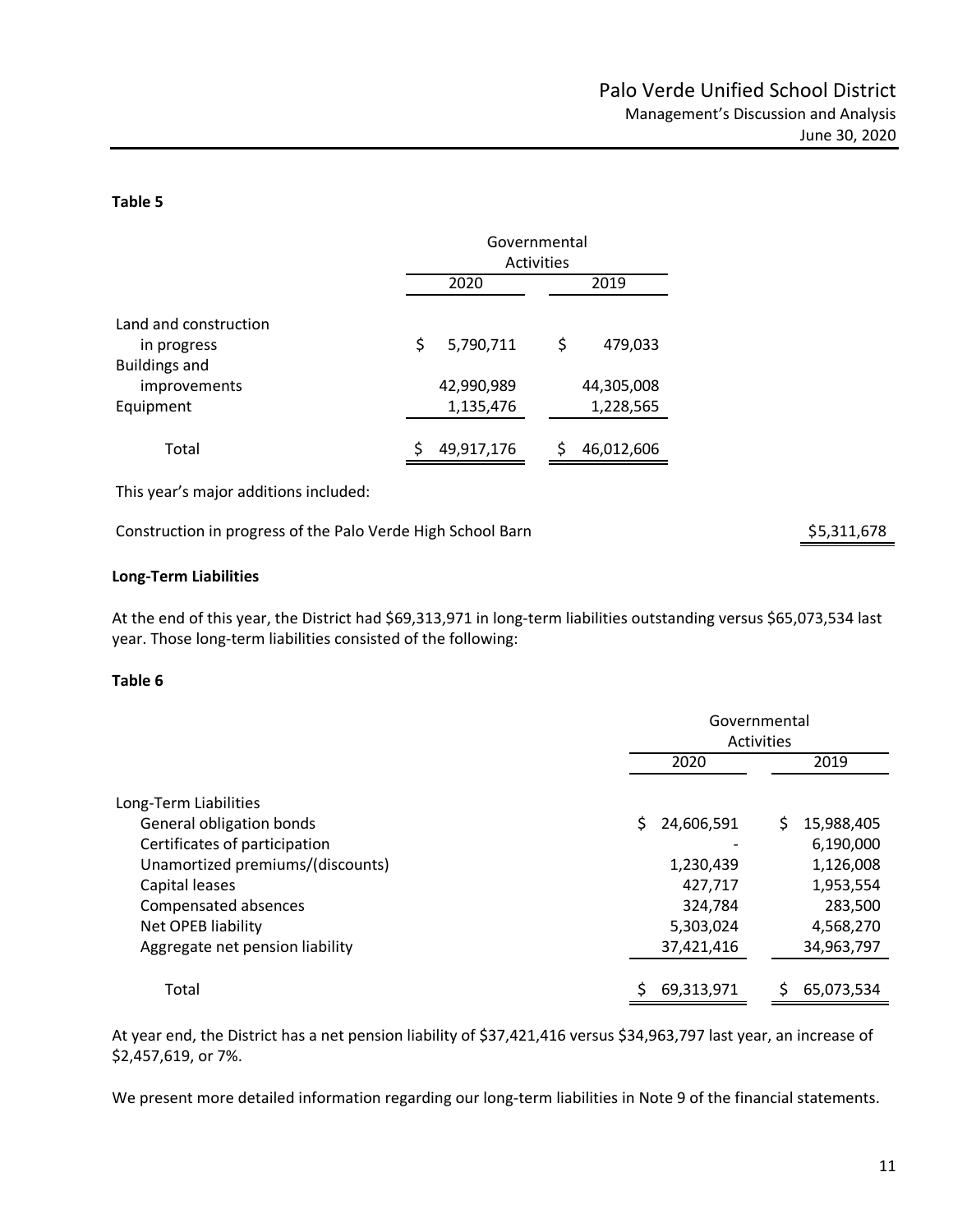## **ECONOMIC FACTORS AND NEXT YEAR'S BUDGETS AND RATES**

In considering the District Budget for the 2020‐2021 year, the governing board and management used the following criteria:

The key assumptions in our revenue forecast are:

- 1. Property tax revenues will increase slightly due to the estimated assessed valuation and general growth.
- 2. During the fiscal year 2020‐21, a statutory Cost of Living Adjustment (COLA) is projected to increase by 2.48%, with an augmentation factor of ‐2.48%, bringing the effective COLA to 0%.
- 3. Federal income for established programs are projected to be stable with expiring carryover funds expended. Declining enrollment and attendance continue to apply pressures to Federal income projections. Due to COVID‐19, the District expects to receive a significant one‐time increase in federal funds to assist the District with the COVID‐19 response.
- 4. State income projections will likely remain stable for the coming year with State Aid deferrals being a source of concern in 2020-21. Income projections are not growing at the recommended rate and COVID‐19 raises additional uncertainty with the State budget. Spending deficits and declining enrollment/attendance also continue to dampen growth projections for State income.

### **Student enrollment and demographic trends**

- 1. The Palo Verde Unified School District has an enrollment of approximately 2,863 students for the 2019‐2020 school year, with enrollment projected to decrease to 2,820 for the 2020‐2021 school year.
- 2. In addition to tracking enrollment, the District also monitors actual Average Daily Attendance (ADA). The ADA is typically lower than a district's enrollment, although the two terms are often used interchangeably. The 2019‐2020 ADA for the District is approximately 2,734.20 which includes County attendance. The District is making every effort to improve attendance for the coming year.
- 3. School districts have traditionally placed great importance on the accurate projection of student enrollment for the ensuing budget year, due to the broad range of funding and programs impacted by this number. The basic funding model for California school districts factor the number of days attended by the enrolled students by Grade Span to achieve the Local Control Funding Formula.

## **FOR THE FUTURE**

The District's system of budgeting and internal controls is well regarded, and it will take all of the District's financial abilities to meet the challenges of the future.

### **CONTACTING THE DISTRICT'S FINANCIAL MANAGEMENT**

This financial report is designed to provide our citizens, taxpayers, and investors and creditors with a general overview of the School District's finances and to show the District's accountability for the money it receives. If you have questions about this report or need additional financial information, contact Meliton Sanchez, Assistant Superintendent of Business Services, 295 N First Street, Blythe, California 92225, or e‐mail at: meliton.sanchez@pvusd.us.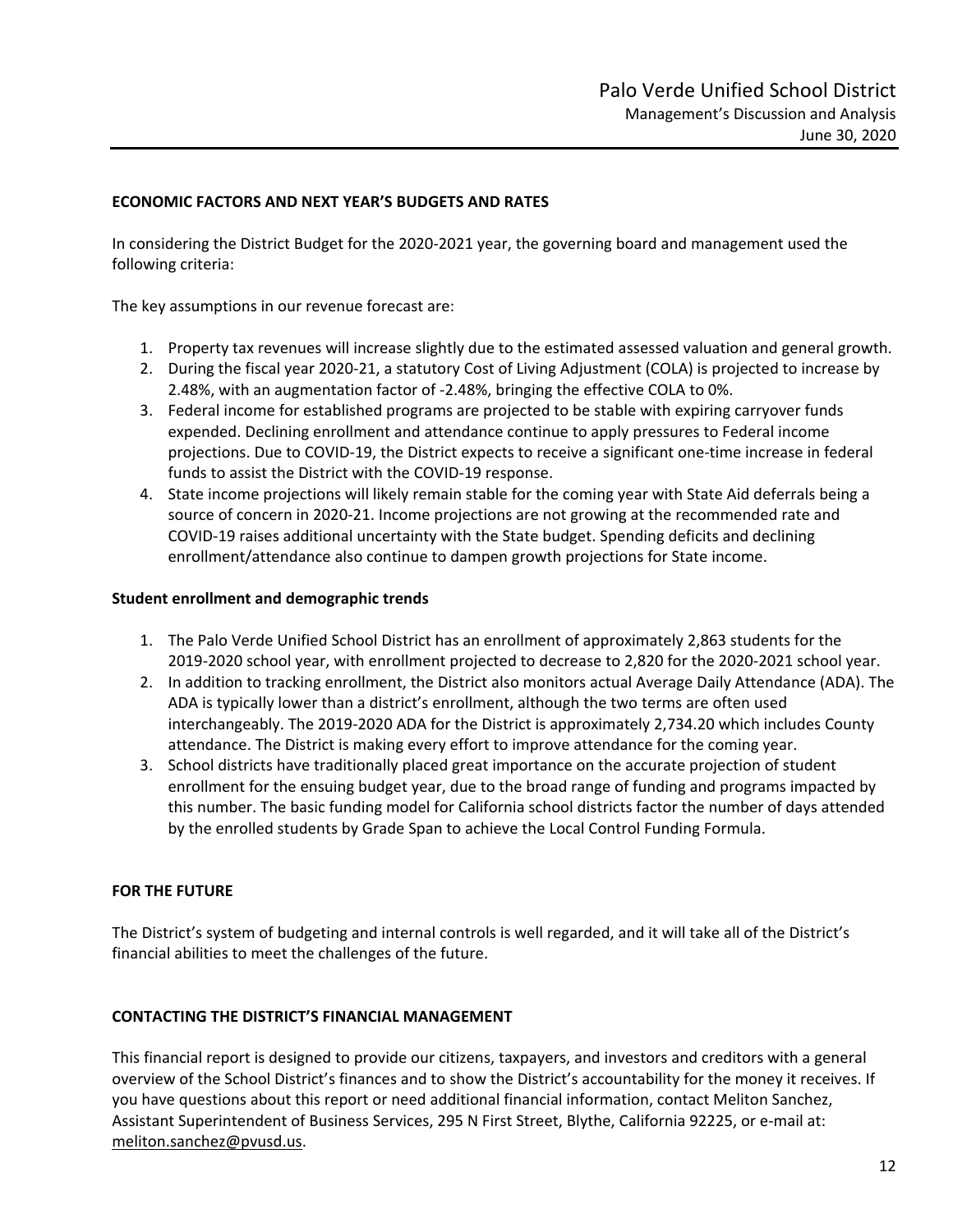## Palo Verde Unified School District Statement of Net Position June 30, 2020

|                                                                                                                                                               | Governmental<br>Activities                                          |
|---------------------------------------------------------------------------------------------------------------------------------------------------------------|---------------------------------------------------------------------|
| Assets                                                                                                                                                        |                                                                     |
| Deposits and investments<br>Receivables<br><b>Stores inventories</b><br>Capital assets not depreciated<br>Capital assets, net of accumulated depreciation     | \$<br>17,621,750<br>5,480,213<br>155,774<br>5,790,711<br>44,126,465 |
| <b>Total assets</b>                                                                                                                                           | 73,174,913                                                          |
| Deferred Outflows of Resources<br>Deferred charge on refunding<br>Deferred outflows of resources related to other<br>postemployment benefits (OPEB) liability | 938,188<br>1,129,385                                                |
| Deferred outflows of resources related to pensions                                                                                                            | 11,010,856                                                          |
| Total deferred outflows of resources                                                                                                                          | 13,078,429                                                          |
| Liabilities                                                                                                                                                   |                                                                     |
| Accounts payable<br>Interest payable<br>Unearned revenue<br>Long-term liabilities                                                                             | 3,780,316<br>185,864<br>92,114                                      |
| Long-term liabilities other than OPEB and<br>pensions due within one year<br>Long-term liabilities other than OPEB and                                        | 1,410,956                                                           |
| pensions due in more than one year<br>Net other postemployment<br>benefits liability                                                                          | 25,178,575<br>5,303,024                                             |
| Aggregage net pension liability                                                                                                                               | 37,421,416                                                          |
| <b>Total liabilities</b>                                                                                                                                      | 73,372,265                                                          |
| Deferred Inflows of Resources<br>Deferred inflows of resources related to OPEB<br>Deferred inflows of resources                                               | 85,202                                                              |
| related to pensions                                                                                                                                           | 2,966,070                                                           |
| Total deferred inflows of resources                                                                                                                           | 3,051,272                                                           |
| <b>Net Position</b><br>Net investment in capital assets<br>Restricted for                                                                                     | 31,936,393                                                          |
| Debt service<br>Capital projects<br><b>Educational programs</b><br><b>Food Services</b><br>Unrestricted                                                       | 2,778,831<br>205,843<br>1,635,204<br>666,065<br>(27, 392, 531)      |
|                                                                                                                                                               |                                                                     |
| Total net position                                                                                                                                            | 9,829,805<br>\$                                                     |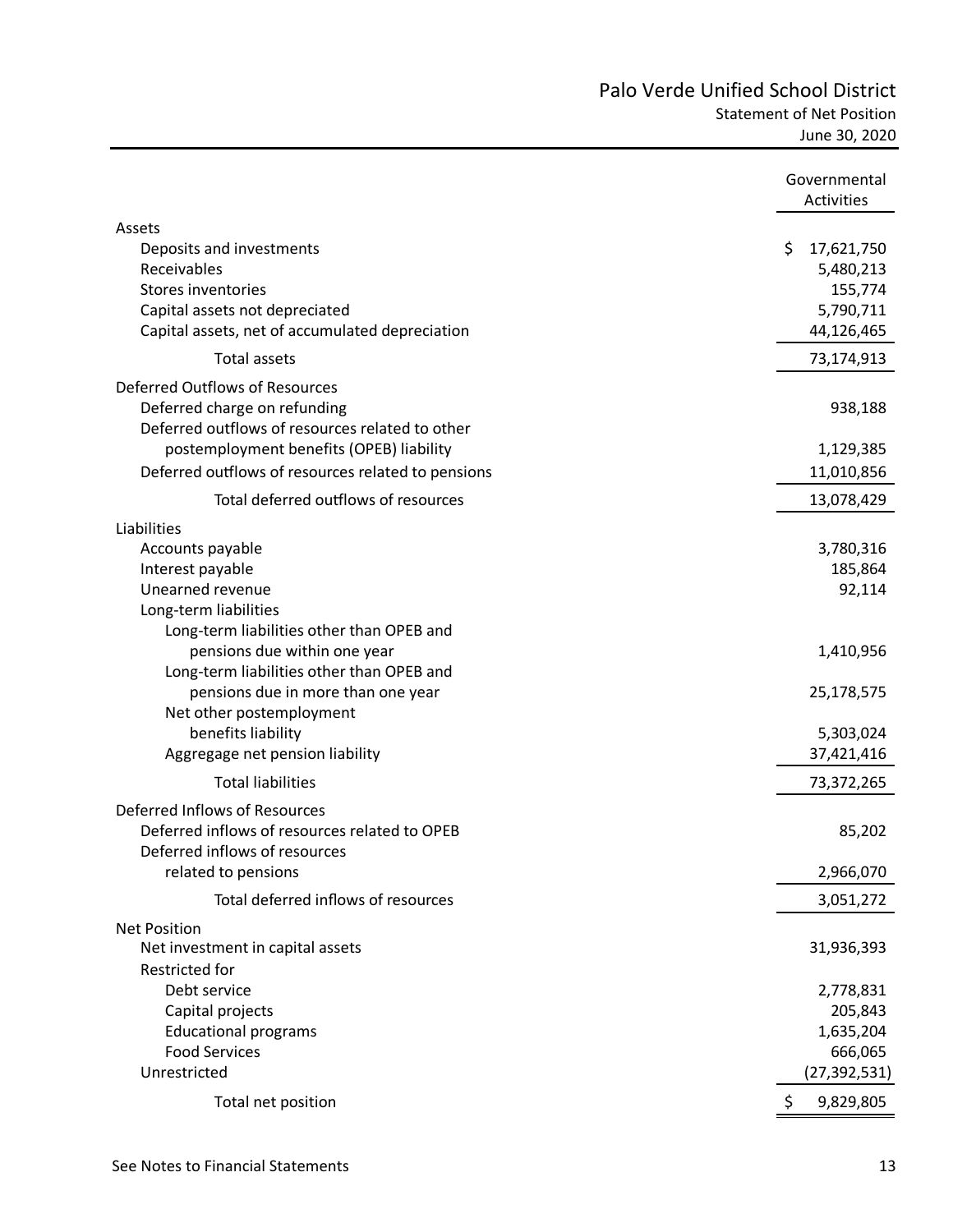## Palo Verde Unified School District Statement of Activities Year Ended June 30, 2020

|                                              |                  |              | Program Revenues | Net (Expenses) Revenues and<br>Changes in Net Position |                      |
|----------------------------------------------|------------------|--------------|------------------|--------------------------------------------------------|----------------------|
|                                              |                  | Charges for  | Operating        | Capital                                                |                      |
|                                              |                  | Services and | Grants and       | Grants and                                             | Governmental         |
| Functions/Programs                           | Expenses         | Sales        | Contributions    | Contributions                                          | Activities           |
| <b>Governmental Activities</b>               |                  |              |                  |                                                        |                      |
| Instruction                                  | 25,603,286<br>S. | 238<br>\$.   | Ŝ.<br>5,088,317  | 687<br>\$                                              | \$<br>(20, 514, 044) |
| Instruction-related activities               |                  |              |                  |                                                        |                      |
| Supervision of instruction                   | 1,227,036        | 3            | 575,823          |                                                        | (651, 210)           |
| Instructional library, media, and technology | 516,395          |              | 79,208           |                                                        | (437, 187)           |
| School site administration                   | 2,461,353        | 3            | 185,538          |                                                        | (2, 275, 812)        |
| Pupil services                               |                  |              |                  |                                                        |                      |
| Home-to-school transportation                | 2,055,329        |              | 37,312           |                                                        | (2,018,017)          |
| Food services                                | 1,767,987        | 74,293       | 1,589,054        |                                                        | (104, 640)           |
| All other pupil services                     | 2,842,380        |              | 929,164          |                                                        | (1,913,216)          |
| Administration                               |                  |              |                  |                                                        |                      |
| Data processing                              | 336,202          |              | 45,204           |                                                        | (290, 998)           |
| All other administration                     | 2,341,470        | 2,352        | 407,679          |                                                        | (1,931,439)          |
| Plant services                               | 4,518,955        | 49           | 82,224           |                                                        | (4,436,682)          |
| Ancillary services                           | 466,828          | 22           | 13,703           |                                                        | (453, 103)           |
| <b>Enterprise services</b>                   | 191,290          |              |                  |                                                        | (191, 290)           |
| Interest on long-term liabilities            | 1,698,743        |              |                  |                                                        | (1,698,743)          |
| Other outgo                                  | 106,813          | 2,864        | 83,536           |                                                        | (20, 413)            |
| Total governmental activities                | 46,134,067       | 79,824       | 9,116,762        | 687                                                    | (36, 936, 794)       |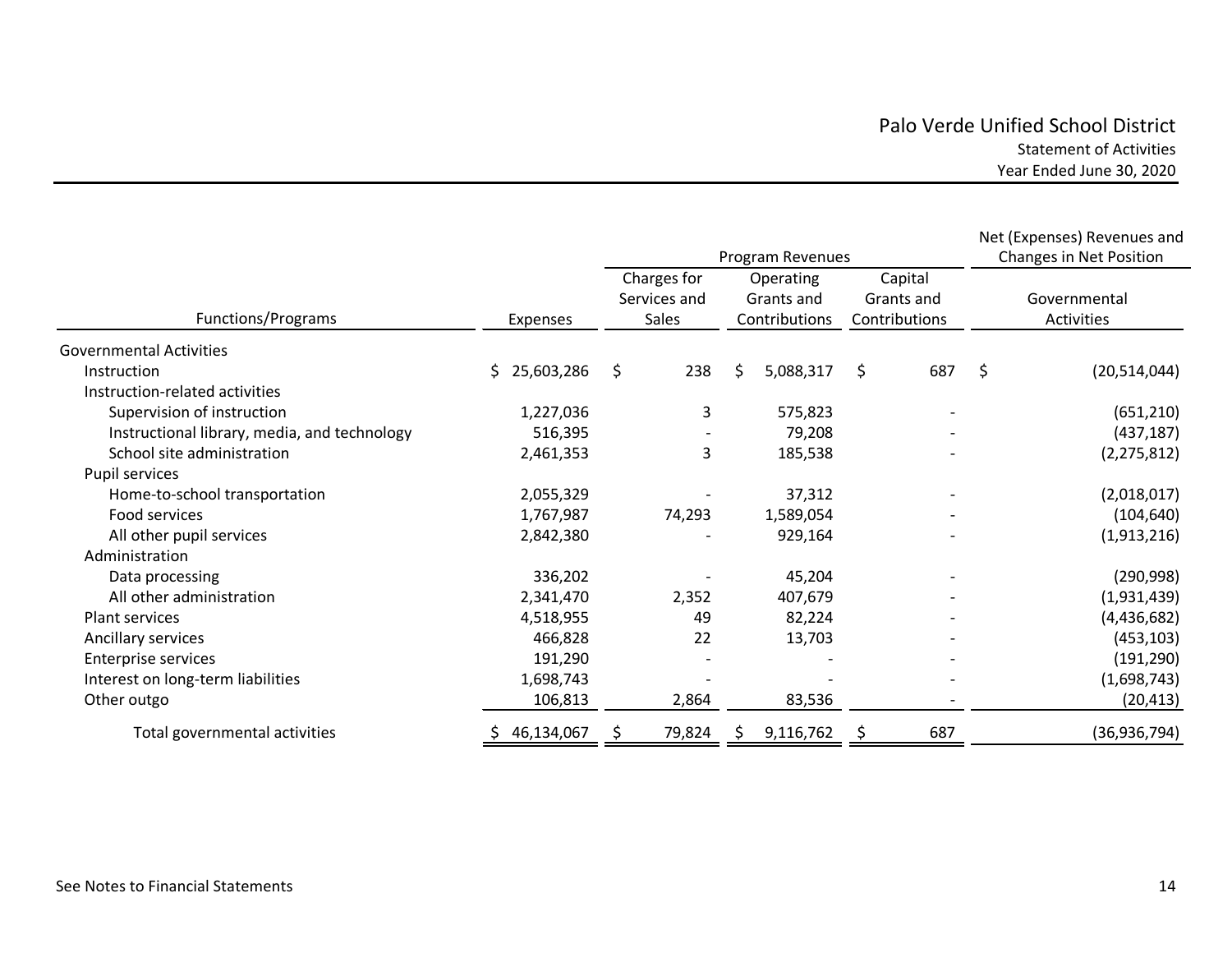## Palo Verde Unified School District Statement of Activities Year Ended June 30, 2020

|                                                                                                                                                                                                                                                                                                 |          |                                             | Program Revenues                         | Net (Expenses) Revenues and<br><b>Changes in Net Position</b> |    |                                                                       |
|-------------------------------------------------------------------------------------------------------------------------------------------------------------------------------------------------------------------------------------------------------------------------------------------------|----------|---------------------------------------------|------------------------------------------|---------------------------------------------------------------|----|-----------------------------------------------------------------------|
| Functions/Programs                                                                                                                                                                                                                                                                              | Expenses | Charges for<br>Services and<br><b>Sales</b> | Operating<br>Grants and<br>Contributions | Capital<br>Grants and<br>Contributions                        |    | Governmental<br>Activities                                            |
| <b>General Revenues and Subventions</b><br>Property taxes, levied for general purposes<br>Property taxes, levied for debt service<br>Taxes levied for other specific purposes<br>Federal and State aid not restricted to specific purposes<br>Interest and investment earnings<br>Miscellaneous |          |                                             |                                          |                                                               | \$ | 7,033,616<br>1,870,009<br>428,899<br>24,713,935<br>147,548<br>819,740 |
| Subtotal, general revenues                                                                                                                                                                                                                                                                      |          |                                             |                                          |                                                               |    | 35,013,747                                                            |
| Change in Net Position                                                                                                                                                                                                                                                                          |          |                                             |                                          |                                                               |    | (1,923,047)                                                           |
| Net Position - Beginning                                                                                                                                                                                                                                                                        |          |                                             |                                          |                                                               |    | 11,752,852                                                            |
| Net Position - Ending                                                                                                                                                                                                                                                                           |          |                                             |                                          |                                                               |    | 9,829,805                                                             |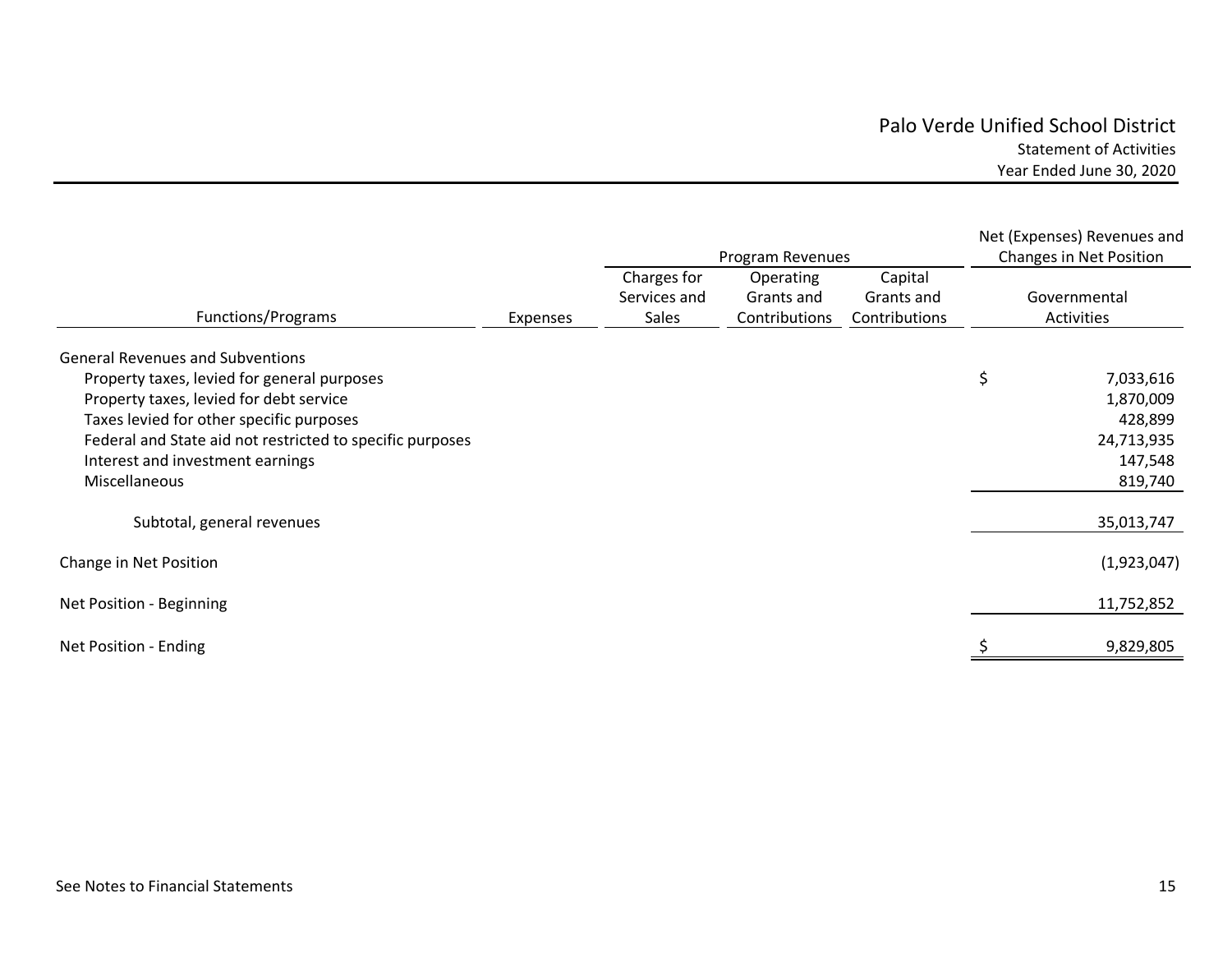## Balance Sheet – Governmental Funds

June 30, 2020

|                                                  | General<br>Fund | <b>Building</b><br>Fund | Bond<br>Interest and<br>Redemption<br>Fund | Non-Major<br>Governmental<br><b>Funds</b> | Total<br>Governmental<br>Funds |
|--------------------------------------------------|-----------------|-------------------------|--------------------------------------------|-------------------------------------------|--------------------------------|
| Assets                                           |                 |                         |                                            |                                           |                                |
| Deposits and investments                         | 8,148,539<br>Ś. | \$5,517,341             | \$2,964,655                                | \$<br>991,215                             | \$.<br>17,621,750              |
| Receivables                                      | 5,316,423       | 13,993                  |                                            | 149,797                                   | 5,480,213                      |
| Due from other funds                             | 12,370          |                         |                                            |                                           | 12,370                         |
| Stores inventories                               | 134,613         |                         |                                            | 21,161                                    | 155,774                        |
|                                                  |                 |                         |                                            |                                           |                                |
| <b>Total assets</b>                              | 13,611,945      | \$5,531,334             | \$2,964,655                                | 1,162,173<br>\$                           | 23,270,107<br>\$.              |
| Liabilities and Fund Balances                    |                 |                         |                                            |                                           |                                |
| Liabilities                                      |                 |                         |                                            |                                           |                                |
| Accounts payable                                 | \$<br>3,544,160 | \$<br>229,496           | \$                                         | \$<br>6,660                               | \$<br>3,780,316                |
| Due to other funds                               |                 |                         |                                            | 12,370                                    | 12,370                         |
| Unearned revenue                                 | 92,114          |                         |                                            |                                           | 92,114                         |
| <b>Total liabilities</b>                         | 3,636,274       | 229,496                 |                                            | 19,030                                    | 3,884,800                      |
| <b>Fund Balances</b>                             |                 |                         |                                            |                                           |                                |
| Nonspendable                                     | 150,613         |                         |                                            | 21,162                                    | 171,775                        |
| Restricted                                       | 1,635,204       | 5,301,838               | 2,964,655                                  | 871,948                                   | 10,773,645                     |
| Assigned                                         |                 |                         |                                            | 250,033                                   | 250,033                        |
| Unassigned                                       | 8,189,854       |                         |                                            |                                           | 8,189,854                      |
| <b>Total fund balances</b>                       | 9,975,671       | 5,301,838               | 2,964,655                                  | 1,143,143                                 | 19,385,307                     |
| Total liabilities and fund balances \$13,611,945 |                 | \$5,531,334             | \$2,964,655                                | 1,162,173<br>S                            | 23,270,107<br>\$               |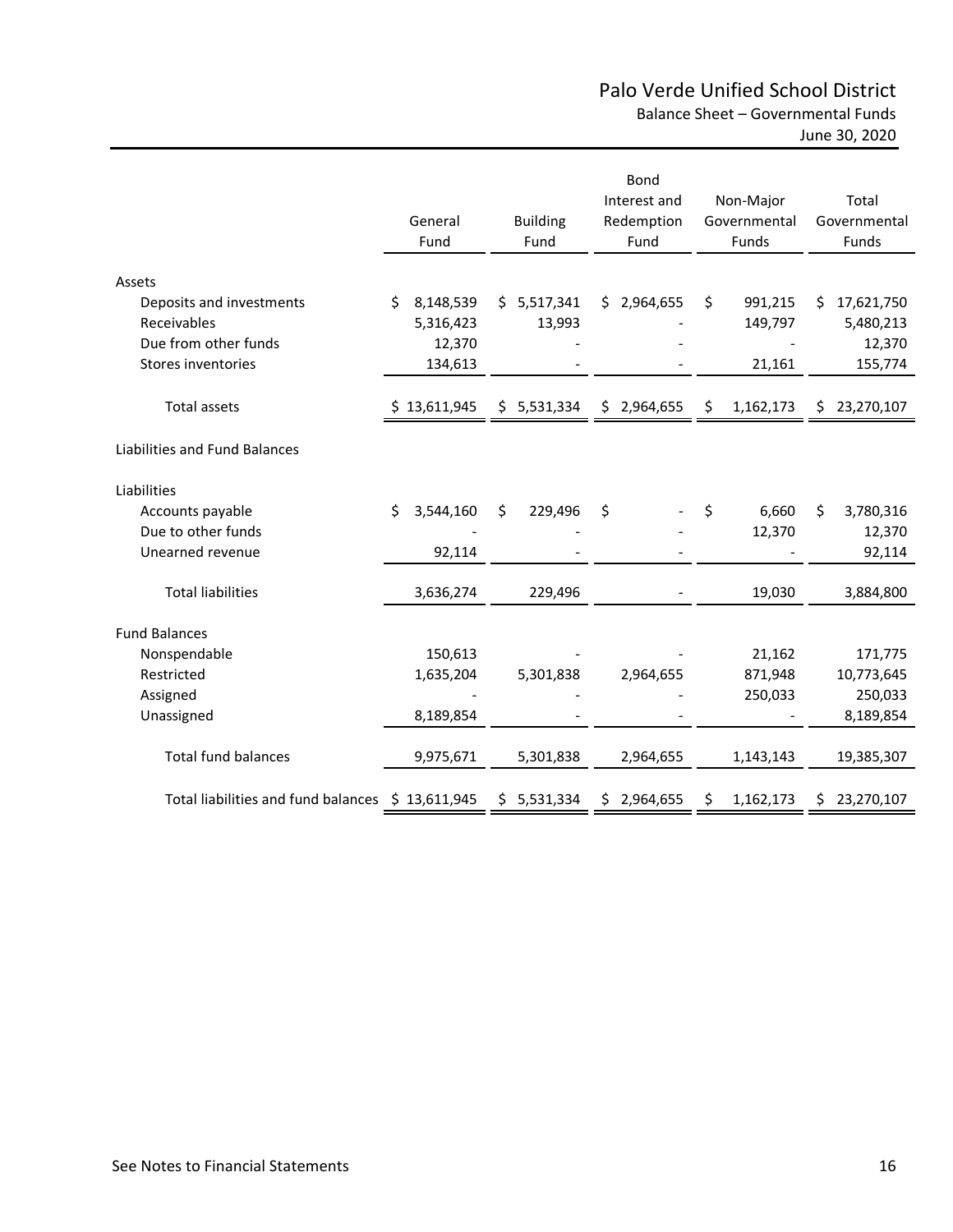Reconciliation of the Governmental Funds Balance Sheet to the Statement of Net Position

June 30, 2020

| <b>Total Fund Balance - Governmental Funds</b>                                                                                                                                                                                                                                                     |                                    | S. | 19,385,307     |
|----------------------------------------------------------------------------------------------------------------------------------------------------------------------------------------------------------------------------------------------------------------------------------------------------|------------------------------------|----|----------------|
| Amounts Reported for Governmental Activities in the<br>Statement of Net Position are Different Because                                                                                                                                                                                             |                                    |    |                |
| Capital assets used in governmental activities are not financial<br>resources and, therefore, are not reported as assets in                                                                                                                                                                        |                                    |    |                |
| governmental funds.<br>The cost of capital assets is<br>Accumulated depreciation is                                                                                                                                                                                                                | \$80,153,536<br>(30, 236, 360)     |    |                |
| Net capital assets                                                                                                                                                                                                                                                                                 |                                    |    | 49,917,176     |
| In governmental funds, unmatured interest on long-term<br>liabilities is recognized in the period when it is due. On the<br>government-wide financial statements, unmatured interest on<br>long-term liabilities is recognized when it is incurred.                                                |                                    |    | (185, 864)     |
| Deferred outflows of resources represent a consumption of net<br>position in a future period and is not reported in the governmental<br>funds. Deferred outflows of resources amounted to and related to<br>Deferred charge on refunding<br>Other postemployment benefits<br>Net pension liability | 938,188<br>1,129,385<br>11,010,856 |    |                |
| Total deferred outflows of resources                                                                                                                                                                                                                                                               |                                    |    | 13,078,429     |
| Deferred inflows of resources represent an acquisition of net position<br>that applies to a future period and is not reported in the governmental<br>funds. Deferred inflows of resources amount to and related to<br>Other postemployment benefits<br>Net pension liability                       | (85, 202)<br>(2,966,070)           |    |                |
| Total deferred inflows of resources                                                                                                                                                                                                                                                                |                                    |    | (3,051,272)    |
| Net pension liability is not due and payable in the current period,<br>and is not reported as a liability in the funds.                                                                                                                                                                            |                                    |    | (37, 421, 416) |
| The District's OPEB liability is not due and payable in the current period,<br>and is not reported as a liability in the funds.                                                                                                                                                                    |                                    |    | (5,303,024)    |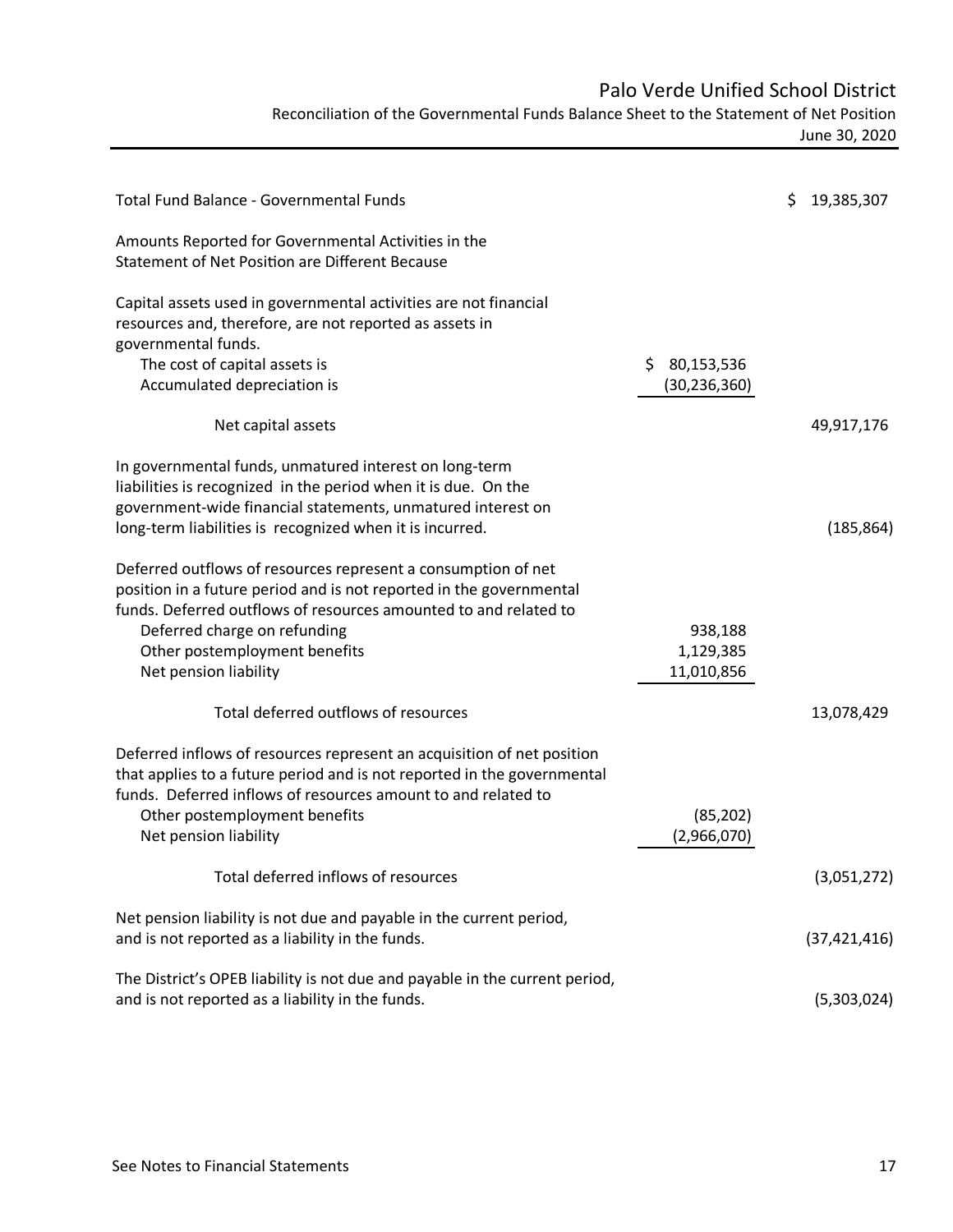Reconciliation of the Governmental Funds Balance Sheet to the Statement of Net Position June 30, 2020

| Long-term liabilities are not due and payable in the current period<br>and, therefore, are not reported as liabilities in the funds. |                   |                |
|--------------------------------------------------------------------------------------------------------------------------------------|-------------------|----------------|
| Long-term liabilities at year-end consist of                                                                                         |                   |                |
| General obligation bonds                                                                                                             | \$ (22, 562, 653) |                |
| Unamortized debt premiums                                                                                                            | (1,230,439)       |                |
| Capital leases payable                                                                                                               | (427, 717)        |                |
| Compensated absences (vacations)                                                                                                     | (324, 784)        |                |
| In addition, capital appreciation general obligation bonds were<br>issued. The accretion of interest to date on the general          |                   |                |
| obligation bonds is                                                                                                                  | (2,043,938)       |                |
| Total long-term liabilities                                                                                                          |                   | \$(26,589,531) |
| Total net position - governmental activities                                                                                         |                   | 9.829.805      |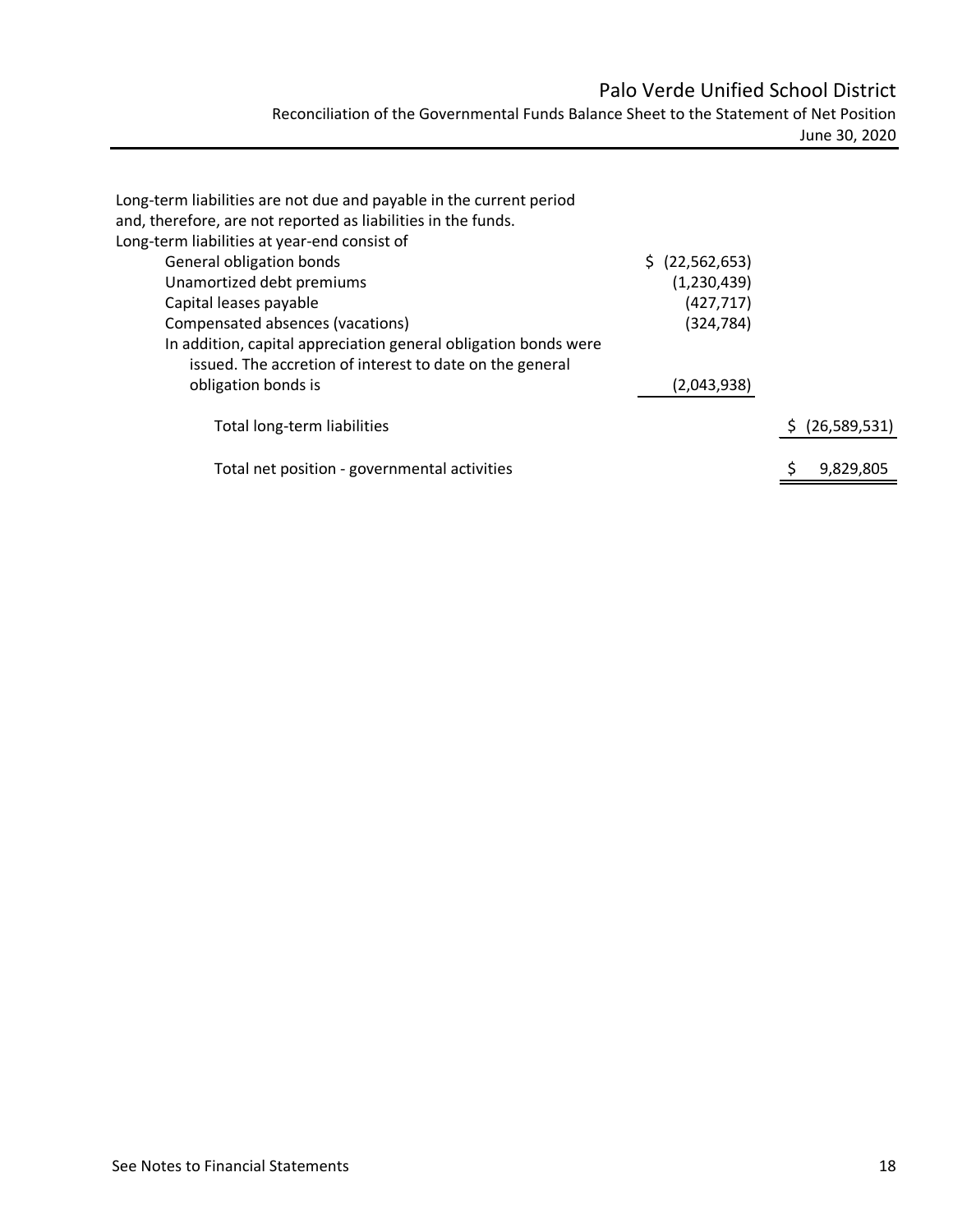Statement of Revenues, Expenditures, and Changes in Fund Balances – Governmental Funds

Year Ended June 30, 2020

|                                                                                                                   | General<br>Fund                                        | <b>Building</b><br>Fund | Bond<br>Interest and<br>Redemption<br>Fund | Non-Major<br>Governmental<br><b>Funds</b> | Total<br>Governmental<br>Funds                          |
|-------------------------------------------------------------------------------------------------------------------|--------------------------------------------------------|-------------------------|--------------------------------------------|-------------------------------------------|---------------------------------------------------------|
| Revenues<br>Local Control Funding Formula<br>Federal sources<br><b>Other State sources</b><br>Other local sources | Ś<br>30,947,492<br>3,467,357<br>3,151,930<br>2,008,993 | \$<br>145,419           | \$<br>11,266<br>1,896,756                  | \$<br>1,577,046<br>116,177<br>535,284     | \$<br>30,947,492<br>5,044,403<br>3,279,373<br>4,586,452 |
| Total revenues                                                                                                    | 39,575,772                                             | 145,419                 | 1,908,022                                  | 2,228,507                                 | 43,857,720                                              |
| Expenditures                                                                                                      |                                                        |                         |                                            |                                           |                                                         |
| Current                                                                                                           |                                                        |                         |                                            |                                           |                                                         |
| Instruction                                                                                                       | 23,228,241                                             |                         |                                            |                                           | 23,228,241                                              |
| Instruction-related activities                                                                                    |                                                        |                         |                                            |                                           |                                                         |
| Supervision of instruction                                                                                        | 1,104,916                                              |                         |                                            |                                           | 1,104,916                                               |
| Instructional library, media,                                                                                     |                                                        |                         |                                            |                                           |                                                         |
| and technology                                                                                                    | 377,435                                                |                         |                                            |                                           | 377,435                                                 |
| School site administration                                                                                        | 2,287,131                                              |                         |                                            |                                           | 2,287,131                                               |
| Pupil services                                                                                                    |                                                        |                         |                                            |                                           |                                                         |
| Home-to-school transportation                                                                                     | 1,703,377                                              |                         |                                            |                                           | 1,703,377                                               |
| Food services                                                                                                     | 38,741<br>2,748,122                                    |                         |                                            | 1,630,840                                 | 1,669,581                                               |
| All other pupil services<br>Administration                                                                        |                                                        |                         |                                            |                                           | 2,748,122                                               |
| Data processing                                                                                                   | 302,973                                                |                         |                                            |                                           | 302,973                                                 |
| All other administration                                                                                          | 2,065,578                                              |                         |                                            | 45,197                                    | 2,110,775                                               |
| Plant services                                                                                                    | 4,000,378                                              |                         |                                            |                                           | 4,000,378                                               |
| Ancillary services                                                                                                | 449,119                                                |                         |                                            |                                           | 449,119                                                 |
| Other outgo                                                                                                       | 106,813                                                |                         |                                            |                                           | 106,813                                                 |
| Enterprise services                                                                                               | 139,060                                                |                         |                                            |                                           | 139,060                                                 |
| Facility acquisition and construction                                                                             | 21,555                                                 | 5,610,727               |                                            |                                           | 5,632,282                                               |
| Debt service                                                                                                      |                                                        |                         |                                            |                                           |                                                         |
| Principal                                                                                                         | 394,520                                                |                         | 550,000                                    | 480,000                                   | 1,424,520                                               |
| Interest and other                                                                                                | 31,725                                                 |                         | 1,034,263                                  | 292,551                                   | 1,358,539                                               |
| Total expenditures                                                                                                | 38,999,684                                             | 5,610,727               | 1,584,263                                  | 2,448,588                                 | 48,643,262                                              |
| Excess (Deficiency) of Revenues                                                                                   |                                                        |                         |                                            |                                           |                                                         |
| Over Expenditures                                                                                                 |                                                        |                         |                                            | (220,081)                                 | (4,785,542)                                             |
|                                                                                                                   | 576,088                                                | (5,465,308)             | 323,759                                    |                                           |                                                         |
| Other Financing Sources (Uses)                                                                                    |                                                        |                         |                                            |                                           |                                                         |
| Transfers in                                                                                                      |                                                        |                         |                                            | 700,009                                   | 700,009                                                 |
| Other sources - proceeds from bond issuance                                                                       |                                                        | 2,244,200               | 7,012,619                                  |                                           | 9,256,819                                               |
| Transfers out                                                                                                     |                                                        |                         |                                            | (700,009)                                 | (700,009)                                               |
| Other uses - payment to refunded capital                                                                          |                                                        |                         |                                            |                                           |                                                         |
| lease escrow agent<br>Other uses - payment to refunded COP                                                        |                                                        | (1, 159, 599)           |                                            |                                           | (1, 159, 599)                                           |
| escrow agent                                                                                                      |                                                        |                         | (6,521,148)                                |                                           | (6,521,148)                                             |
| Net Financing Sources (Uses)                                                                                      |                                                        | 1,084,601               | 491,471                                    |                                           | 1,576,072                                               |
| Net Change in Fund Balances                                                                                       | 576,088                                                | (4,380,707)             | 815,230                                    | (220,081)                                 | (3,209,470)                                             |
| Fund Balance - Beginning                                                                                          | 9,399,583                                              | 9,682,545               | 2,149,425                                  | 1,363,224                                 | 22,594,777                                              |
| Fund Balance - Ending                                                                                             | 9,975,671<br>\$.                                       | \$5,301,838             | 2,964,655<br>\$                            | \$<br>1,143,143                           | 19,385,307<br>Ş.                                        |

See Notes to Financial Statements 19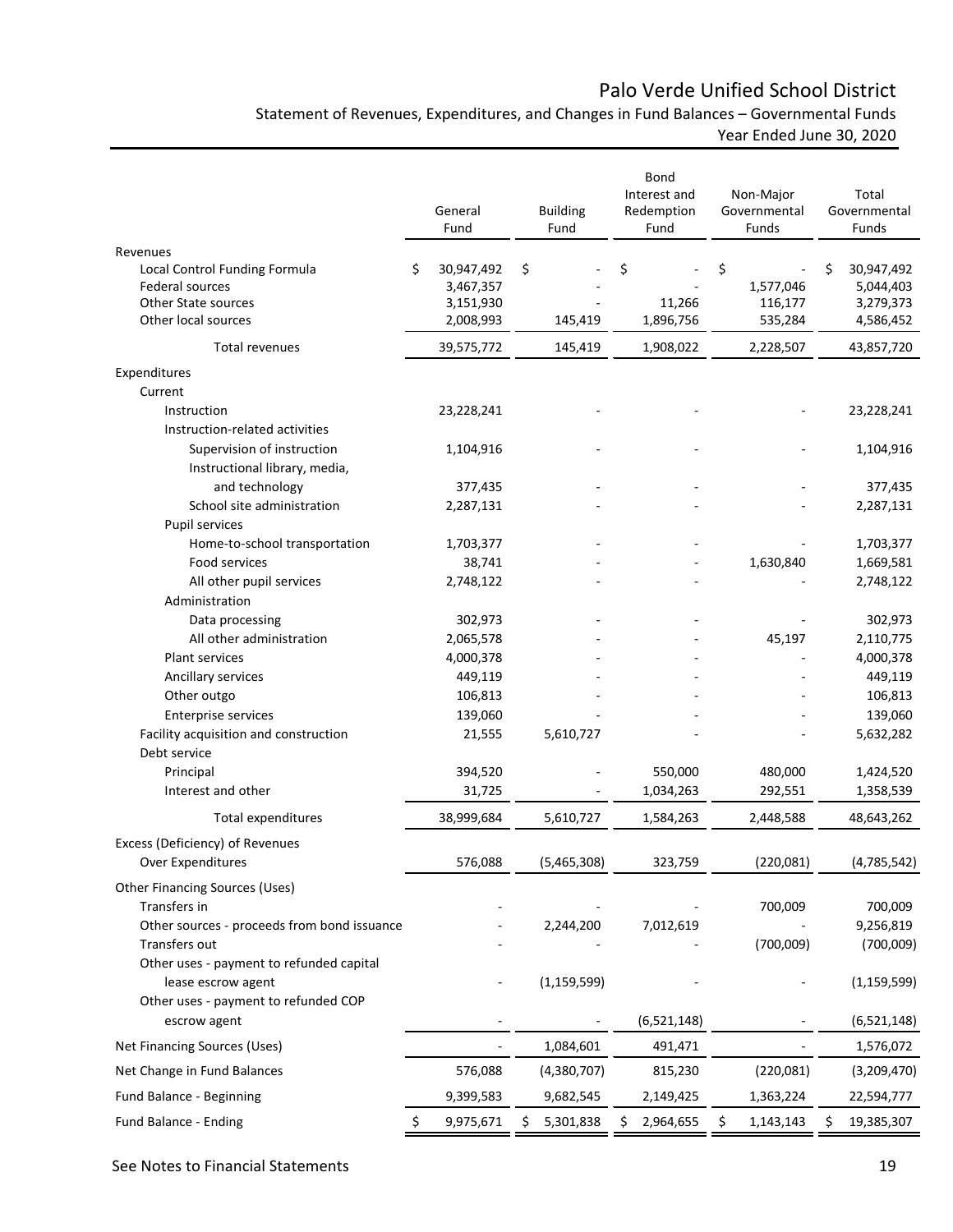Reconciliation of the Statement of Revenues, Expenditures, and Changes in Fund Balances of Governmental Funds to the Statement of Activities Year Ended June 30, 2020

| Total Net Change in Fund Balances - Governmental Funds                                                                                                                                                                                                                                                                                                                                                    |                                | \$ | (3,209,470)   |
|-----------------------------------------------------------------------------------------------------------------------------------------------------------------------------------------------------------------------------------------------------------------------------------------------------------------------------------------------------------------------------------------------------------|--------------------------------|----|---------------|
| Amounts Reported for Governmental Activities in the Statement of<br><b>Activities are Different Because</b>                                                                                                                                                                                                                                                                                               |                                |    |               |
| Capital outlays to purchase or build capital assets are reported in<br>governmental funds as expenditures; however, for governmental<br>activities, those costs are shown in the Statement of Net Position and<br>allocated over their estimated useful lives as annual depreciation<br>expenses in the Statement of Activities.                                                                          |                                |    |               |
| This is the amount by which capital outlays exceed depreciation in<br>the period.<br>Capital outlays<br>Depreciation expense                                                                                                                                                                                                                                                                              | \$<br>5,384,603<br>(1,480,033) |    |               |
| Net expense adjustment                                                                                                                                                                                                                                                                                                                                                                                    |                                |    | 3,904,570     |
| The District issued capital appreciation general obligations bonds.<br>The accretion of interest on the general obligation bonds during the<br>current fiscal year was                                                                                                                                                                                                                                    |                                |    | (168, 186)    |
| In the Statement of Activities, certain operating expenses, such as<br>compensated absences (vacations) are measured by the amounts<br>earned during the year. In the governmental funds, however,<br>expenditures for these items are measured by the amount of<br>financial resources used (essentially, the amounts actually paid).<br>This amount is the difference between vacation earned and used. |                                |    | (41, 284)     |
| In the governmental funds, pension costs are based on employer<br>contributions made to pension plans during the year. However,<br>in the Statement of Activities, pension expense is the net effect of<br>all changes in the deferred outflows, deferred inflows and net<br>pension liability during the year.                                                                                           |                                |    | (2, 184, 377) |
| In the governmental funds, OPEB costs are based on employer<br>contributions made to OPEB plans during the year. However, in the<br>Statement of Activities, OPEB expense is the net effect of all changes<br>in the deferred outflows, deferred inflows, and net OPEB liability                                                                                                                          |                                |    |               |
| during the year.                                                                                                                                                                                                                                                                                                                                                                                          |                                |    | (135,888)     |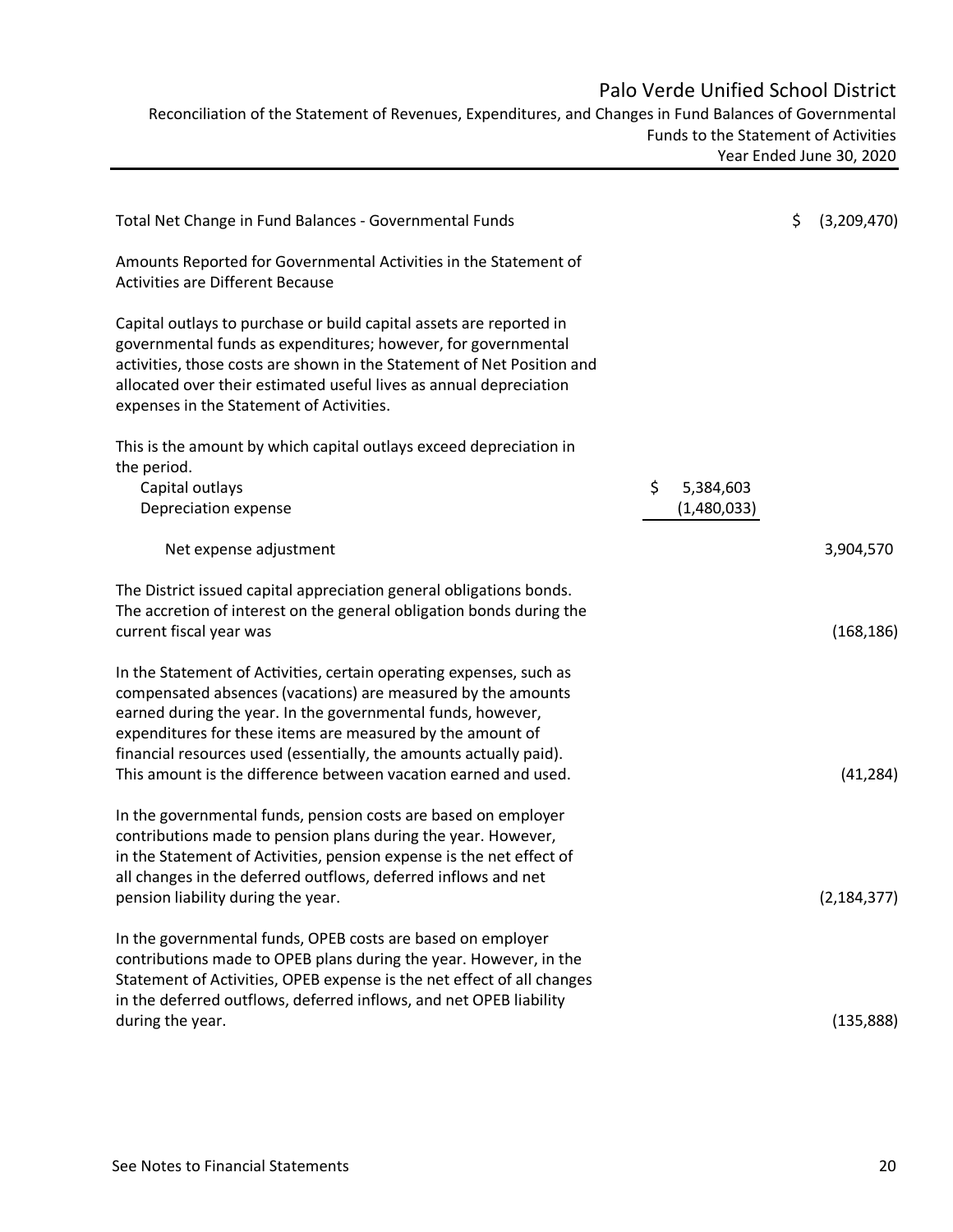| Reconciliation of the Statement of Revenues, Expenditures, and Changes in Fund Balances of Governmental |
|---------------------------------------------------------------------------------------------------------|
| <b>Funds to the Statement of Activities</b>                                                             |
| Year Ended June 30, 2020                                                                                |

| Proceeds received from Certificates of Participation or Sale of Bonds<br>is a revenue in the governmental funds, but it increases long-term<br>liabilities in the Statement of Net Position and does not affect the<br><b>Statement of Activities.</b> | \$<br>(9,000,000)                                |
|--------------------------------------------------------------------------------------------------------------------------------------------------------------------------------------------------------------------------------------------------------|--------------------------------------------------|
| Deferred amounts on refunding (the difference between the reacquisition<br>price of the net carrying amount of the refunded debt) are capitalized<br>and amortized over the remaining life of the new or old debt, whichever<br>is shorter.            | 938,188                                          |
| Governmental funds report the effect of premiums, discounts, and<br>the deferred amount on a refunding when the debt is first issued,<br>whereas the amounts are deferred and amortized in the<br><b>Statement of Activities.</b>                      |                                                  |
| Premium on issuance recognized<br>Deferred amount on refunding recognized<br>Premium amortization<br>Deferred amount on refunding amortization                                                                                                         | (256, 819)<br>(217, 525)<br>152,388<br>(19, 775) |
| Payment of principal on long-term liabilities is an expenditure in<br>the governmental funds, but it reduces long-term liabilities in the<br>Statement of Net Position and does not affect the Statement                                               |                                                  |
| of Activities.<br>General obligation bonds<br>Certificates of participation<br>Capital leases                                                                                                                                                          | 550,000<br>6,190,000<br>1,525,837                |
| Interest on long-term liabilities is recorded as an expenditure in the<br>funds when it is due; however, in the Statement of Activities, interest<br>expense is recognized as the interest accrues, regardless of<br>when it is due.                   | 49,294                                           |
| Change in net position of governmental activities                                                                                                                                                                                                      | (1,923,047)                                      |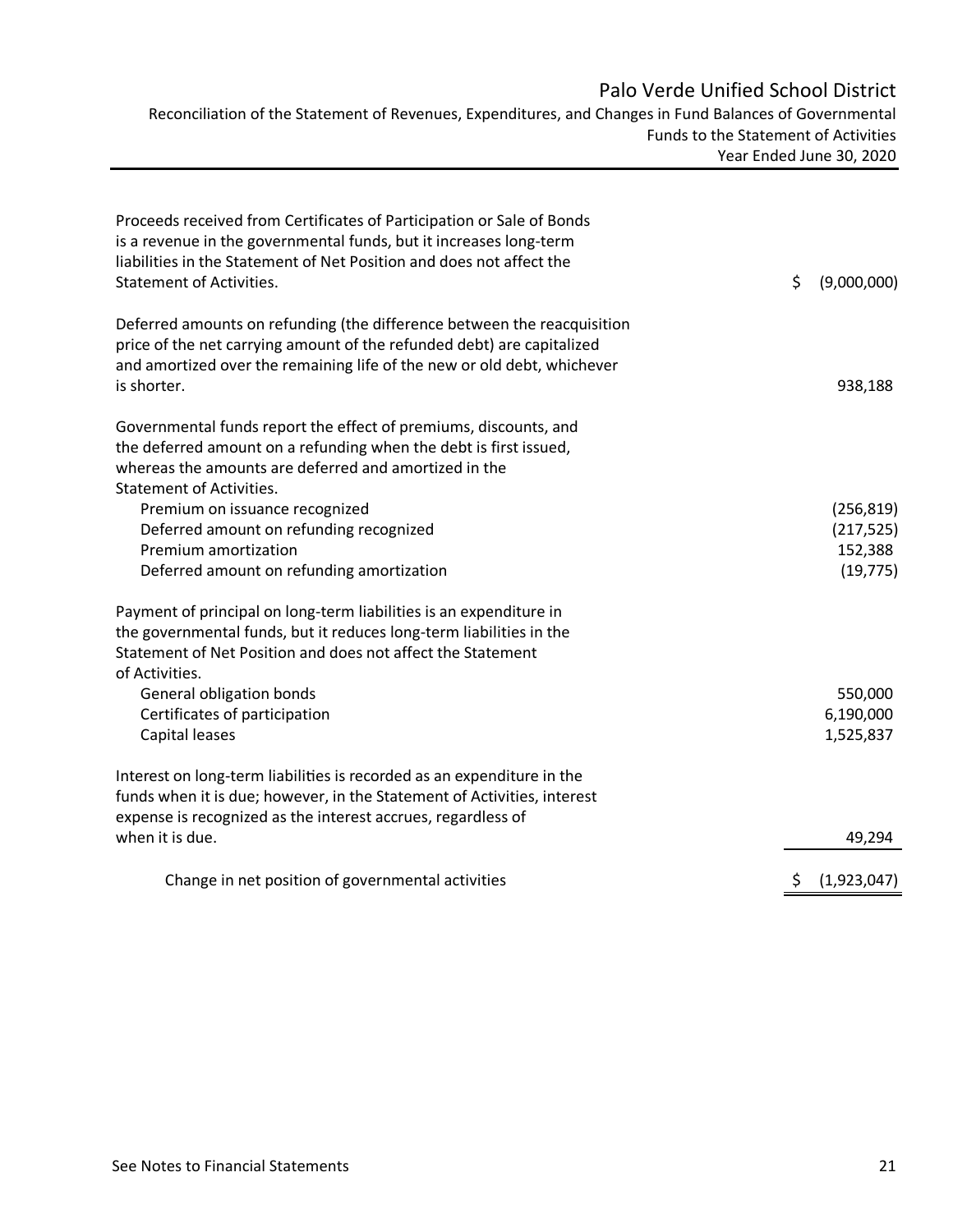## Palo Verde Unified School District Statement of Fiduciary Net Position – Fiduciary Funds June 30, 2020

|                                      | Agency<br>Funds |        |
|--------------------------------------|-----------------|--------|
| Assets<br>Deposits and investments   | Ś               | 84,013 |
| Liabilities<br>Due to student groups | Ś               | 84,013 |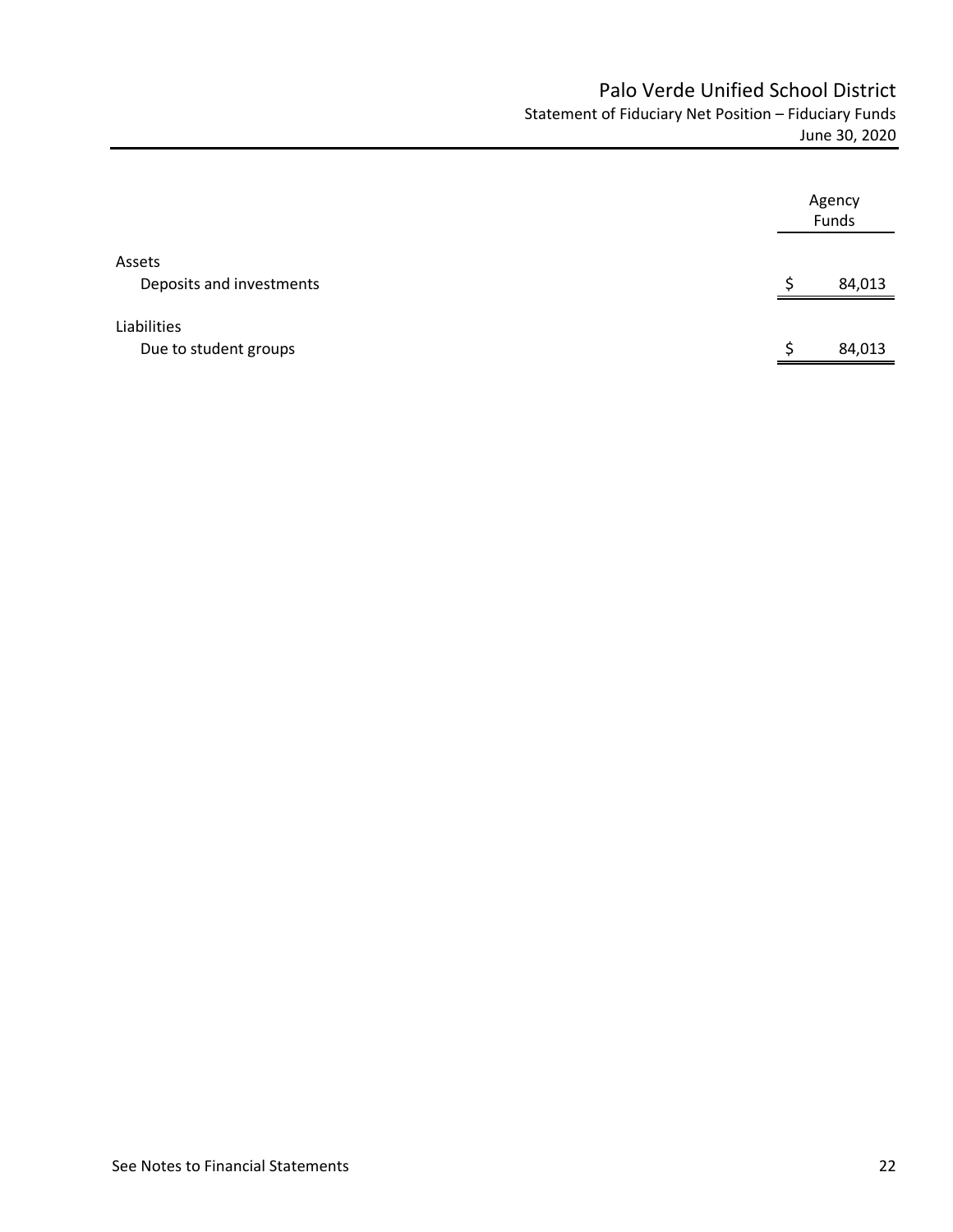## **Note 1 ‐ Summary of Significant Accounting Policies**

## **Financial Reporting Entity**

The Palo Verde Unified School District (the District) was organized on July 1, 1936, under the laws of the State of California. The District operates under a locally elected five‐member Board form of government and provides educational services to grades K ‐ 12 as mandated by the State and/or Federal agencies. The District operates three elementary schools, one high school, and one continuation high school.

A reporting entity is comprised of the primary government and other organizations that are included to ensure the financial statements are not misleading. The primary government of the District consists of all funds, departments, boards, and agencies that are not legally separate from the District. For Palo Verde Unified School District, this includes general operations, food service, and student related activities of the District.

## **Basis of Presentation ‐ Fund Accounting**

The accounting system is organized and operated on a fund basis. A fund is defined as a fiscal and accounting entity with a self‐balancing set of accounts, which are segregated for the purpose of carrying on specific activities or attaining certain objectives in accordance with special regulations, restrictions, or limitations. The District's funds are grouped into two broad fund categories: governmental and fiduciary.

**Governmental Funds** Governmental funds are those through which most governmental functions typically are financed. Governmental fund reporting focuses on the sources, uses, and balances of current financial resources. Expendable assets are assigned to the various governmental funds according to the purposes for which they may or must be used. Current liabilities are assigned to the fund from which they will be paid. The difference between governmental fund assets and liabilities is reported as fund balance. The following are the District's major and non‐major governmental funds:

### **Major Governmental Funds**

**General Fund** The General Fund is the chief operating fund for all districts. It is used to account for the ordinary operations of the District. All transactions except those accounted for in another fund are accounted for in this fund.

**Building Fund** The Building Fund exists primarily to account separately for proceeds from the sale of bonds (*Education Code* Section 15146) and may not be used for any purposes other than those for which the bonds were issued.

**Bond Interest and Redemption Fund** The Bond Interest and Redemption Fund is used for the repayment of bonds issued for a local educational agency (*Education Code* Sections 15125‐15262).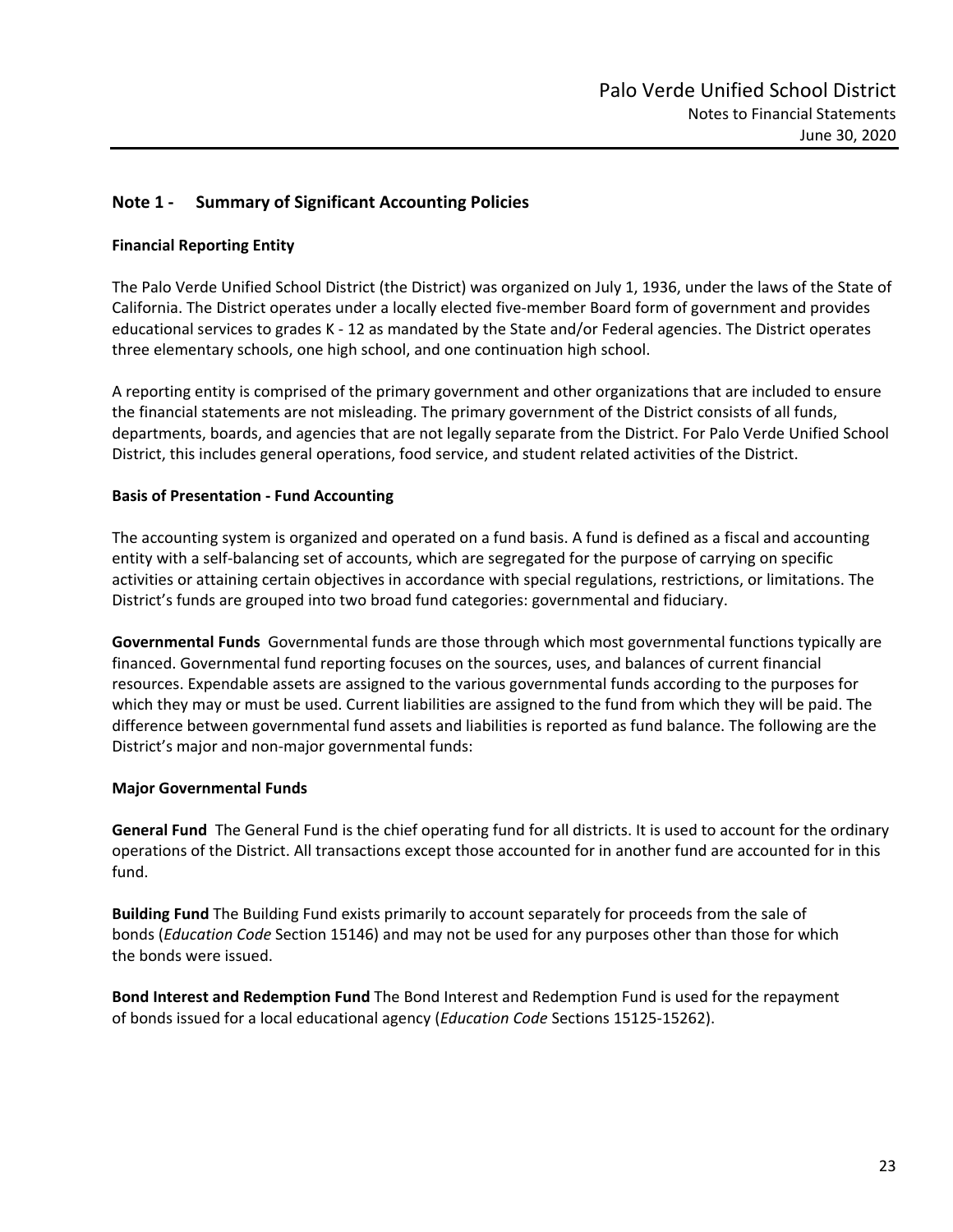## **Non‐Major Governmental Funds**

**Special Revenue Funds** The Special Revenue funds are used to account for the proceeds from specific revenue sources (other than trusts, major capital projects, or debt service) that are restricted or committed to the financing of particular activities, that compose a substantial portion of the inflows of the fund, and that are reasonably expected to continue. Additional resources that are restricted, committed, or assigned to the purpose of the fund may also be reported in the fund.

 **Cafeteria Fund** The Cafeteria Fund is used to account separately for Federal, State, and local resources to operate the food service program (*Education Code* Sections 38090‐38093) and is used only for those expenditures authorized by the governing board as necessary for the operation of the District's food service program (*Education Code* Sections 38091 and 38100).

**Capital Project Funds** The Capital Project funds are used to account for financial resources to be used for the acquisition or construction of major capital facilities and other capital assets (other than those financed by proprietary funds and trust funds).

- **Capital Facilities Fund** The Capital Facilities Fund is used primarily to account separately for monies received from fees levied on developers or other agencies as a condition of approval (*Education Code*  Sections 17620‐17626 and *Government Code* Section 65995 et seq.). Expenditures are restricted to the purposes specified in *Government Code* Sections 65970‐65981 or to the items specified in agreements with the developer (*Government Code* Section 66006).
- **County School Facilities Fund** The County School Facilities Fund is established pursuant to *Education Code*  Section 17070.43 to receive apportionments from the 1998 State School Facilities Fund (Proposition 1A), the 2002 State School Facilities Fund (Proposition 47), the 2004 State School Facilities Fund (Proposition 55), the 2006 State School Facilities Fund (Proposition 1D), or the 2016 State School Facilities Fund (Proposition 51) authorized by the State Allocation Board for new school facility construction, modernization projects, and facility hardship grants, as provided in the Leroy F. Greene School Facilities Act of 1998 (*Education Code* Section 17070 et seq.).
- **Special Reserve Fund for Capital Outlay Projects** The Special Reserve Fund for Capital Outlay Projects exists primarily to provide for the accumulation of General Fund monies for capital outlay purposes (*Education Code* Section 42840).

**Debt Service Funds** The Debt Service funds are used to account for the accumulation of resources for and the retirement of principal and interest on general long‐term liabilities.

**• Debt Service Fund** The Debt Service Fund is used for the accumulation of resources for and the retirement of principal and interest on certificates of participation.

**Fiduciary Funds** Fiduciary funds are used to account for assets held in trustee or agent capacity for others that cannot be used to support the District's own programs. The fiduciary fund category is split into four classifications: pension trust funds, investment trust funds, private‐purpose trust funds, and agency funds.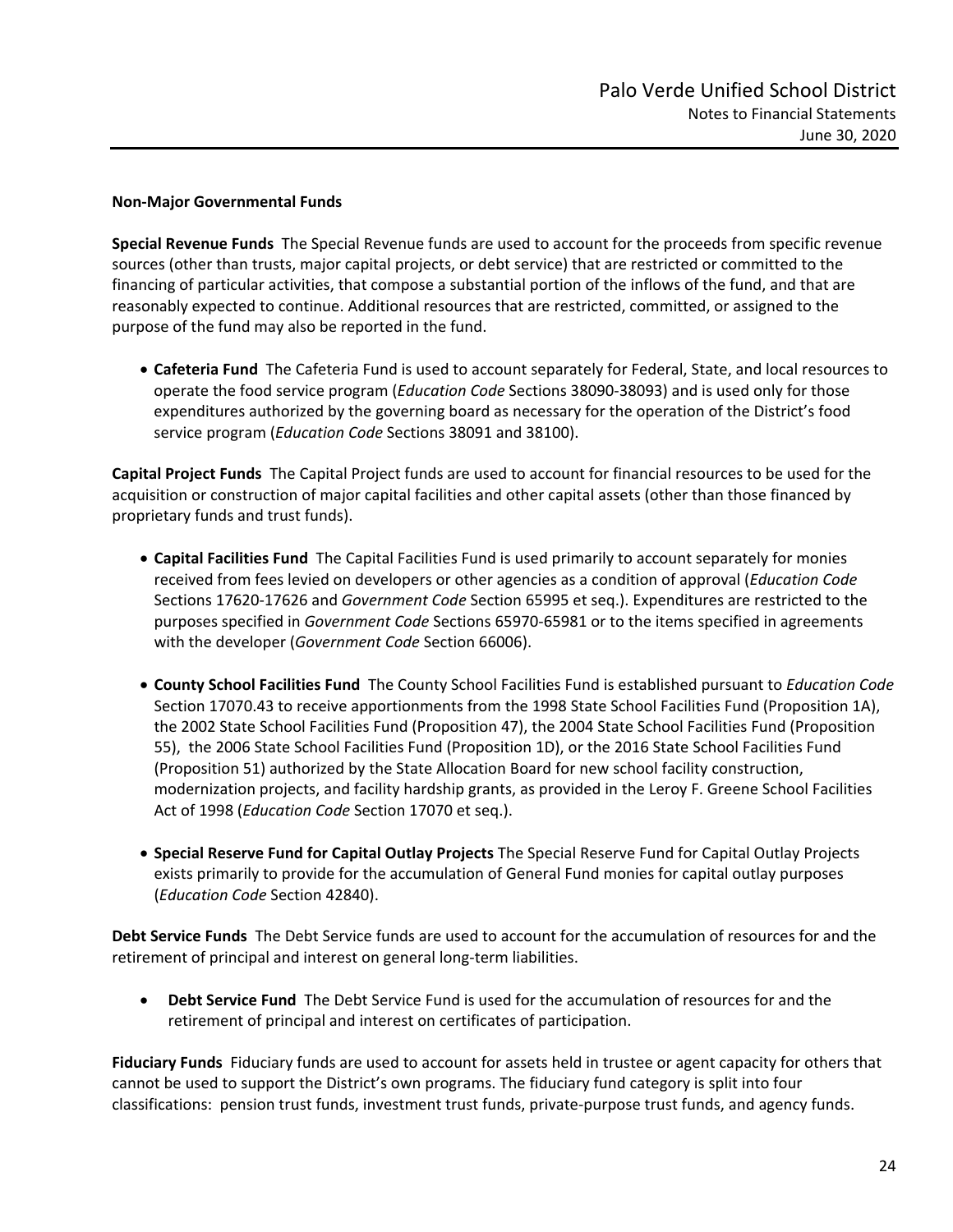Agency funds are custodial in nature (assets equal liabilities) and do not involve measurement of results of operations. Such funds have no equity accounts since all assets are due to individuals or entities at some future time. The District's agency fund accounts for student body activities (ASB).

## **Basis of Accounting ‐ Measurement Focus**

**Government‐Wide Financial Statements** The government‐wide financial statements are prepared using the economic resources measurement focus and the accrual basis of accounting. This is the same approach used in the preparation of the proprietary fund financial statements, but differs from the manner in which governmental fund financial statements are prepared.

The government‐wide statement of activities presents a comparison between expenses, both direct and indirect for each governmental function, and exclude fiduciary activity. Direct expenses are those that are specifically associated with a service, program, or department and are therefore, clearly identifiable to a particular function. The District does not allocate indirect expenses to functions in the *Statement of Activities*. Program revenues include charges paid by the recipients of the goods or services offered by the programs and grants and contributions that are restricted to meeting the operational or capital requirements of a particular program. Revenues that are not classified as program revenues are presented as general revenues. The comparison of program revenues and expenses identifies the extent to which each program is self‐financing or draws from the general revenues of the District.

Net position should be reported as restricted when constraints placed on net position are either externally imposed by creditors (such as through debt covenants), grantors, contributors, or laws or regulations of other governments or imposed by law through constitutional provisions or enabling legislation. The net position restricted for other activities result from special revenue funds and the restrictions on their use.

**Fund Financial Statements** Fund financial statements report detailed information about the District. The focus of governmental statements is on major funds rather than reporting funds by type. Each major fund is presented in a separate column. Non‐major funds are aggregated and presented in a single column.

- **Governmental Funds** All governmental funds are accounted for using a flow of current financial resources measurement focus and the modified accrual basis of accounting. With this measurement focus, only current assets and current liabilities generally are included on the balance sheet. The statement of revenues, expenditures, and changes in fund balances reports on the sources (revenues and other financing sources) and uses (expenditures and other financing uses) of current financial resources. This approach differs from the manner in which the governmental activities of the government‐wide financial statements are prepared. Governmental fund financial statements, therefore, include reconciliation with brief explanations to better identify the relationship between the government-wide financial statements, prepared using the economic resources measurement focus and the accrual basis of accounting, and the governmental fund financial statements, prepared using the flow of current financial resources measurement focus and the modified accrual basis of accounting.
- **Fiduciary Funds** Fiduciary funds are accounted for using the flow of economic resources measurement focus and the accrual basis of accounting. Fiduciary funds are excluded from the government‐wide financial statements, because they do not represent resources of the District.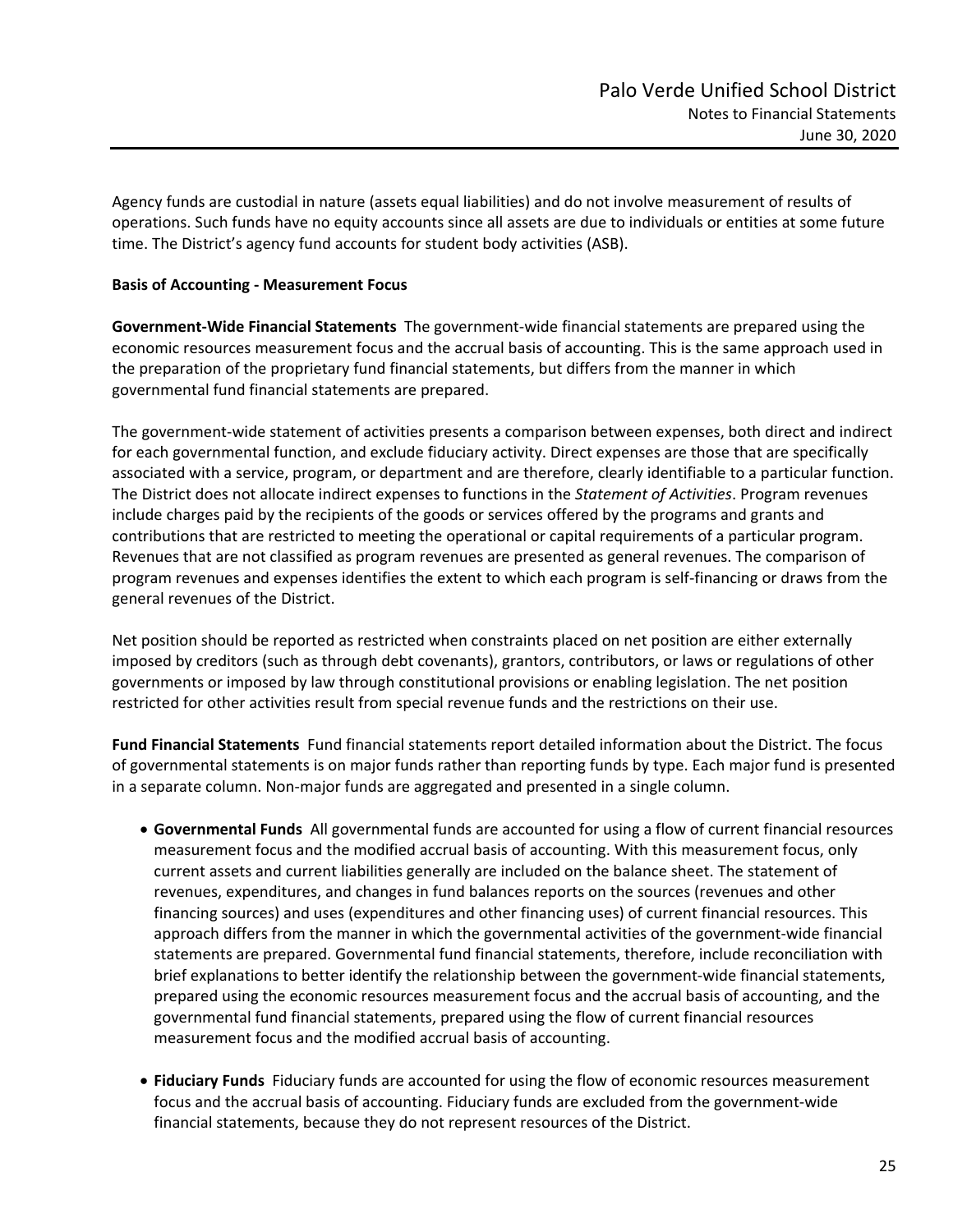**Revenues – Exchange and Non‐Exchange Transactions** Revenue resulting from exchange transactions, in which each party gives and receives essentially equal value, is recorded on the accrual basis when the exchange takes place. On a modified accrual basis, revenue is recorded in the fiscal year in which the resources are measurable and become available. Available means that the resources will be collected within the current fiscal year or are expected to be collected soon enough thereafter, to be used to pay liabilities of the current fiscal year. The District considers revenues to be available if they are collected within one year after year-end, except for property taxes, which are considered available if collected within 60 days. The following revenue sources are considered to be both measurable and available at fiscal year‐end: State apportionments, interest, certain grants, and other local sources.

Non‐exchange transactions, in which the District receives value without directly giving equal value in return, include property taxes, certain grants, entitlements, and donations. Revenue from property taxes is recognized in the fiscal year in which the taxes are received. Revenue from certain grants, entitlements, and donations is recognized in the fiscal year in which all eligibility requirements have been satisfied. Eligibility requirements include time and purpose requirements. On a modified accrual basis, revenue from non‐exchange transactions must also be available before it can be recognized.

**Unearned Revenue** Unearned revenues arise when resources are received by the District before it has a legal claim to them, such as when certain grants are received prior to the occurrence of qualifying expenditures. In the subsequent periods, when the District has a legal claim to the resources, the liability for unearned revenue is removed from the balance sheet and the revenue is recognized.

**Expenses/Expenditures** On the accrual basis of accounting, expenses are recognized at the time they are incurred. The measurement focus of governmental fund accounting is on decreases in net financial resources (expenditures) rather than expenses. Expenditures are generally recognized in the accounting period in which the related fund liability is incurred. Principal and interest on long‐term liabilities, which has not matured, are recognized when paid in the governmental funds as expenditures. Allocations of costs, such as depreciation and amortization, are not recognized in the governmental funds but are recognized in the entity-wide statements.

## **Investments**

Investments with original maturities greater than one year are stated at fair value. Fair value is estimated based on quoted market prices at year end. All investments not required to be reported at fair value are stated at cost or amortized cost. Fair values of investments in County investment pools are determined by the program sponsor.

## **Stores Inventories**

Inventories consist of expendable food and supplies held for consumption. Inventories are stated at cost, on the weighted average basis. The costs of inventory items are recorded as expenditures in the governmental funds when consumed rather than when purchased.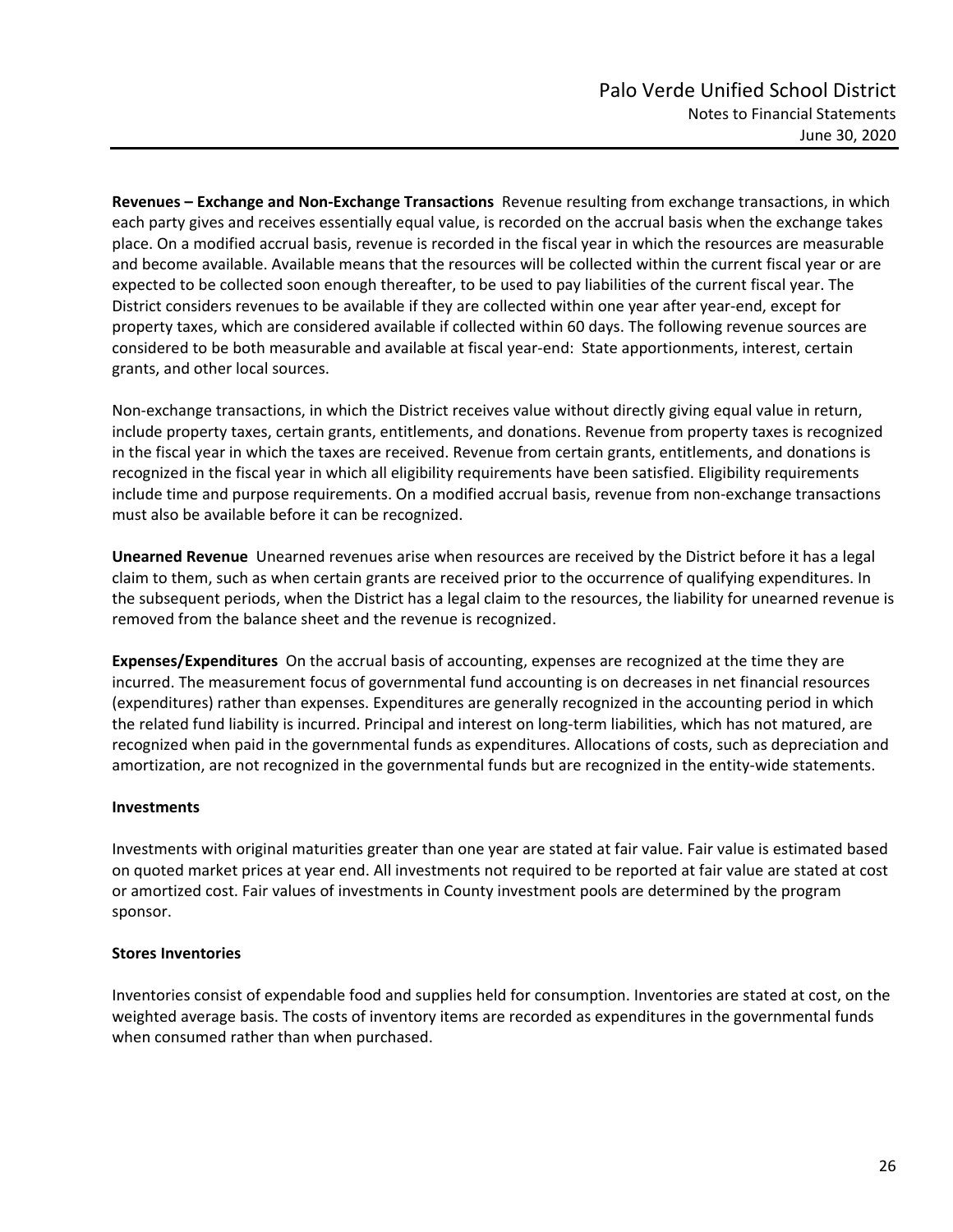## **Capital Assets and Depreciation**

The accounting and reporting treatment applied to the capital assets associated with a fund are determined by its measurement focus. General capital assets are long‐lived assets of the District. The District maintains a capitalization threshold of \$5,000. The District does not possess any infrastructure. Improvements are capitalized; the costs of normal maintenance and repairs that do not add to the value of the asset or materially extend an asset's life are not capitalized, but are expensed as incurred.

When purchased, such assets are recorded as expenditures in the governmental funds and capitalized in the government‐wide financial Statement of Net Position. The valuation basis for capital assets are historical cost, or where historical cost is not available, estimated historical cost based on replacement cost. Donated capital assets are capitalized at acquisition value on the date donated.

Depreciation of capital assets is computed and recorded by the straight‐line method. Estimated useful lives of the various classes of depreciable capital assets are as follows: buildings, 20 to 50 years; improvements, 5 to 50 years; equipment, 2 to 15 years.

## **Interfund Balances**

On fund financial statements, receivables and payables resulting from short‐term interfund loans are classified as "interfund receivables/payables". These amounts are eliminated in the governmental activities column of the statement of net position.

## **Compensated Absences**

Compensated absences are accrued as a liability as the benefits are earned. The entire compensated absence liability is reported on the government‐wide Statement of Net Position. For governmental funds, the current portion of unpaid compensated absences is recognized upon the occurrence of relevant events such as employee resignations and retirements that occur prior to year end that have not yet been paid with expendable available financial resources. These amounts are reported in the fund from with the employees who have accumulated leave are paid.

Sick leave is accumulated without limit for each employee at the rate of one day for each month worked. Leave with pay is provided when employees are absent for health reasons; however, the employees do not gain a vested right to accumulated sick leave. Employees are never paid for any sick leave balance at termination of employment or any other time. Therefore, the value of accumulated sick leave is not recognized as a liability in the District's financial statements. However, credit for unused sick leave is applicable to all classified school members who retire after January 1, 1999. At retirement, each member will receive .004 year of service credit for each day of unused sick leave. Credit for unused sick leave is applicable to all certificated employees and is determined by dividing the number of unused sick days by the number of base service days required to complete the last school year, if employed full‐time.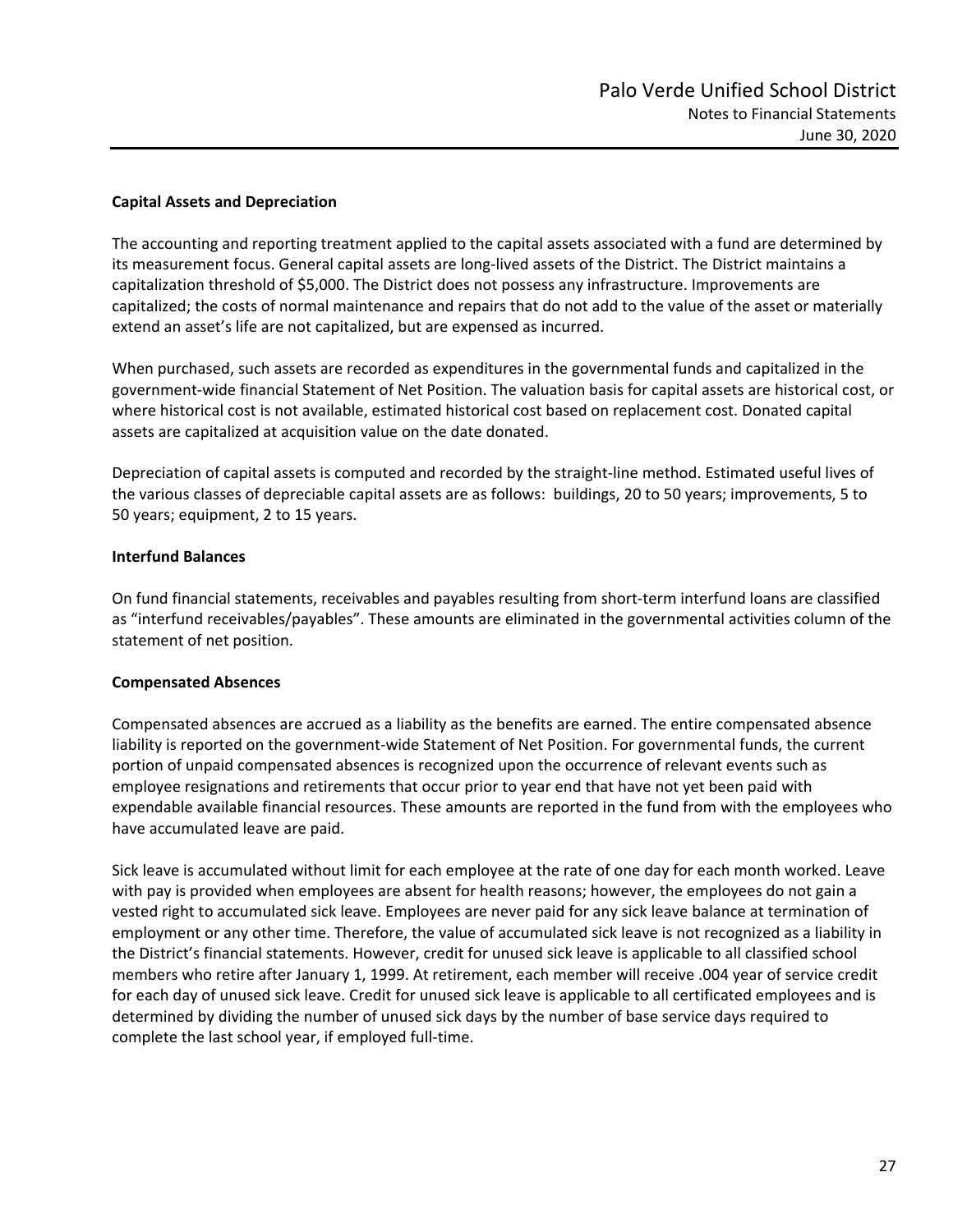## **Accrued Liabilities and Long‐Term Liabilities**

All payables, accrued liabilities, and long-term liabilities are reported in the government-wide financial statements. In general, governmental fund payables and accrued liabilities that, once incurred, are paid in a timely manner and in full from current financial resources and are reported as liabilities of the governmental funds.

However, claims and judgments, compensated absences, special termination benefits, and contractually required pension contributions that will be paid from governmental funds are reported as a liability in the governmental fund financial statements only to the extent that they are due for payment during the current year. Bonds, capital leases, and long‐term loans are recognized as liabilities in the governmental fund financial statements when due.

## **Debt Issuance Costs, Premiums, and Discounts**

In the government-wide financial statements, long-term liabilities are reported as liabilities in the applicable governmental activities, or statement of net position. Debt premiums and discounts, as well as issuance costs, related to prepaid insurance costs are amortized over the life of the bonds using the straight‐line method, which approximates the effective interest method.

In governmental fund financial statements, bond premiums and discounts, as well as debt issuance costs are recognized in the period the bonds are issued. The face amount of the debt is reported as other financing sources. Premiums received on debt issuance are also reported as other financing sources. Issuance costs, whether or not withheld from the actual debt proceeds, are reported as debt service expenditures in the period the bonds are issued.

## **Deferred Outflows/Inflows of Resources**

In addition to assets, the Statement of Net Position also reports deferred outflows of resources. This separate financial statement element represents a consumption of net position that applies to a future period and so will not be recognized as an expense or expenditure until then. The District reports deferred outflows of resources for deferred charges on refunding of debt, for pension related items, and for OPEB related items. The deferred charge on refunding resulted from the difference between the carrying value of the refunded debt and its reacquisition price. The amount is deferred and amortized over the shorter of the life of the refunded or refunding debt. The deferred amounts related to pension and OPEB relate to differences between expected and actual earnings on investments, changes of assumptions, and other pension and OPEB related changes.

In addition to liabilities, the Statement of Net Position reports a separate section for deferred inflows of resources. This separate financial statement element represents an acquisition of net position that applies to a future period and so will not be recognized as revenue until then. The District reports deferred inflows of resources for pension related items and OPEB related items. The deferred amounts related to pension and OPEB relate to difference between contributions and the District's proportionate share of contributions, differences between expected and actual experiences, and differences between expected and actual earnings on investments.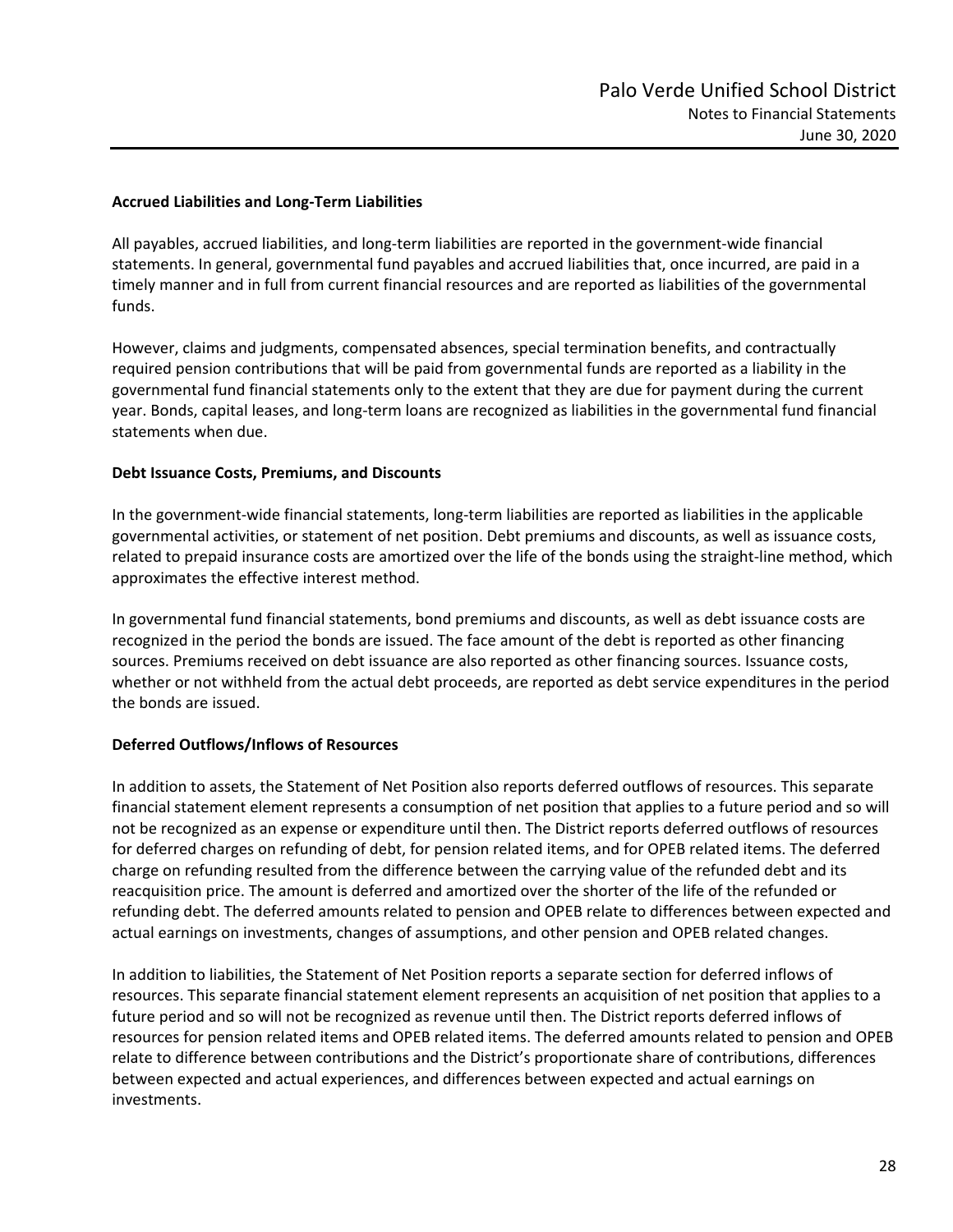## **Pensions**

For purposes of measuring the net pension liability and deferred outflows/inflows of resources related to pensions, and pension expense, information about the fiduciary net position of the California State Teachers Retirement System (CalSTRS) and the California Public Employees' Retirement System (CalPERS) plan for schools (Plans) and additions to/deductions from the Plans' fiduciary net position have been determined on the same basis as they are reported by CalSTRS and CalPERS. For this purpose, benefit payments (including refunds of employee contributions) are recognized when due and payable in accordance with the benefit terms. Member contributions are recognized in the period in which they are earned. Investments are reported at fair value. The net pension liability attributable to the governmental activities will be paid by the fund in which the employee worked.

## **Postemployment Benefits Other Than Pensions (OPEB)**

For purposes of measuring the net OPEB liability, deferred outflows of resources and deferred inflows of resources related to OPEB, and OPEB expense, information about the fiduciary net position of the District Plan and the CalSTRS Medicare Premium Payment (MPP) Program and additions to/deductions from the District Plan and the MPP's fiduciary net position have been determined on the same basis as they are reported by the District Plan and the MPP. For this purpose, the District Plan and the MPP recognizes benefit payments when due and payable in accordance with the benefit terms. Investments are reported at fair value, except for money market investments and participating interest‐earning investment contracts that have a maturity at the time of purchase of one year or less, which are reported at cost. The total OPEB liability attributable to the governmental activities will be paid primarily by the General Fund.

## **Fund Balances ‐ Governmental Funds**

As of June 30, 2020, fund balances of the governmental funds are classified as follows:

**Nonspendable** ‐ amounts that cannot be spent either because they are in nonspendable form or because they are legally or contractually required to be maintained intact.

**Restricted** ‐ amounts that can be spent only for specific purposes because of constitutional provisions or enabling legislation or because of constraints that are externally imposed by creditors, grantors, contributors, or the laws or regulations of other governments.

**Committed** ‐ amounts that can be used only for specific purposes determined by a formal action of the governing board. The governing board is the highest level of decision‐making authority for the District. Commitments may be established, modified, or rescinded only through resolutions or other action as approved by the governing board. The District currently does not have any committed funds.

**Assigned** ‐ amounts that do not meet the criteria to be classified as restricted or committed but that are intended to be used for specific purposes. Under the District's adopted policy, only the governing board or chief business officer/assistant superintendent of business services may assign amounts for specific purposes.

**Unassigned** ‐ all other spendable amounts.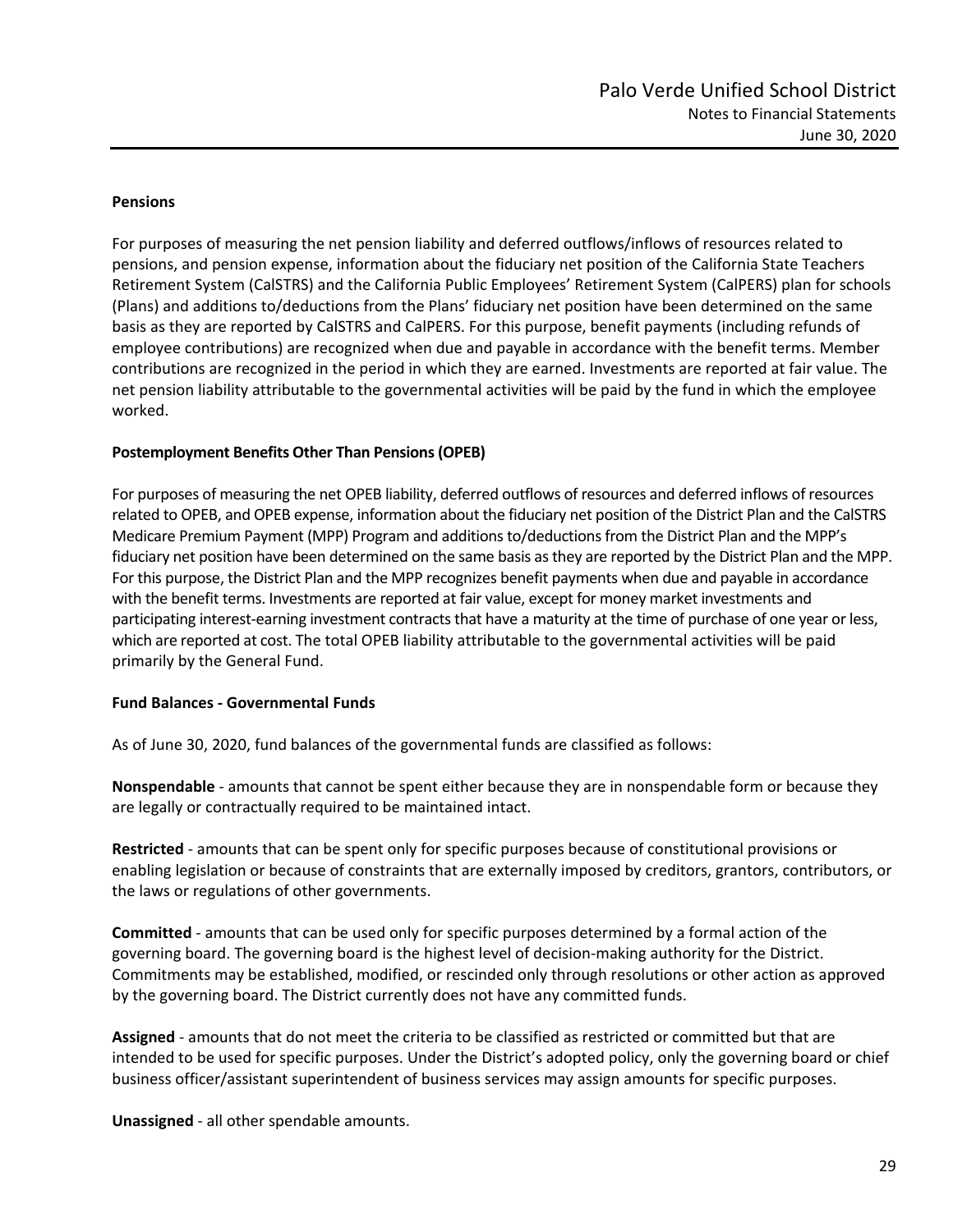## **Spending Order Policy**

When an expenditure is incurred for purposes for which both restricted and unrestricted fund balance is available, the District considers restricted funds to have been spent first. When an expenditure is incurred for which committed, assigned, or unassigned fund balances are available, the District considers amounts to have been spent first out of committed funds, then assigned funds, and finally unassigned funds, as needed, unless the governing board has provided otherwise in its commitment or assignment actions.

## **Minimum Fund Balance Policy**

The governing board adopted a minimum fund balance policy for the General Fund in order to protect the District against revenue shortfalls or unpredicted one‐time expenditures. The policy requires a Reserve for Economic Uncertainties consisting of unassigned amounts equal to no less than three percent of General Fund expenditures and other financing uses.

## **Net Position**

Net position represents the difference between assets and deferred outflows of resources, and liabilities and deferred inflows of resources. Net position net of investment in capital assets consists of capital assets, net of accumulated depreciation, reduced by the outstanding balances of any borrowings used for the acquisition, construction, or improvement of those assets. Net position is reported as restricted when there are limitations imposed on their use either through the enabling legislation adopted by the District or through external restrictions imposed by creditors, grantors, or laws or regulations of other governments. The District first applies restricted resources when an expense is incurred for purposes for which both restricted and unrestricted net position is available. The government‐wide financial statements report \$5,285,943 of net position restricted by enabling legislation.

## **Interfund Activity**

Exchange transactions between funds are reported as revenues in the seller funds and as expenditures/expenses in the purchaser funds. Flows of cash or goods from one fund to another without a requirement for repayment are reported as interfund transfers. Repayments from funds responsible for particular expenditures/expenses to the funds that initially paid for them are not presented on the financial statements. Interfund transfers are eliminated in the governmental activities column of the Statement of Activities.

The preparation of the financial statements in conformity with accounting principles generally accepted in the United States of America requires management to make estimates and assumptions that affect the amounts reported in the financial statements and accompanying notes. Actual results may differ from those estimates.

## **Estimates**

The preparation of the financial statements in conformity with accounting principles generally accepted in the United States of America requires management to make estimates and assumptions that affect the amounts reported in the financial statements and accompanying notes. Actual results may differ from those estimates.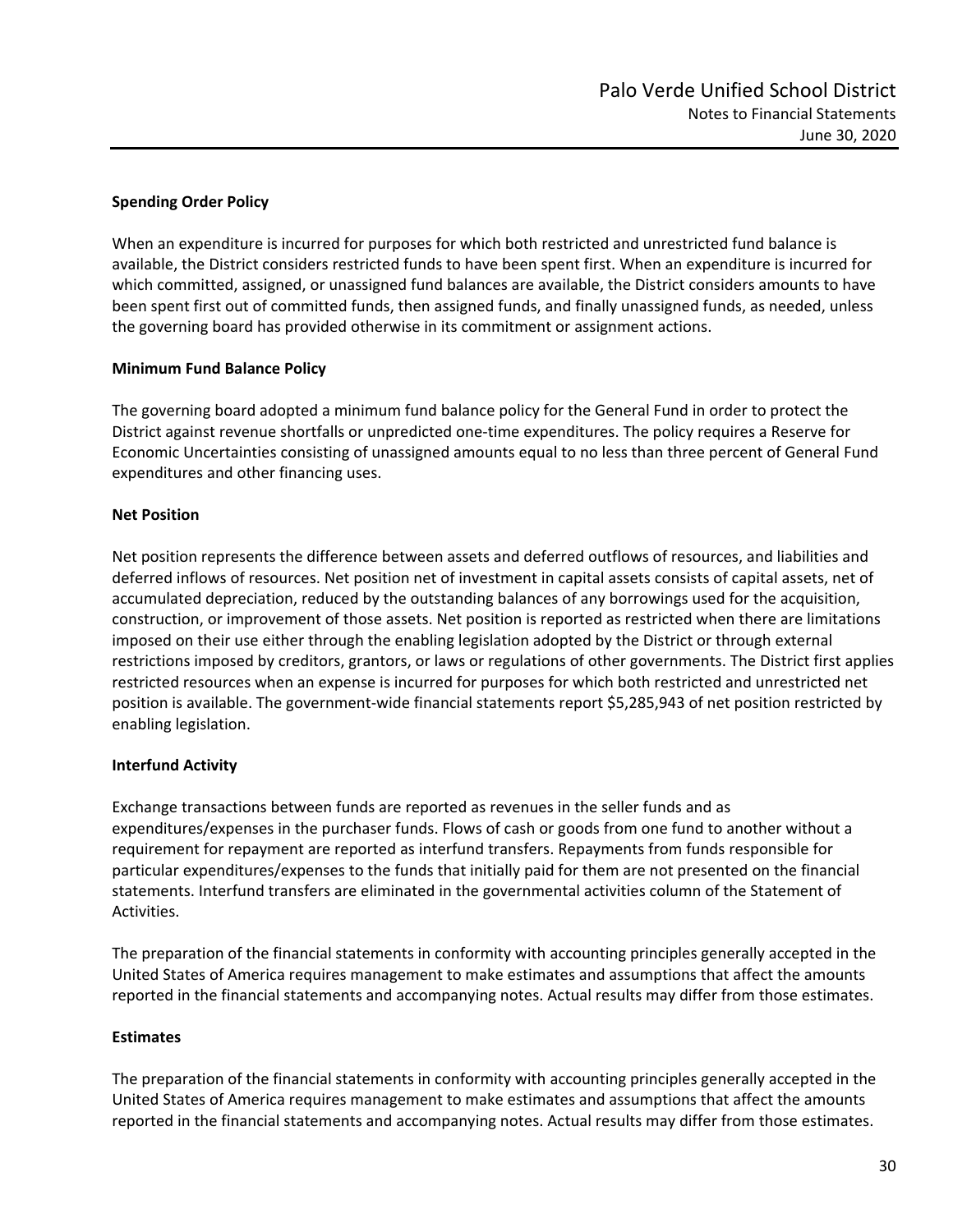## **Property Tax**

Secured property taxes attach as an enforceable lien on property as of January 1. Taxes are payable in two installments on November 1 and February 1 and become delinquent on December 10 and April 10, respectively. Unsecured property taxes are payable in one installment on or before August 31. The County of Riverside bills and collects the taxes on behalf of the District. Local property tax revenues are recorded when received.

## **Change in Accounting Principles**

In May 2020, the GASB issued Statement No. 95, *Postponement of the Effective Dates of Certain Authoritative Guidance*. The primary objective of this Statement is to provide temporary relief to governments and other stakeholders in light of the COVID‐19 pandemic. That objective is accomplished by postponing the effective dates of certain provisions in Statements and Implementation Guides that first became effective or are scheduled to become effective for periods beginning after June 15, 2018, and later.

The effective dates of certain provisions contained in the following pronouncements are postponed by one year:

- Statement No. 83, *Certain Asset Retirement Obligations*
- Statement No. 84, *Fiduciary Activities*
- Statement No. 88, *Certain Disclosures Related to Debt, including Direct Borrowings and Direct Placements*
- Statement No. 89, *Accounting for Interest Cost Incurred before the End of a Construction Period*
- Statement No. 90, *Majority Equity Interests*
- Statement No. 91, *Conduit Debt Obligations*
- Statement No. 92, *Omnibus 2020*
- Statement No. 93, *Replacement of Interbank Offered Rates*
- Implementation Guide No. 2017‐3, *Accounting and Financial Reporting for Postemployment Benefits Other Than Pensions (and Certain Issues Related to OPEB Plan Reporting)*
- Implementation Guide No. 2018‐1, *Implementation Guidance Update—2018*
- Implementation Guide No. 2019‐1, *Implementation Guidance Update—2019*
- Implementation Guide No. 2019‐2, *Fiduciary Activities*.

The effective dates of the following pronouncements are postponed by 18 months:

- Statement No. 87, *Leases*
- Implementation Guide No. 2019‐3, *Leases*.

The provisions of this Statement have been implemented as of June 30, 2020.

### **New Accounting Pronouncements**

In January 2017, the GASB issued Statement No. 84, *Fiduciary Activities.* The objective of this Statement is to improve guidance regarding the identification of fiduciary activities for accounting and financial reporting purposes and how those activities should be reported.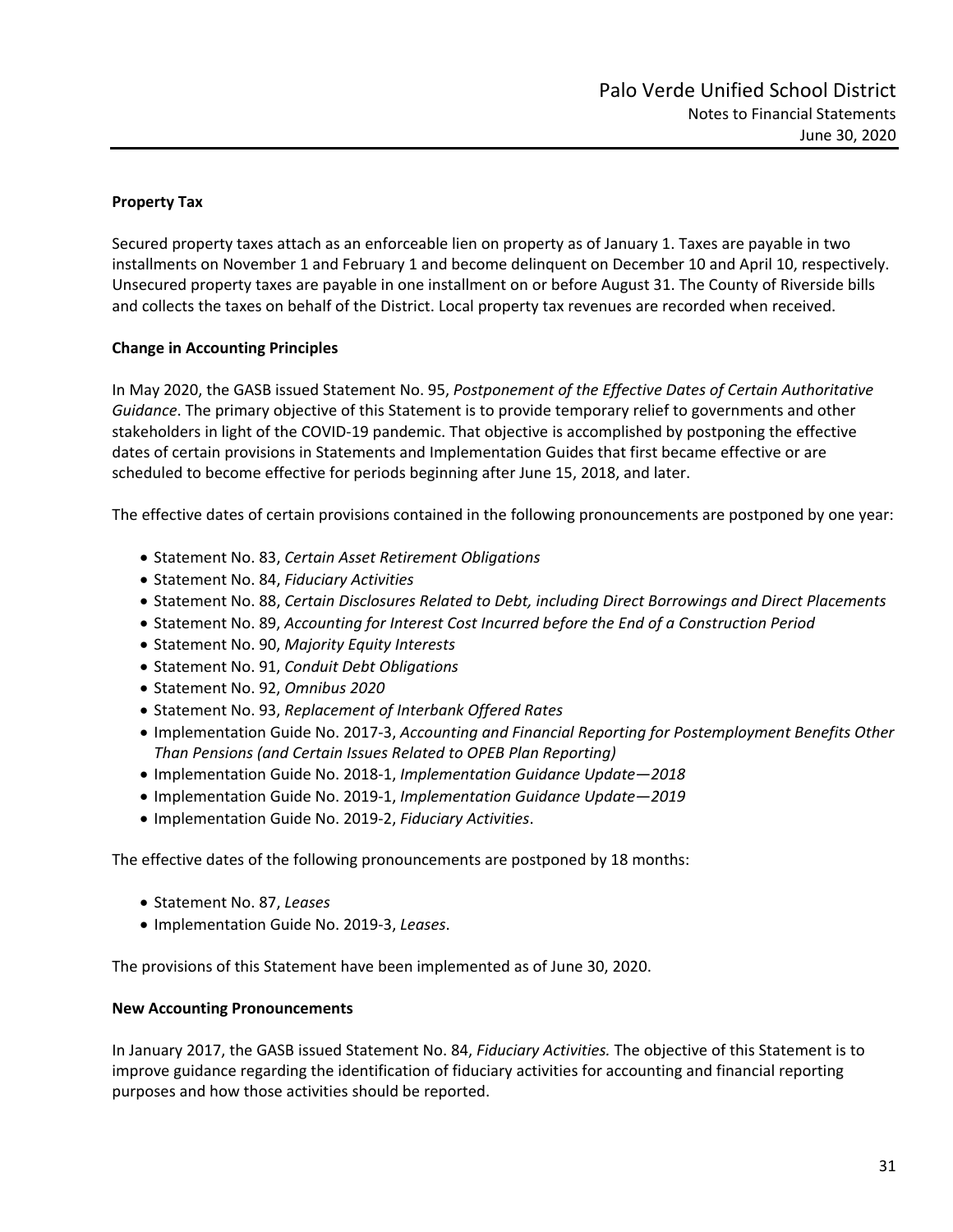This Statement establishes criteria for identifying fiduciary activities of all State and local governments. The focus of the criteria generally is on (1) whether a government is controlling the assets of the fiduciary activity and (2) the beneficiaries with whom a fiduciary relationship exists. Separate criteria are included to identify fiduciary component units and postemployment benefit arrangements that are fiduciary activities.

As a result of the implementation of GASB Statement No. 95, the requirements of this Statement are effective for the reporting periods beginning after December 15, 2019. Early implementation is encouraged. The effects of this change on the District's financial statements have not yet been determined.

In June 2017, the GASB issued Statement No. 87, *Leases.* The objective of this Statement is to better meet the information needs of financial statement users by improving accounting and financial reporting for leases by governments. This Statement increases the usefulness of governments' financial statements by requiring recognition of certain lease assets and liabilities for leases that previously were classified as operating leases and recognized as inflows of resources or outflows of resources based on the payment provisions of the contract. It establishes a single model for lease accounting based on the foundational principle that leases are financings of the right to use an underlying asset. Under this Statement, a lessee is required to recognize a lease liability and an intangible right‐to‐use lease asset, and a lessor is required to recognize a lease receivable and a deferred inflow of resources, thereby enhancing the relevance and consistency of information about governments' leasing activities.

As a result of the implementation of GASB Statement No. 95, the requirements of this Statement are effective for the reporting periods beginning after June 15, 2021. Early implementation is encouraged. The effects of this change on the District's financial statements have not yet been determined.

In June 2018, the GASB issued Statement No. 89, *Accounting for Interest Cost Incurred Before the End of a Construction Period*. The objectives of this Statement are (1) to enhance the relevance and comparability of information about capital assets and the cost of borrowing for a reporting period and (2) to simplify accounting for interest cost incurred before the end of a construction period.

This Statement establishes accounting requirements for interest cost incurred before the end of a construction period. Such interest cost includes all interest that previously was accounted for in accordance with the requirements of paragraphs 5–22 of Statement No. 62, *Codification of Accounting and Financial Reporting*  Guidance Contained in Pre-November 30, 1989 FASB and AICPA Pronouncements, which are superseded by this Statement. This Statement requires that interest cost incurred before the end of a construction period be recognized as an expense in the period in which the cost is incurred for financial statements prepared using the economic resources measurement focus. As a result, interest cost incurred before the end of a construction period will not be included in the historical cost of a capital asset reported in a business‐type activity or enterprise fund.

This Statement also reiterates that in financial statements prepared using the current financial resources measurement focus, interest cost incurred before the end of a construction period should be recognized as an expenditure on a basis consistent with governmental fund accounting principles.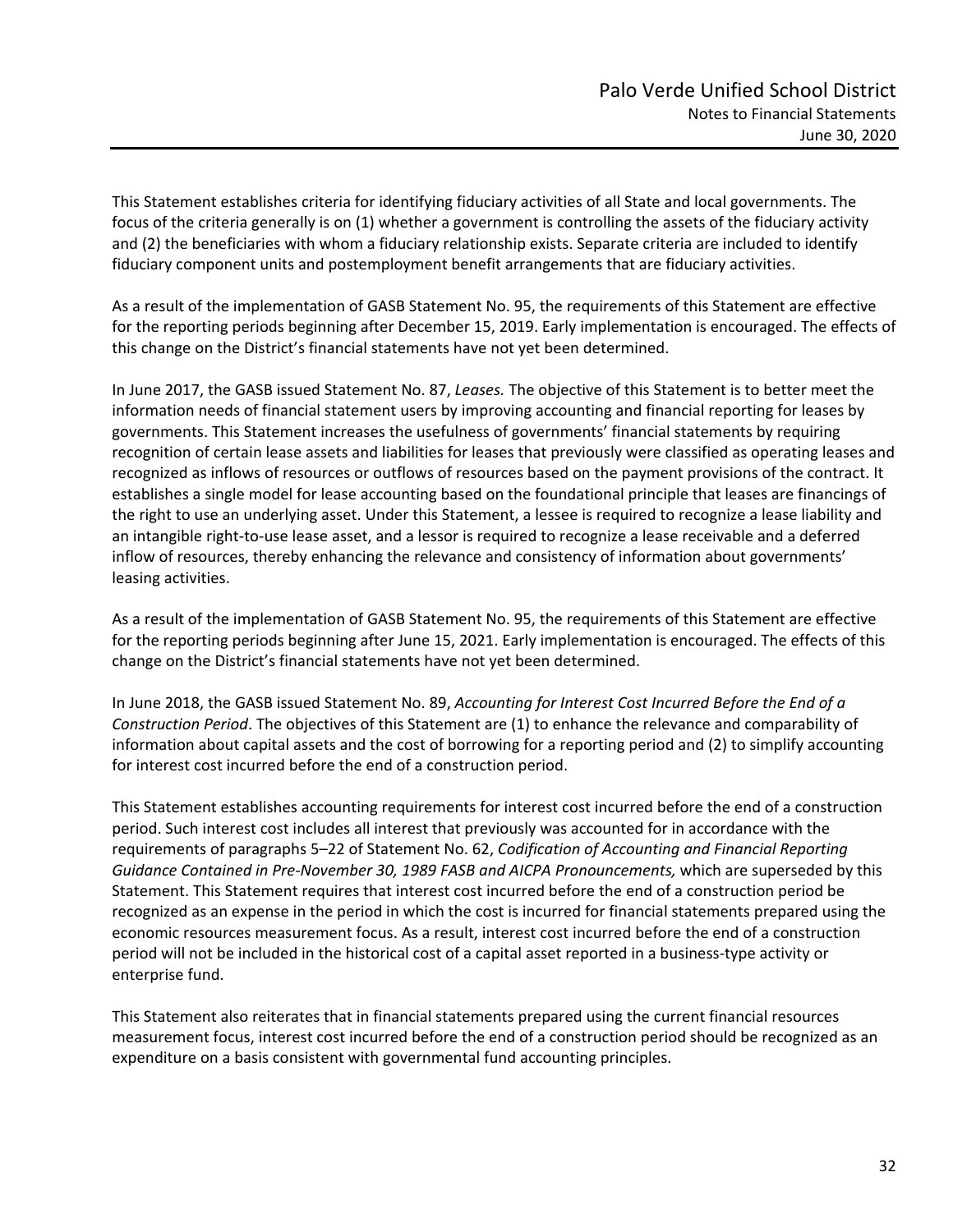As a result of the implementation of GASB Statement No. 95, the requirements of this Statement are effective for reporting periods beginning after December 15, 2020. Earlier application is encouraged. The requirements of this Statement should be applied prospectively. The effects of this change on the District's financial statements have not yet been determined.

In August 2018, the GASB issued Statement No. 90, *Majority Equity Interests – An Amendment of GASB Statements No. 14 and No. 60*. The primary objectives of this Statement are to improve the consistency and comparability of reporting a government's majority equity interest in a legally separate organization and to improve the relevance of financial statement information for certain component units. It defines a majority equity interest and specifies that a majority equity interest in a legally separate organization should be reported as an investment if a government's holding of the equity interest meets the definition of an investment. A majority equity interest that meets the definition of an investment should be measured using the equity method, unless it is held by a special-purpose government engaged only in fiduciary activities, a fiduciary fund, or an endowment (including permanent and term endowments) or permanent fund. Those governments and funds should measure the majority equity interest at fair value.

For all other holdings of a majority equity interest in a legally separate organization, a government should report the legally separate organization as a component unit, and the government or fund that holds the equity interest should report an asset related to the majority equity interest using the equity method. This Statement establishes that ownership of a majority equity interest in a legally separate organization results in the government being financially accountable for the legally separate organization and, therefore, the government should report that organization as a component unit.

This Statement also requires that a component unit in which a government has a 100% equity interest account for its assets, deferred outflows of resources, liabilities, and deferred inflows of resources at acquisition value at the date the government acquired a 100% equity interest in the component unit. Transactions presented in flows statements of the component unit in that circumstance should include only transactions that occurred subsequent to the acquisition.

As a result of the implementation of GASB Statement No. 95, the requirements of this Statement are effective for reporting periods beginning after December 15, 2019. Earlier application is encouraged. The requirements of this Statement should be applied prospectively. The effects of this change on the District's financial statements have not yet been determined.

In May 2019, the GASB issued Statement No. 91, *Conduit Debt Obligations*. The primary objectives of this Statement are to provide a single method of reporting conduit debt obligations by issuers and eliminate diversity in practice associated with (1) commitments extended by issuers, (2) arrangements associated with conduit debt obligations, and (3) related note disclosures. This Statement achieves those objectives by clarifying the existing definition of a conduit debt obligation; establishing that a conduit debt obligation is not a liability of the issuer; establishing standards for accounting and financial reporting of additional commitments and voluntary commitments extended by issuers and arrangements associated with conduit debt obligations; and improving required note disclosures.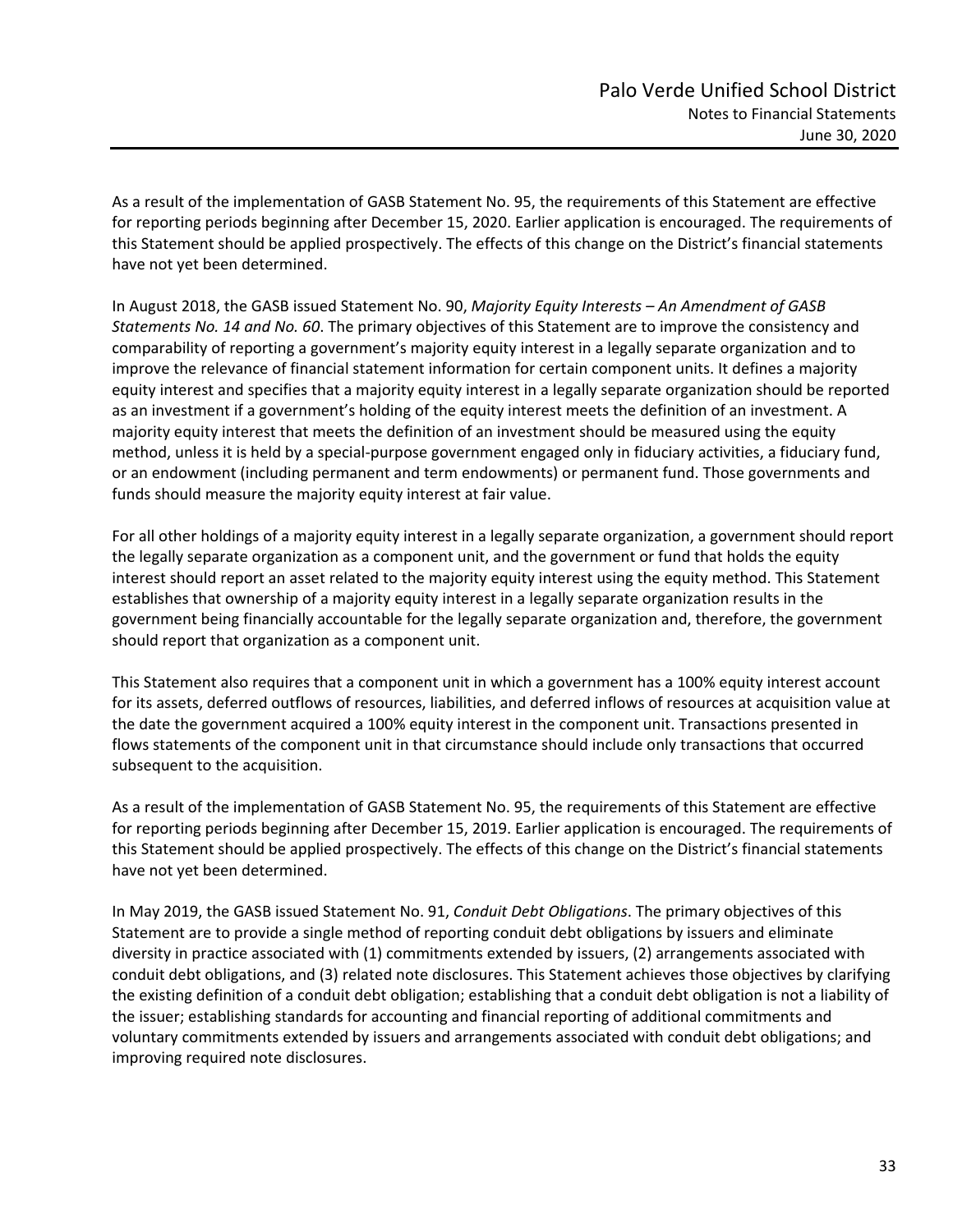A conduit debt obligation is defined as a debt instrument having all of the following characteristics:

- There are at least three parties involved: (1) an issuer, (2) a third‐party obligor, and (3) a debt holder or a debt trustee.
- The issuer and the third-party obligor are not within the same financial reporting entity.
- The debt obligation is not a parity bond of the issuer, nor is it cross‐collateralized with other debt of the issuer.
- The third-party obligor or its agent, not the issuer, ultimately receives the proceeds from the debt issuance.
- The third-party obligor, not the issuer, is primarily obligated for the payment of all amounts associated with the debt obligation (debt service payments).

All conduit debt obligations involve the issuer making a limited commitment. Some issuers extend additional commitments or voluntary commitments to support debt service in the event the third party is, or will be, unable to do so.

An issuer should not recognize a conduit debt obligation as a liability. However, an issuer should recognize a liability associated with an additional commitment or a voluntary commitment to support debt service if certain recognition criteria are met. As long as a conduit debt obligation is outstanding, an issuer that has made an additional commitment should evaluate at least annually whether those criteria are met. An issuer that has made only a limited commitment should evaluate whether those criteria are met when an event occurs that causes the issuer to reevaluate its willingness or ability to support the obligor's debt service through a voluntary commitment.

This Statement also addresses arrangements—often characterized as leases—that are associated with conduit debt obligations. In those arrangements, capital assets are constructed or acquired with the proceeds of a conduit debt obligation and used by third‐party obligors in the course of their activities. Payments from third‐ party obligors are intended to cover and coincide with debt service payments. During those arrangements, issuers retain the titles to the capital assets. Those titles may or may not pass to the obligors at the end of the arrangements.

Issuers should not report those arrangements as leases, nor should they recognize a liability for the related conduit debt obligations or a receivable for the payments related to those arrangements. In addition, the following provisions apply:

- If the title passes to the third-party obligor at the end of the arrangement, an issuer should not recognize a capital asset.
- If the title does not pass to the third-party obligor and the third party has exclusive use of the entire capital asset during the arrangement, the issuer should not recognize a capital asset until the arrangement ends.
- If the title does not pass to the third-party obligor and the third party has exclusive use of only portions of the capital asset during the arrangement, the issuer, at the inception of the arrangement, should recognize the entire capital asset and a deferred inflow of resources. The deferred inflow of resources should be reduced, and an inflow recognized, in a systematic and rational manner over the term of the arrangement.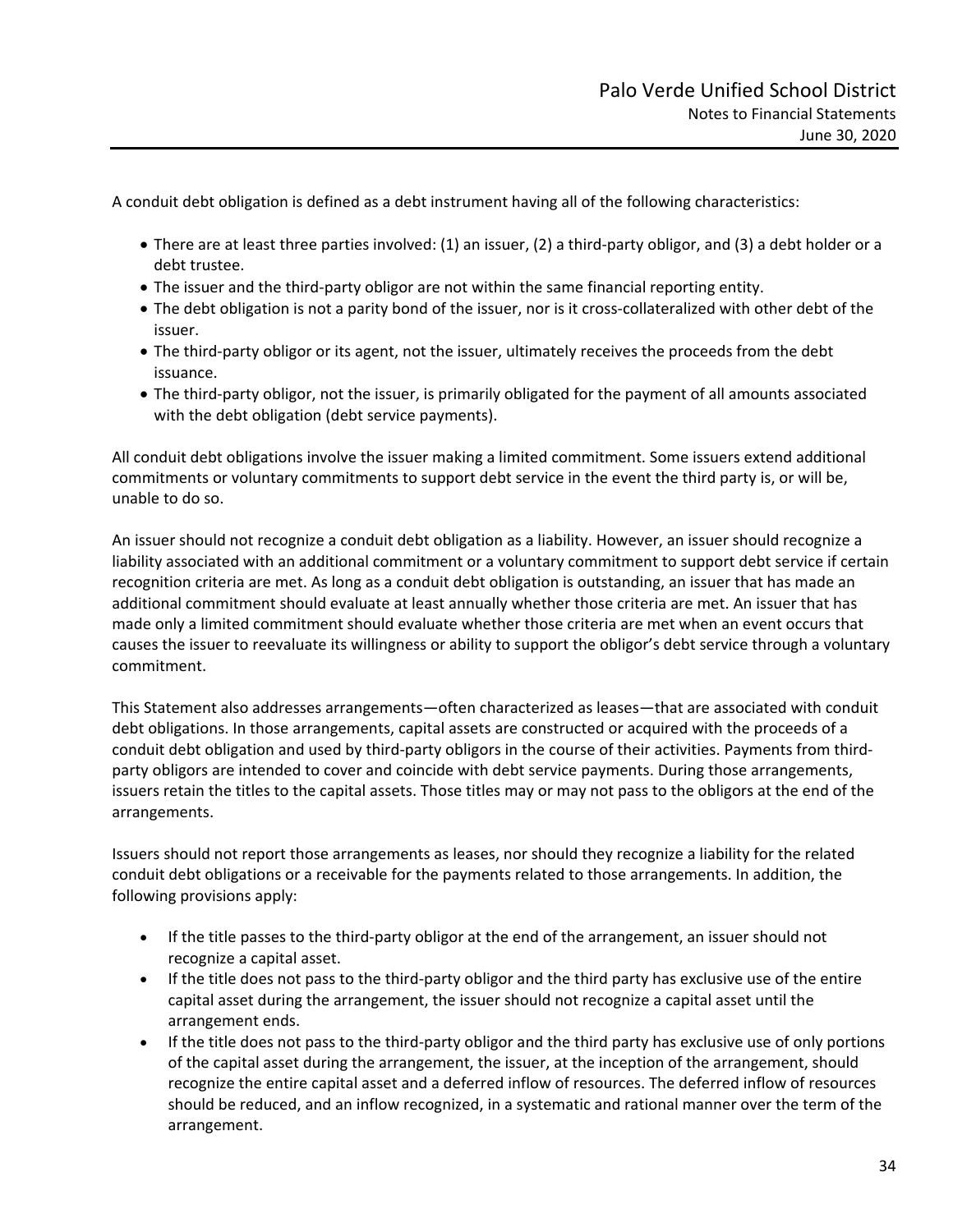This Statement requires issuers to disclose general information about their conduit debt obligations, organized by type of commitment, including the aggregate outstanding principal amount of the issuers' conduit debt obligations and a description of each type of commitment. Issuers that recognize liabilities related to supporting the debt service of conduit debt obligations also should disclose information about the amount recognized and how the liabilities changed during the reporting period.

As a result of the implementation of GASB Statement No. 95, the requirements of this Statement are effective for the reporting periods beginning after December 15, 2021. Early implementation is encouraged. The effects of this change on the District's financial statements have not yet been determined.

In January 2020, the GASB issued Statement No. 92, *Omnibus 2020*. The objectives of this Statement are to enhance comparability in accounting and financial reporting and to improve the consistency of authoritative literature by addressing practice issues that have been identified during implementation and application of certain GASB Statements. This Statement addresses a variety of topics and includes specific provisions about the following:

- The effective date of Statement No. 87, *Leases*, and Implementation Guide No. 2019‐3, *Leases*, for interim financial reporting
- Reporting of intra-entity transfers of assets between a primary government employer and a component unit defined benefit pension plan or defined benefit other postemployment benefit (OPEB) plan
- The applicability of Statement No. 73, *Accounting and Financial Reporting for Pensions and Related Assets That Are Not within the Scope of GASB Statement No. 68, and Amendments to Certain Provisions of GASB Statements 67 and 68, as amended, and No. 74, Financial Reporting for Postemployment Benefit Plans Other Than Pension Plans*, as amended, to reporting assets accumulated for postemployment benefits
- The applicability of certain requirements of Statement No. 84, *Fiduciary Activities*, to postemployment benefit arrangements
- Measurement of liabilities (and assets, if any) related to asset retirement obligations (AROs) in a government acquisition
- Reporting by public entity risk pools for amounts that are recoverable from reinsurers or excess insurers
- Reference to nonrecurring fair value measurements of assets or liabilities in authoritative literature
- Terminology used to refer to derivative instruments

The requirements of this Statement are effective as follows:

- The requirements related to the effective date of Statement 87 and Implementation Guide 2019‐3, reinsurance recoveries, and terminology used to refer to derivative instruments are effective upon issuance.
- The requirements related to intra‐entity transfers of assets and those related to the applicability of Statements 73 and 74 are effective for fiscal years beginning after June 15, 2020.
- The requirements related to application of Statement 84 to postemployment benefit arrangements and those related to nonrecurring fair value measurements of assets or liabilities are effective for reporting periods beginning after June 15, 2020.
- The requirements related to the measurement of liabilities (and assets, if any) associated with AROs in a government acquisition are effective for government acquisitions occurring in reporting periods beginning after June 15, 2020.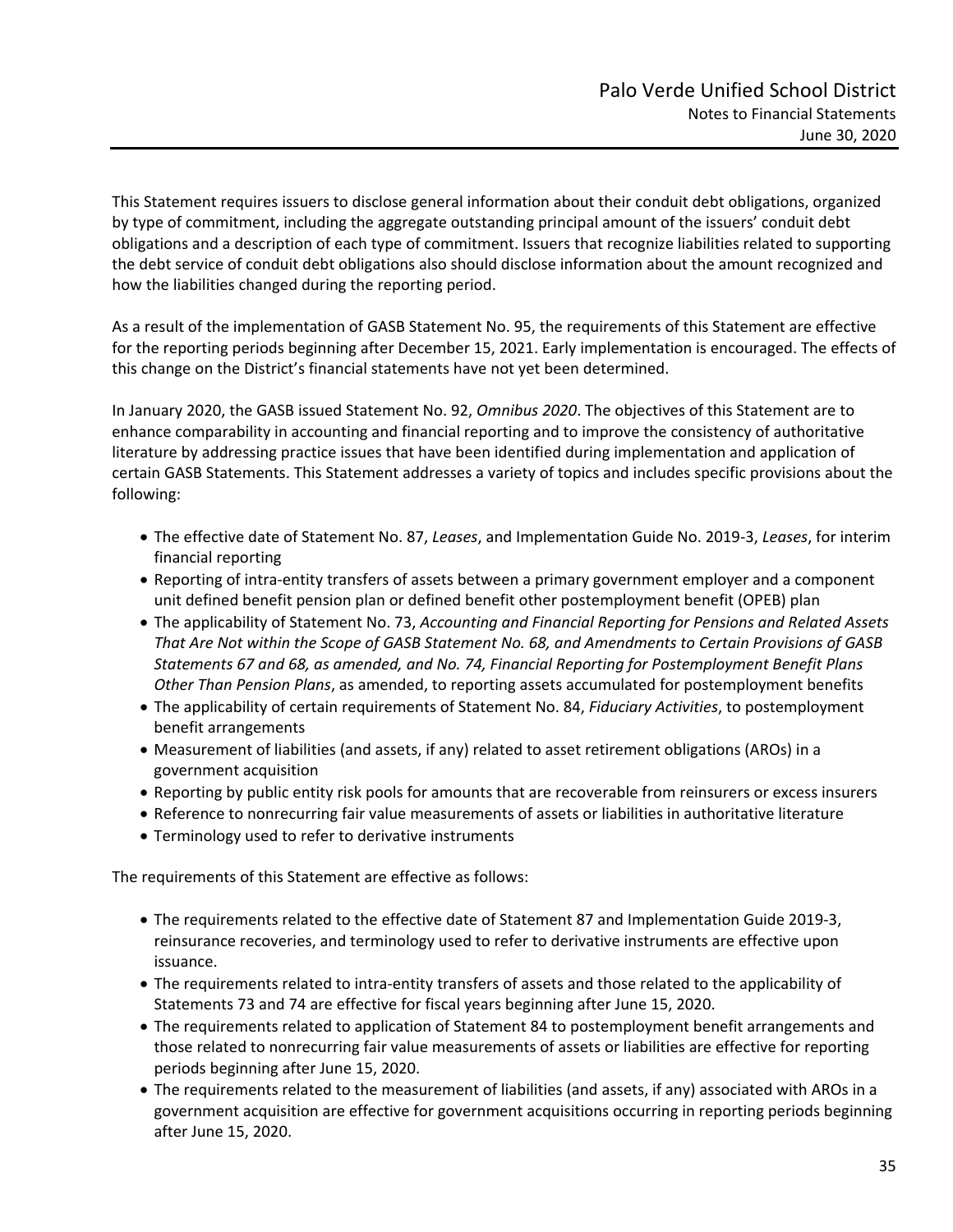Early implementation is encouraged. The effects of this change on the District's financial statements have not yet been determined.

In March 2020, the GASB issued Statement No. 93, *Replacement of Interbank Offered Rates*. The objective of this Statement is to address those and other accounting and financial reporting implications that result from the replacement of an IBOR (Interbank Offered Rate). This Statement achieves that objective by:

- Providing exceptions for certain hedging derivative instruments to the hedge accounting termination provisions when an IBOR is replaced as the reference rate of the hedging derivative instrument's variable payment
- Clarifying the hedge accounting termination provisions when a hedged item is amended to replace the reference rate
- Clarifying that the uncertainty related to the continued availability of IBORs does not, by itself, affect the assessment of whether the occurrence of a hedged expected transaction is probable
- Removing LIBOR as an appropriate benchmark interest rate for the qualitative evaluation of the effectiveness of an interest rate swap
- Identifying a Secured Overnight Financing Rate and the Effective Federal Funds Rate as appropriate benchmark interest rates for the qualitative evaluation of the effectiveness of an interest rate swap
- Clarifying the definition of reference rate, as it is used in Statement 53, as amended
- Providing an exception to the lease modifications guidance in Statement 87, as amended, for certain lease contracts that are amended solely to replace an IBOR as the rate upon which variable payments depend.

As a result of the implementation of GASB Statement No. 95, the removal of LIBOR as an appropriate benchmark interest rate (paragraph 11b) is effective for reporting periods ending after December 31, 2021. Paragraph 13 and 14 related to lease modifications is effective for reporting periods beginning after June 15, 2021. All other requirements of this Statement are effective for reporting periods beginning after June 15, 2020. Early implementation is encouraged. The effects of this change on the District's financial statements have not yet been determined.

In March 2020, the GASB issued Statement No. 94, *Public‐Private and Public‐Public Partnerships and Availability Payment Arrangements*. The primary objective of this Statement is to improve financial reporting by addressing issues related to public‐private and public‐public partnership arrangements (PPPs). As used in this Statement, a PPP is an arrangement in which a government (the transferor) contracts with an operator (a governmental or nongovernmental entity) to provide public services by conveying control of the right to operate or use a nonfinancial asset, such as infrastructure or other capital asset (the underlying PPP asset), for a period of time in an exchange or exchange‐like transaction. Some PPPs meet the definition of a service concession arrangement (SCA), which the Board defines in this Statement as a PPP in which (1) the operator collects and is compensated by fees from third parties; (2) the transferor determines or has the ability to modify or approve which services the operator is required to provide, to whom the operator is required to provide the services, and the prices or rates that can be charged for the services; and (3) the transferor is entitled to significant residual interest in the service utility of the underlying PPP asset at the end of the arrangement.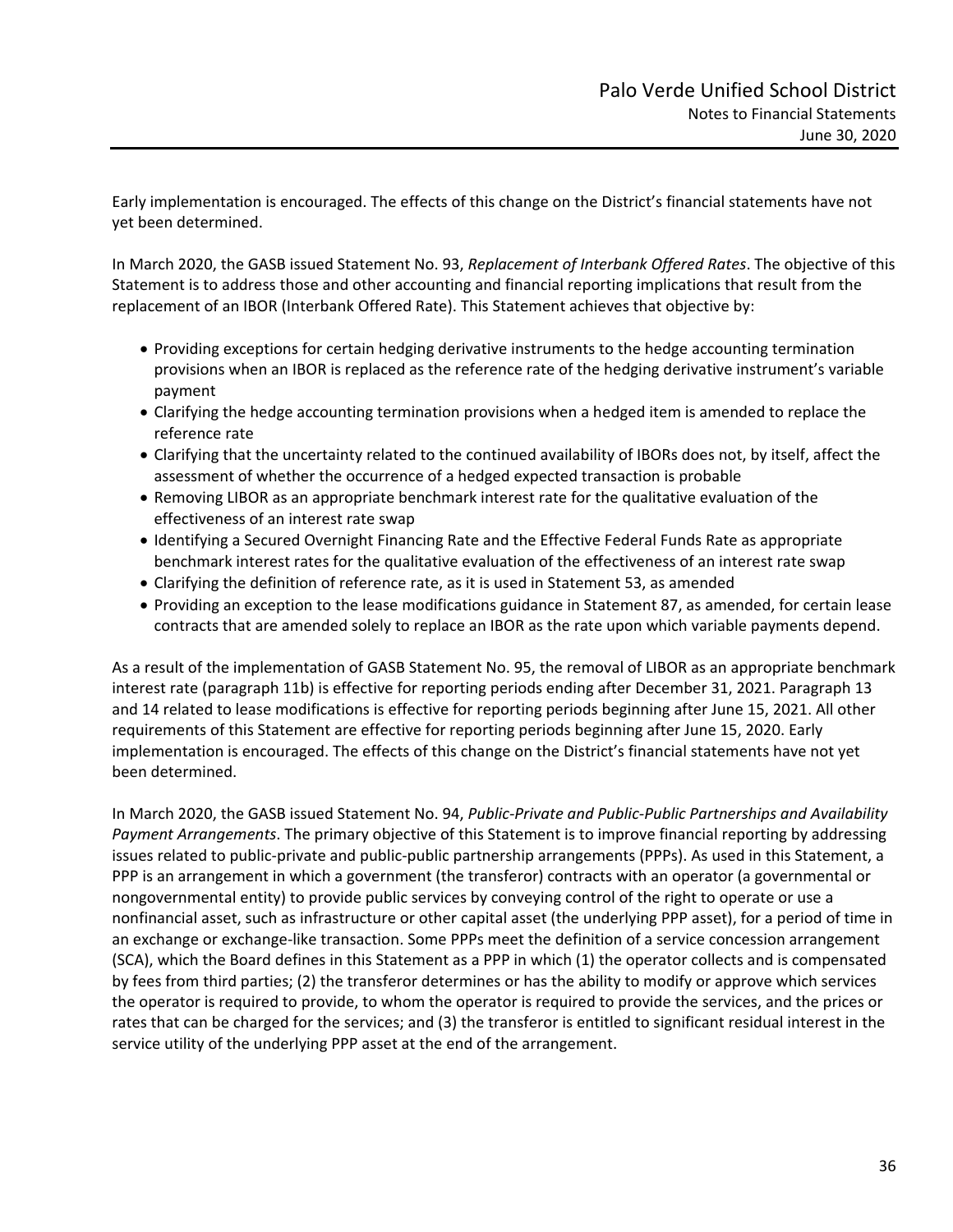This Statement also provides guidance for accounting and financial reporting for availability payment arrangements (APAs). As defined in this Statement, an APA is an arrangement in which a government compensates an operator for services that may include designing, constructing, financing, maintaining, or operating an underlying nonfinancial asset for a period of time in an exchange or exchange‐like transaction.

The requirements of this Statement are effective for fiscal years beginning after June 15, 2022, and all reporting periods thereafter. Earlier application is encouraged. The effects of this change on the District's financial statements have not yet been determined.

In May 2020, the GASB issued Statement No. 96, *Subscription‐Based Information Technology Arrangements*. This Statement provides guidance on the accounting and financial reporting for subscription‐based information technology arrangements (SBITAs) for government end users (governments). This Statement (1) defines a SBITA; (2) establishes that a SBITA results in a right‐to‐use subscription asset—an intangible asset—and a corresponding subscription liability; (3) provides the capitalization criteria for outlays other than subscription payments, including implementation costs of a SBITA; and (4) requires note disclosures regarding a SBITA. To the extent relevant, the standards for SBITAs are based on the standards established in Statement No. 87, *Leases*, as amended.

A SBITA is defined as a contract that conveys control of the right to use another party's (a SBITA vendor's) information technology (IT) software, alone or in combination with tangible capital assets (the underlying IT assets), as specified in the contract for a period of time in an exchange or exchange‐like transaction. The requirements of this Statement are effective for fiscal years beginning after June 15, 2022, and all reporting periods thereafter. Earlier application is encouraged. The effects of this change on the District's financial statements have not yet been determined.

In June 2020, the GASB issued Statement No. 97, *Certain Component Unit Criteria, and Accounting and Financial Reporting for Internal Revenue Code Section 457 Deferred Compensation Plans—an amendment of GASB Statements No. 14 and No. 84, and a supersession of GASB Statement No. 32*. The primary objectives of this Statement are to (1) increase consistency and comparability related to the reporting of fiduciary component units in circumstances in which a potential component unit does not have a governing board and the primary government performs the duties that a governing board typically would perform; (2) mitigate costs associated with the reporting of certain defined contribution pension plans, defined contribution other postemployment benefit (OPEB) plans, and employee benefit plans other than pension plans or OPEB plans (other employee benefit plans) as fiduciary component units in fiduciary fund financial statements; and (3) enhance the relevance, consistency, and comparability of the accounting and financial reporting for Internal Revenue Code (IRC) Section 457 deferred compensation plans (Section 457 plans) that meet the definition of a pension plan and for benefits provided through those plans.

The requirements of this Statement that (1) exempt primary governments that perform the duties that a governing board typically performs from treating the absence of a governing board the same as the appointment of a voting majority of a governing board in determining whether they are financially accountable for defined contribution pension plans, defined contribution OPEB plans, or other employee benefit plans and (2) limit the applicability of the financial burden criterion in paragraph 7 of Statement 84 to defined benefit pension plans and defined benefit OPEB plans that are administered through trusts that meet the criteria in paragraph 3 of Statement 67 or paragraph 3 of Statement 74, respectively, are effective immediately.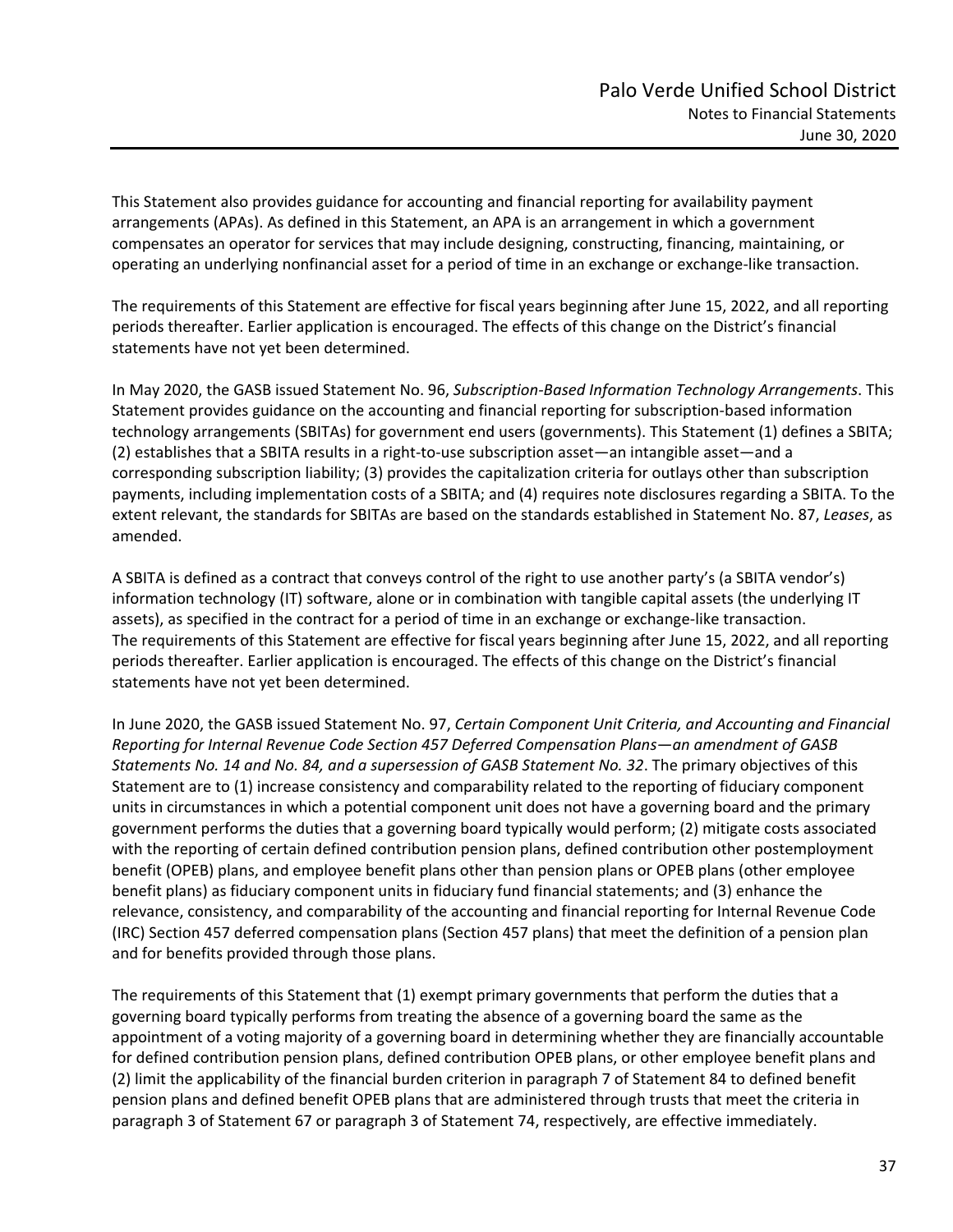The requirements of this Statement that are related to the accounting and financial reporting for Section 457 plans are effective for fiscal years beginning after June 15, 2021. For purposes of determining whether a primary government is financially accountable for a potential component unit, the requirements of this Statement that provide that for all other arrangements, the absence of a governing board be treated the same as the appointment of a voting majority of a governing board if the primary government performs the duties that a governing board typically would perform, are effective for reporting periods beginning after June 15, 2021. Earlier application of those requirements is encouraged and permitted by requirement as specified within this Statement.

The Board considered the effective dates for the requirements of this Statement in light of the COVID‐19 pandemic and in concert with Statement No. 95, *Postponement of the Effective Dates of Certain Authoritative Guidance*. The effects of this change on the District's financial statements have not yet been determined.

# **Note 2 ‐ Deposits and Investments**

### **Summary of Deposits and Investments**

Deposits and investments as of June 30, 2020, are classified in the accompanying financial statements as follows:

| Governmental funds<br>Fiduciary funds                                   | 17,621,750<br>84,013   |
|-------------------------------------------------------------------------|------------------------|
| Total deposits and investments                                          | 17,705,763             |
| Deposits and investments as of June 30, 2020, consist of the following: |                        |
| Cash on hand and in banks<br>Cash in revolving                          | \$<br>84,013<br>16,000 |
| Invoctmontc                                                             | 17 GAE 7EA             |

| Investments                    | 17,605,750   |
|--------------------------------|--------------|
| Total deposits and investments | \$17,705,763 |

### **Policies and Practices**

The District is authorized under California Government Code to make direct investments in local agency bonds, notes, or warrants within the State; U.S. Treasury instruments; registered State warrants or treasury notes; securities of the U.S. Government, or its agencies; bankers acceptances; commercial paper; certificates of deposit placed with commercial banks and/or savings and loan companies; repurchase or reverse repurchase agreements; medium term corporate notes; shares of beneficial interest issued by diversified management companies, certificates of participation, obligations with first priority security; and collateralized mortgage obligations.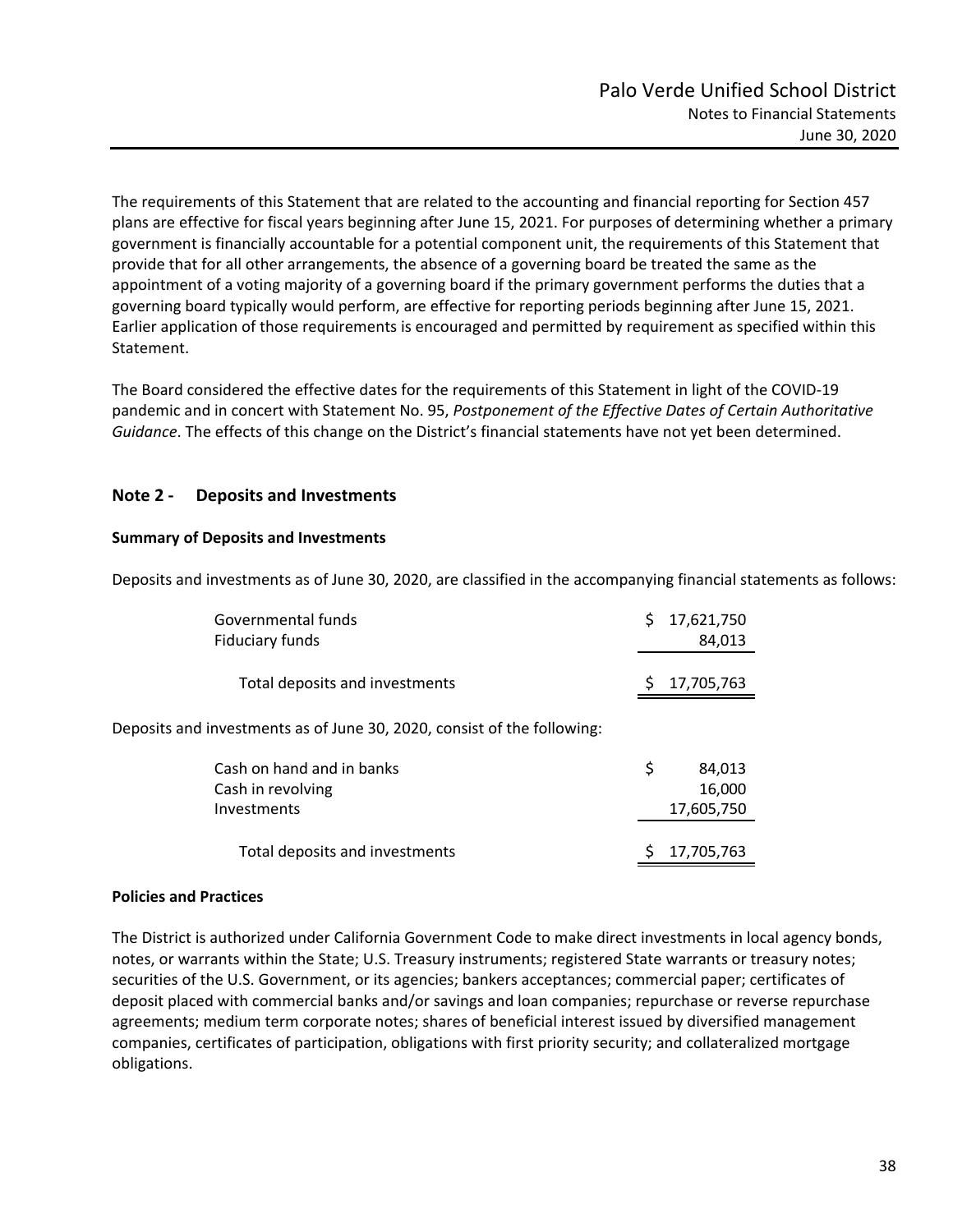Investment in County Treasury **‐** The District is considered to be an involuntary participant in an external investment pool as the District is required to deposit all receipts and collections of monies with their County Treasurer (*Education Code* Section 41001). The fair value of the District's investment in the pool is reported in the accounting financial statements at amounts based upon the District's pro-rata share of the fair value provided by the County Treasurer for the entire portfolio (in relation to the amortized cost of that portfolio). The balance available for withdrawal is based on the accounting records maintained by the County Treasurer, which is recorded on the amortized cost basis.

## **General Authorizations**

Limitations as they relate to interest rate risk, credit risk, and concentration of credit risk are indicated in the schedules below:

|                                           | Maximum   | Maximum      | Maximum       |
|-------------------------------------------|-----------|--------------|---------------|
| Authorized                                | Remaining | Percentage   | Investment    |
| <b>Investment Type</b>                    | Maturity  | of Portfolio | in One Issuer |
|                                           |           |              |               |
| Local Agency Bonds, Notes, Warrants       | 5 years   | None         | None          |
| Registered State Bonds, Notes, Warrants   | 5 years   | <b>None</b>  | None          |
| U.S. Treasury Obligations                 | 5 years   | None         | None          |
| <b>U.S. Agency Securities</b>             | 5 years   | <b>None</b>  | None          |
| <b>Banker's Acceptance</b>                | 180 days  | 40%          | 30%           |
| <b>Commercial Paper</b>                   | 270 days  | 25%          | 10%           |
| <b>Negotiable Certificates of Deposit</b> | 5 years   | 30%          | None          |
| <b>Repurchase Agreements</b>              | 1 year    | None         | None          |
| Reverse Repurchase Agreements             | 92 days   | 20% of base  | None          |
| Medium-Term Corporate Notes               | 5 years   | 30%          | None          |
| <b>Mutual Funds</b>                       | N/A       | 20%          | 10%           |
| Money Market Mutual Funds                 | N/A       | 20%          | 10%           |
| Mortgage Pass-Through Securities          | 5 years   | 20%          | None          |
| County Pooled Investment Funds            | N/A       | None         | None          |
| Local Agency Investment Fund (LAIF)       | N/A       | <b>None</b>  | None          |
| Joint Powers Authority Pools              | N/A       | None         | None          |

# **Interest Rate Risk**

Interest rate risk is the risk that changes in market interest rates will adversely affect the fair value of an investment. Generally, the longer the maturity of an investment, the greater the sensitivity of its fair value to changes in market interest rates. The District does not have a formal investment policy that limits investment maturities as a means of managing its exposure to fair value losses arising from increasing interest rates. The District manages its exposure to interest rate risk by investing in the Riverside County Investment Pool.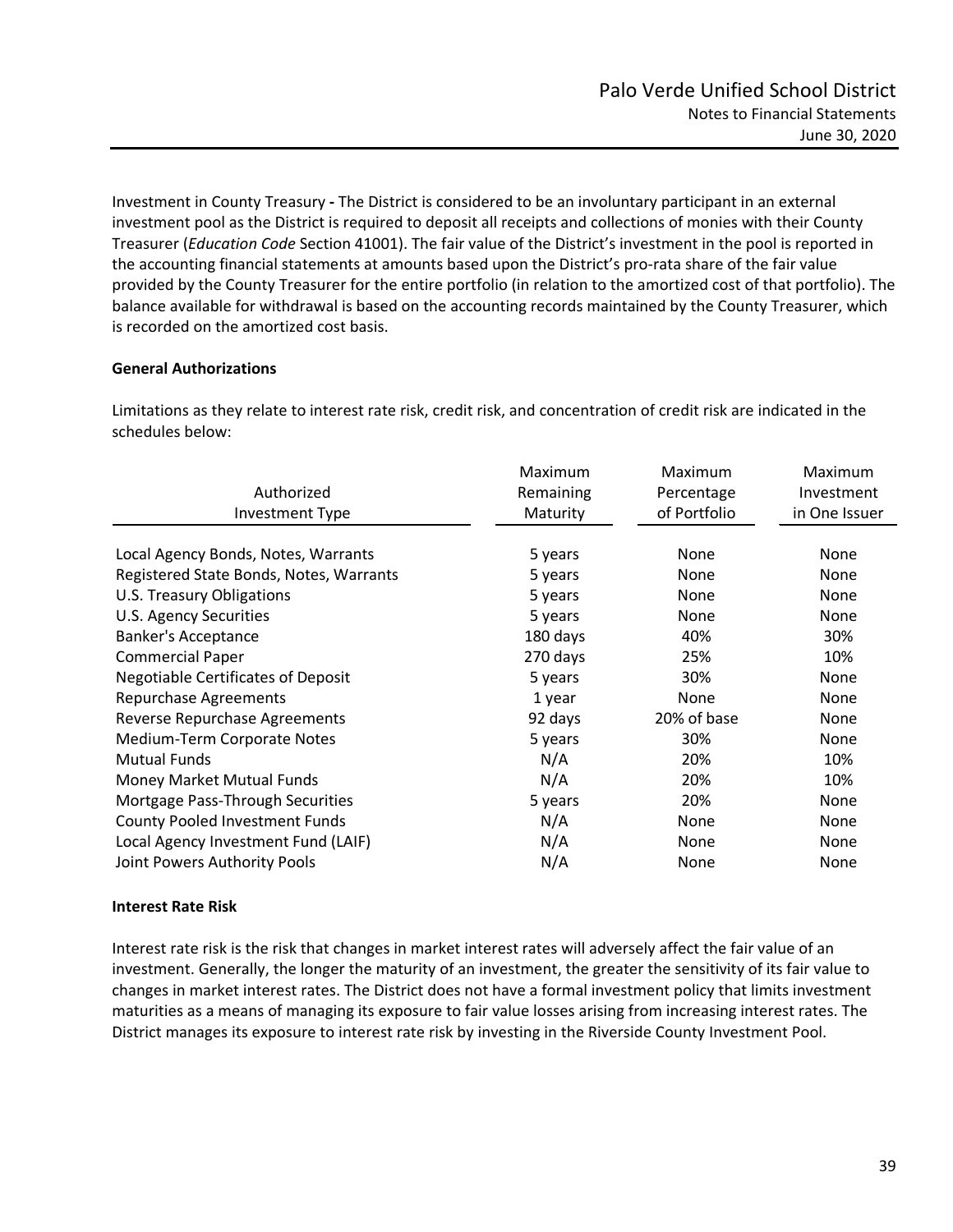#### **Weighted Average Maturity**

The District monitors the interest rate risk inherent in its portfolio by measuring the weighted average maturity of its portfolio. Information about the weighted average maturity of the District's portfolio is presented in the following schedule:

| Investment Type                                               | Reported<br>Amount    |                 |
|---------------------------------------------------------------|-----------------------|-----------------|
| Money Market Mutual Funds<br>Riverside County Investment Pool | Ś<br>40<br>17,605,710 | 7/1/2020<br>409 |
| Total                                                         | 17,605,750            |                 |

#### **Credit Risk**

Credit risk is the risk that an issuer of an investment will not fulfill its obligation to the holder of the investment. This is measured by the assignment of a rating by a nationally recognized statistical rating organization. Presented below is the minimum rating required by the *California Government Code*, the District's investment policy, or debt agreements, and the actual rating as of the year end for each investment type.

|                                                               |                  |                  | Minimum    |                       |            |  |    |        |
|---------------------------------------------------------------|------------------|------------------|------------|-----------------------|------------|--|----|--------|
|                                                               | Reported         |                  | Legal      | Rating as of Year End |            |  |    |        |
| Investment Type                                               | Rating<br>Amount |                  |            |                       | Aaa-bf     |  |    | Aaa-mf |
| Money Market Mutual Funds<br>Riverside County Investment Pool |                  | 40<br>17,605,710 | N/A<br>N/A |                       | 17,605,710 |  | 40 |        |
| Total                                                         |                  | 17,605,750       |            | \$17,605,710          |            |  | 40 |        |

### N/A ‐ Not applicable

### **Custodial Credit Risk ‐ Deposits**

This is the risk that in the event of a bank failure, the District's deposits may not be returned to it. The District does not have a policy for custodial credit risk for deposits. However, the *California Government Code* requires that a financial institution secure deposits made by State or local governmental units by pledging securities in an undivided collateral pool held by a depository regulated under State law (unless so waived by the governmental unit). The market value of the pledged securities in the collateral pool must equal at least 110% of the total amount deposited by the public agency. As of June 30, 2020, none of the District's bank balance was exposed to custodial credit risk.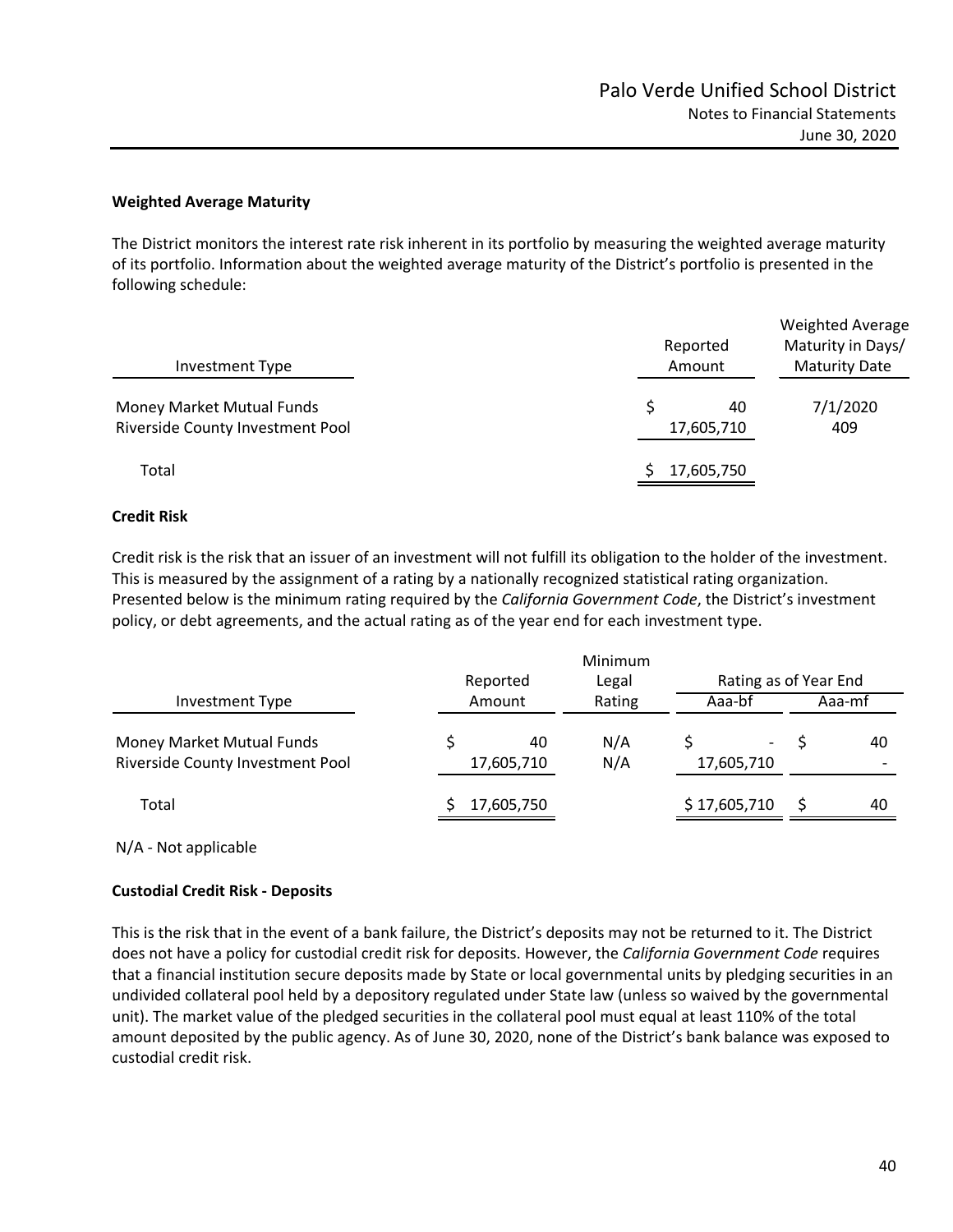# **Note 3 ‐ Fair Value Measurements**

The District categorizes the fair value measurements of its investments based on the hierarchy established by generally accepted accounting principles. The fair value hierarchy, which has three levels, is based on the valuation inputs used to measure an asset's fair value. The following provides a summary of the hierarchy used to measure fair value:

Level 1 - Quoted prices in active markets for identical assets that the District has the ability to access at the measurement date. Level 1 assets may include debt and equity securities that are traded in an active exchange market and that are highly liquid and are actively traded in over-the-counter markets.

Level 2 - Observable inputs other than Level 1 prices such as quoted prices for similar assets in active markets, quoted prices for identical or similar assets in markets that are not active, or other inputs that are observable, such as interest rates and curves observable at commonly quoted intervals, implied volatilities, and credit spreads. For financial reporting purposes, if an asset has a specified term, a Level 2 input is required to be observable for substantially the full term of the asset.

Level 3 - Unobservable inputs should be developed using the best information available under the circumstances, which might include the District's own data. The District should adjust that data if reasonable available information indicates that other market participants would use different data or certain circumstances specific to the District are not available to other market participants.

Uncategorized ‐ Investments in the Riverside County Investment Pool is not measured using the input levels above because the District's transactions are based on a stable net asset value per share. All contributions and redemptions are transacted at \$1.00 net asset value per share. The Riverside County Treasury Investment Pool has a daily redemption frequency period and a one‐day redemption notice period.

The District's fair value measurements are as follows at June 30, 2020:

|                                  | Reported                    |               |
|----------------------------------|-----------------------------|---------------|
| Investment Type                  | Amount                      | Uncategorized |
| Riverside County Investment Pool | $$17,605,710 \t$17,605,710$ |               |
|                                  |                             |               |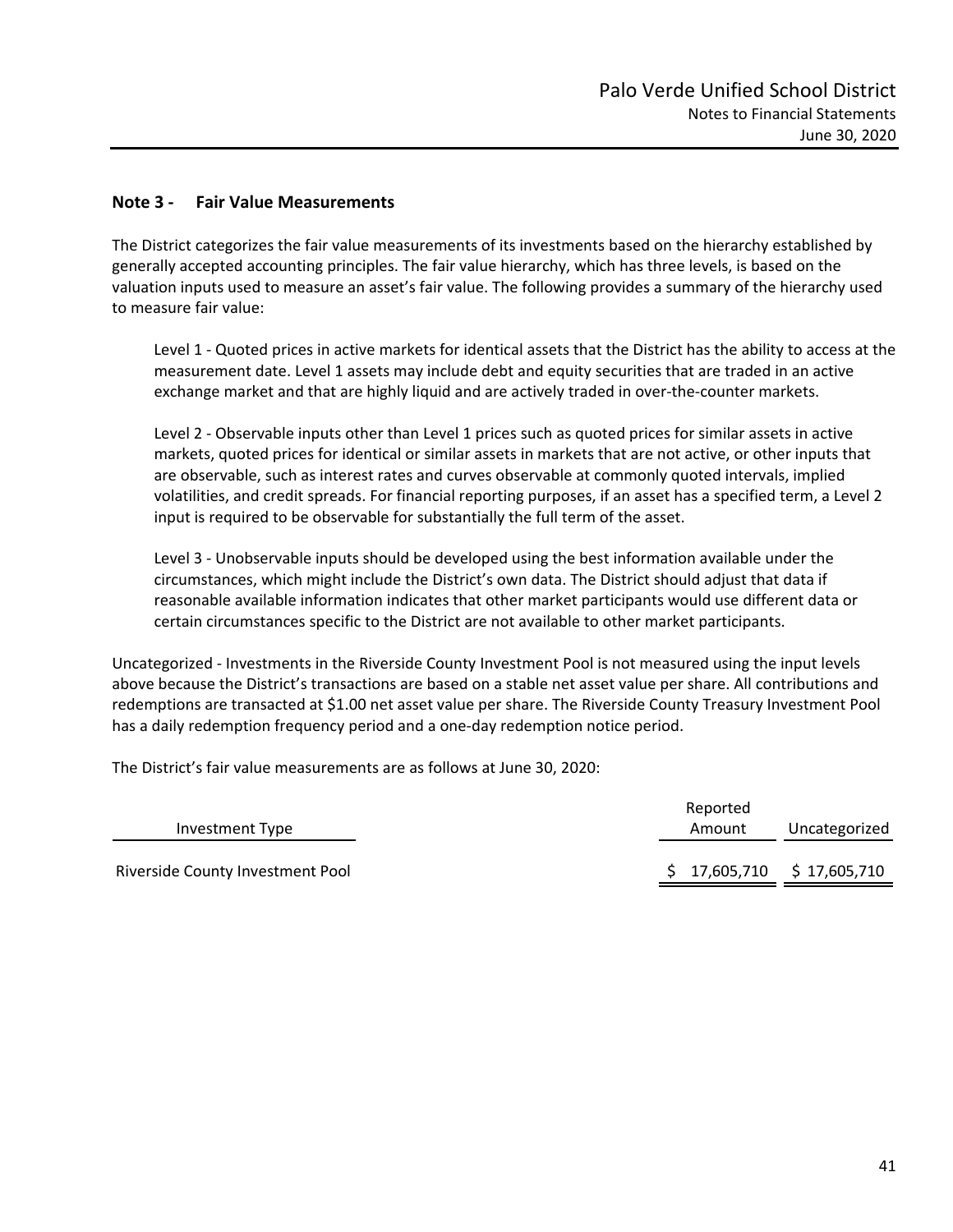# **Note 4 ‐ Receivables**

Receivables at June 30, 2020, consisted of intergovernmental grants, entitlements, interest, and other local sources. All receivables are considered collectible in full.

|                           | General<br>Fund | <b>Building</b><br>Fund        | Non-Major<br>Governmental<br><b>Funds</b> | Total          |
|---------------------------|-----------------|--------------------------------|-------------------------------------------|----------------|
|                           |                 |                                |                                           |                |
| <b>Federal Government</b> |                 |                                |                                           |                |
| Categorical aid           | \$<br>955,070   | \$<br>$\overline{\phantom{0}}$ | \$<br>135,546                             | Ś<br>1,090,616 |
| <b>State Government</b>   |                 |                                |                                           |                |
| LCFF apportionment        | 3,600,526       |                                |                                           | 3,600,526      |
| Categorical aid           | 167,206         |                                | 11,628                                    | 178,834        |
| Lottery                   | 143,327         |                                |                                           | 143,327        |
| Local Government          |                 |                                |                                           |                |
| Interest                  | 23,406          | 13,993                         | 2,034                                     | 39,433         |
| Other local sources       | 426,888         |                                | 589                                       | 427,477        |
|                           |                 |                                |                                           |                |
| Total                     | \$5,316,423     | \$<br>13,993                   | \$<br>149,797                             | 5,480,213<br>S |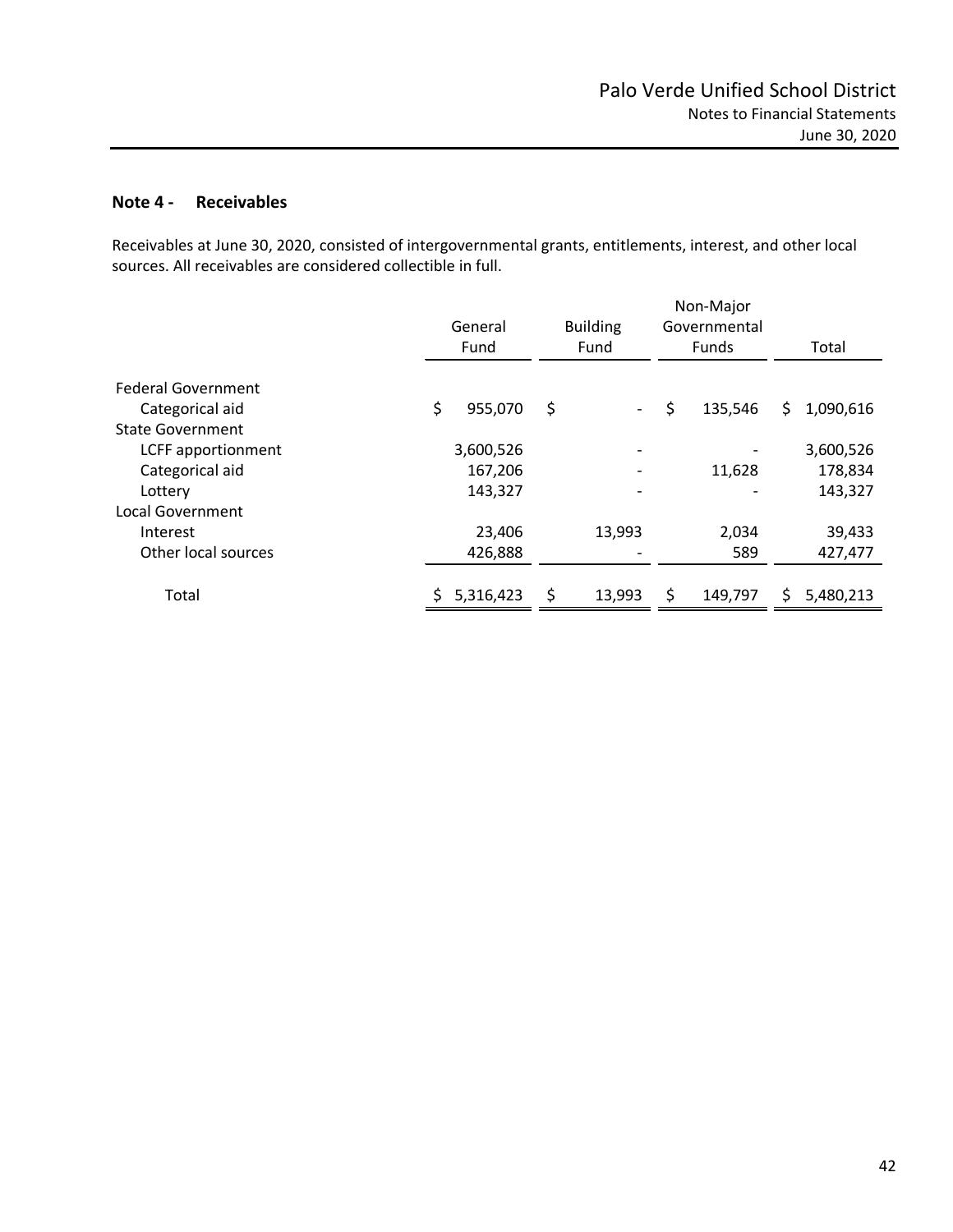# **Note 5 ‐ Capital Assets**

Capital asset activity for the fiscal year ended June 30, 2020, was as follows:

|                                      | <b>Balance</b><br>July 1, 2019 | Deductions<br>Additions |    | <b>Balance</b><br>June 30, 2020 |
|--------------------------------------|--------------------------------|-------------------------|----|---------------------------------|
| <b>Governmental Activities</b>       |                                |                         |    |                                 |
|                                      |                                |                         |    |                                 |
| Capital assets not being depreciated | \$<br>479,033                  | \$                      | \$ | \$                              |
| Land                                 |                                |                         |    | 479,033                         |
| Construction in progress             |                                | 5,311,678               |    | 5,311,678                       |
| Total capital assets                 |                                |                         |    |                                 |
| not being depreciated                | 479,033                        | 5,311,678               |    | 5,790,711                       |
|                                      |                                |                         |    |                                 |
| Capital assets being depreciated     |                                |                         |    |                                 |
| <b>Buildings and improvements</b>    | 67,906,960                     | 27,262                  |    | 67,934,222                      |
| Furniture and equipment              | 6,382,940                      | 45,663                  |    | 6,428,603                       |
| Total capital assets being           |                                |                         |    |                                 |
| depreciated                          | 74,289,900                     | 72,925                  |    | 74,362,825                      |
|                                      |                                |                         |    |                                 |
| Total capital assets                 | 74,768,933                     | 5,384,603               |    | 80,153,536                      |
| Accumulated depreciation             |                                |                         |    |                                 |
| <b>Buildings and improvements</b>    | (23,601,952)                   | (1,341,281)             |    | (24, 943, 233)                  |
| Furniture and equipment              | (5, 154, 375)                  | (138, 752)              |    | (5, 293, 127)                   |
|                                      |                                |                         |    |                                 |
| <b>Total accumulated</b>             |                                |                         |    |                                 |
| depreciation                         | (28,756,327)                   | (1,480,033)             |    | (30, 236, 360)                  |
| Governmental activities              |                                |                         |    |                                 |
| capital assets, net                  | 46,012,606                     | 3,904,570<br>S          | \$ | 49,917,176<br>S                 |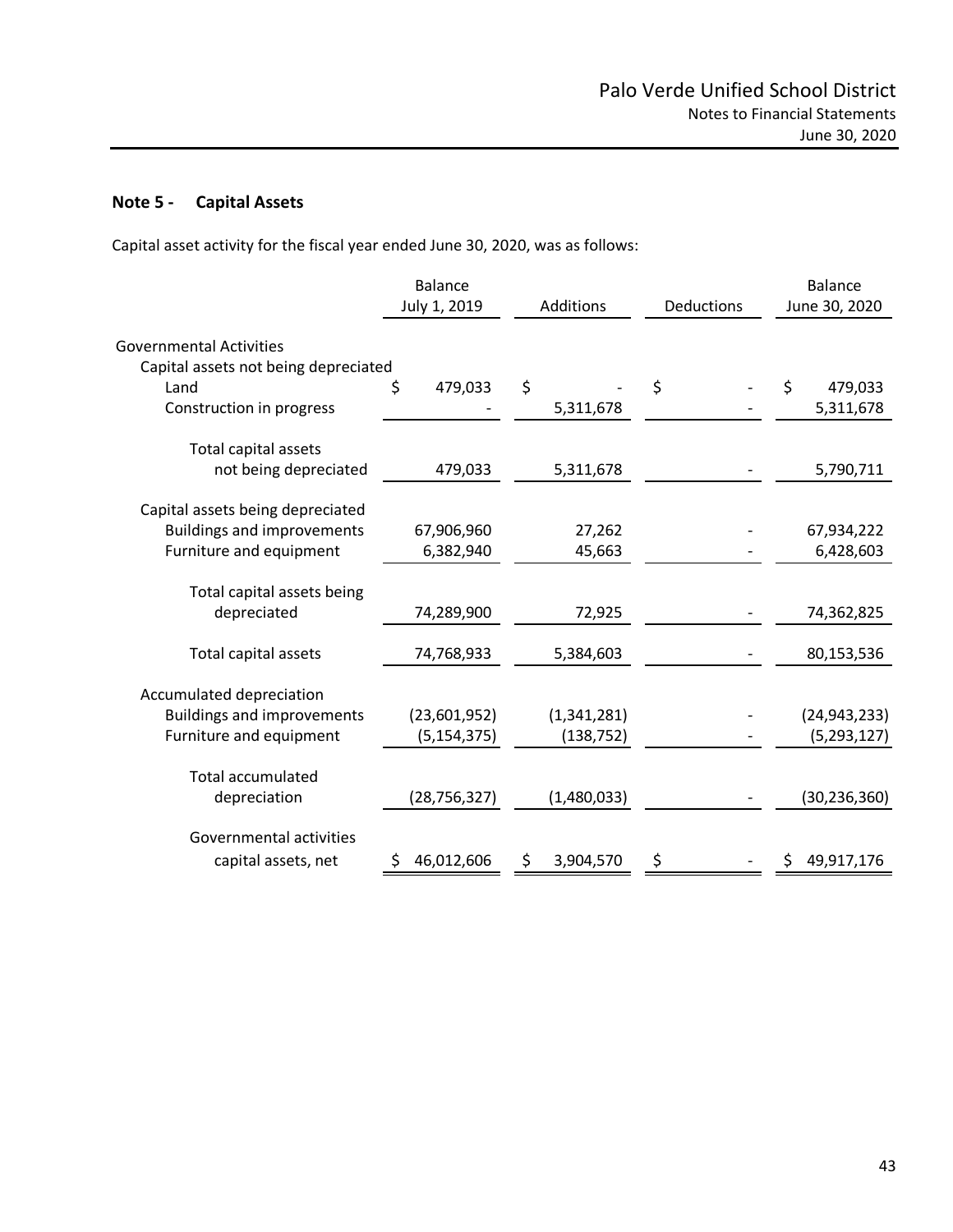Depreciation expense was charged to governmental functions as follows:

| Governmental Activities                             |               |
|-----------------------------------------------------|---------------|
| Instruction                                         | \$<br>761,598 |
| Supervision of instruction                          | 50,929        |
| Instructional library, media, and technology        | 31,768        |
| School site administration                          | 121,153       |
| Home-to-school transportation                       | 85,447        |
| Food services                                       | 59,446        |
| All other pupil services                            | 94,110        |
| Data processing                                     | 7,966         |
| All other administration                            | 100,462       |
| <b>Plant services</b>                               | 167,154       |
| Total depreciation expenses governmental activities | 1.480.033     |

### **Note 6 ‐ Interfund Transactions**

#### **Interfund Receivables/Payables (Due To/Due From)**

Interfund receivable and payable balances arise from interfund transactions and are recorded by all funds affected in the period in which transactions are executed. Interfund receivable and payable balances at June 30, 2020, between major and non‐major governmental funds are as follows:

| The Cafeteria Non-Major Governmental Fund owes the General Fund |        |
|-----------------------------------------------------------------|--------|
| for indirect costs.                                             | 12.370 |

### **Operating Transfers**

Interfund transfers are used to (1) move revenues from the fund that statute or budget requires to collect them to the fund that statute or budget requires to expend them, (2) move receipts restricted to debt service from the funds collecting the receipts to the debt service fund as debt service payments become due, and (3) use unrestricted revenues collected in the General Fund to finance various programs accounted for in other funds in accordance with budgetary authorizations. Interfund transfers for the year ended June 30, 2020, consisted of the following:

transferred to the COP Debt Service Non‐Major Governmental Fund for current debt service payments. \$ 700,009 The Special Reserve Non‐Major Governmental Fund for Capital Outlay Projects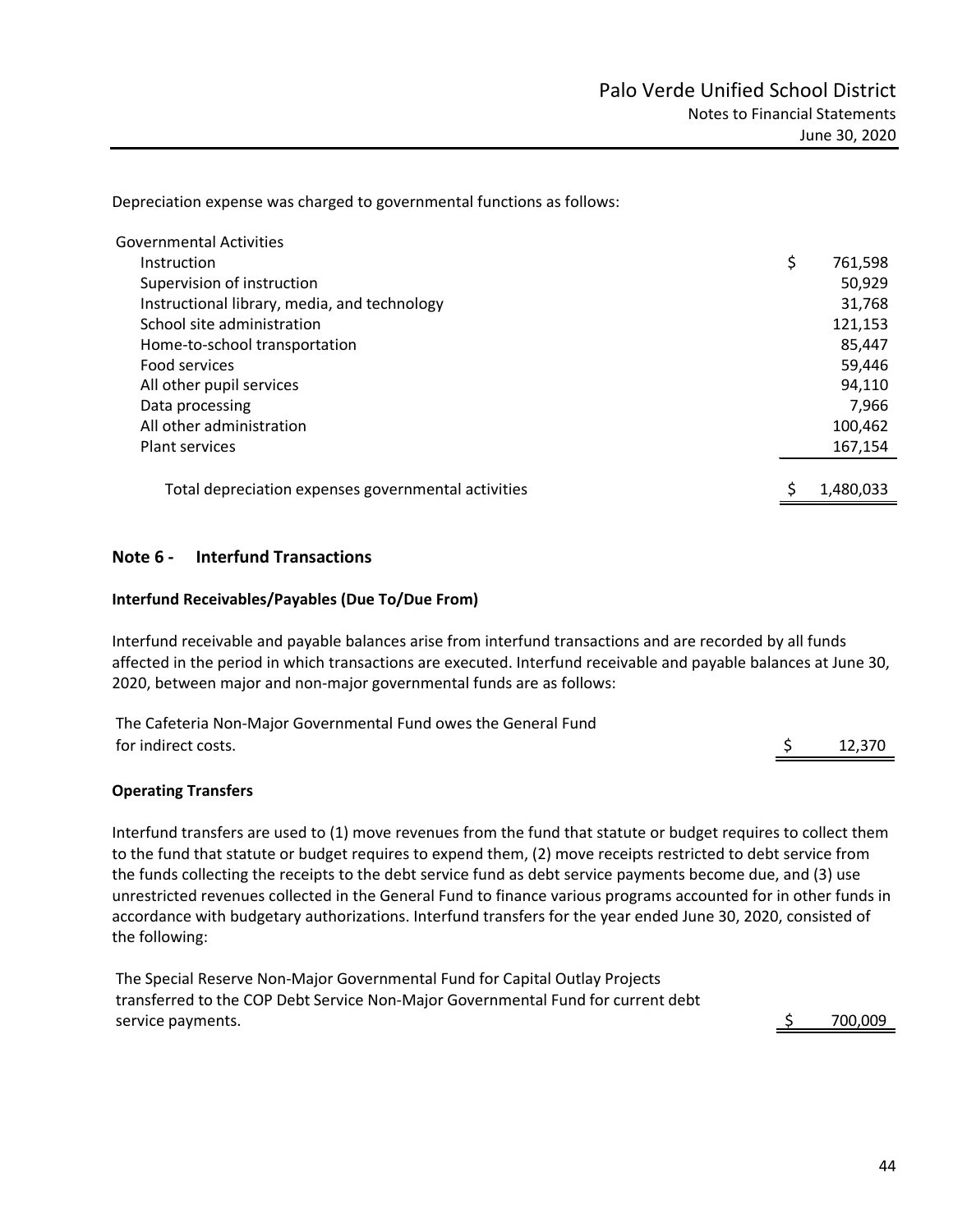### **Note 7 ‐ Accounts Payable**

Accounts payable at June 30, 2020, consisted of the following:

|                                                          | General<br>Fund | <b>Building</b><br>Fund                                              | Non-Major<br>Governmental<br><b>Funds</b>  | Total                               |
|----------------------------------------------------------|-----------------|----------------------------------------------------------------------|--------------------------------------------|-------------------------------------|
| Vendor payables<br>Salaries and benefits<br>Construction | 3,544,160       | Ŝ<br>$\overline{\phantom{a}}$<br>$\overline{\phantom{a}}$<br>229.496 | 2,328<br>4,332<br>$\overline{\phantom{0}}$ | 3,546,488<br>S.<br>4,332<br>229,496 |
| Total                                                    | 3,544,160       | 229,496                                                              | 6,660                                      | 3,780,316                           |

## **Note 8 ‐ Unearned Revenue**

Unearned revenue at June 30, 2020, consisted of the following:

|                              |    | General<br>Fund |  |
|------------------------------|----|-----------------|--|
| Federal financial assistance | c. | 92,114          |  |

# **Note 9 ‐ Long‐Term Liabilities other than OPEB and Pensions**

#### **Summary**

The changes in the District's long-term liabilities other than OPEB and pensions during the year consisted of the following:

|                               | <b>Balance</b><br>July 1, 2019 |            |    | Additions |    | Deductions    |   | <b>Balance</b><br>June 30, 2020 |    | Due in<br>One Year |
|-------------------------------|--------------------------------|------------|----|-----------|----|---------------|---|---------------------------------|----|--------------------|
| Long-Term Liabilities         |                                |            |    |           |    |               |   |                                 |    |                    |
| General obligation bonds      | Ś                              | 15,988,405 | S  | 9,168,186 | Ś  | (550,000)     | S | 24,606,591                      | Ś  | 1,360,000          |
| Certificates of participation |                                | 6,190,000  |    |           |    | (6, 190, 000) |   |                                 |    |                    |
| Unamortized debt premiums     |                                | 1,126,008  |    | 256.819   |    | (152, 388)    |   | 1,230,439                       |    |                    |
| Capital leases                |                                | 1,953,554  |    |           |    | (1,525,837)   |   | 427,717                         |    | 50,956             |
| Compensated absences          |                                | 283,500    |    | 41,284    |    |               |   | 324,784                         |    |                    |
|                               |                                |            |    |           |    |               |   |                                 |    |                    |
| Total                         |                                | 25.541.467 | S. | 9.466.289 | Ś. | (8,418,225)   |   | 26,589,531                      | ς. | 1,410,956          |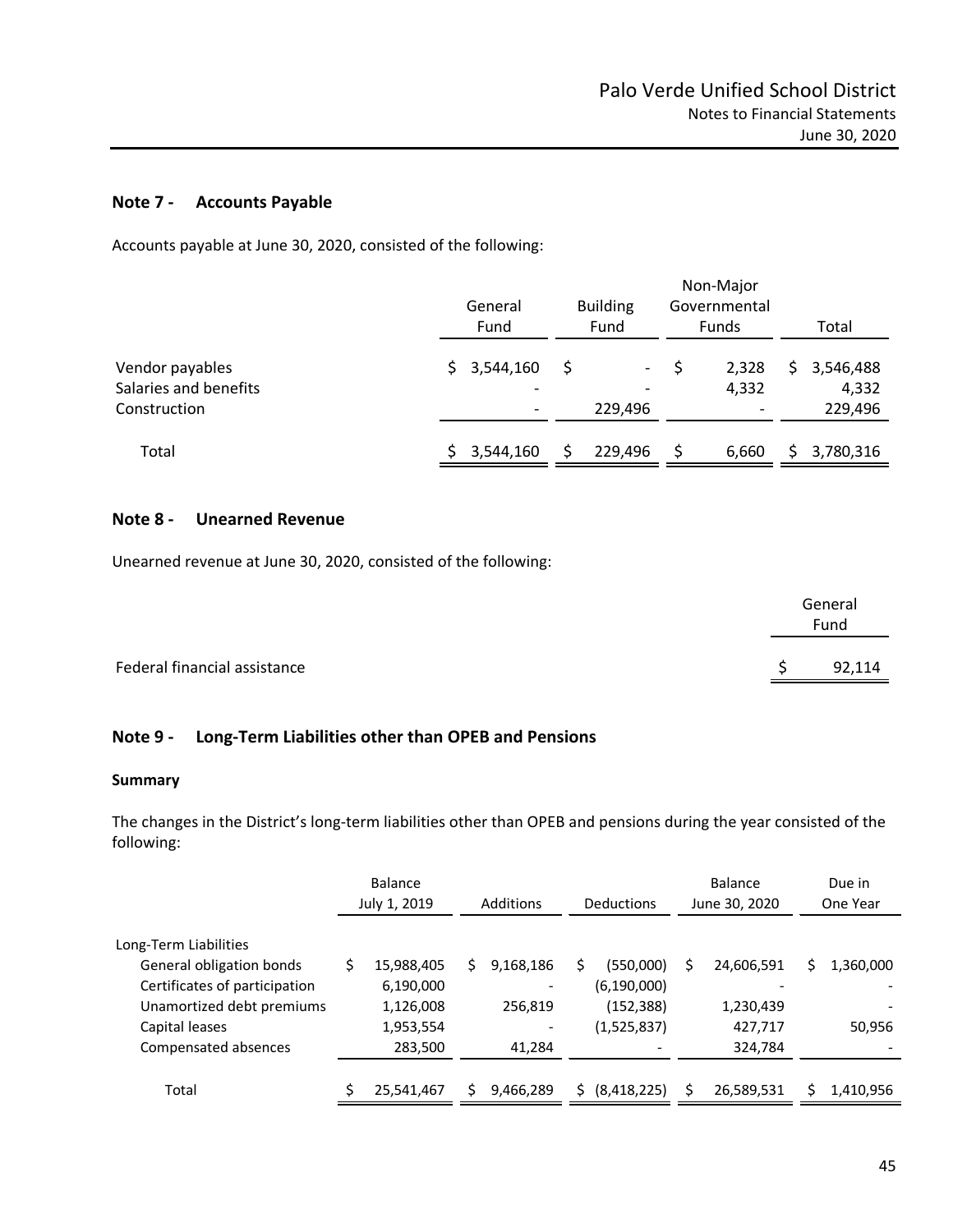Payments on the general obligation bonds are made by the Bond Interest and Redemption Fund with local revenues. Payments for the capital leases are made by the General Fund. The compensated absences will be paid by the fund for which the employee worked.

### **Bonded Debt**

|          | Final    |             |             | <b>Bonds</b>                 |             |               |                          | <b>Bonds</b>  |
|----------|----------|-------------|-------------|------------------------------|-------------|---------------|--------------------------|---------------|
| Issuance | Maturity | Interest    | Original    | Outstanding                  |             | Interest      |                          | Outstanding   |
| Date     | Date     | Rate        | Issue       | July 1, 2019                 | Issued      | Accreted      | Redeemed                 | June 30, 2020 |
|          |          |             |             |                              |             |               |                          |               |
| 07/27/00 | 08/01/25 | 4.15%-8.00% | \$2,449,773 | 2,818,405<br>Ś.              | S<br>٠      | Ś<br>168,186  | \$<br>$\sim$             | 2,986,591     |
| 10/04/11 | 09/01/23 | 2.00%-5.00% | 5,760,000   | 3,170,000                    |             |               | (550,000)                | 2,620,000     |
| 03/06/19 | 08/01/48 | 4.00%-5.00% | 10,000,000  | 10,000,000                   |             |               | $\overline{\phantom{a}}$ | 10,000,000    |
| 06/30/20 | 08/01/49 | 4.00%       | 2,285,000   | $\qquad \qquad \blacksquare$ | 2,285,000   |               | ٠                        | 2,285,000     |
| 06/30/20 | 08/01/49 | 2.70%-3.40% | 6,715,000   | -                            | 6,715,000   |               |                          | 6,715,000     |
|          |          |             |             |                              |             |               |                          |               |
|          |          |             |             | \$15,988,405                 | \$9,000,000 | Š.<br>168.186 | (550,000)<br>Ś           | \$24,606.591  |

The outstanding general obligation bonded debt is as follows:

On June 30, 2020, the District issued \$2,285,000 of 2018 General Obligation Bonds, Series B‐1. A portion of the bonds were issued to refund certain maturities of the District's Energy Management capital lease on June 30, 2020. As a result, the outstanding obligation of the capital lease is considered to be defeased and the liability has been removed from the government-wide statement of net position. The refunding resulted in a cumulative cash flow cost of \$727,152 over the life of the new debt and an economic loss of \$(121,704) based on the difference between the present value of the existing debt service requirements and the new debt service requirements discounted at 3.40%.

On June 30, 2020, the District issued \$6,715,000 of Taxable General Obligation Bonds, Series B‐2. The bonds were deposited into an escrow account to provide future payments on the 2017 Certificates of Participation Refunding. The 2017 Certificates of Participation Refunding are considered to be defeased, and the related liability for the bonds has been removed from the government‐wide statement of net position. The refunding resulted in a cumulative cash flow cost of \$4,894,010 over the life of the new debt and an economic loss of \$(863,485) based on the difference between the present value of the existing debt service requirements and the new debt service requirements discounted at 3.42%.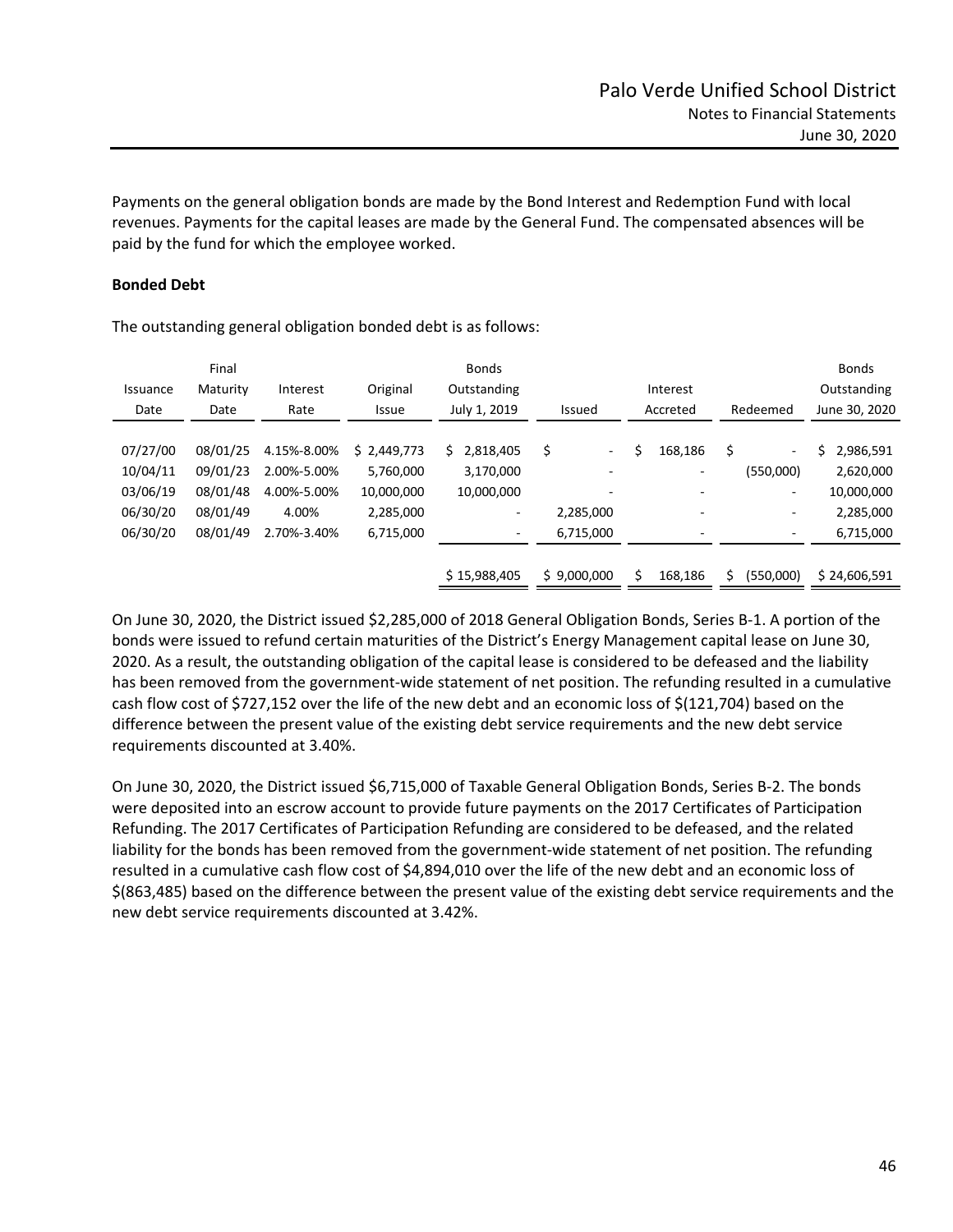# **Debt Service Requirements to Maturity**

The capital appreciation bonds mature as follows:

| <b>Bonds Maturing</b><br><b>Fiscal Year</b> |    | Initial<br><b>Bond Value</b> |    | Accreted<br>Interest | Total<br>Accreted<br>Obligation |    | Unaccreted<br>Interest |    | Maturity<br>Value |
|---------------------------------------------|----|------------------------------|----|----------------------|---------------------------------|----|------------------------|----|-------------------|
| 2021                                        | \$ |                              | \$ |                      | \$                              | \$ |                        | \$ |                   |
| 2022                                        |    |                              |    |                      |                                 |    |                        |    |                   |
| 2023                                        |    |                              |    |                      |                                 |    |                        |    |                   |
| 2024                                        |    | 397,012                      |    | 856,733              | 1,253,745                       |    | 281,255                |    | 1,535,000         |
| 2025                                        |    | 277,330                      |    | 603,413              | 880,743                         |    | 264,257                |    | 1,145,000         |
| 2026                                        |    | 268,311                      |    | 583,792              | 852,103                         |    | 322,897                |    | 1,175,000         |
|                                             |    |                              |    |                      |                                 |    |                        |    |                   |
| Total                                       | ς  | 942,653                      | Ś. | 2,043,938            | 2,986,591                       | Ś. | 868,409                | Ś  | 3,855,000         |
|                                             |    |                              |    |                      |                                 |    |                        |    |                   |

The current interest bonds mature as follows:

| <b>Fiscal Year</b> | Principal       |    | Maturity   |    | Total      |  |
|--------------------|-----------------|----|------------|----|------------|--|
| 2021               | \$<br>1,360,000 | \$ | 699,281    | \$ | 2,059,281  |  |
| 2022               | 1,035,000       |    | 808,874    |    | 1,843,874  |  |
| 2023               | 945,000         |    | 758,386    |    | 1,703,386  |  |
| 2024               | 1,015,000       |    | 715,348    |    | 1,730,348  |  |
| 2025               | 200,000         |    | 685,423    |    | 885,423    |  |
| 2026-2030          | 1,145,000       |    | 3,275,089  |    | 4,420,089  |  |
| 2031-2035          | 1,755,000       |    | 3,002,703  |    | 4,757,703  |  |
| 2036-2040          | 3,610,000       |    | 2,519,390  |    | 6,129,390  |  |
| 2041-2045          | 4,135,000       |    | 1,755,242  |    | 5,890,242  |  |
| 2046-2050          | 6,420,000       |    | 705,443    |    | 7,125,443  |  |
| Total              | 21,620,000      | Ś  | 14,925,179 | S. | 36,545,179 |  |
|                    |                 |    |            |    |            |  |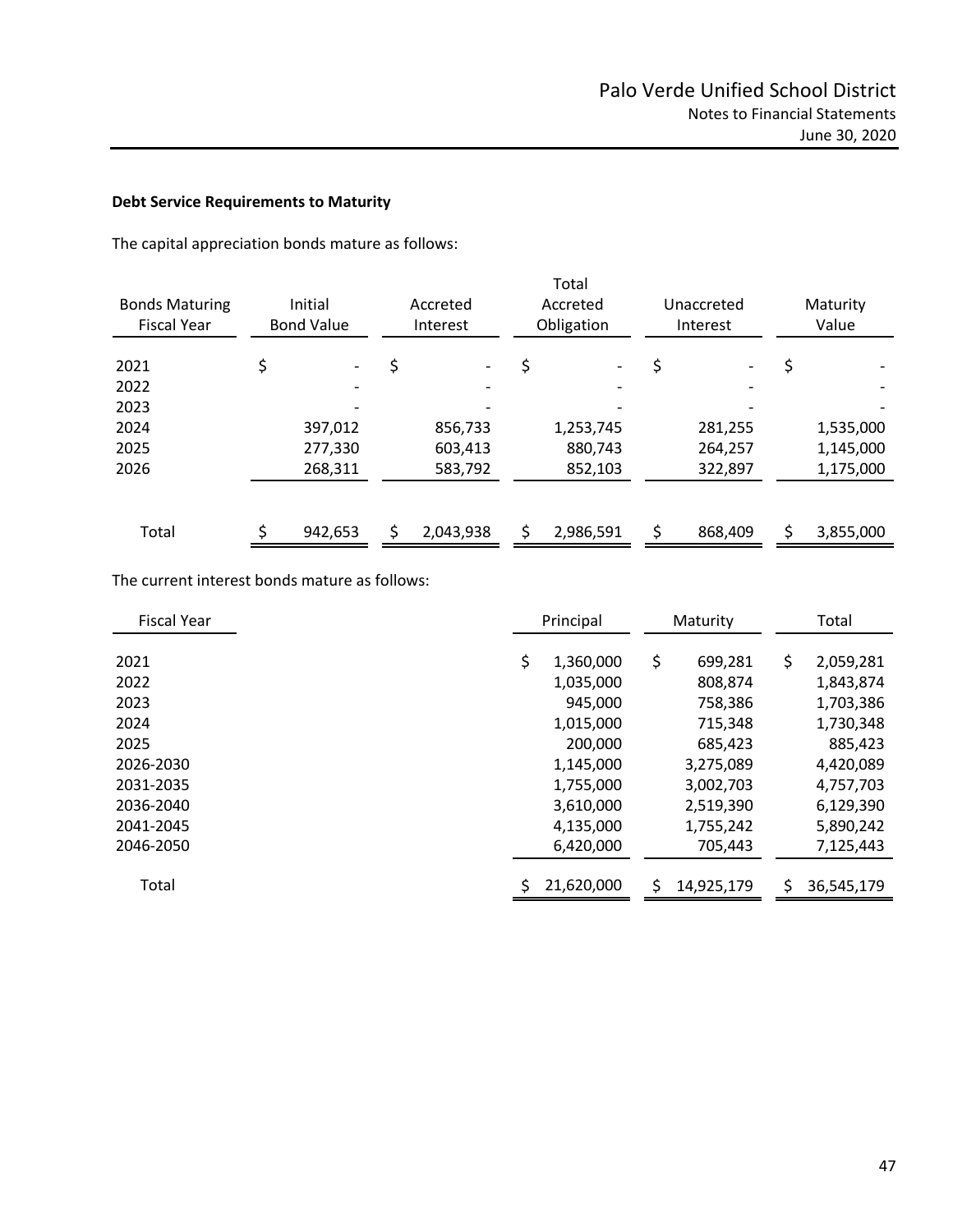### **Capital Leases**

The District has entered into two capital lease agreements. Such agreements are, in substance, purchases (capital leases) and are reported as capital lease obligations. The District's liability on lease agreements with options to purchase is summarized below:

|                                                | Administration<br><b>Building</b> |                      | Energy<br>Management     | Total |                          |  |
|------------------------------------------------|-----------------------------------|----------------------|--------------------------|-------|--------------------------|--|
| Balance, July 1, 2019<br>Additions<br>Payments |                                   | 737,328<br>(87, 210) | 1,639,968<br>(1,639,968) |       | 2,377,296<br>(1,727,178) |  |
| Balance, June 30, 2020                         |                                   | 650,118              | $\overline{\phantom{a}}$ |       | 650,118                  |  |

The capital leases have minimum lease payments as follows:

| <b>Year Ending</b><br>June 30,          | Lease<br>Payment |  |  |  |
|-----------------------------------------|------------------|--|--|--|
| 2021                                    | \$<br>87,210     |  |  |  |
| 2022                                    | 94,478           |  |  |  |
| 2023                                    | 94,478           |  |  |  |
| 2024                                    | 94,478           |  |  |  |
| 2025                                    | 94,478           |  |  |  |
| 2026-2030                               | 184,996          |  |  |  |
| Total                                   | 650,118          |  |  |  |
| Less amount representing interest       | (222, 401)       |  |  |  |
| Present value of minimum lease payments | \$<br>427,717    |  |  |  |

### **Compensated Absences**

Compensated absences (unpaid employee vacation) for the District at June 30, 2020, amounted to \$324,784.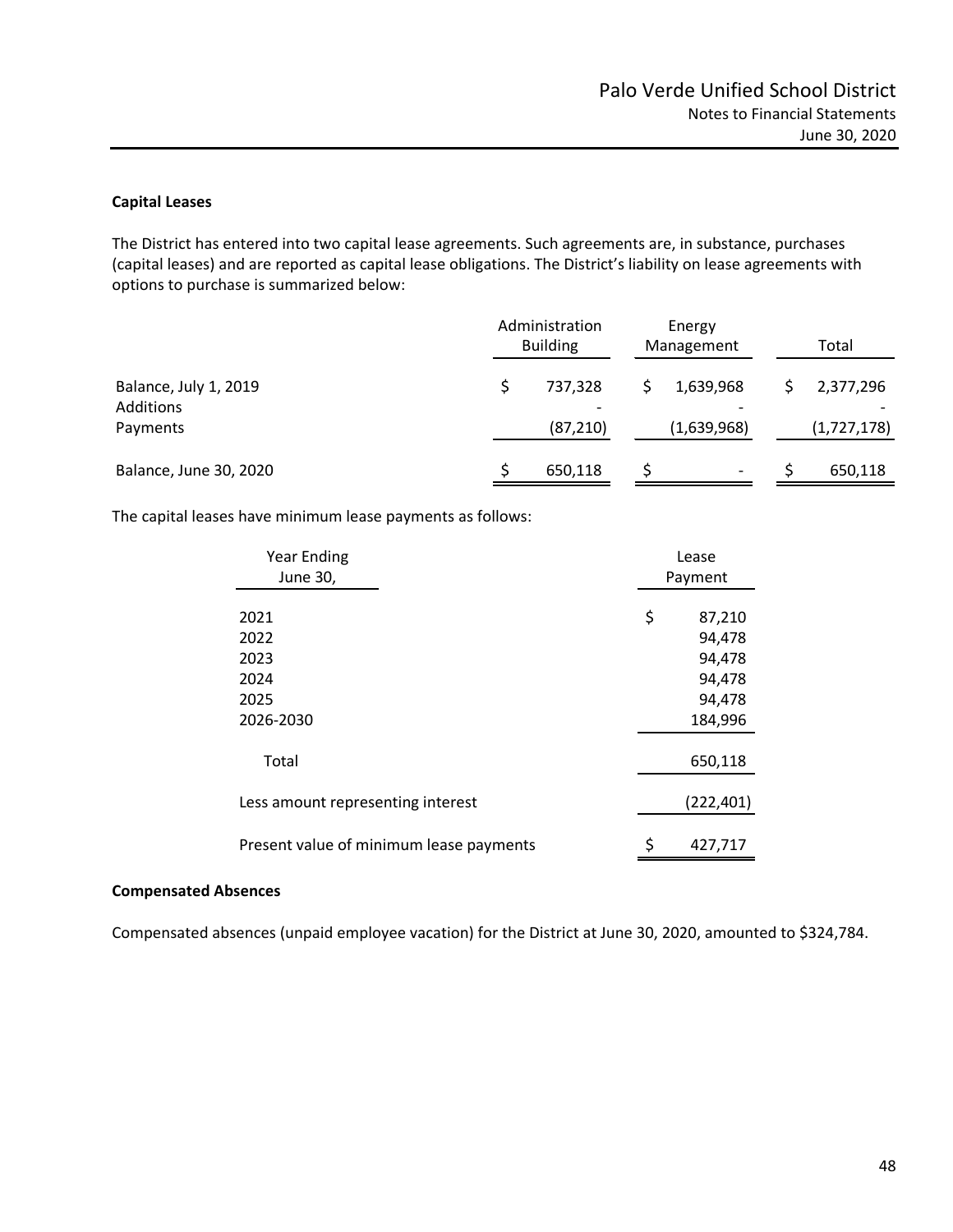# **Note 10 ‐ Net Other Postemployment Benefits (OPEB) Liability**

For the fiscal year ended June 30, 2020, the District reported net OPEB liability, deferred outflows of resources, deferred inflows of resources, and OPEB expense for the following plans:

| OPEB Plan                                              | Net OPEB<br>Liability |           | Deferred Outflows<br>of Resources |                          | Deferred Inflows<br>of Resources |                          | <b>OPEB</b><br>Expense |          |
|--------------------------------------------------------|-----------------------|-----------|-----------------------------------|--------------------------|----------------------------------|--------------------------|------------------------|----------|
| Retiree Health Plan<br><b>Medicare Premium Payment</b> |                       | 5,135,560 | Ś                                 | 1,129,385                | \$                               | 85.202                   |                        | 138,263  |
| (MPP) Program                                          |                       | 167,464   |                                   | $\overline{\phantom{0}}$ |                                  | $\overline{\phantom{0}}$ |                        | (2, 375) |
| Total                                                  |                       | 5,303,024 |                                   | 1,129,385                | \$                               | 85.202                   |                        | 135,888  |

The details of each plan are as follows:

#### **District Plan**

#### **Plan Administration**

The District's governing board administers the Postemployment Benefits Plan (the Plan). The Plan is a single‐ employer defined benefit plan that is used to provide postemployment benefits other than pensions (OPEB) for eligible retirees and their spouses. No assets are accumulated in a trust that meets the criteria in paragraph 4 of GASB Statement No. 75.

#### **Plan Membership**

At June 30, 2019, the valuation date, the Plan membership consisted of the following:

| Inactive employees or beneficiaries currently receiving benefits payments<br>Active employees | 272 |
|-----------------------------------------------------------------------------------------------|-----|
| Total                                                                                         | 299 |

### **Benefits Provided**

The Plan provides medical and dental insurance benefits to eligible retirees and their spouses. Benefits are provided through a third‐party insurer, and the full cost of benefits is covered by the Plan. The District's governing board has the authority to establish and amend the benefit terms as contained within the negotiated labor agreements.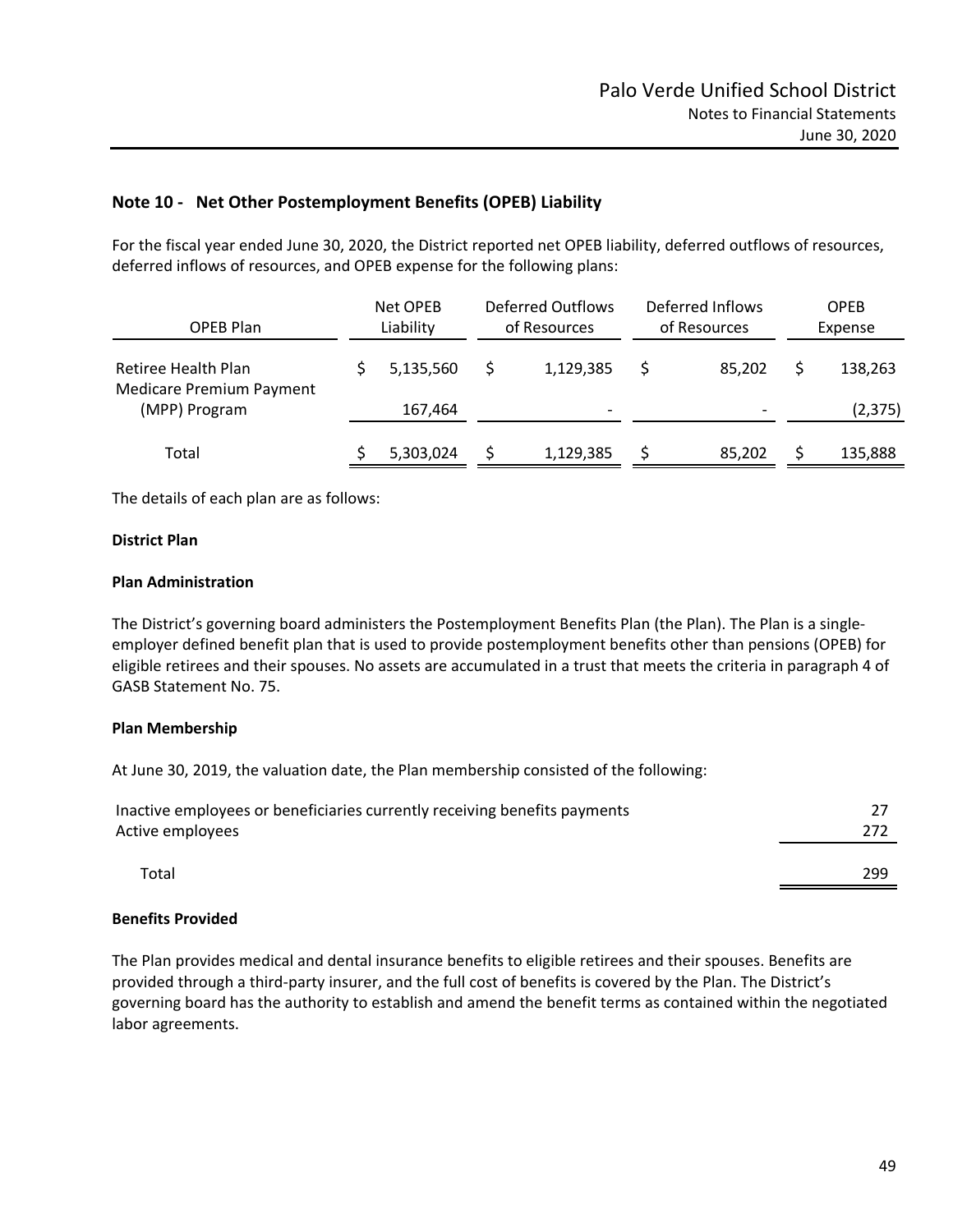### **Benefit Payments**

The benefit payment requirements of Plan members and the District are established and may be amended by the District, the Palo Verde Teachers'Association (PVTA), the local California School Employees Association (CSEA), and unrepresented groups. The benefit payment is based on projected pay‐as‐you‐go financing requirements as determined annually through the agreements with the District, PVTA, CSEA, and the unrepresented groups. For the measurement period of June 30, 2019, the District paid \$629,036 in benefits.

#### **Total OPEB Liability of the District**

The District's total OPEB liability of \$5,135,560 was measured as of June 30, 2019, and the total OPEB liability was determined by an actuarial valuation as of that date.

#### **Actuarial Assumptions**

The total OPEB liability in the June 30, 2019 actuarial valuation was determined using the following assumptions, applied to all periods included in the measurement, unless otherwise specified:

| Inflation                   | 2.75 percent                               |
|-----------------------------|--------------------------------------------|
| Salary increases            | 2.75 percent, average, including inflation |
| Discount rate               | 3.50 percent                               |
| Healthcare cost trend rates | 4.00 percent for 2019                      |

The discount rate was based on the Bond Buyer 20‐bond General Obligation Index.

Mortality rates were based on the 2009 CalSTRS Mortality Table for certificated employees and the 2014 CalPERS Active Mortality for Miscellaneous Employees Table for classified employees. Mortality rates vary by age and sex. (Unisex mortality rates are not often used as individual OPEB benefits do not depend on the mortality table used.) If employees die prior to retirement, past contributions are available to fund benefits for employees who live to retirement. After retirement, death results in benefit termination or reduction. Although higher mortality rates reduce service costs, the mortality assumption is not likely to vary from employer to employer.

The actuarial assumptions used in the June 30, 2019 valuation were based on the results of an actual experience study for the period July 1, 2018 to June 30, 2019.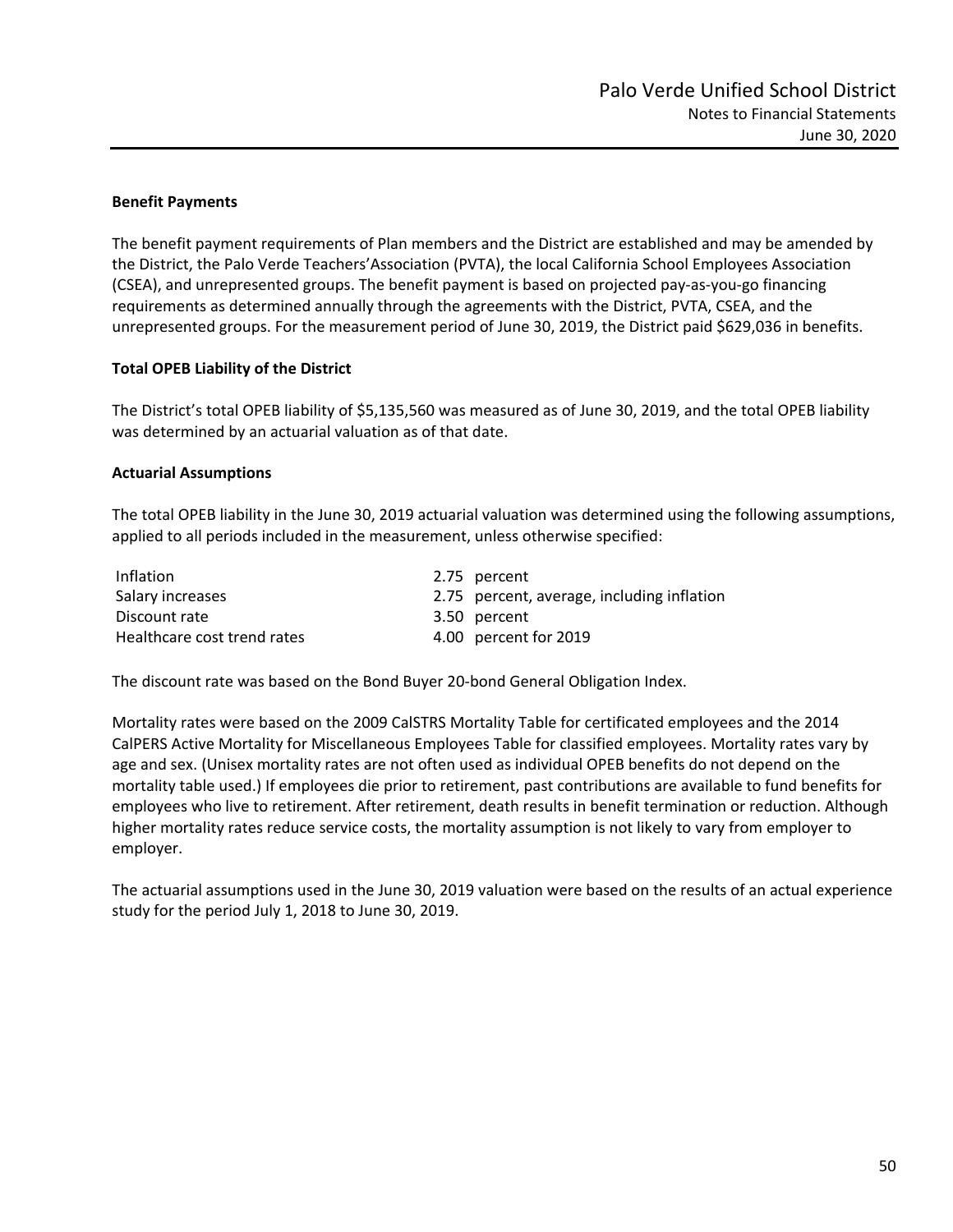#### **Changes in the Total OPEB Liability**

|                                                    | <b>Total OPEB</b><br>Liability |
|----------------------------------------------------|--------------------------------|
| Balance, June 30, 2019                             | 4,398,431                      |
| Service cost                                       | 358,265                        |
| Interest                                           | 170,309                        |
| Differences between expected and actual experience | 437,534                        |
| Changes of assumptions                             | 97,985                         |
| Experience (Gains)/Losses                          | 302,072                        |
| Benefit payments                                   | (629, 036)                     |
| Net change in total OPEB liability                 | 737,129                        |
| Balance, June 30, 2020                             | 5,135,560                      |
|                                                    |                                |

There were no changes to benefits noted from the prior evaluation.

Changes of assumptions and other inputs reflect a change in the discount rate from 3.8% in 2019 to 3.5% in 2020.

### **Sensitivity of the Total OPEB Liability to Changes in the Discount Rate**

The following presents the total OPEB liability of the District, as well as what the District's total OPEB liability would be if it were calculated using a discount rate that is one percent lower or higher than the current rate:

|                                                                          | <b>Total OPEB</b>                   |  |  |  |
|--------------------------------------------------------------------------|-------------------------------------|--|--|--|
| Discount Rate                                                            | Liability                           |  |  |  |
| 1% decrease (2.5%)<br>Current discount rate (3.5%)<br>1% increase (4.5%) | 5,468,722<br>5,135,560<br>4,820,450 |  |  |  |

#### **Sensitivity of the Total OPEB Liability to Changes in the Healthcare Cost Trend Rates**

The following presents the total OPEB liability of the District, as well as what the District's total OPEB liability would be if it were calculated using healthcare cost trend rates that are one percent lower or higher than the current healthcare costs trend rates:

| <b>Healthcare Cost Trend Rates</b>        | <b>Total OPEB</b><br>Liability |
|-------------------------------------------|--------------------------------|
|                                           |                                |
| 1% decrease (3.0%)                        | 4.896.639                      |
| Current healthcare cost trend rate (4.0%) | 5,135,560                      |
| 1% increase (5.0%)                        | 5,319,830                      |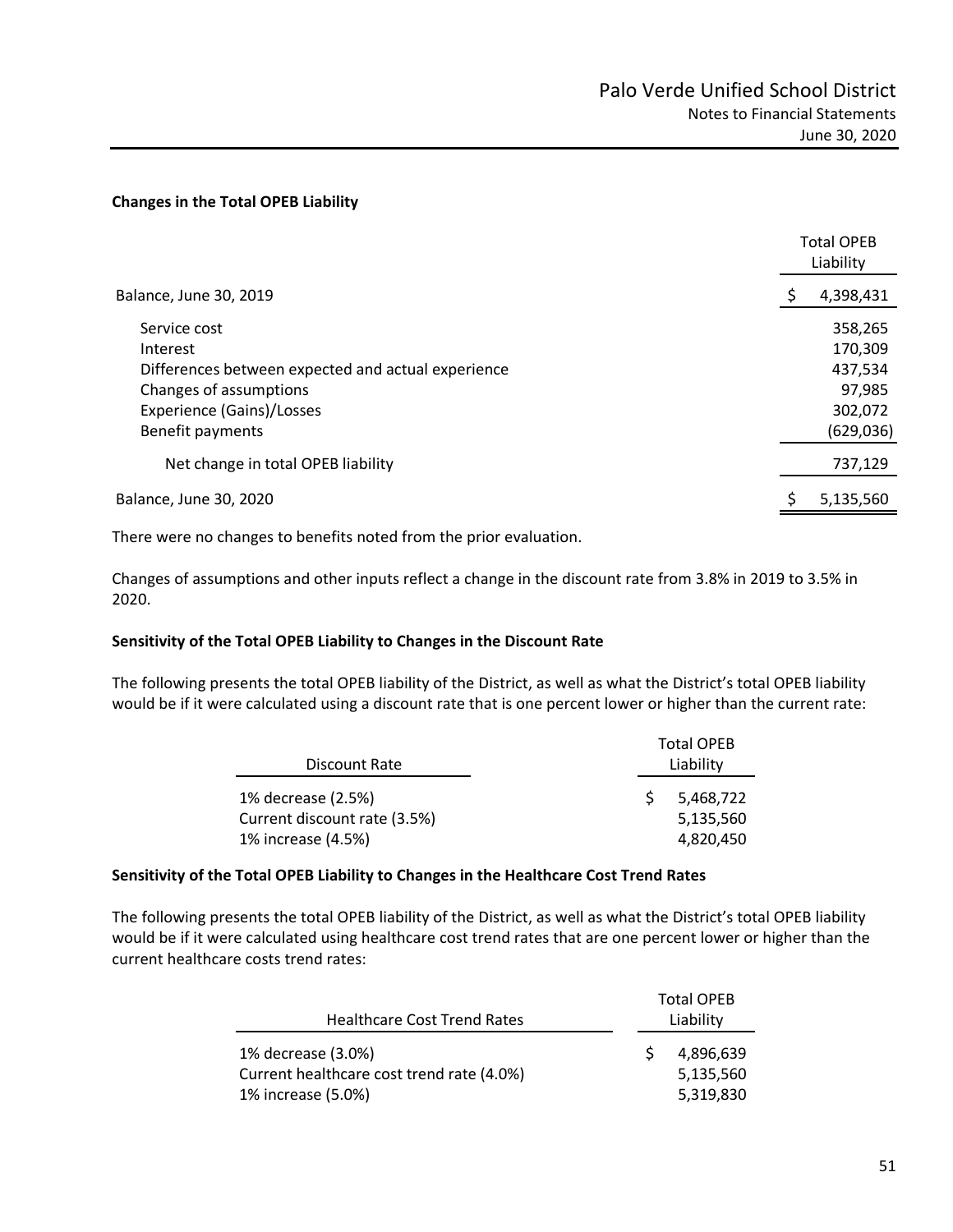### **OPEB Expense, Deferred Outflows of Resources, and Deferred Inflows of Resources related to OPEB**

For the year ended June 30, 2020, the District recognized OPEB expense of \$138,263. At June 30, 2020, the District reported deferred outflows of resources and deferred inflow of resources related to OPEB from the following sources:

|                                                   | Deferred Outflows<br>of Resources | Deferred Inflows<br>of Resources |  |  |
|---------------------------------------------------|-----------------------------------|----------------------------------|--|--|
| OPEB contributions subsequent to measurement date | 352,490                           |                                  |  |  |
| <b>Experience Gains and Losses</b>                | 686,011                           |                                  |  |  |
| Changes of assumptions                            | 90,884                            | 85,202                           |  |  |
| Total                                             | 1,129,385                         | 85,202                           |  |  |

OPEB contributions subsequent to the measurement date will be recognized as a reduction to the total OPEB liability in the subsequent fiscal year.

Amounts reported as deferred outflows of resources and deferred inflows of resources related to OPEB will be recognized in OPEB expense as follows:

| Year Ended<br>June 30, |    | Deferred<br>Outflows/(Inflows)<br>of Resources |  |  |  |
|------------------------|----|------------------------------------------------|--|--|--|
| 2021                   | \$ | 52,657                                         |  |  |  |
| 2022                   |    | 52,657                                         |  |  |  |
| 2023                   |    | 52,657                                         |  |  |  |
| 2024                   |    | 52,657                                         |  |  |  |
| 2025                   |    | 7,650                                          |  |  |  |
| Thereafter             |    | 473,415                                        |  |  |  |
| Total                  | ς  | 691,693                                        |  |  |  |

#### **Medicare Premium Payment (MPP) Program**

#### **Plan Description**

The Medicare Premium Payment (MPP) Program is administered by the California State Teachers' Retirement System (CalSTRS). The MPP Program is a cost-sharing multiple-employer other postemployment benefit plan (OPEB) established pursuant to Chapter 1032, Statutes 2000 (SB 1435). CalSTRS administers the MPP Program through the Teachers' Health Benefits Fund (THBF).

A full description of the MPP Program regarding benefit provisions, assumptions (for funding, but not accounting purposes), and membership information is listed in the June 30, 2018 annual actuarial valuation report, Medicare Premium Payment Program Actuarial Valuation. This report and CalSTRS audited financial information are publicly available reports that can be found on the CalSTRS website under Publications at: http://www.calstrs.com/member‐publications.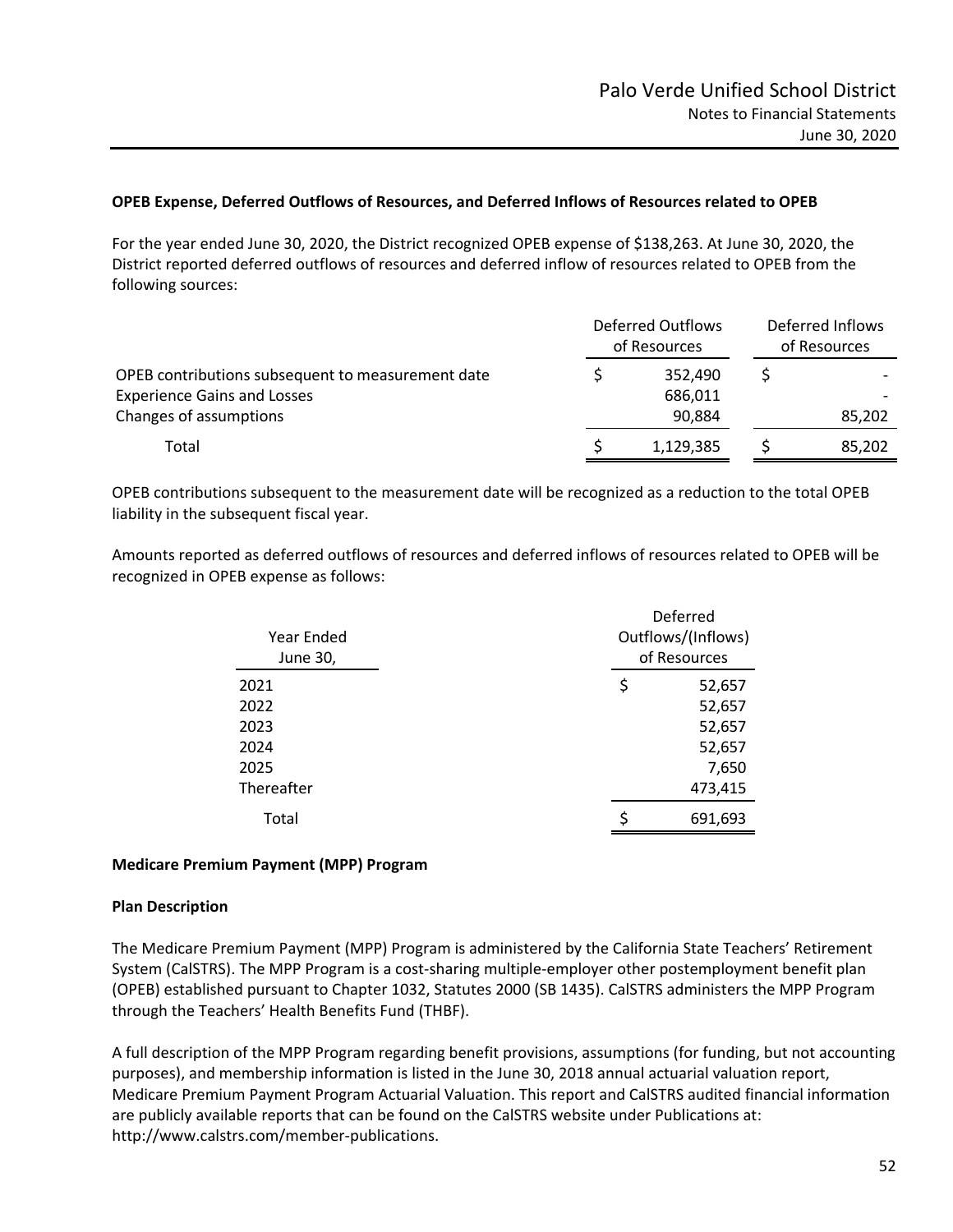### **Benefits Provided**

The MPP Program pays Medicare Part A premiums and Medicare Parts A and B late enrollment surcharges for eligible members of the State Teachers Retirement Plan (STRP) Defined Benefit (DB) Program who were retired or began receiving a disability allowance prior to July 1, 2012 and were not eligible for premium free Medicare Part A. The payments are made directly to the Centers for Medicare and Medicaid Services (CMS) on a monthly basis.

The MPP Program is closed to new entrants as members who retire after July 1, 2012, are not eligible for coverage under the MPP Program.

The MPP Program is funded on a pay‐as‐you go basis from a portion of monthly District benefit payments. In accordance with California *Education Code* Section 25930, contributions that would otherwise be credited to the DB Program each month are instead credited to the MPP Program to fund monthly program and administrative costs. Total redirections to the MPP Program are monitored to ensure that total incurred costs do not exceed the amount initially identified as the cost of the program.

## **Net OPEB Liability and OPEB Expense**

At June 30, 2020, the District reported a liability of \$167,464 for its proportionate share of the net OPEB liability for the MPP Program. The net OPEB liability was measured as of June 30, 2019, and the total OPEB liability used to calculate the net OPEB liability was determined by an actuarial valuation as of June 30, 2018. The District's proportion of the net OPEB liability was based on a projection of the District's long‐term share of contributions to the OPEB Plan relative to the projected contributions of all participating school districts, actuarially determined. The District's proportionate share for the measurement period June 30, 2019 and June 30, 2018, was 0.0450% and 0.0444%, respectively, resulting in an net increase in the proportionate share of 0.0006%.

For the year ended June 30, 2020, the District recognized OPEB expense of \$(2,375).

### **Actuarial Methods and Assumptions**

The June 30, 2019 total OPEB liability was determined by applying update procedures to the financial reporting actuarial valuation as of June 30, 2018, and rolling forward the total OPEB liability to June 30, 2019, using the assumptions listed in the following table:

| <b>Measurement Date</b>                 | June 30, 2019                         | June 30, 2018                         |
|-----------------------------------------|---------------------------------------|---------------------------------------|
| <b>Valuation Date</b>                   | June 30, 2018                         | June 30, 2017                         |
| <b>Experience Study</b>                 | July 1, 2010 through<br>June 30, 2015 | July 1, 2010 through<br>June 30, 2015 |
| <b>Actuarial Cost Method</b>            | Entry age normal                      | Entry age normal                      |
| Investment Rate of Return               | 3.50%                                 | 3.87%                                 |
| Medicare Part A Premium Cost Trend Rate | 3.70%                                 | 3.70%                                 |
| Medicare Part B Premium Cost Trend Rate | 4.10%                                 | 4.10%                                 |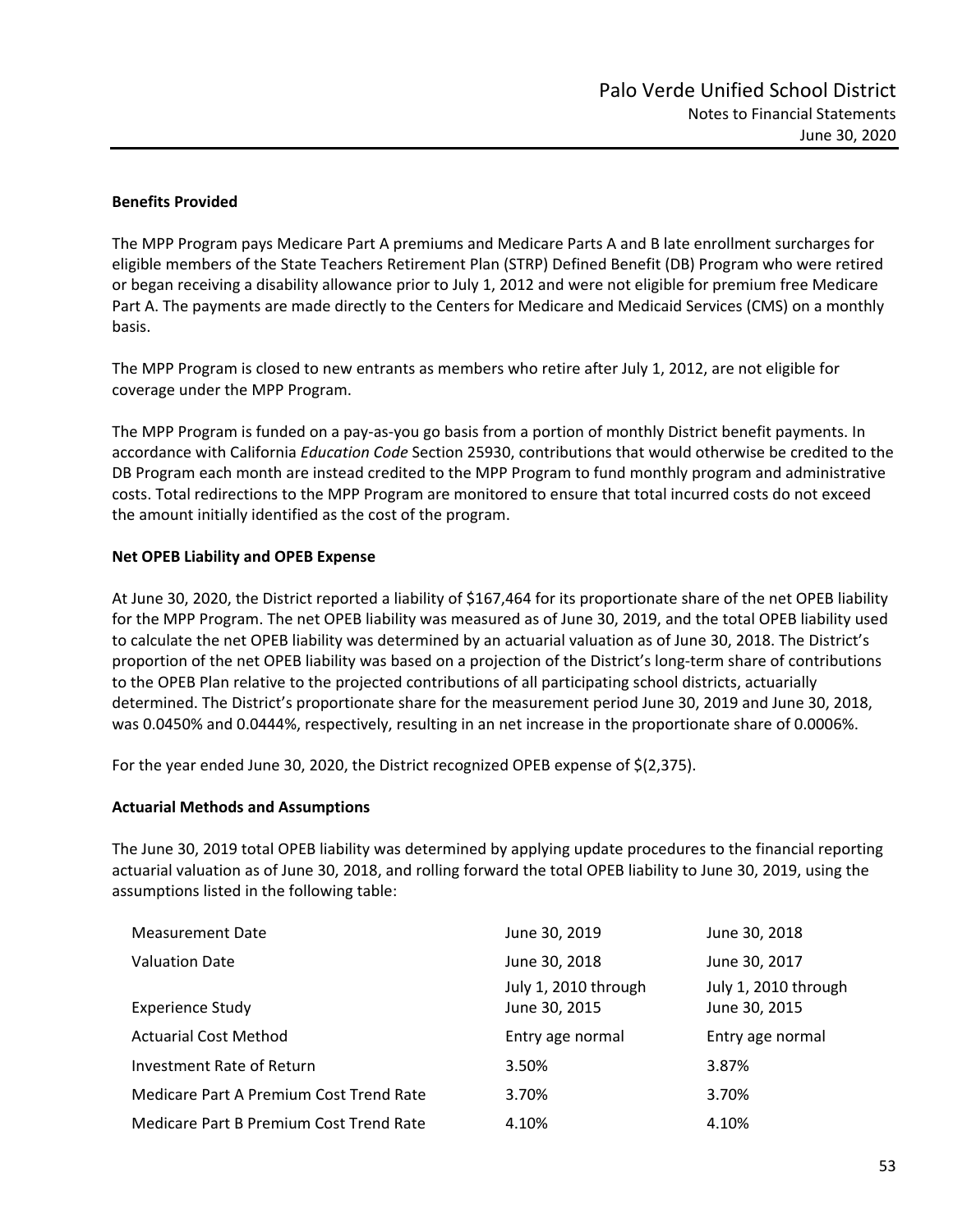For the valuation as of June 30, 2018, CalSTRS uses a generational mortality assumption, which involves the use of a base mortality table and projection scales to reflect expected annual reductions in mortality rates at each age, resulting in increases in life expectancies each year into the future. The base mortality tables are CalSTRS custom tables derived to best fit the patterns of mortality among our members. The projection scale was set equal to 110% of the ultimate improvement factor from the Mortality Improvement Scale (MP‐2016) table, issued by the Society of Actuaries.

Assumptions were made about future participation (enrollment) into the MPP Program because CalSTRS is unable to determine which members not currently participating meet all eligibility criteria for enrollment in the future. Assumed enrollment rates were derived based on past experience and are stratified by age with the probability of enrollment diminishing as the members' age increases. This estimated enrollment rate was then applied to the population of members who may meet criteria necessary for eligibility and are not currently enrolled in the MPP Program. Based on this, the estimated number of future enrollments used in the financial reporting valuation was 380 or an average of 0.23% of the potentially eligible population (165.422).

The MPP Program is funded on a pay‐as‐you‐go basis with contributions generally being made at the same time and in the same amount as benefit payments and expenses coming due. Any funds within the MPP Program as of June 30, 2019, were to manage differences between estimated and actual amounts to be paid and were invested in the Surplus Money Investment Fund, which is a pooled investment program administered by the State Treasurer.

# **Discount Rate**

The discount rate used to measure the total OPEB liability as of June 30, 2019, is 3.50%. As the MPP Program is funded on a pay‐as‐you‐go basis as previously noted, the OPEB Plan's fiduciary net position was not projected to be sufficient to make projected future benefit payments. Therefore, a discount rate of 3.50%, which is the Bond Buyer 20‐Bond GO Index from Bondbuyer.com as of June 30, 2019, was applied to all periods of projected benefit payments to measure the total OPEB liability. The discount rate decreased 0.37% from 3.87% as of June 30, 2018.

# **Sensitivity of the District's Proportionate Share of the Net OPEB Liability to Changes in the Discount Rate**

The following presents the District's proportionate share of the net OPEB liability calculated using the current discount rate, as well as what the net pension liability would be if it were calculated using a discount rate that is one percent lower or higher than the current rate:

|                               |   | <b>Total OPEB</b> |
|-------------------------------|---|-------------------|
| Discount Rate                 |   | Liability         |
|                               |   |                   |
| 1% decrease (2.50%)           | S | 182.742           |
| Current discount rate (3.50%) |   | 167.464           |
| 1% increase (4.50%)           |   | 153,417           |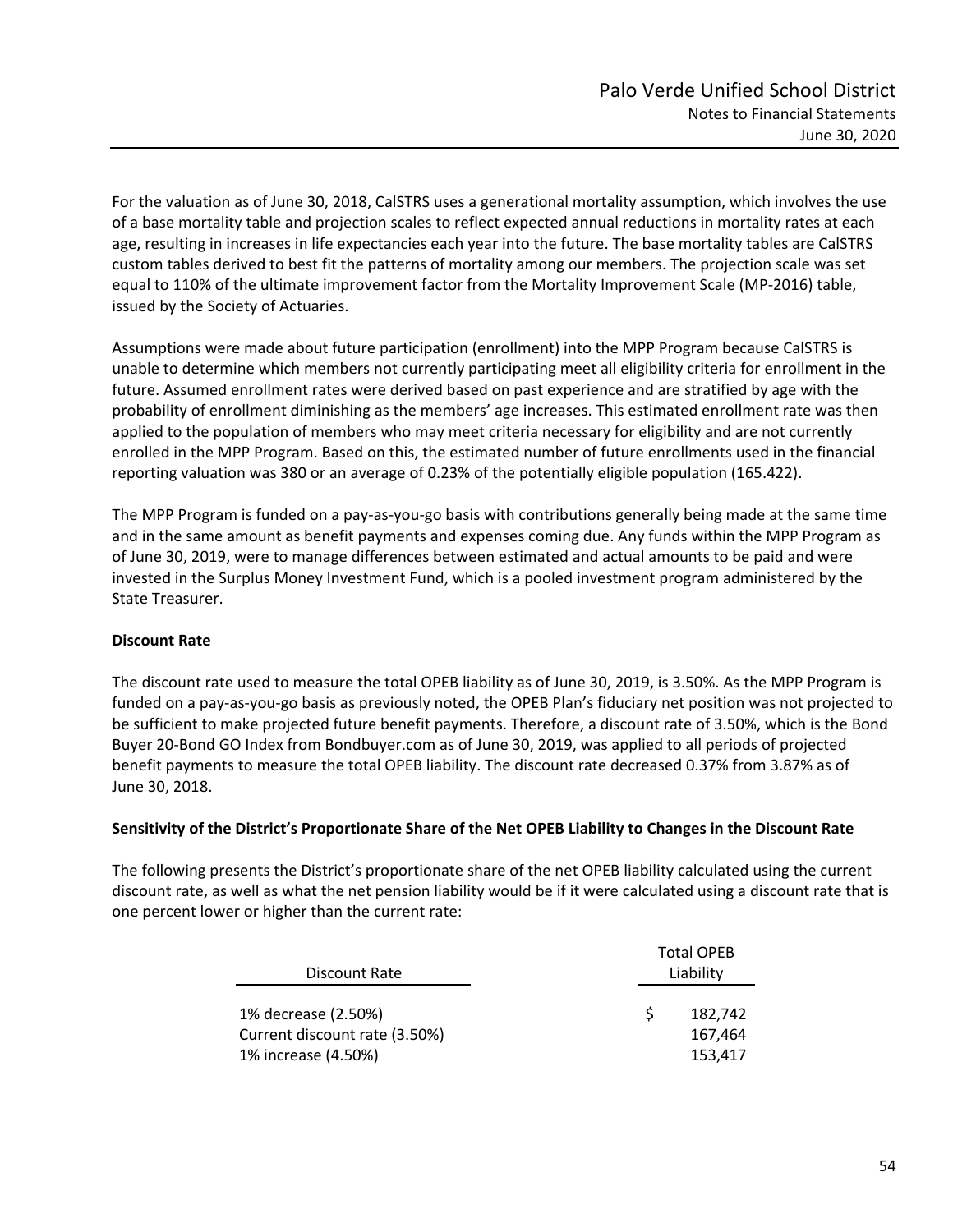# **Sensitivity of the District's Proportionate Share of the Net OPEB Liability to Changes in the Medicare Costs Trend Rates**

The following presents the District's proportionate share of the net OPEB liability calculated using the Medicare costs trend rates, as well as what the net pension liability would be if it were calculated using Medicare costs trend rates that are one percent lower or higher than the current rates:

| <b>Medicare Costs Trend Rate</b>                                                                                                                          | Net OPEB<br>Liability         |
|-----------------------------------------------------------------------------------------------------------------------------------------------------------|-------------------------------|
| 1% decrease (2.7% Part A and 3.1% Part B)<br>Current Medicare costs trend rate (3.7% Part A and 4.1% Part B)<br>1% increase (4.7% Part A and 5.1% Part B) | 156.964<br>167.464<br>188.438 |

# **Note 11 ‐ Fund Balances**

Fund balances are composed of the following elements:

|                             |                 |     |                 | Bond<br>Interest and | Non-Major       |                  |
|-----------------------------|-----------------|-----|-----------------|----------------------|-----------------|------------------|
|                             | General         |     | <b>Building</b> | Redemption           | Governmental    |                  |
|                             | Fund            |     | Fund            | Fund                 | Funds           | Total            |
|                             |                 |     |                 |                      |                 |                  |
| Nonspendable                |                 |     |                 |                      |                 |                  |
| Revolving cash              | \$<br>16,000    | \$  |                 | \$                   | \$              | \$<br>16,000     |
| Stores inventories          | 134,613         |     |                 |                      | 21,162          | 155,775          |
|                             |                 |     |                 |                      |                 |                  |
| Total nonspendable          | 150,613         |     |                 |                      | 21,162          | 171,775          |
|                             |                 |     |                 |                      |                 |                  |
| Restricted                  |                 |     |                 |                      |                 |                  |
| Legally restricted programs | 1,635,204       |     |                 |                      |                 | 1,635,204        |
| Food service                |                 |     |                 |                      | 666,065         | 666,065          |
| Capital projects            |                 |     | 5,301,838       |                      | 205,843         | 5,507,681        |
| Debt services               |                 |     |                 | 2,964,655            | 40              | 2,964,695        |
|                             |                 |     |                 |                      |                 |                  |
| <b>Total restricted</b>     | 1,635,204       |     | 5,301,838       | 2,964,655            | 871,948         | 10,773,645       |
|                             |                 |     |                 |                      |                 |                  |
| Assigned                    |                 |     |                 |                      |                 |                  |
| Capital projects            |                 |     |                 |                      | 250,033         | 250,033          |
|                             |                 |     |                 |                      |                 |                  |
| Unassigned                  |                 |     |                 |                      |                 |                  |
| Remaining unassigned        | 8,189,854       |     |                 |                      |                 | 8,189,854        |
|                             |                 |     |                 |                      |                 |                  |
| Total                       | \$<br>9,975,671 | \$. | 5,301,838       | \$<br>2,964,655      | \$<br>1,143,143 | \$<br>19,385,307 |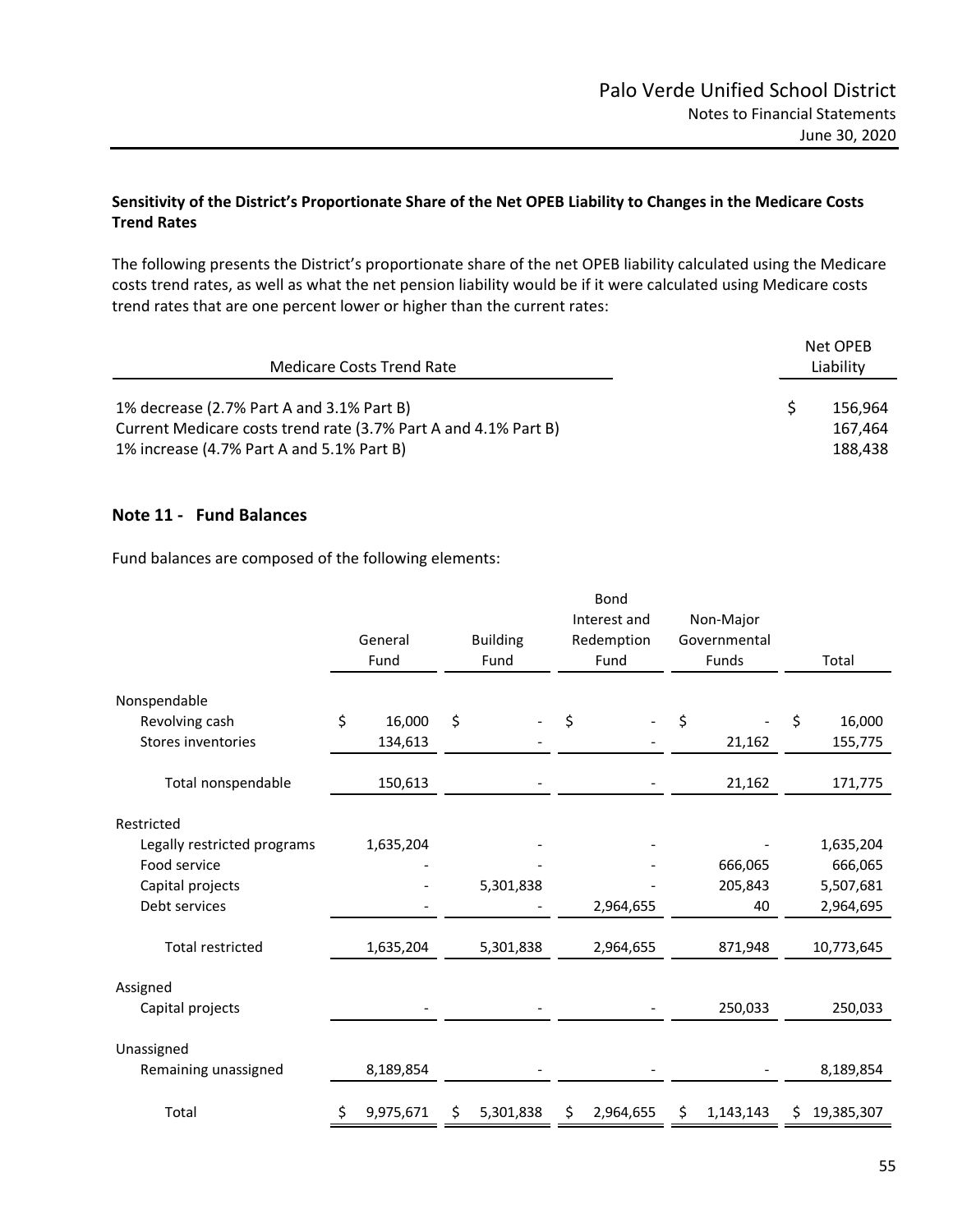# **Note 12 ‐ Employee Retirement Systems**

Qualified employees are covered under multiple‐employer defined benefit pension plans maintained by agencies of the State of California. Academic employees are members of the California State Teachers' Retirement System (CalSTRS) and classified employees are members of the California Public Employees' Retirement System (CalPERS).

For the fiscal year ended June 30, 2020, the District reported its proportionate share of net pension liabilities, deferred outflows of resources, deferred inflows of resources, and pension expense for each of the above plans as follows:

| Pension Plan              | Net<br>Pension Liability | Deferred Outflows<br>of Resources |  | Deferred Inflows<br>of Resources |  | <b>Pension Expense</b> |
|---------------------------|--------------------------|-----------------------------------|--|----------------------------------|--|------------------------|
| <b>CalSTRS</b><br>CalPERS | 22,958,843<br>14,462,573 | 7,357,534<br>3,653,322            |  | 2,723,488<br>242,582             |  | 2,967,321<br>2,286,673 |
| Total                     | 37,421,416               | 11,010,856                        |  | 2,966,070                        |  | 5,253,994              |

The details of each plan are as follows:

### **California State Teachers' Retirement System (CalSTRS)**

#### **Plan Description**

The District contributes to the State Teachers Retirement Plan (STRP) administered by the California State Teachers' Retirement System (CalSTRS). STRP is a cost‐sharing multiple‐employer public employee retirement system defined benefit pension plan. Benefit provisions are established by State statutes, as legislatively amended, within the State Teachers' Retirement Law.

A full description of the pension plan regarding benefit provisions, assumptions (for funding, but not accounting purposes), and membership information is listed in the June 30, 2018, annual actuarial valuation report, Defined Benefit Program Actuarial Valuation. This report and CalSTRS audited financial information are publicly available reports that can be found on the CalSTRS website under Publications at: http://www.calstrs.com/member‐ publications.

### **Benefits Provided**

The STRP provides retirement, disability and survivor benefits to beneficiaries. Benefits are based on members' final compensation, age, and years of service credit. Members hired on or before December 31, 2012, with five years of credited service are eligible for the normal retirement benefit at age 60. Members hired on or after January 1, 2013, with five years of credited service are eligible for the normal retirement benefit at age 62. The normal retirement benefit is equal to 2.0% of final compensation for each year of credited service.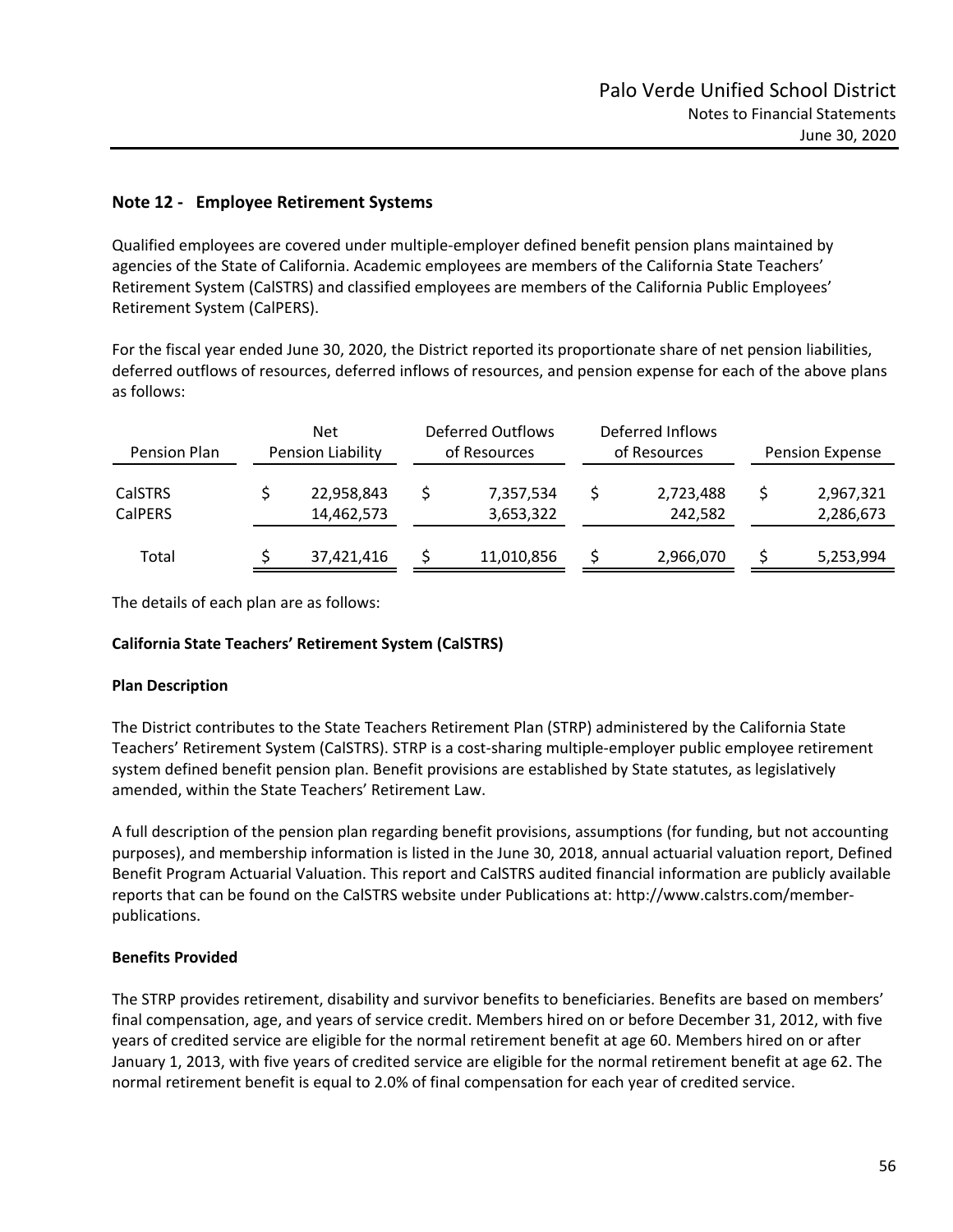The STRP is comprised of four programs: Defined Benefit Program, Defined Benefit Supplement Program, Cash Balance Benefit Program, and Replacement Benefits Program. The STRP holds assets for the exclusive purpose of providing benefits to members and beneficiaries of these programs. CalSTRS also uses plan assets to defray reasonable expenses of administering the STRP. Although CalSTRS is the administrator of the STRP, the State is the sponsor of the STRP and obligor of the trust. In addition, the State is both an employer and nonemployer contributing entity to the STRP.

The District contributes exclusively to the STRP Defined Benefit Program, thus disclosures are not included for the other plans.

The STRP provisions and benefits in effect at June 30, 2020, are summarized as follows:

#### STRP Defined Benefit Program

|                                                           | On or before       | On or after        |
|-----------------------------------------------------------|--------------------|--------------------|
| Hire date                                                 | December 31, 2012  | January 1, 2013    |
| Benefit formula                                           | 2% at 60           | 2% at 62           |
| Benefit vesting schedule                                  | 5 years of service | 5 years of service |
| Benefit payments                                          | Monthly for life   | Monthly for life   |
| Retirement age                                            | 60                 | 62                 |
| Monthly benefits as a percentage of eligible compensation | $2.0\% - 2.4\%$    | $2.0\% - 2.4\%$    |
| Required employee contribution rate                       | 10.25%             | 10.205%            |
| Required employer contribution rate                       | 17.10%             | 17.10%             |
| Required state contribution rate                          | 10.328%            | 10.328%            |

### **Contributions**

Required member District and State of California contributions rates are set by the California Legislature and Governor and detailed in Teachers' Retirement Law. The contributions rates are expressed as a level percentage of payroll using the entry age normal actuarial method. In accordance with AB 1469, employer contributions into the CalSTRS will be increasing to a total of 19.1% of applicable member earnings phased over a seven year period. The contribution rates for each plan for the year ended June 30, 2020, are presented above and the District's total contributions were \$2,471,132.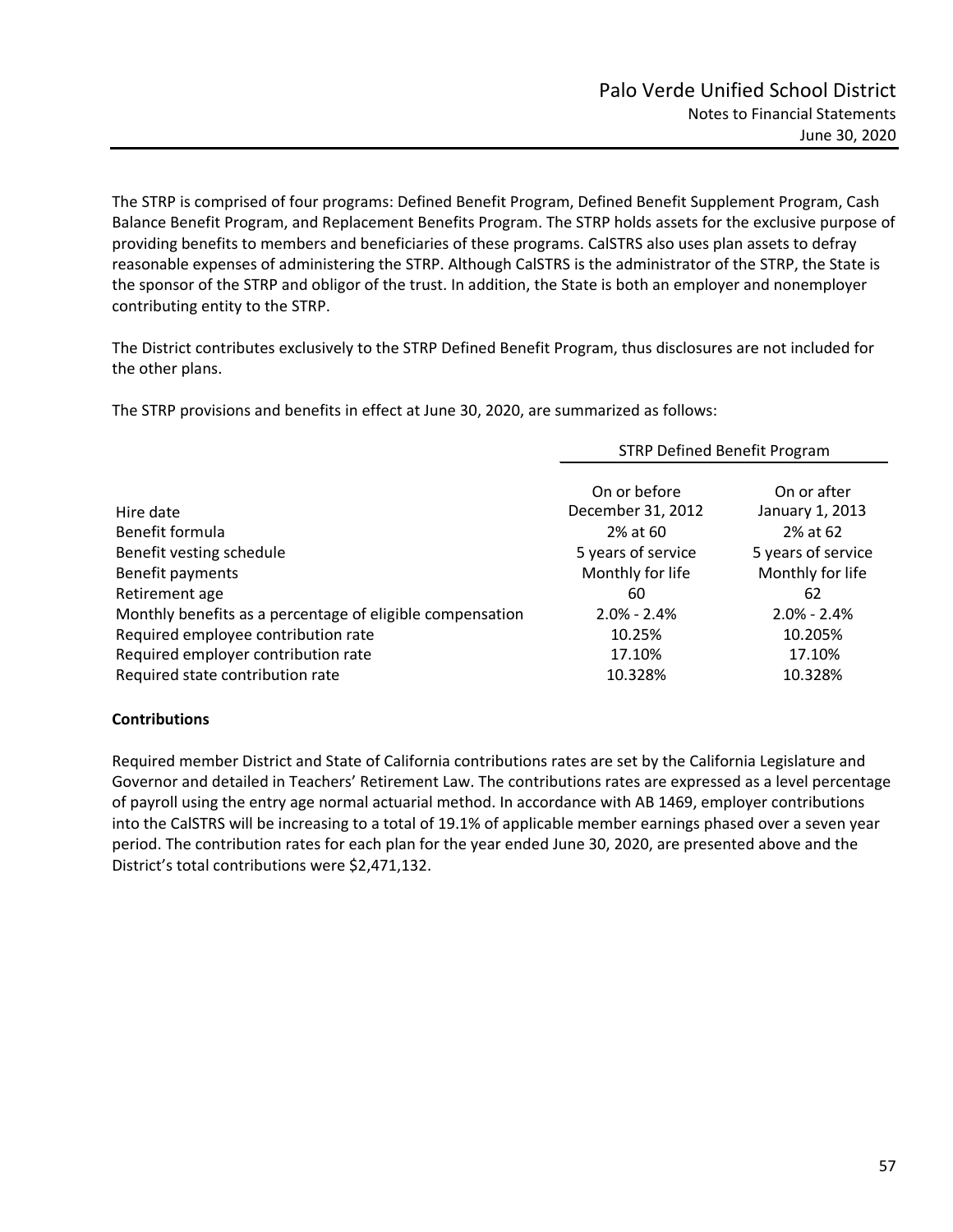### **Pension Liabilities, Pension Expense, Deferred Outflows of Resources, and Deferred Inflows of Resources Related to Pensions**

At June 30, 2020, the District reported a liability for its proportionate share of the net pension liability that reflected a reduction for State pension support provided to the District. The amount recognized by the District as its proportionate share of the net pension liability, the related State support and the total portion of the net pension liability that was associated with the District were as follows:

Total net pension liability, including State share

| Proportionate share of net pension liability             | \$22,958,843 |
|----------------------------------------------------------|--------------|
| State's proportionate share of the net pension liability | 12.525.581   |
|                                                          |              |
| Total                                                    | \$35,484,424 |
|                                                          |              |

The net pension liability was measured as of June 30, 2019. The District's proportion of the net pension liability was based on a projection of the District's long-term share of contributions to the pension plan relative to the projected contributions of all participating school districts and the State, actuarially determined. The District's proportionate share for the measurement period June 30, 2019 and June 30, 2018, was 0.0254% and 0.0247%, respectively, resulting in a net increase in the proportionate share of 0.0007%.

For the year ended June 30, 2020, the District recognized pension expense of \$2,967,321. In addition, the District recognized pension expense and revenue of \$1,865,329 for support provided by the State. At June 30, 2020, the District reported deferred outflows of resources and deferred inflows of resources related to pensions from the following sources:

|                                                                                                                    | <b>Deferred Outflows</b><br>of Resources |                     | Deferred Inflows<br>of Resources |           |
|--------------------------------------------------------------------------------------------------------------------|------------------------------------------|---------------------|----------------------------------|-----------|
| Pension contributions subsequent to measurement date<br>Change in proportion and differences between contributions | \$                                       | 2,471,132           | S                                |           |
| made and District's proportionate share of contributions                                                           |                                          | 1,924,651           |                                  | 1,192,153 |
| Differences between projected and actual earnings<br>on pension plan investments                                   |                                          |                     |                                  | 884,381   |
| Differences between expected and actual experience                                                                 |                                          |                     |                                  |           |
| in the measurement of the total pension liability<br>Changes of assumptions                                        |                                          | 57,959<br>2,903,792 |                                  | 646,954   |
| Total                                                                                                              |                                          | 7,357,534           |                                  | 2,723,488 |

The deferred outflows of resources related to pensions resulting from District contributions subsequent to the measurement date will be recognized as a reduction of the net pension liability in the subsequent fiscal year.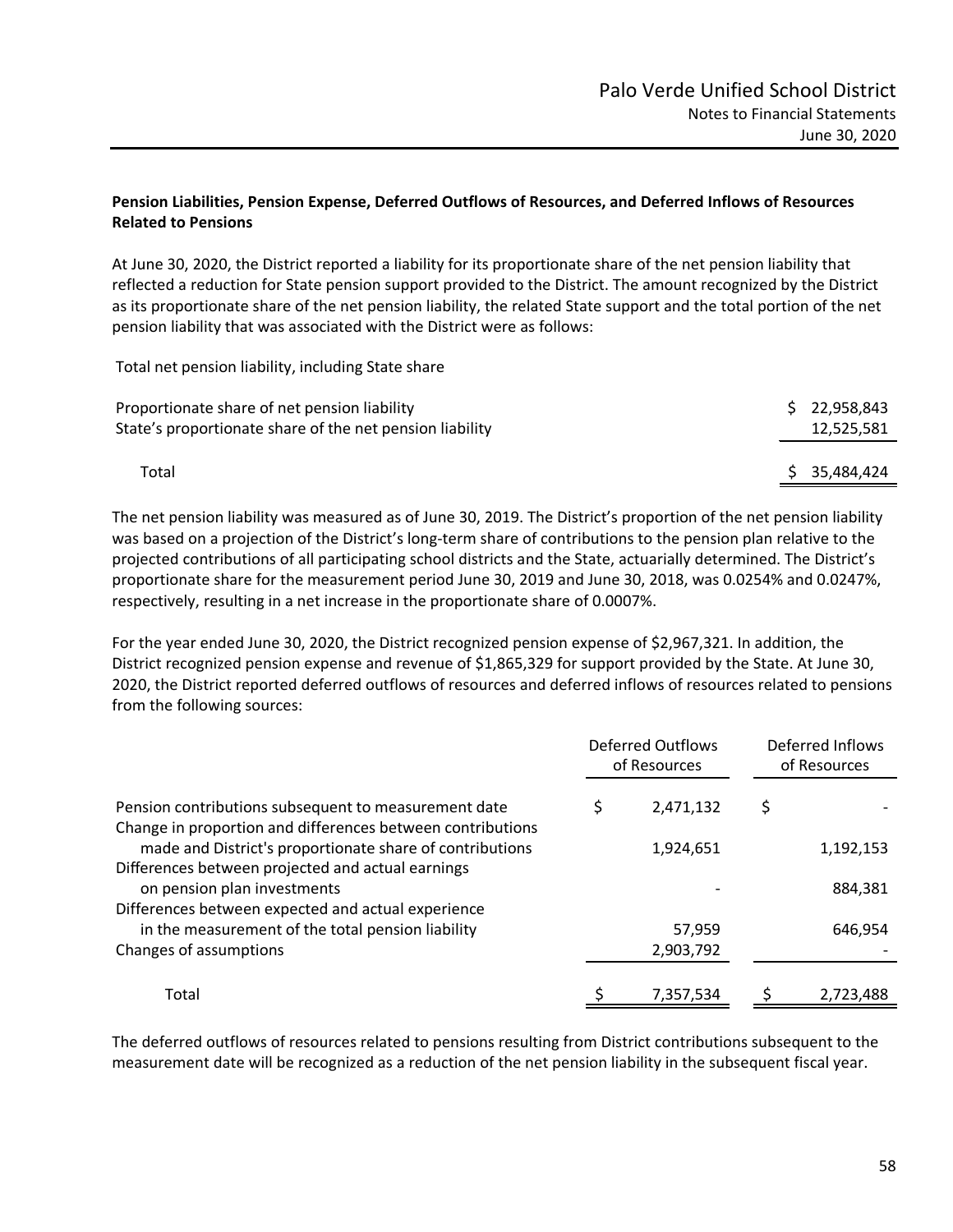The deferred outflows/(inflows) of resources related to the difference between projected and actual earnings on pension plan investments will be amortized over a closed five‐year period and will be recognized in pension expense as follows:

| Year Ended<br>June 30, | Deferred<br>Outflows/(Inflows)<br>of Resources |
|------------------------|------------------------------------------------|
| 2021                   | \$<br>(89, 205)                                |
| 2022                   | (702,095)                                      |
| 2023                   | (145, 766)                                     |
| 2024                   | 52,685                                         |
|                        |                                                |
| Total                  | \$<br>(884, 381)                               |

The deferred outflows/(inflows) of resources related to the change in proportion and differences between contributions made and District's proportionate share of contributions, differences between expected and actual experience in the measurement of the total pension liability, and changes of assumptions will be amortized over the Expected Average Remaining Service Life (EARSL) of all members that are provided benefits (active, inactive, and retirees) as of the beginning of the measurement period. The EARSL for the measurement period is seven years and will be recognized in pension expense as follows:

| Year Ended<br>June 30,                             | Deferred<br>Outflows/(Inflows)<br>of Resources |                                                               |  |
|----------------------------------------------------|------------------------------------------------|---------------------------------------------------------------|--|
| 2021<br>2022<br>2023<br>2024<br>2025<br>Thereafter | \$                                             | 678,652<br>678,653<br>523,708<br>964,900<br>164,331<br>37,051 |  |
| Total                                              | ¢                                              | 3,047,295                                                     |  |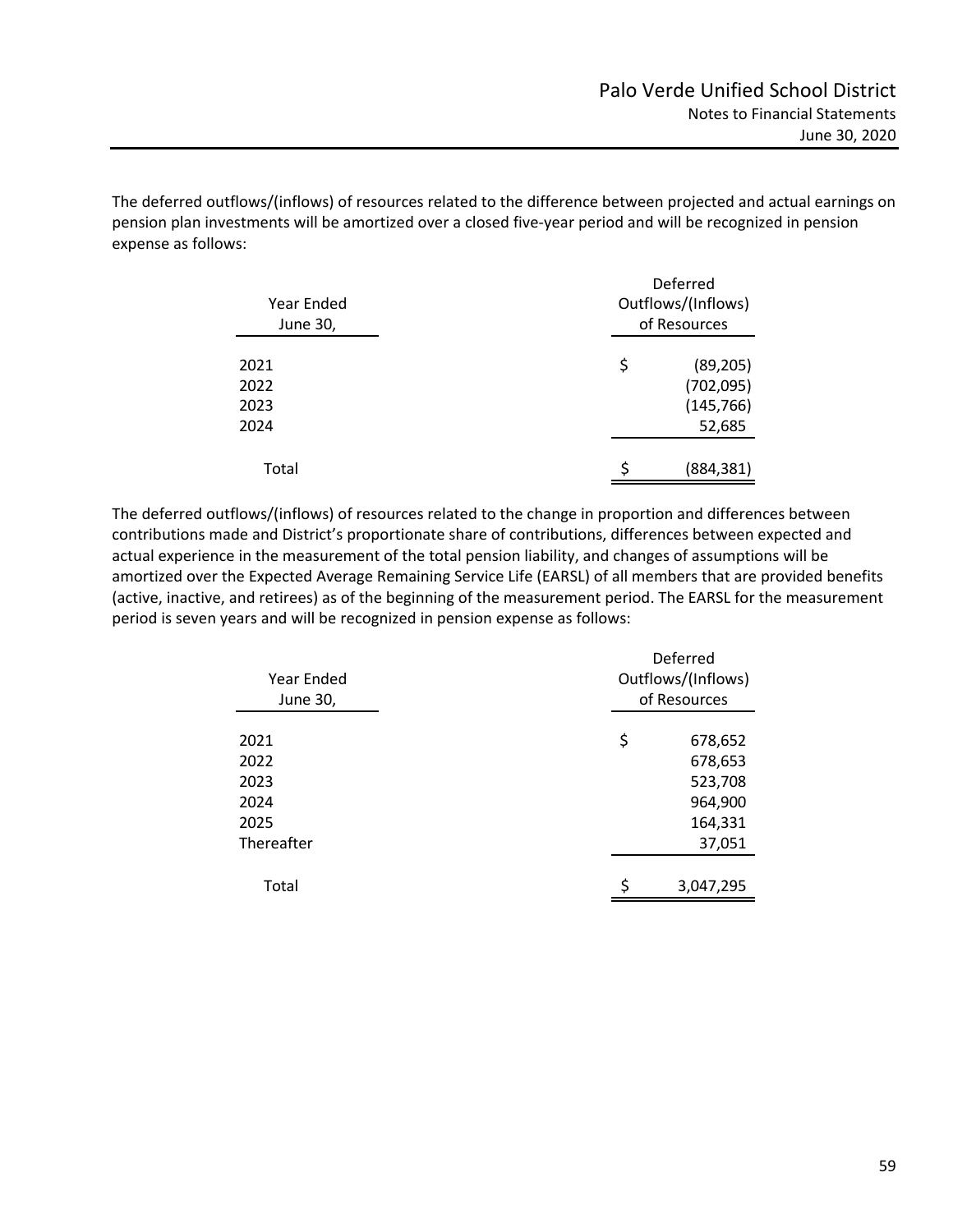### **Actuarial Methods and Assumptions**

Total pension liability for STRP was determined by applying update procedures to the financial reporting actuarial valuation as of June 30, 2018, and rolling forward the total pension liability to June 30, 2019. The financial reporting actuarial valuation as of June 30, 2018, used the following methods and assumptions, applied to all prior periods included in the measurement:

| Valuation date            | June 30, 2018                      |
|---------------------------|------------------------------------|
| Measurement date          | June 30, 2019                      |
| Experience study          | July 1, 2010 through June 30, 2015 |
| Actuarial cost method     | Entry age normal                   |
| Discount rate             | 7.10%                              |
| Investment rate of return | 7.10%                              |
| Consumer price inflation  | 2.75%                              |
| Wage growth               | 3.50%                              |

CalSTRS uses a generational mortality assumption, which involves the use of a base mortality table and projection scales to reflect expected annual reductions in mortality rates at each age, resulting in increases in life expectancies each year into the future. The base mortality tables are CalSTRS custom tables derived to best fit the patterns of mortality among its members. The projection scale was set equal to 110% of the ultimate improvement factor from the Mortality Improvement Scale (MP‐2016) table, issued by the Society of Actuaries.

The long‐term expected rate of return on pension plan investments was determined using a building‐block method in which best estimate ranges of expected future real rates of return (expected returns, net of pension plan investment expense and inflation) are developed for each major asset class. The best estimate ranges were developed using capital market assumptions from CalSTRS general investment consultant (Pension Consulting Alliance‐PCA) as an input to the process. The actuarial investment rate of return assumption was adopted by the board in February 2017 in conjunction with the most recent experience study. For each future valuation, CalSTRS consulting actuary (Milliman) reviews the return assumption for reasonableness based on the most current capital market assumptions. Best estimates of 20‐year geometrically‐linked real rates of return and the assumed asset allocation for each major asset class for the year ended June 30, 2019, are summarized in the following table:

|                            |                      | Long-Term            |
|----------------------------|----------------------|----------------------|
|                            | <b>Assumed Asset</b> | <b>Expected Real</b> |
| <b>Asset Class</b>         | Allocation           | Rate of Return       |
| Global equity              | 47%                  | 4.8%                 |
| Fixed income               | 12%                  | 1.3%                 |
| Real estate                | 13%                  | 3.6%                 |
| Private equity             | 13%                  | 6.3%                 |
| Risk mitigating strategies | 9%                   | 1.8%                 |
| Inflation sensitive        | 4%                   | 3.3%                 |
| Cash/liquidity             | 2%                   | $-0.4%$              |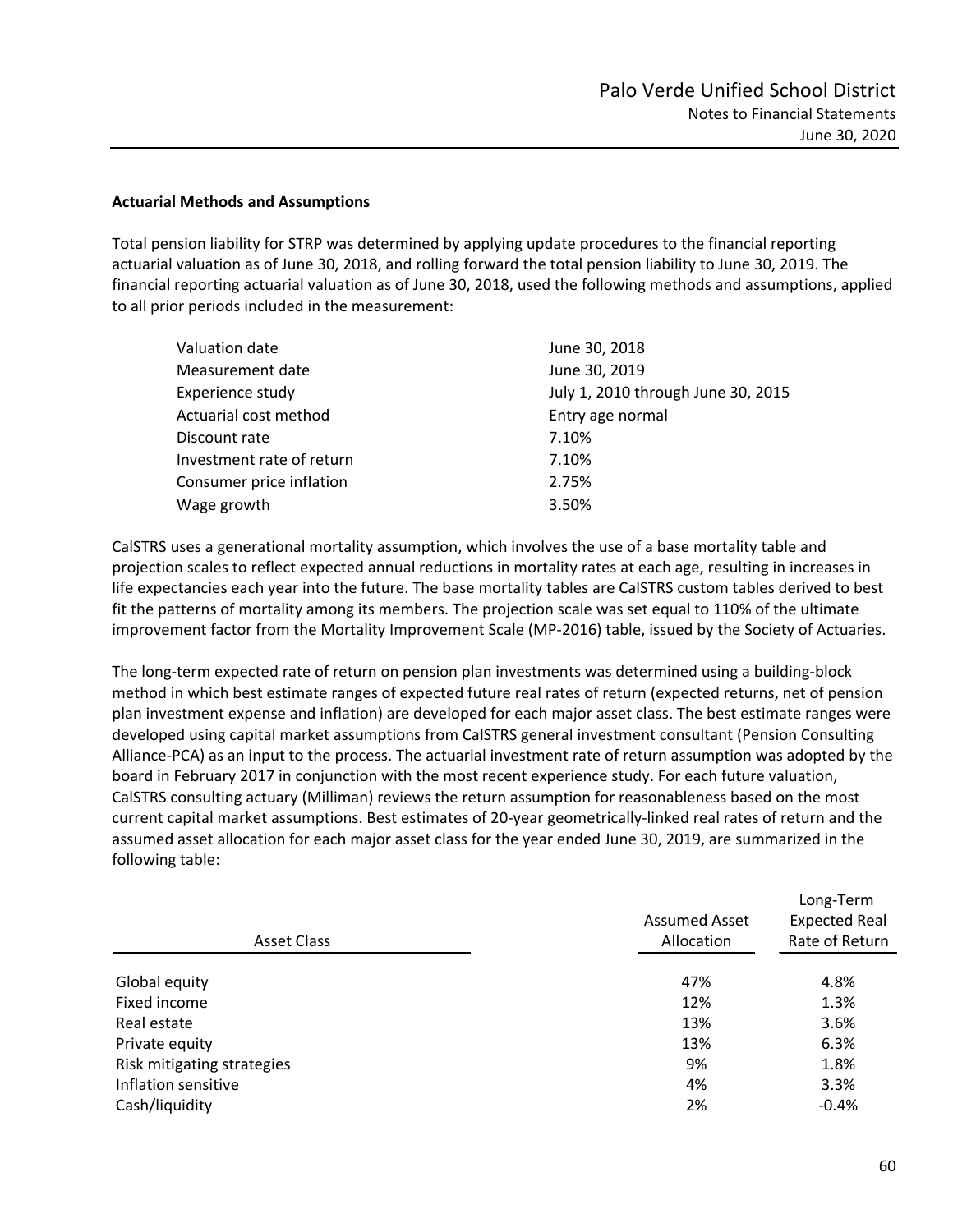## **Discount Rate**

The discount rate used to measure the total pension liability was 7.10%. The projection of cash flows used to determine the discount rate assumed the contributions from plan members and employers will be made at statutory contribution rates. Projected inflows from investment earnings were calculated using the long‐term assumed investment rate of return (7.10%) and assuming that contributions, benefit payments and administrative expense occurred midyear. Based on these assumptions, the STRP's fiduciary net position was projected to be available to make all projected future benefit payments to current plan members. Therefore, the long‐term assumed investment rate of return was applied to all periods of projected benefit payments to determine total pension liability.

The following presents the District's proportionate share of the net pension liability calculated using the current discount rate as well as what the net pension liability would be if it were calculated using a discount rate that is one percent lower or higher than the current rate:

| Discount Rate                                                               |  | <b>Net Pension</b><br>Liability |                                          |  |
|-----------------------------------------------------------------------------|--|---------------------------------|------------------------------------------|--|
| 1% decrease (6.10%)<br>Current discount rate (7.10%)<br>1% increase (8.10%) |  |                                 | \$34,187,617<br>22.958.843<br>13,648,050 |  |

### **California Public Employees Retirement System (CalPERS)**

### **Plan Description**

Qualified employees are eligible to participate in the School Employer Pool (SEP) under the California Public Employees' Retirement System (CalPERS), a cost‐sharing multiple‐employer public employee retirement system defined benefit pension plan administered by CalPERS. Benefit provisions are established by State statutes, as legislatively amended, within the Public Employees' Retirement Law.

A full description of the pension plans regarding benefit provisions, assumptions (for funding, but not accounting purposes), and membership information is listed in the June 30, 2018, annual actuarial valuation reports, Schools Pool Actuarial Valuation, and the Risk Pool Actuarial Valuation Report. These reports and CalPERS audited financial information are publicly available reports that can be found on the CalPERS website under Forms and Publications at: https://www.calpers.ca.gov/page/forms‐publications.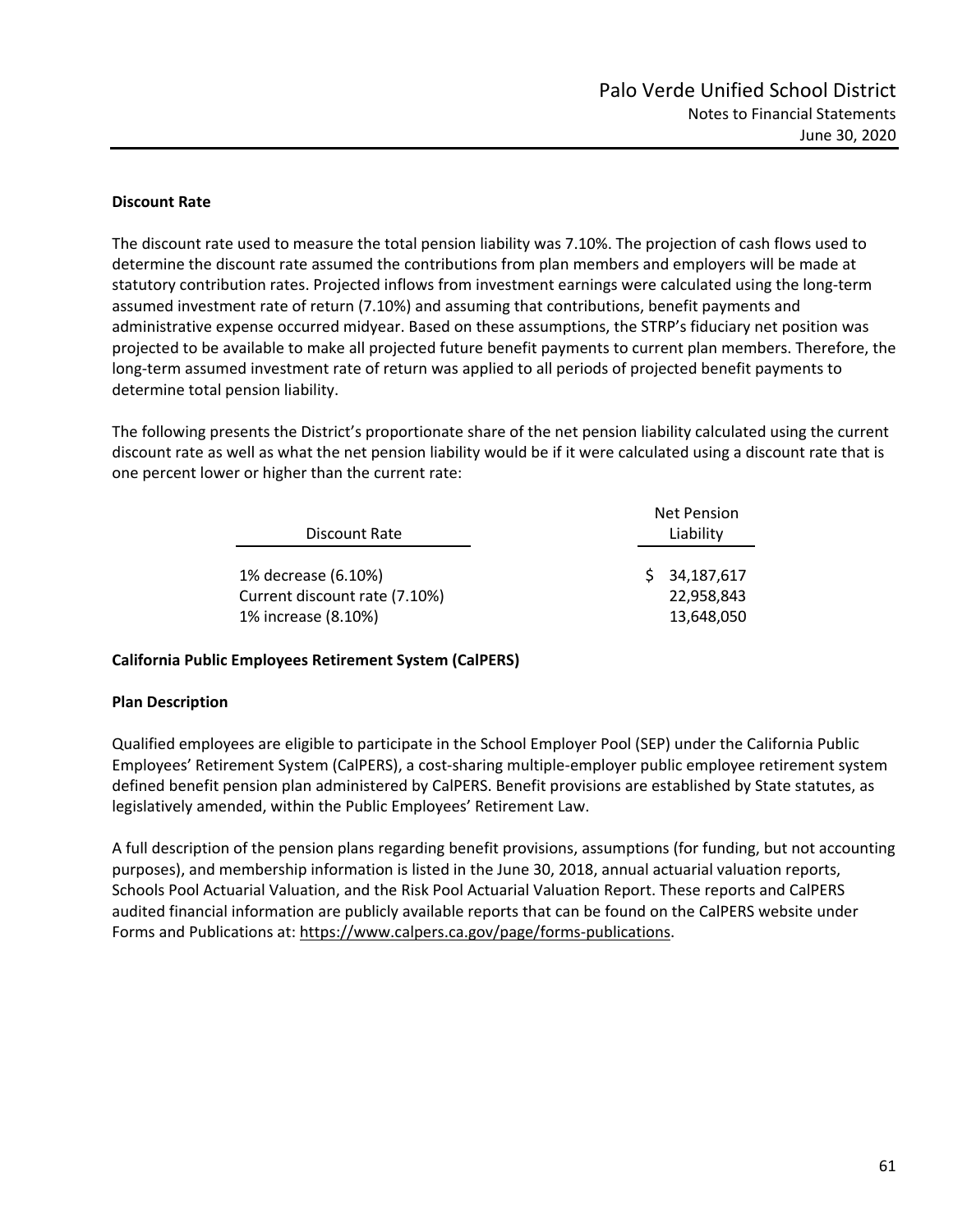### **Benefits Provided**

CalPERS provide service retirement and disability benefits, annual cost of living adjustments and death benefits to plan members, who must be public employees and beneficiaries. Benefits are based on years of service credit, a benefit factor, and the member's final compensation. Members hired on or before December 31, 2012, with five years of total service are eligible to retire at age 50 with statutorily reduced benefits. Members hired on or after January 1, 2013, with five years of total service are eligible to retire at age 52 with statutorily reduced benefits. All members are eligible for non‐duty disability benefits after five years of service. The Basic Death Benefit is paid to any member's beneficiary if the member dies while actively employed. An employee's eligible survivor may receive the 1957 Survivor Benefit if the member dies while actively employed, is at least age 50 (or 52 for members hired on or after January 1, 2013), and has at least five years of credited service. The cost of living adjustments for each plan are applied as specified by the Public Employees' Retirement Law.

The CalPERS provisions and benefits in effect at June 30, 2020, are summarized as follows:

|                                                           | School Employer Pool (CalPERS)    |                                |
|-----------------------------------------------------------|-----------------------------------|--------------------------------|
| Hire date                                                 | On or before<br>December 31, 2012 | On or after<br>January 1, 2013 |
| Benefit formula                                           | 2% at 55                          | 2% at 62                       |
| Benefit vesting schedule                                  | 5 years of service                | 5 years of service             |
| Benefit payments                                          | Monthly for life                  | Monthly for life               |
| Retirement age                                            | 55                                | 62                             |
| Monthly benefits as a percentage of eligible compensation | $1.1\% - 2.5\%$                   | $1.0\% - 2.5\%$                |
| Required employee contribution rate                       | 7.00%                             | 7.00%                          |
| Required employer contribution rate                       | 19.721%                           | 19.721%                        |

### **Contributions**

Section 20814(c) of the California Public Employees' Retirement Law requires that the employer contribution rates for all public employers are determined on an annual basis by the actuary and shall be effective on the July 1 following notice of a change in the rate. Total plan contributions are calculated through the CalPERS annual actuarial valuation process. The actuarially determined rate is the estimated amount necessary to finance the costs of benefits earned by employees during the year, with an additional amount to finance any unfunded accrued liability. The District is required to contribute the difference between the actuarially determined rate and the contribution rate of employees. The contributions rates are expressed as percentage of annual payroll. The contribution rates for each plan for the year ended June 30, 2020, are presented above and the total District contributions were \$1,358,591.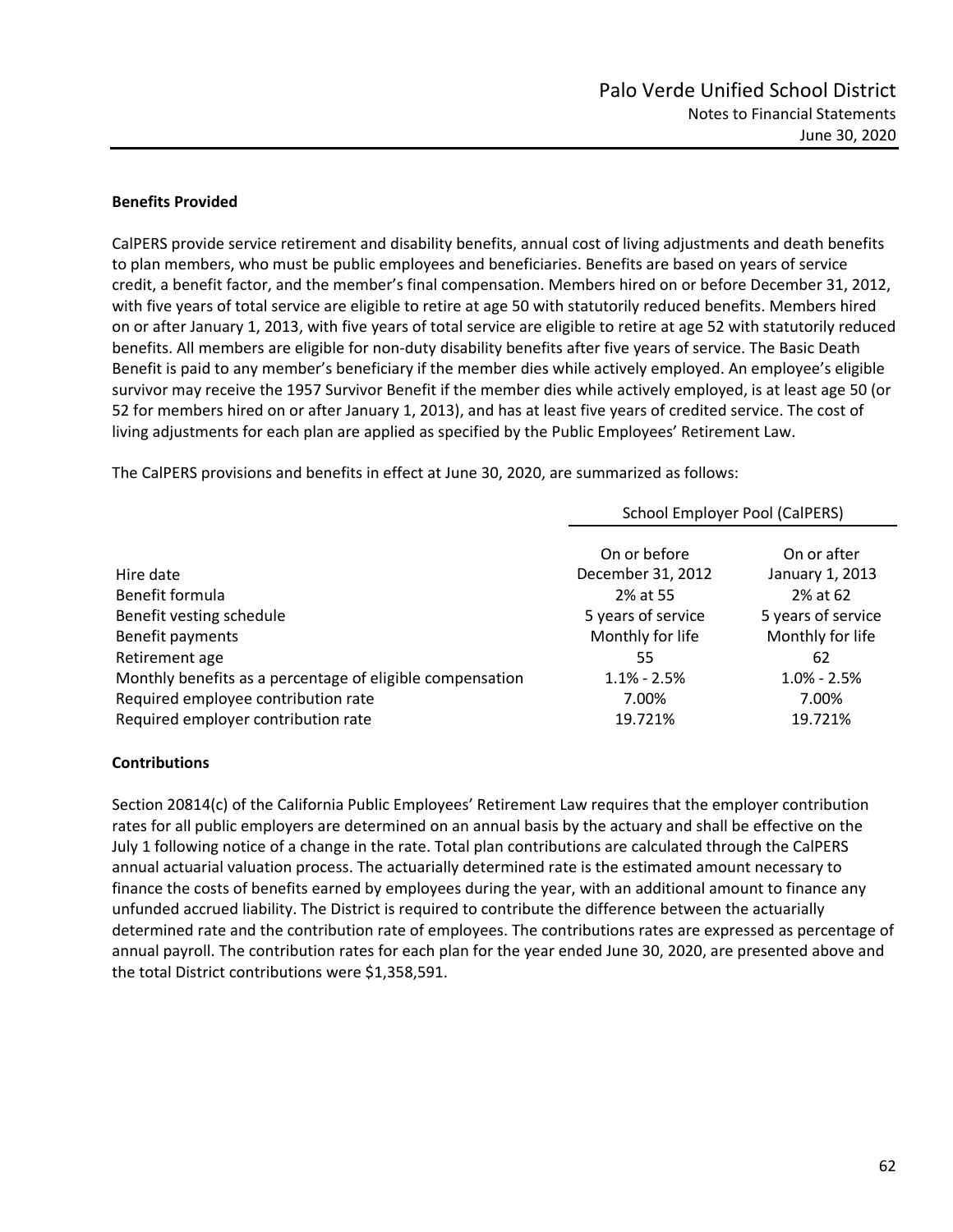## **Pension Liabilities, Pension Expense, Deferred Outflows of Resources, and Deferred Inflows of Resources Related to Pensions**

As of June 30, 2020, the District reported net pension liabilities for its proportionate share of the CalPERS net pension liability totaling \$14,462,573. The net pension liability was measured as of June 30, 2019. The District's proportion of the net pension liability was based on a projection of the District's long‐term share of contributions to the pension plan relative to the projected contributions of all participating school districts, actuarially determined. The District's proportionate share for the measurement period June 30, 2019 and June 30, 2018, was 0.0496% and 0.0459%, respectively, resulting in a net increase in the proportionate share of 0.0037%.

For the year ended June 30, 2020, the District recognized pension expense of \$2,286,673. At June 30, 2020, the District reported deferred outflows of resources and deferred inflows of resources related to pensions from the following sources:

|                                                                                                                    | Deferred Outflows<br>of Resources |   | Deferred Inflows<br>of Resources |
|--------------------------------------------------------------------------------------------------------------------|-----------------------------------|---|----------------------------------|
| Pension contributions subsequent to measurement date<br>Change in proportion and differences between contributions | \$<br>1,358,591                   | Ş |                                  |
| made and District's proportionate share of contributions                                                           | 555,704                           |   | 108,439                          |
| Differences between projected and actual earnings on<br>pension plan investments                                   |                                   |   | 134,143                          |
| Differences between expected and actual experience                                                                 |                                   |   |                                  |
| in the measurement of the total pension liability                                                                  | 1,050,564                         |   |                                  |
| Changes of assumptions                                                                                             | 688,463                           |   |                                  |
| Total                                                                                                              | 3,653,322                         |   | 242,582                          |
|                                                                                                                    |                                   |   |                                  |

The deferred outflows of resources related to pensions resulting from District contributions subsequent to the measurement date will be recognized as a reduction of the net pension liability in the subsequent fiscal year.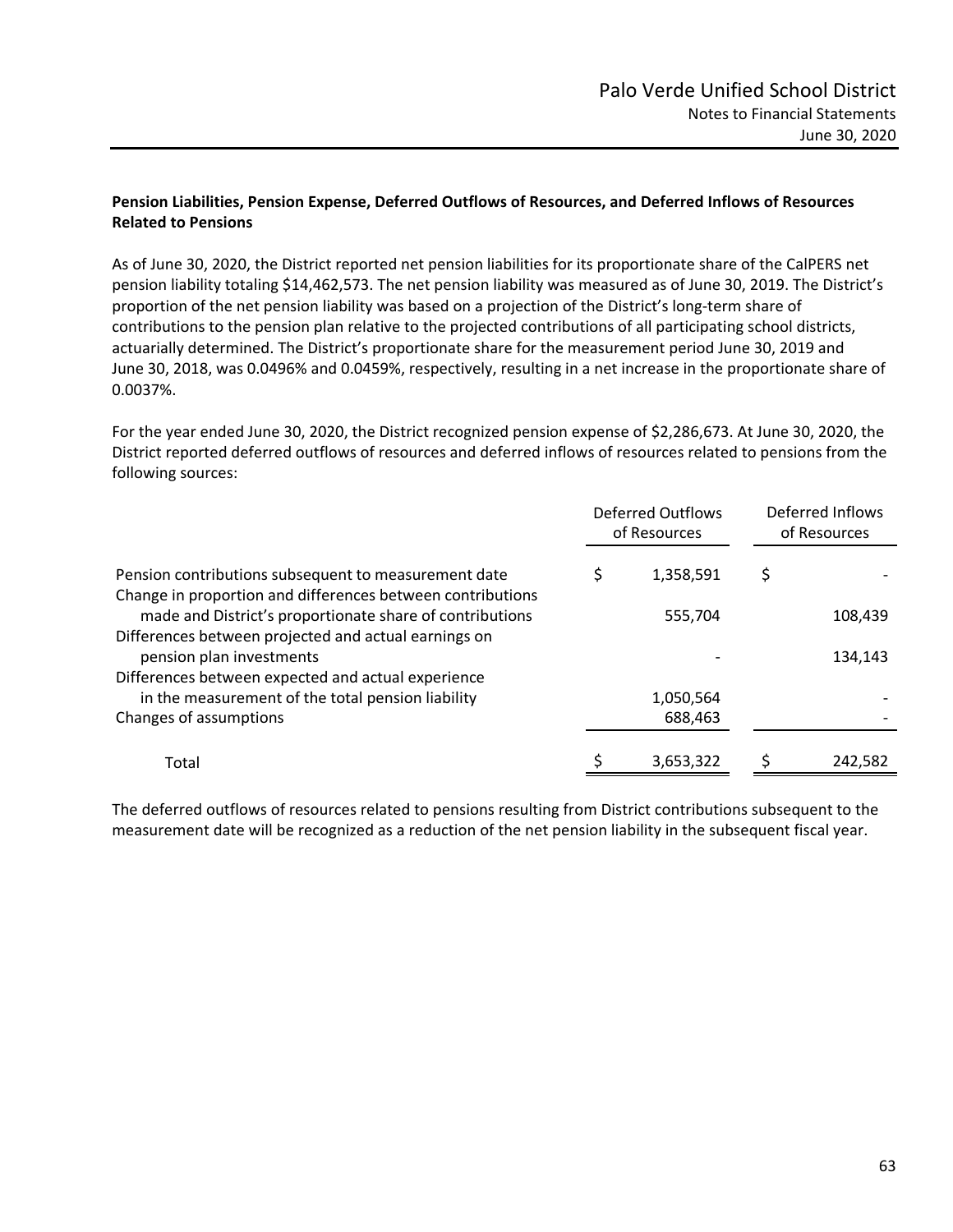The deferred outflows/(inflows) of resources related to the difference between projected and actual earnings on pension plan investments will be amortized over a closed five‐year period and will be recognized in pension expense as follows:

| Year Ended<br>June 30, | Deferred<br>Outflows/(Inflows)<br>of Resources |  |
|------------------------|------------------------------------------------|--|
| 2021                   | \$<br>132,414                                  |  |
| 2022                   | (264, 492)                                     |  |
| 2023                   | (40,080)                                       |  |
| 2024                   | 38,015                                         |  |
|                        |                                                |  |
| Total                  | \$<br>(134, 143)                               |  |

The deferred outflows/(inflows) of resources related to the change in proportion and differences between contributions made and District's proportionate share of contributions, differences between expected and actual experience in the measurement of the total pension liability, and changes of assumptions will be amortized over the Expected Average Remaining Service Life (EARSL) of all members that are provided benefits (active, inactive, and retirees) as of the beginning of the measurement period. The EARSL for the measurement period is 4.1 years and will be recognized in pension expense as follows:

| Year Ended<br>June 30, | Deferred                   | Outflows/(Inflows)<br>of Resources |  |  |
|------------------------|----------------------------|------------------------------------|--|--|
| 2021<br>2022           | \$<br>1,218,880<br>583,994 |                                    |  |  |
| 2023<br>2024           | 348,562<br>34,856          |                                    |  |  |
| Total                  | ς<br>2,186,292             |                                    |  |  |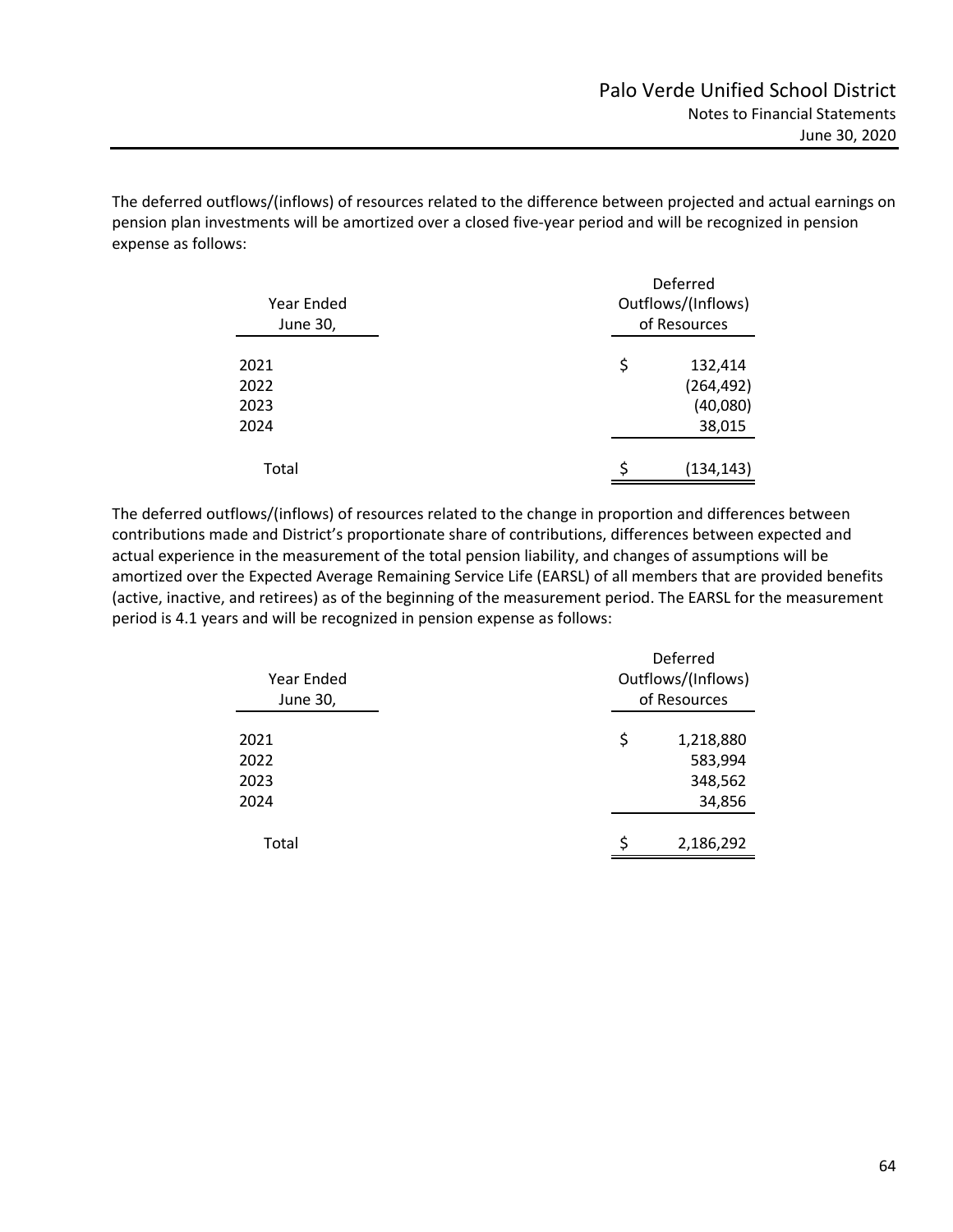### **Actuarial Methods and Assumptions**

Total pension liability for the SEP was determined by applying update procedures to the financial reporting actuarial valuation as of June 30, 2018, and rolling forward the total pension liability to June 30, 2019. The financial reporting actuarial valuation as of June 30, 2018, used the following methods and assumptions, applied to all prior periods included in the measurement:

| Valuation date            | June 30, 2018                      |
|---------------------------|------------------------------------|
| Measurement date          | June 30, 2019                      |
| Experience study          | July 1, 1997 through June 30, 2015 |
| Actuarial cost method     | Entry age normal                   |
| Discount rate             | 7.15%                              |
| Investment rate of return | 7.15%                              |
| Consumer price inflation  | 2.50%                              |
| Wage growth               | Varies by entry age and service    |

The mortality table used was developed based on CalPERS‐specific data. The table includes 20 years of mortality improvements using Society of Actuaries 90 percent of scale MP‐2016.

In determining the long‐term expected rate of return, CalPERS took into account both short‐term and long‐term market return expectations as well as the expected pension fund cash flows. Using historical returns of all the funds' asset classes, expected compound returns were calculated over the short-term (first ten years) and the long-term (11+ years) using a building-block approach. Using the expected nominal returns for both short-term and long‐term, the present value of benefits was calculated for each fund. The expected rate of return was set by calculating the rounded single equivalent expected return that arrived at the same present value of benefits for cash flows as the one calculated using both short-term and long-term returns. The expected rate of return was then set equal to the single equivalent rate calculated above and adjusted to account for assumed administrative expenses. The target asset allocation and best estimates of arithmetic real rates of return for each major asset class are summarized in the following table:

|                    | <b>Assumed Asset</b> | Long-Term<br><b>Expected Real</b> |
|--------------------|----------------------|-----------------------------------|
| <b>Asset Class</b> | Allocation           | Rate of Return                    |
| Global equity      | 50%                  | 5.98%                             |
| Fixed income       | 28%                  | 2.62%                             |
| Inflation assets   | 0%                   | 1.81%                             |
| Private equity     | 8%                   | 7.23%                             |
| Real assets        | 13%                  | 4.93%                             |
| Liquidity          | 1%                   | $-0.92%$                          |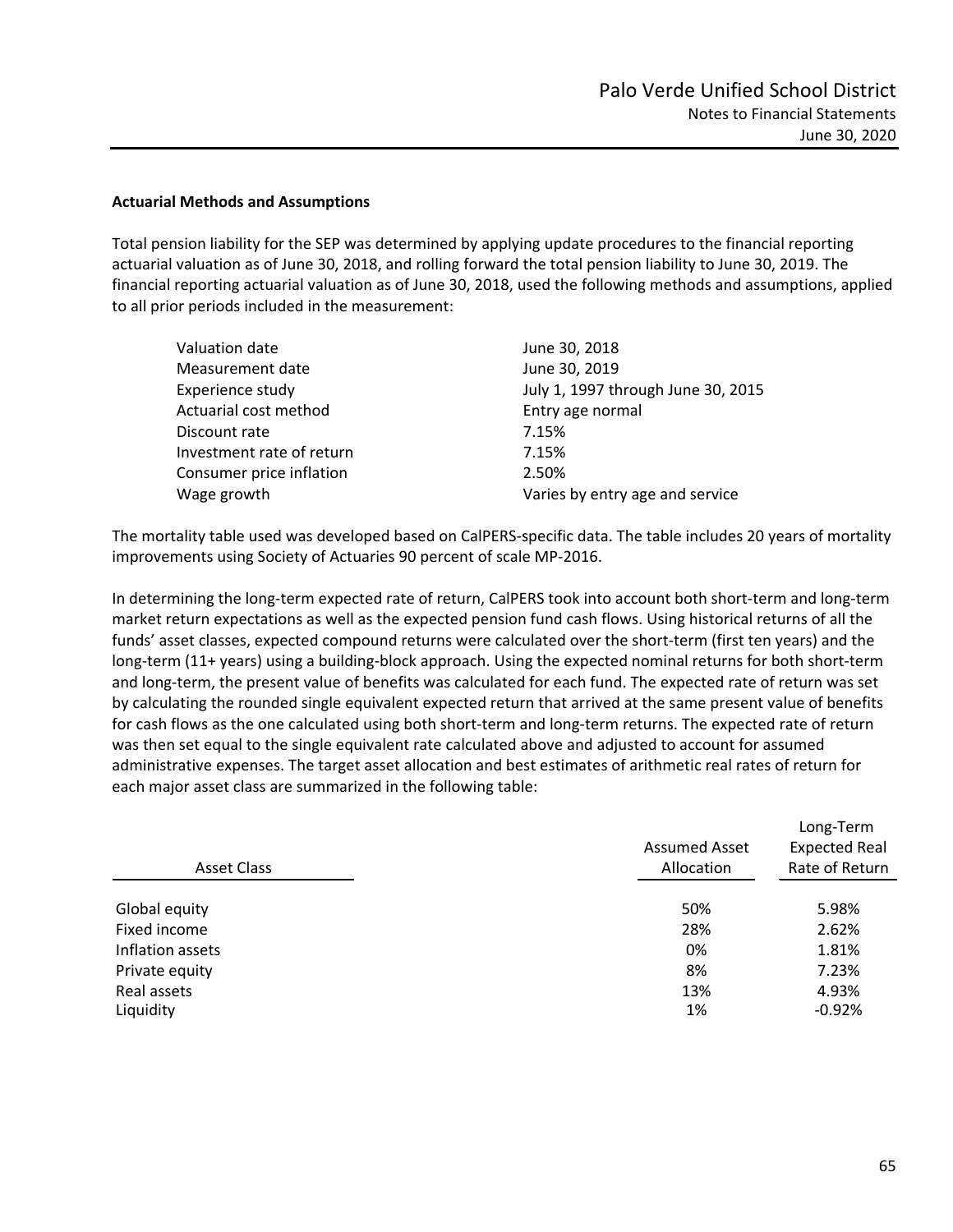## **Discount Rate**

The discount rate used to measure the total pension liability was 7.15%. The projection of cash flows used to determine the discount rate assumed the contributions from plan members and employers will be made at statutory contribution rates. Based on these assumptions, the School Employer Pool fiduciary net position was projected to be available to make all projected future benefit payments to current plan members. Therefore, the long‐term assumed investment rate of return was applied to all periods of projected benefit payments to determine total pension liability.

The following presents the District's proportionate share of the net pension liability calculated using the current discount rate as well as what the net pension liability would be if it were calculated using a discount rate that is one percent lower or higher than the current rate:

| Discount Rate                                                               | <b>Net Pension</b><br>Liability |                                       |
|-----------------------------------------------------------------------------|---------------------------------|---------------------------------------|
| 1% decrease (6.15%)<br>Current discount rate (7.15%)<br>1% increase (8.15%) | S.                              | 20,846,849<br>14,462,573<br>9,166,376 |

### **On Behalf Payments**

The State of California makes contributions to CalSTRS on behalf of the District. These payments consist of State General Fund contributions to CalSTRS in the amount of \$1,308,337 (10.328% of annual payroll). Contributions are no longer appropriated in the annual *Budget Act* for the legislatively mandated benefits to CalPERS. Therefore, there is no on behalf contribution rate for CalPERS. Under accounting principles generally accepted in the United States of America, these amounts are to be reported as revenues and expenditures. Accordingly, these amounts have been recorded in these financial statements.

Senate Bill 90 (Chapter 33, Statutes of 2019), which was signed by the Governor on June 27, 2019, appropriated an additional 2019–2020 contribution on‐behalf of school employers of \$1.1 billion for CalSTRS. A proportionate share of \$438,850 of these contributions has been recorded in these financial statements.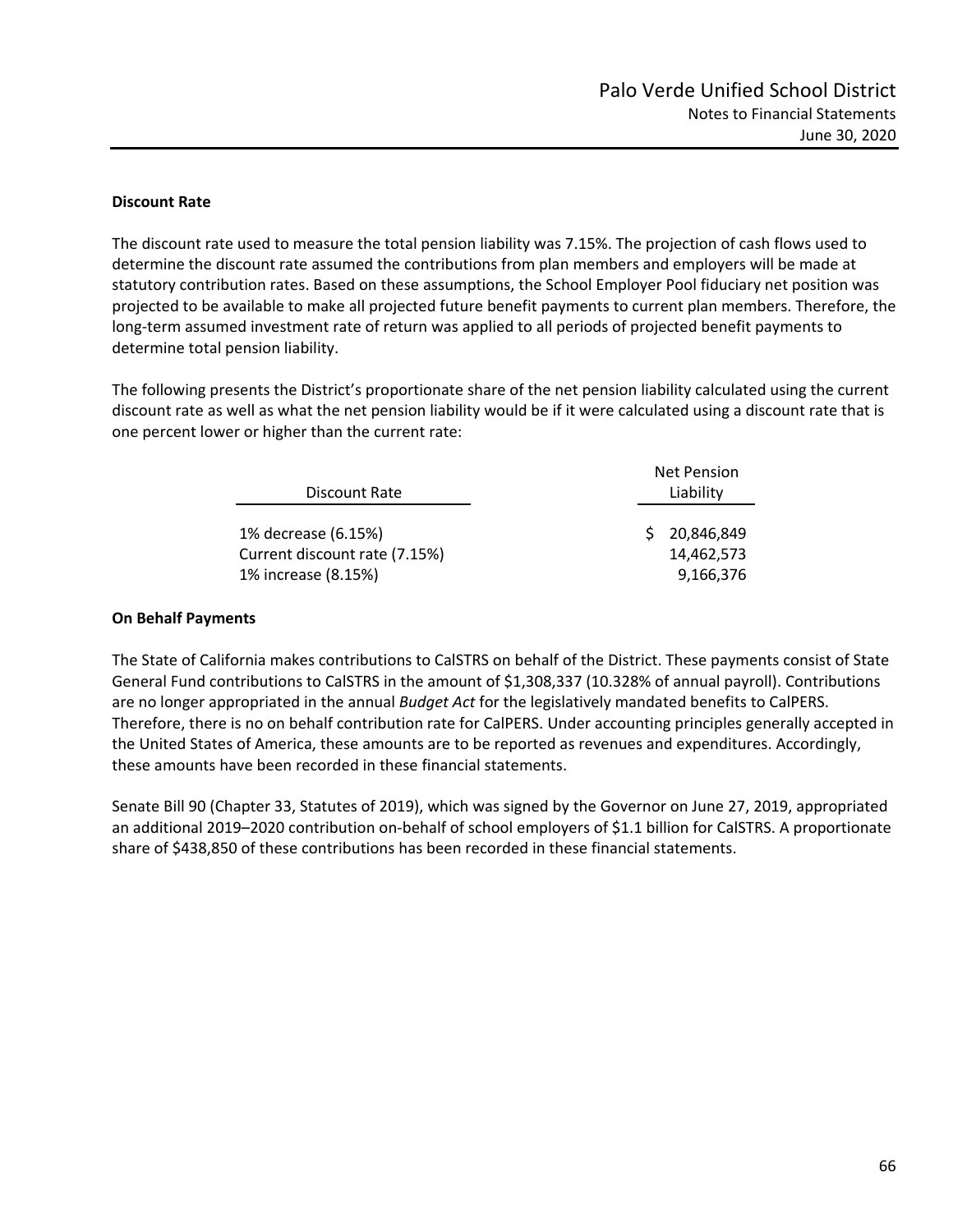# **Note 13 ‐ Commitments and Contingencies**

## **Grants**

The District received financial assistance from Federal and State agencies in the form of grants. The disbursement of funds received under these programs generally requires compliance with terms and conditions specified in the grant agreements and are subject to audit by the grantor agencies. Any disallowed claims resulting from such audits could become a liability of the General Fund or other applicable funds. However, in the opinion of management, any such disallowed claims will not have a material adverse effect on the overall financial position of the District at June 30, 2020.

## **Litigation**

The District is involved in various litigation arising from the normal course of business. In the opinion of management and legal counsel, the disposition of all litigation pending is not expected to have a material adverse effect of the overall financial position of the District at June 30, 2020.

## **Construction Commitments**

As of June 30, 2020, the District had the following commitments with respect to the unfinished capital projects:

| Capital Project                                                   | Remaining<br>Construction<br>Commitment | Expected<br>Date of<br>Completion |
|-------------------------------------------------------------------|-----------------------------------------|-----------------------------------|
| Palo Verde High School Barn Project<br>Site Security Improvements | 198,341<br>31,155                       | 06/30/21<br>06/30/21              |
| Total                                                             | 229,496                                 |                                   |

# **Note 14 ‐ Participation in Public Entity Risk Pools**

The District is a member of the Protective Insurance Program for Schools (PIPS), Riverside County Employer/Employee Partnership for Benefits (REEP), California Valued Trust (CVT), and Riverside Schools Insurance Authority (RSIA) public entity risk pools. The District pays an annual premium to each entity for its health, workers' compensation, and property liability coverage. The relationships between the District, the pools, and the JPAs are such that they are not component units of the District for financial reporting purposes.

These entities have budgeting and financial reporting requirements independent of member units and their financial statements are not presented in these financial statements; however, fund transactions between the entities and the District are included in these statements. Audited financial statements are available from the respective entities.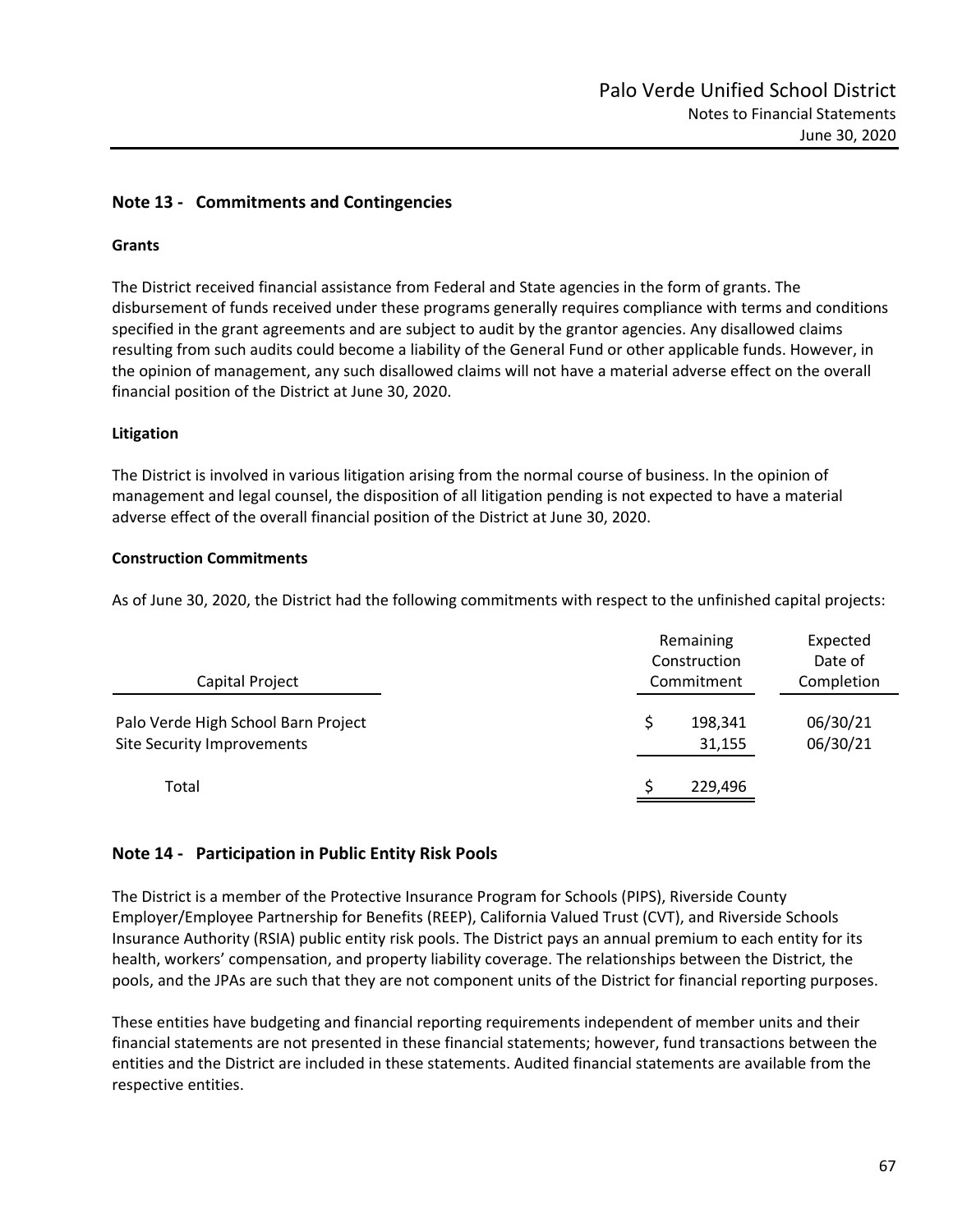The District has appointed one board member to the governing board of PIPS and REEP.

During the year ended June 30, 2020, the District made payments of \$1,263,027, \$348,893, \$4,511,836, and \$296,396 to PIPS, REEP, CVT, and RSIA, respectively, for services received.

## **Note 15 ‐ Subsequent Events**

Subsequent to year-end, the District has been negatively impacted by the effects of the world-wide coronavirus pandemic. The District is closely monitoring its operations, liquidity, and capital resources and is actively working to minimize the current and future impact of this unprecedented situation. As of the issuance date of these financial statements, the full impact to the District's financial position is not known beyond increased cash flow monitoring due to state apportionment deferrals.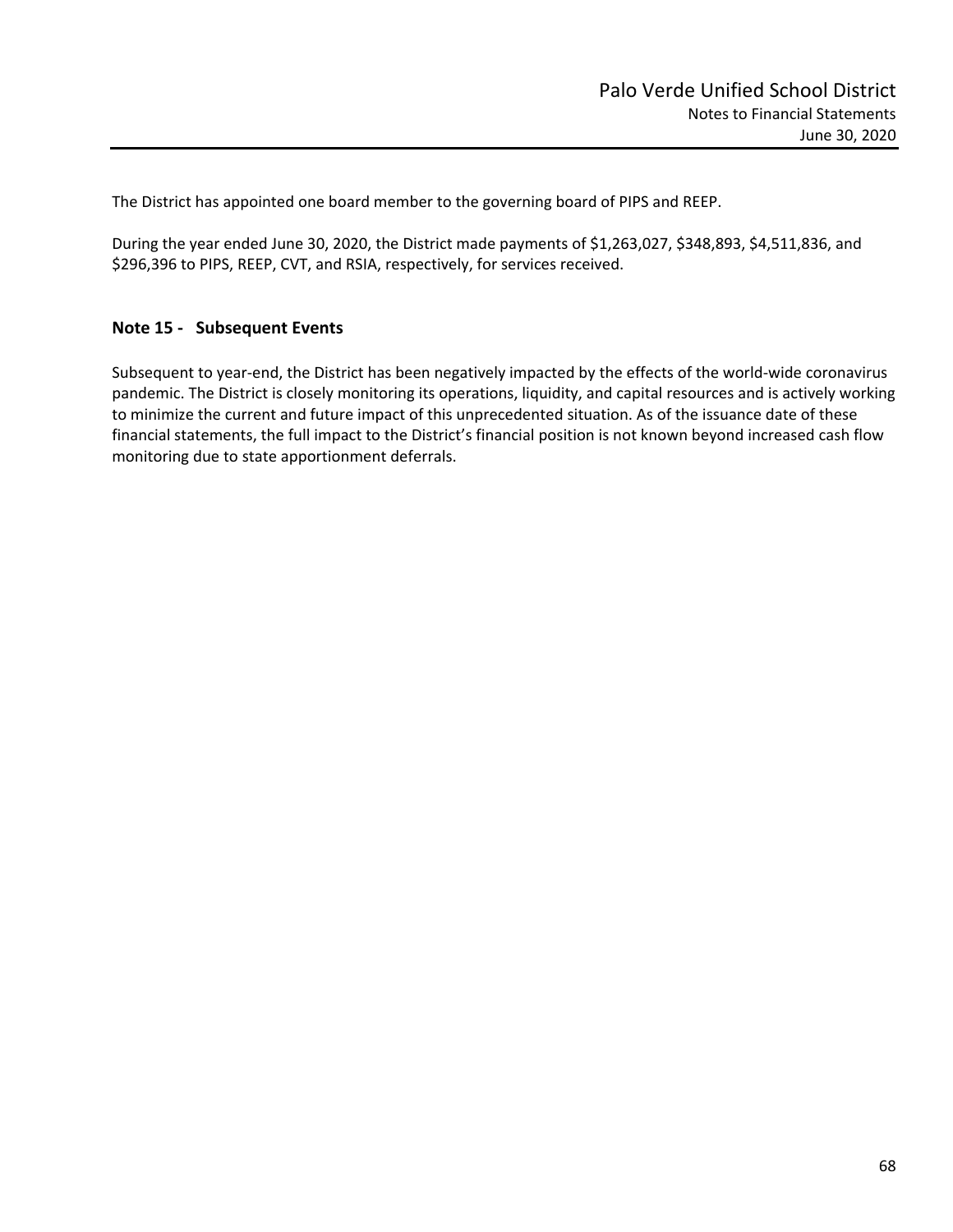

Required Supplementary Information June 30, 2020 Palo Verde Unified School District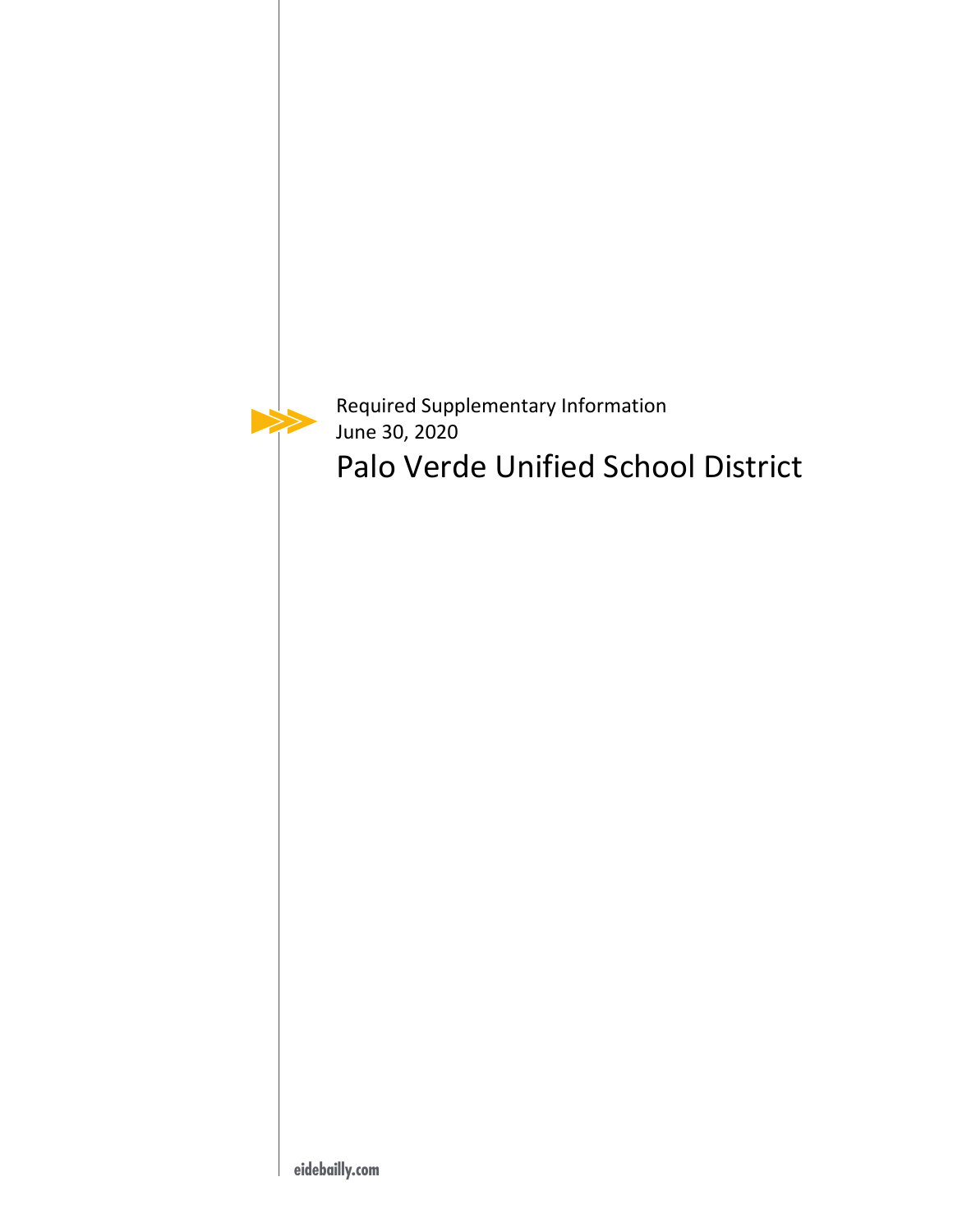|                                       |    |                         |     |               |         |            |            | Variances -<br>Positive<br>(Negative) |  |
|---------------------------------------|----|-------------------------|-----|---------------|---------|------------|------------|---------------------------------------|--|
|                                       |    | <b>Budgeted Amounts</b> |     |               |         |            |            | Final                                 |  |
|                                       |    | Original                |     | Final         |         | Actual     |            | to Actual                             |  |
| Revenues                              |    |                         |     |               |         |            |            |                                       |  |
| <b>Local Control Funding Formula</b>  | S. | 31,029,290              | \$. | 31,201,001    | \$.     | 30,947,492 | \$         | (253, 509)                            |  |
| Federal sources                       |    | 3,347,352               |     | 3,603,651     |         | 3,467,357  |            | (136, 294)                            |  |
| <b>Other State sources</b>            |    | 2,559,510               |     | 3,123,087     |         | 3,151,930  |            | 28,843                                |  |
| Other local sources                   |    | 1,306,730               |     | 1,632,645     |         | 2,008,993  |            | 376,348                               |  |
| <b>Total revenues</b>                 |    | 38,242,882              |     | 39,560,384    |         | 39,575,772 |            | 15,388                                |  |
| Expenditures                          |    |                         |     |               |         |            |            |                                       |  |
| Current                               |    |                         |     |               |         |            |            |                                       |  |
| <b>Certificated salaries</b>          |    | 15,284,057              |     | 14,695,986    |         | 14,723,946 | (27,960)   |                                       |  |
| <b>Classified salaries</b>            |    | 7,225,317               |     | 7,385,161     |         | 6,767,867  | 617,294    |                                       |  |
| Employee benefits                     |    | 12,317,443              |     | 12,139,416    |         | 12,315,969 | (176, 553) |                                       |  |
| Books and supplies                    |    | 1,750,672               |     | 2,264,444     |         | 1,128,014  |            | 1,136,430                             |  |
| Services and operating expenditures   |    | 3,921,727               |     | 4,121,145     |         | 3,539,254  |            | 581,891                               |  |
| Other outgo                           |    | 35,000                  |     | 35,000        |         | 60,119     |            | (25, 119)                             |  |
| Capital outlay                        |    | 1,347,000               |     | 1,207,549     |         | 38,270     |            | 1,169,279                             |  |
| Debt service                          |    |                         |     |               |         |            |            |                                       |  |
| Debt service - principal              |    | 800,000                 |     |               | 394,520 |            |            | (394, 520)                            |  |
| Debt service - interest and other     |    |                         |     |               |         | 31,725     |            | (31, 725)                             |  |
| <b>Total expenditures</b>             |    | 42,681,216              |     | 41,848,701    |         | 38,999,684 |            | 2,849,017                             |  |
| Excess (Deficiency) of Revenues       |    |                         |     |               |         |            |            |                                       |  |
| Over Expenditures                     |    | (4,438,334)             |     | (2, 288, 317) |         | 576,088    |            | 2,864,405                             |  |
| <b>Other Financing Sources (Uses)</b> |    |                         |     |               |         |            |            |                                       |  |
| Transfers out                         |    |                         |     | 734,634       |         |            |            | (734, 634)                            |  |
| Other uses                            |    |                         |     |               |         |            |            |                                       |  |
| Net financing sources (uses)          |    |                         |     | 734,634       |         |            |            | (734, 634)                            |  |
| Net Change in Fund Balances           |    | (4,438,334)             |     | (1,553,683)   |         | 576,088    |            | 2,129,771                             |  |
| Fund Balance - Beginning              |    | 9,399,583               |     | 9,399,583     |         | 9,399,583  |            |                                       |  |
| Fund Balance - Ending                 | \$ | 4,961,249               | \$  | 7,845,900     | \$.     | 9,975,671  | \$         | 2,129,771                             |  |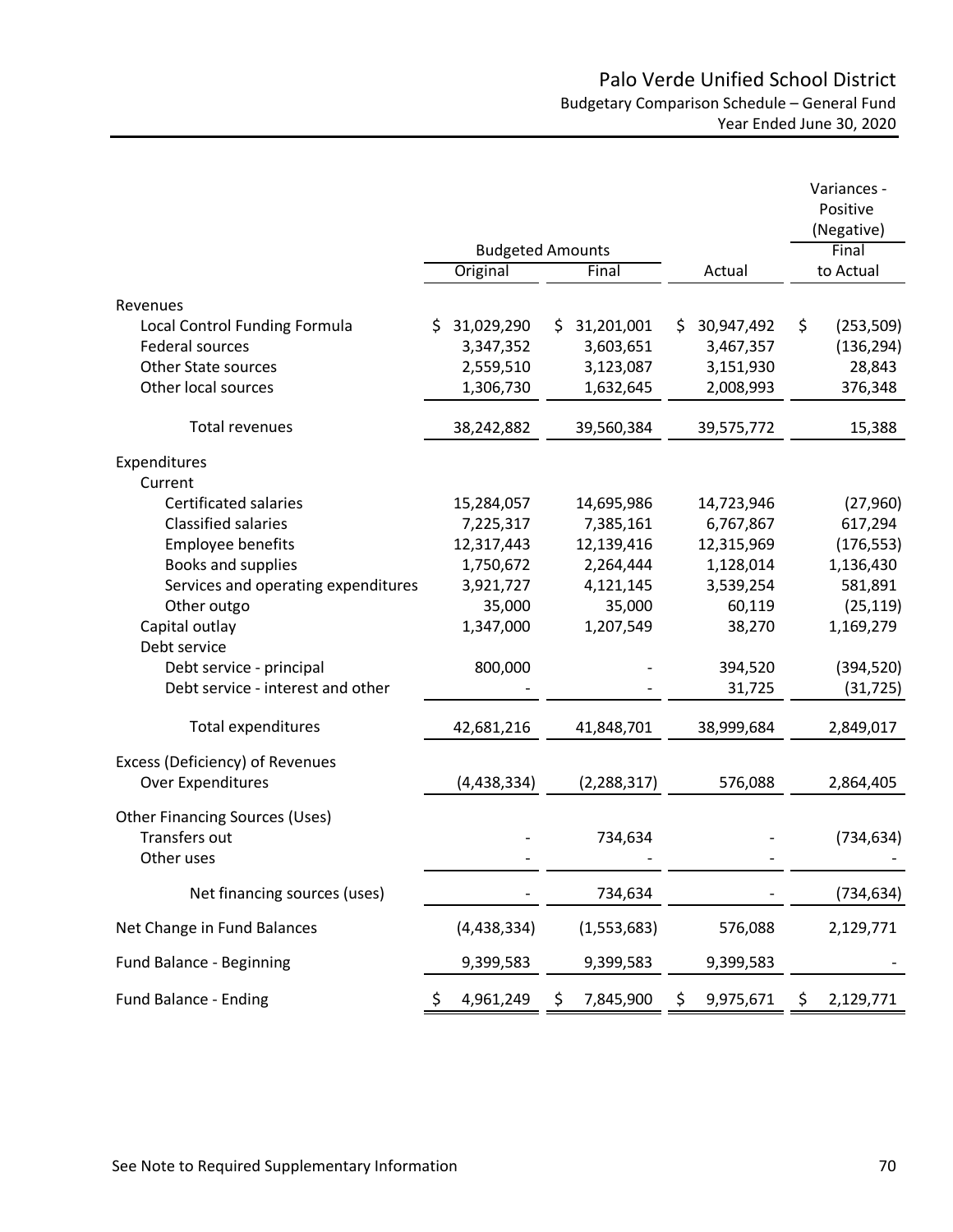Schedule of Changes in the District's Total OPEB Liability and Related Ratios Year Ended June 30, 2020

|                                                         | 2020<br>2019     |    |                  | 2018             |
|---------------------------------------------------------|------------------|----|------------------|------------------|
| <b>Total OPEB Liability</b>                             |                  |    |                  |                  |
| Service cost                                            | \$<br>358,265    | S. | 366,547          | \$<br>356,737    |
| Interest                                                | 170,309          |    | 162,888          | 141,379          |
| Difference between expected and actual experience       | 437,534          |    |                  |                  |
| Changes of assumptions                                  | 97,985           |    | (101, 280)       |                  |
| Experience (Gains)/Losses                               | 302,072          |    |                  |                  |
| Benefit payments                                        | (629, 036)       |    | (265, 931)       | (255, 703)       |
| Net change in total OPEB liability                      | 737,129          |    | 162,224          | 242,413          |
| <b>Total OPEB Liability - Beginning</b>                 | 4,398,431        |    | 4,236,207        | 3,993,794        |
| <b>Total OPEB Liability - Ending</b>                    | 5,135,560        | S  | 4,398,431        | 4,236,207        |
| <b>Covered Payroll</b>                                  | N/A <sup>1</sup> |    | N/A <sup>1</sup> | N/A <sup>1</sup> |
| Total OPEB Liability as a Percentage of Covered Payroll | N/A <sup>1</sup> |    | N/A <sup>1</sup> | N/A <sup>1</sup> |
| <b>Measurement Date</b>                                 | June 30, 2019    |    | June 30, 2018    | June 30, 2017    |

 $1$  The OPEB Plan is not administered through a trust and contributions are not made based on a measure of pay. Therefore, no measure of payroll is presented.

*Note:* In the future, as data becomes available, ten years of information will be presented.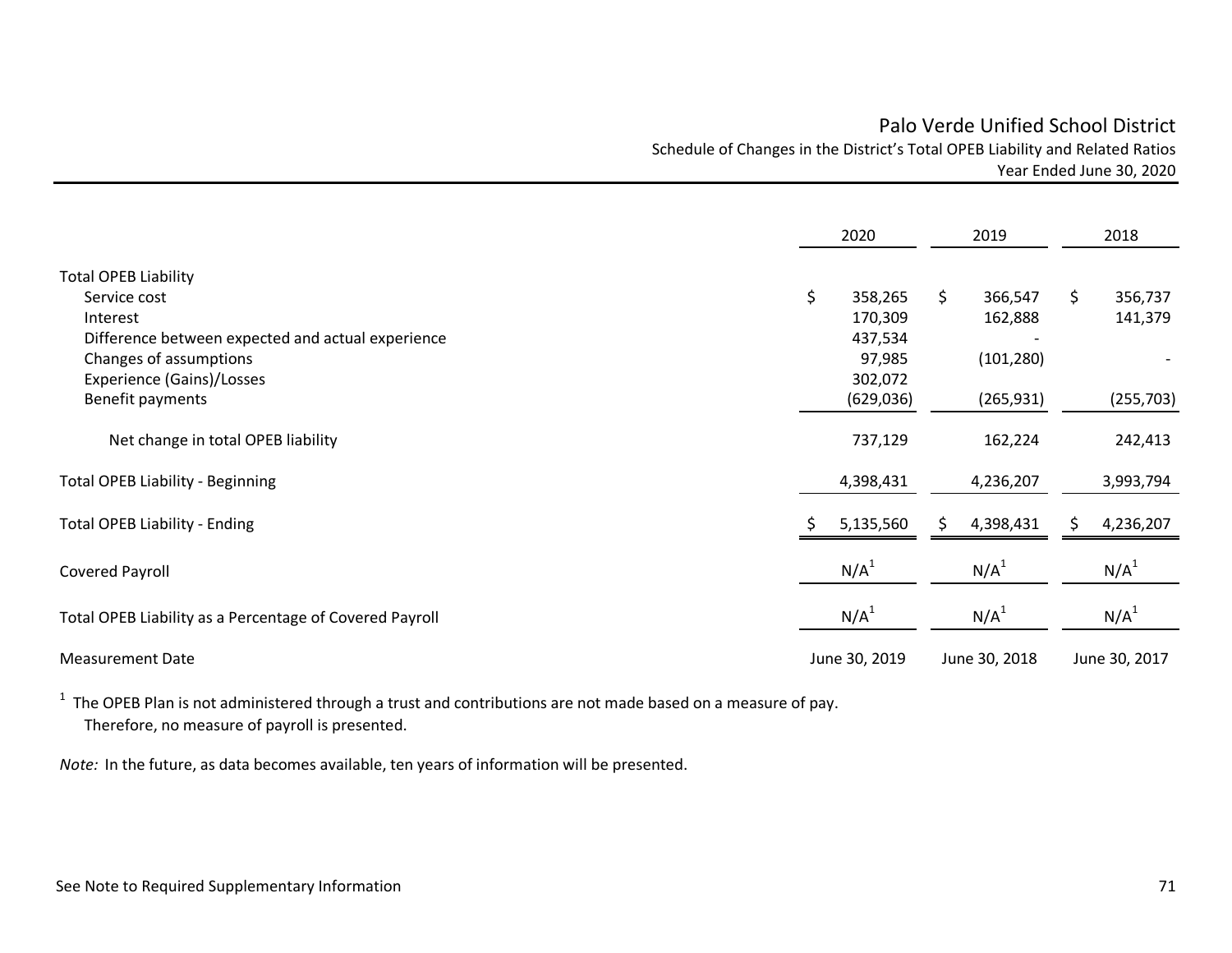Schedule of the District's Proportionate Share of the Net OPEB Liability – MPP Program Year Ended June 30, 2020

| Year ended June 30,                                                                      | 2020             | 2019             | 2018             |
|------------------------------------------------------------------------------------------|------------------|------------------|------------------|
| Proportion of the net OPEB liability                                                     | 0.0450%          | 0.0444%          | 0.0427%          |
| Proportionate share of the net OPEB liability                                            | 167,464          | 169,839          | 179,473          |
| Covered payroll                                                                          | N/A <sup>1</sup> | N/A <sup>1</sup> | N/A <sup>1</sup> |
| Proportionate share of the net OPEB liability as a percentage<br>of it's covered payroll | N/A <sup>1</sup> | N/A <sup>1</sup> | N/A <sup>1</sup> |
| Plan fiduciary net position as a percentage of the total OPEB liability                  | $-0.81%$         | $-0.40%$         | $0.01\%$         |
| <b>Measurement Date</b>                                                                  | June 30, 2019    | June 30, 2018    | June 30, 2017    |

 $1$ As of June 30, 2012, active members are no longer eligible for future enrollment in the MPP Program; therefore, the covered payroll disclosure is not applicable.

*Note* : In the future, as data becomes available, ten years of information will be presented.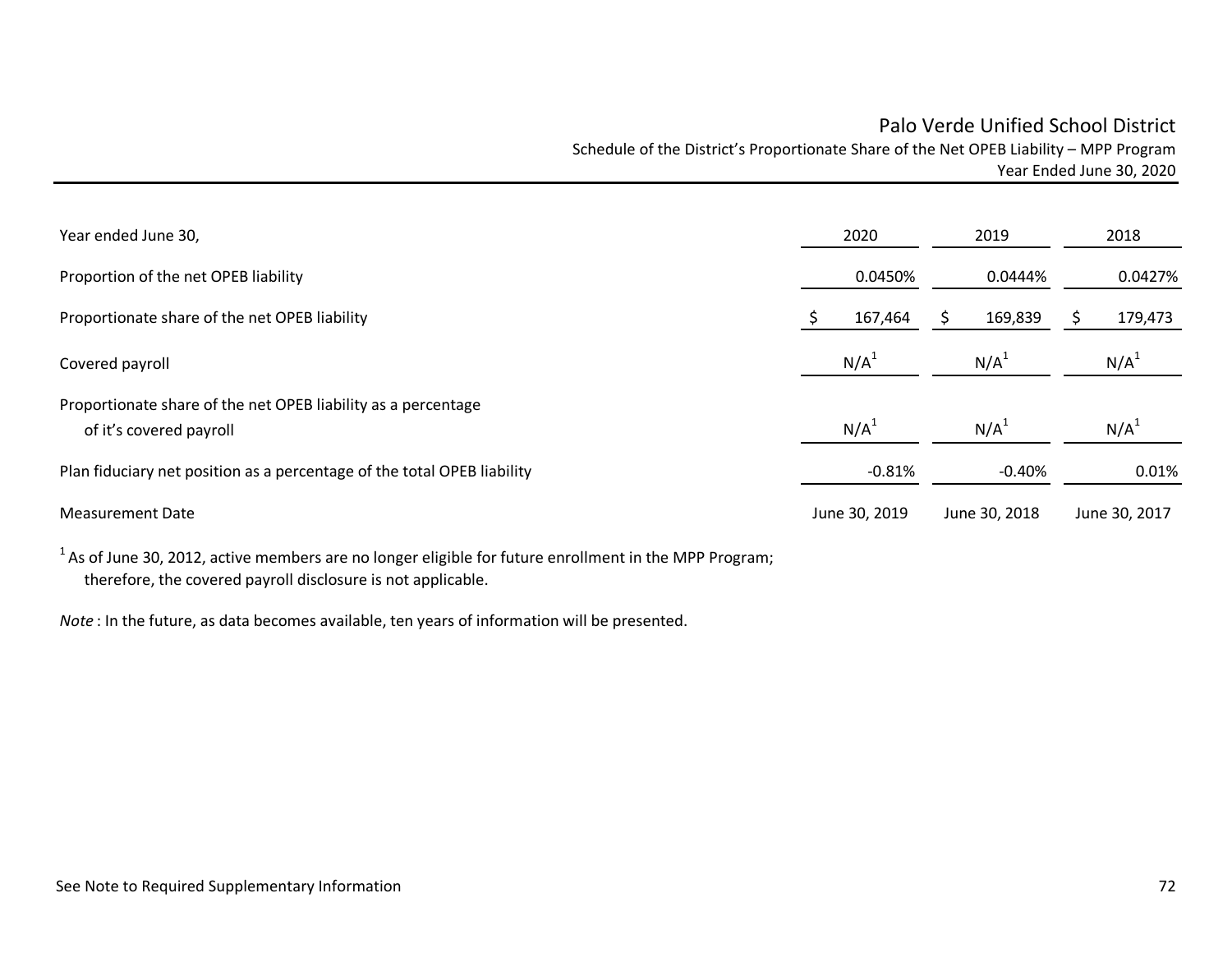Schedule of the District's Proportionate Share of the Net Pension Liability Year Ended June 30, 2020

|                                                                                                              | 2020                     | 2019                       | 2018                       | 2017                       | 2016                      | 2015                      |
|--------------------------------------------------------------------------------------------------------------|--------------------------|----------------------------|----------------------------|----------------------------|---------------------------|---------------------------|
| <b>CalSTRS</b>                                                                                               |                          |                            |                            |                            |                           |                           |
| Proportion of the net pension liability                                                                      | 0.0254%                  | 0.0247%                    | 0.0236%                    | 0.0230%                    | 0.0268%                   | 0.0248%                   |
| Proportionate share of the net pension liability<br>State's proportionate share of the net pension liability | 22,958,843<br>12,525,581 | \$22,720,074<br>13,008,305 | \$21,791,461<br>12,891,644 | \$18,612,934<br>10,596,011 | \$18,025,989<br>9,533,761 | \$14,507,037<br>8,759,976 |
| Total                                                                                                        | 35,484,424               | 35,728,379                 | \$34,683,105               | \$29,208,945               | \$27,559,750              | \$23,267,013              |
| Covered payroll                                                                                              | 14,606,106               | \$13,172,162               | \$12,701,033               | \$12,743,243               | \$19,051,610              | 20,506,461                |
| Proportionate share of the net pension liability<br>as a percentage of its covered payroll                   | 157.19%                  | 172.49%                    | 171.57%                    | 146.06%                    | 94.62%                    | 70.74%                    |
| Plan fiduciary net position as a percentage of the total<br>pension liability                                | 73%                      | 71%                        | 69%                        | 70%                        | 74%                       | 77%                       |
| <b>Measurement Date</b>                                                                                      | June 30, 2019            | June 30, 2018              | June 30, 2017              | June 30, 2016              | June 30, 2015             | June 30, 2014             |
| <b>CalPERS</b>                                                                                               |                          |                            |                            |                            |                           |                           |
| Proportion of the net pension liability                                                                      | 0.0496%                  | 0.0459%                    | 0.0470%                    | 0.0472%                    | 0.0535%                   | 0.0500%                   |
| Proportionate share of the net pension liability                                                             | 14,462,573               | \$12,243,723               | \$11,215,178               | 9,316,704<br>S             | 7,891,738                 | 5,680,647<br>S            |
| Covered payroll                                                                                              | 6,423,846                | 6,053,268                  | Ś.<br>5,993,340            | 6,062,311<br>S.            | 6,061,193                 | 6,235,475                 |
| Proportionate share of the net pension liability<br>as a percentage of its covered payroll                   | 225.14%                  | 202.27%                    | 187.13%                    | 153.68%                    | 130.20%                   | 91.10%                    |
| Plan fiduciary net position as a percentage of the<br>total pension liability                                | 70%                      | 71%                        | 72%                        | 74%                        | 79%                       | 83%                       |
| <b>Measurement Date</b>                                                                                      | June 30, 2019            | June 30, 2018              | June 30, 2017              | June 30, 2016              | June 30, 2015             | June 30, 2014             |

*Note* : In the future, as data becomes available, ten years of information will be presented.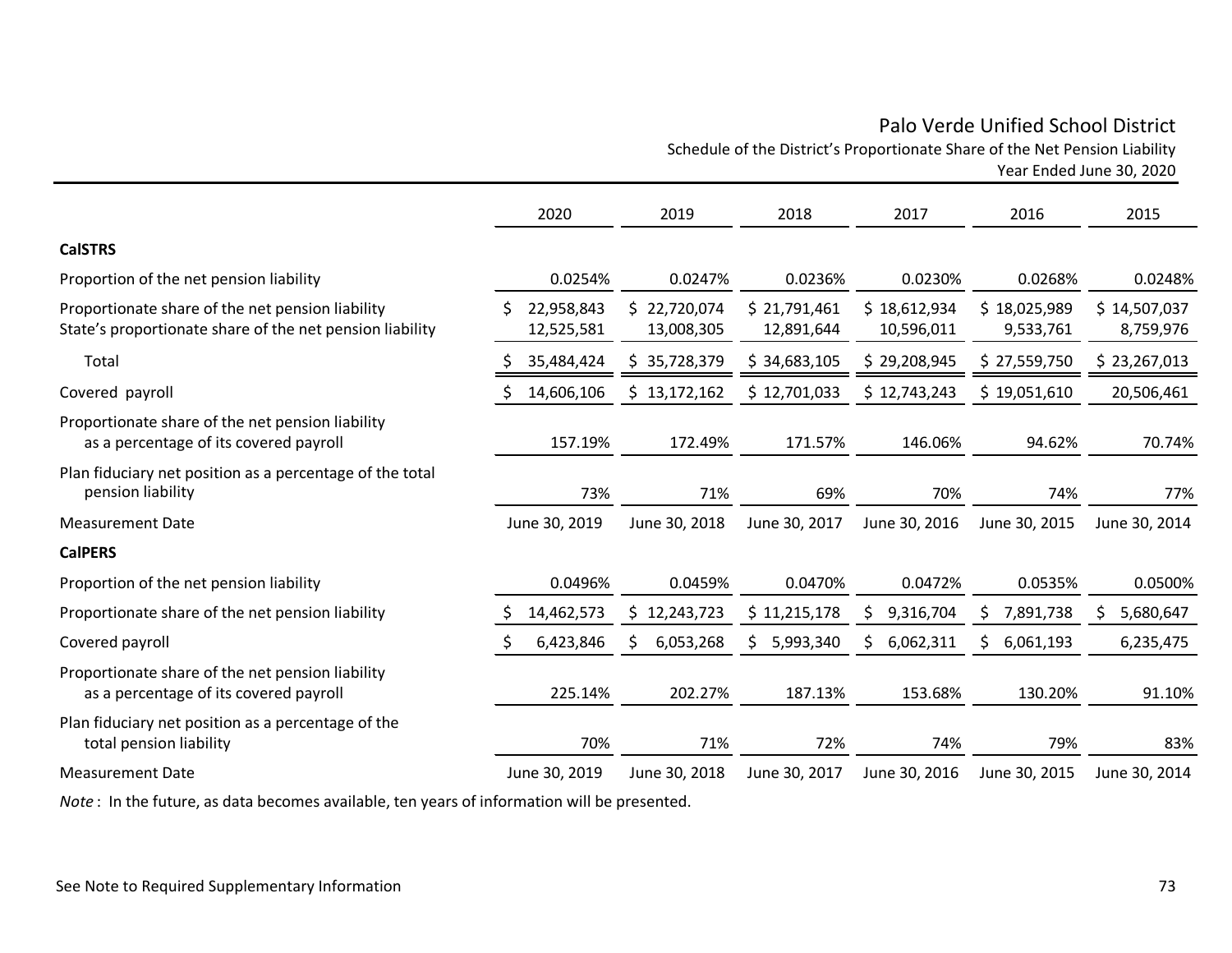# Palo Verde Unified School District Schedule of the District Contributions

Year Ended June 30, 2020

|                                                                                            | 2020         | 2019             | 2018             | 2017            | 2016          | 2015          |
|--------------------------------------------------------------------------------------------|--------------|------------------|------------------|-----------------|---------------|---------------|
| <b>CalSTRS</b>                                                                             |              |                  |                  |                 |               |               |
| Contractually required contribution<br>Less contributions in relation to the contractually | \$2,471,132  | \$2,377,874      | \$1,900,743      | \$1,597,790     | \$1,367,350   | \$1,691,783   |
| required contribution                                                                      | 2,471,132    | 2,377,874        | 1,900,743        | 1,597,790       | 1,367,350     | 1,691,783     |
| Contribution deficiency (excess)                                                           |              |                  |                  |                 |               |               |
| Covered payroll                                                                            | \$14,451,064 | \$14,606,106     | \$13,172,162     | \$12,701,033    | \$12,743,243  | \$19,051,610  |
| Contributions as a percentage of covered payroll                                           | 17.10%       | 16.28%           | 14.43%           | 12.58%          | 10.73%        | 8.88%         |
| <b>CalPERS</b>                                                                             |              |                  |                  |                 |               |               |
| Contractually required contribution<br>Less contributions in relation to the contractually | \$1,358,591  | \$1,160,275      | Ŝ.<br>940,133    | 832,355<br>\$   | 718,202<br>S. | \$<br>713,463 |
| required contribution                                                                      | 1,358,591    | 1,160,275        | 940,133          | 832,355         | 718,202       | 713,463       |
| Contribution deficiency (excess)                                                           |              |                  |                  |                 |               |               |
| Covered payroll                                                                            | 6,889,057    | \$.<br>6,423,846 | \$.<br>6,053,268 | 5,993,340<br>S. | \$6,062,311   | \$6,061,193   |
| Contributions as a percentage of covered payroll                                           | 19.721%      | 18.0620%         | 15.5310%         | 13.8880%        | 11.8470%      | 11.7710%      |

*Note* : In the future, as data becomes available, ten years of information will be presented.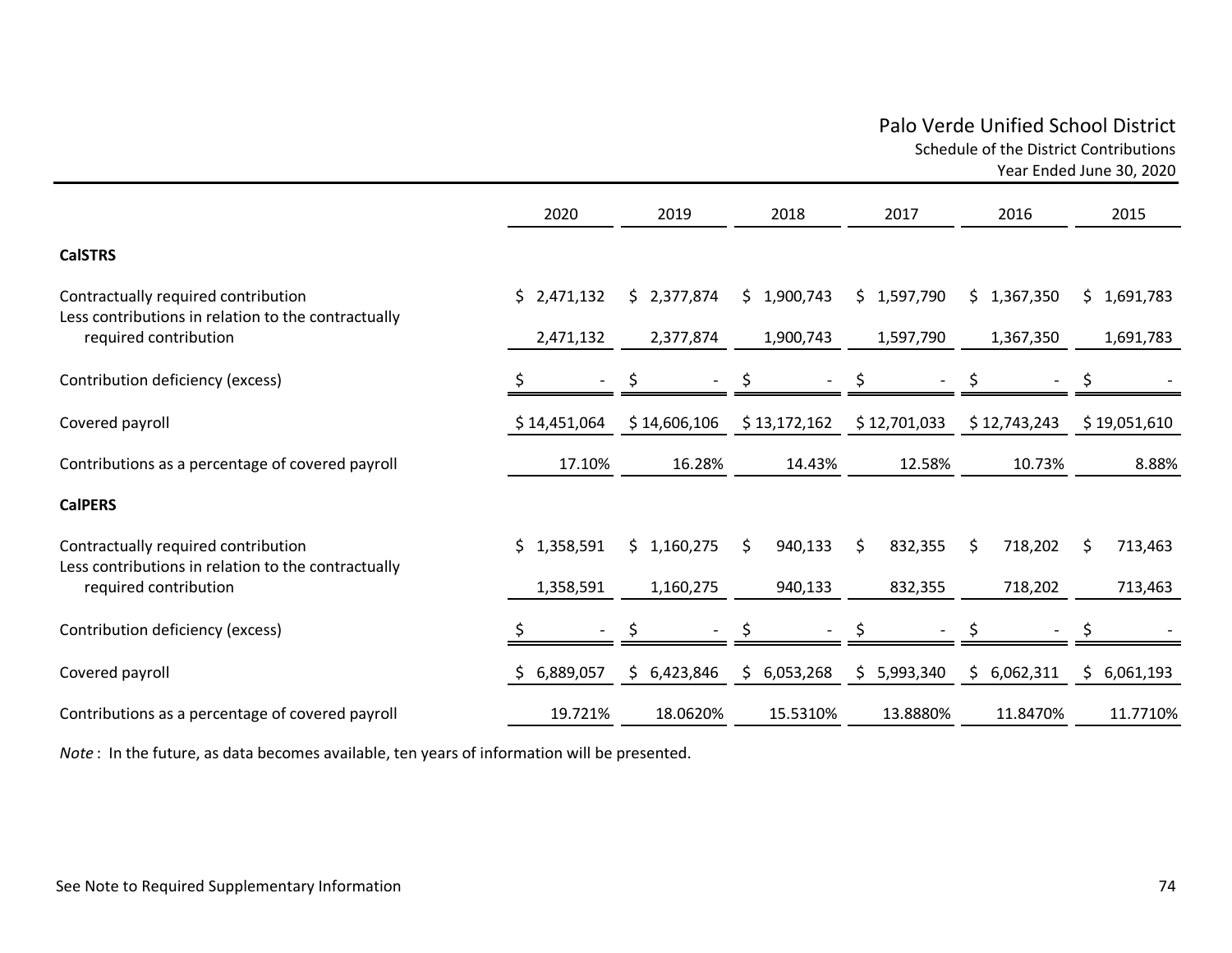# **Note 1 ‐ Purpose of Schedules**

### **Budgetary Comparison Schedule**

The District employs budget control by object codes and by individual appropriation accounts. Budgets are prepared on the modified accrual basis of accounting in accordance with accounting principles generally accepted in the United State of America as prescribed by the Governmental Accounting Standards Board and provisions of the California *Education Code*. The governing board is required to hold a public hearing and adopt an operating budget no later than July 1 of each year. The adopted budget is subject to amendment throughout the year to give consideration to unanticipated revenue and expenditures primarily resulting from events unknown at the time of budget adoption with the legal restriction that expenditures cannot exceed appropriations by major object account.

The amounts reported as the original budgeted amounts in the budgetary statements reflect the amounts when the original appropriations were adopted. The amounts reported as the final budgeted amounts in the budgetary statements reflect the amounts after all budget amendments have been accounted for.

This schedule presents information for the original and final budgets and actual results of operations, as well as the variances from the final budget to actual results of operations.

#### **Schedule of Changes in the District's Total OPEB Liability and Related Ratios**

This schedule presents information on the District's changes in the total OPEB liability, including beginning and ending balances, the plan's fiduciary net position, and the total OPEB liability. In the future, as data becomes available, ten years of information will be presented.

- *Changes in Benefit Terms –* There were no changes in benefit terms since the previous valuation for other postemployment benefits.
- *Changes of Assumptions –* The discount rate went from 3.8% in 2019 to 3.5% in 2020.

### **Schedule of the District's Proportionate Share of the Net OPEB Liability ‐ MPP Program**

This schedule presents information on the District's proportionate share of the net OPEB Liability ‐ MPP Program and the plans' fiduciary net position. In the future, as data becomes available, ten years of information will be presented.

- *Changes in Benefit Terms* There were no changes in the benefit terms since the previous valuation.
- *Changes of Assumptions* The plan rate of investment return assumption was changed from 3.87% to 3.50% since the previous valuation.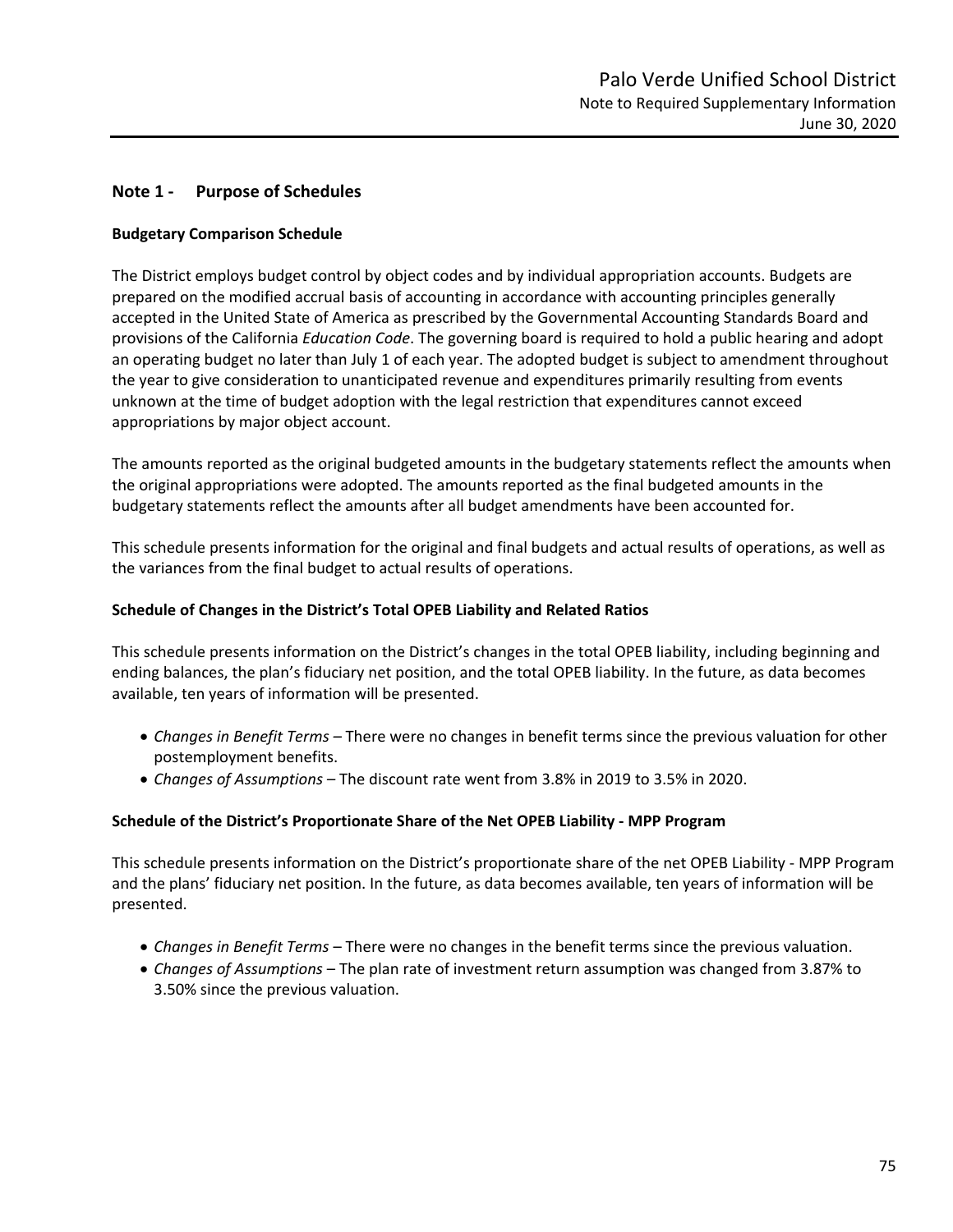### **Schedule of the District's Proportionate Share of the Net Pension Liability**

This schedule presents information on the District's proportionate share of the net pension liability (NPL), the plans' fiduciary net position and, when applicable, the State's proportionate share of the NPL associated with the District. In the future, as data becomes available, ten years of information will be presented.

- *Changes in Benefit Terms –* There were no changes in benefit terms since the previous valuations for both CalSTRS and CalPERS.
- *Changes of Assumptions –* There were no changes in economic assumptions for either the CalSTRS or CalPERS plans from the previous valuations.

#### **Schedule of District Contributions**

This schedule presents information on the District's required contribution, the amounts actually contributed, and any excess or deficiency related to the required contribution. In the future, as data becomes available, ten years of information will be presented.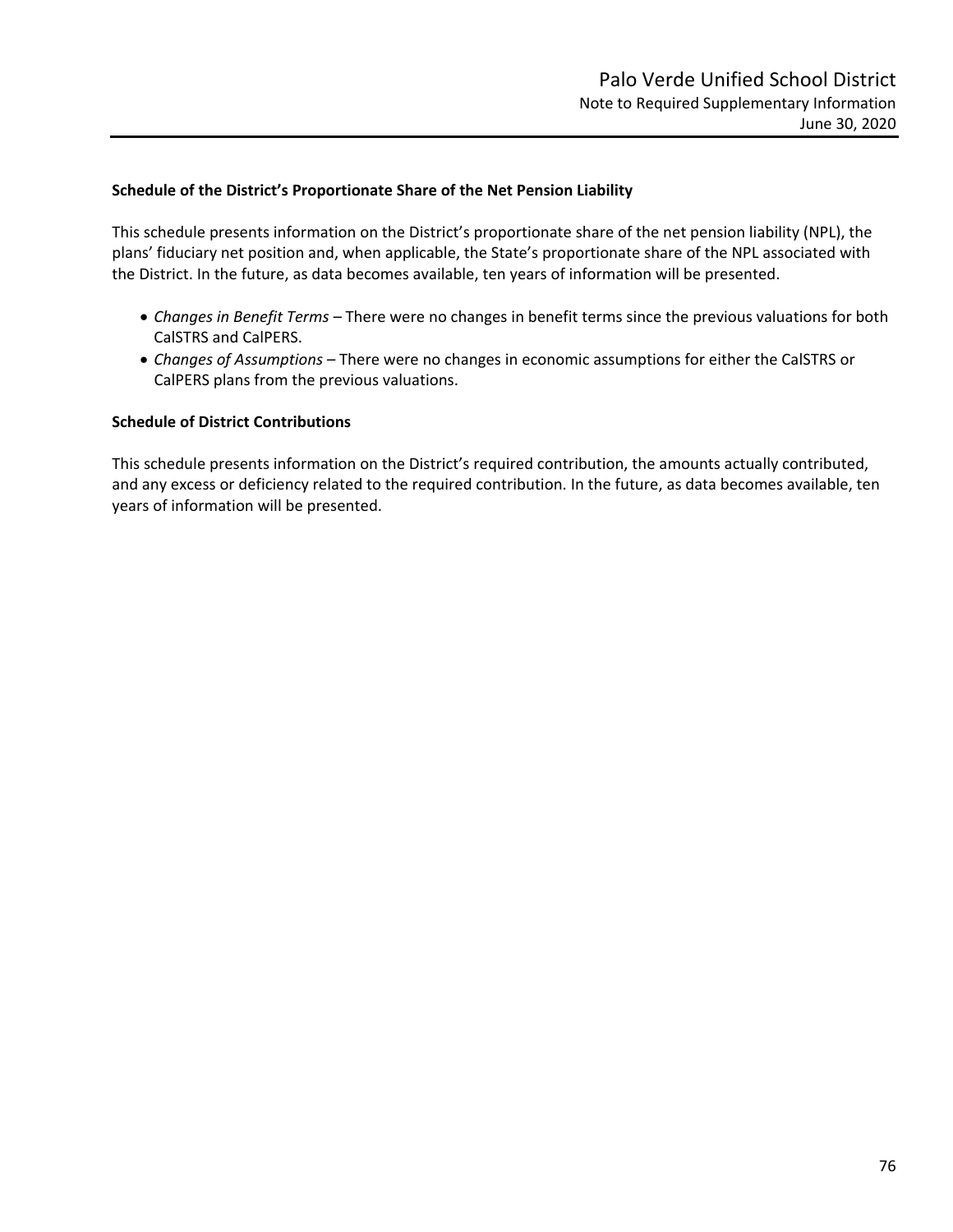$\blacktriangleright$ 

Supplementary Information June 30, 2020 Palo Verde Unified School District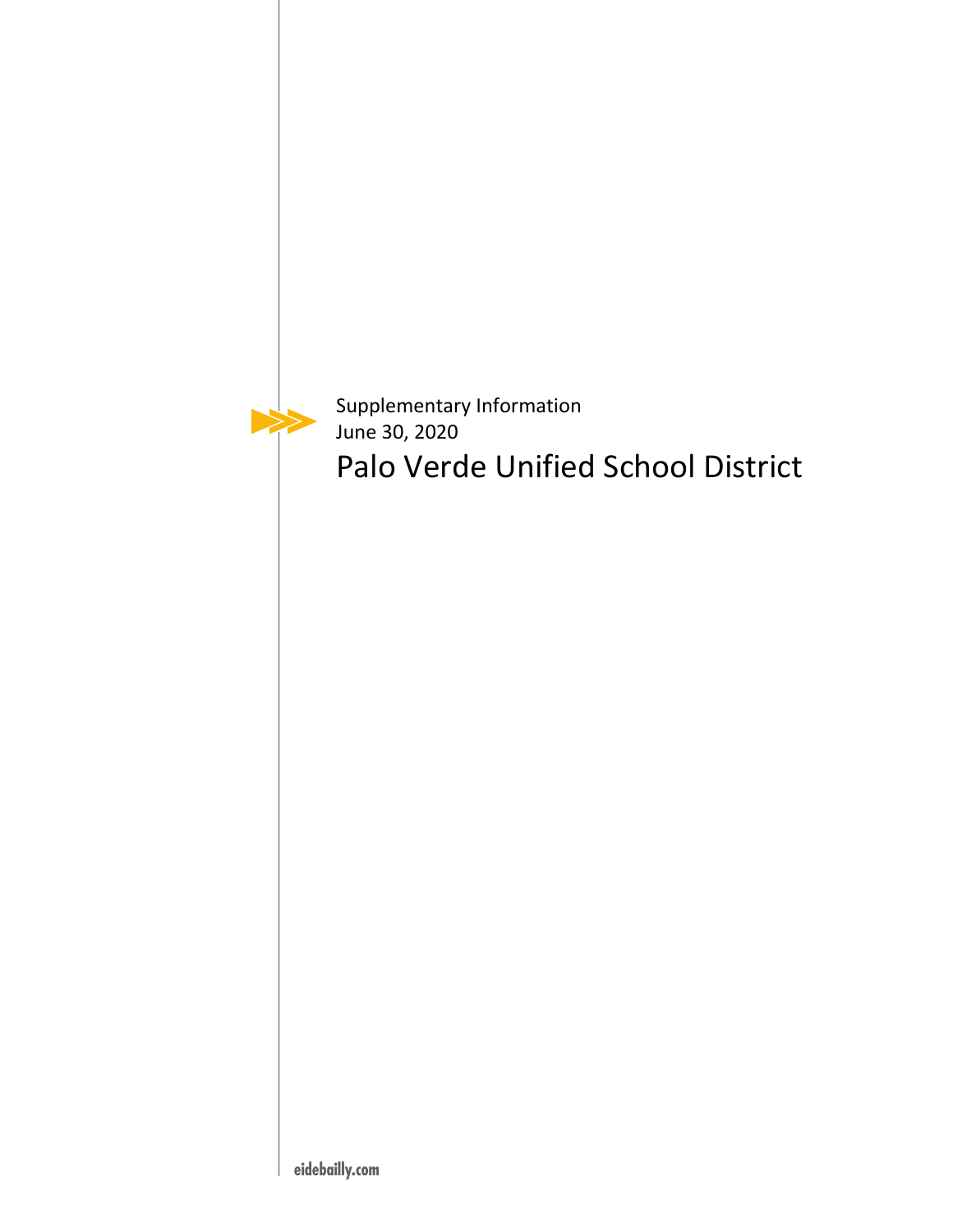# Palo Verde Unified School District Schedule of Expenditures of Federal Awards

June 30, 2020

| Federal Grantor/Pass-Through<br>Grantor/Program or Cluster Title                            | <b>CFDA</b><br>Number | Pass-Through<br>Entity<br>Identifying<br>Number | Federal<br>Expenditures |
|---------------------------------------------------------------------------------------------|-----------------------|-------------------------------------------------|-------------------------|
|                                                                                             |                       |                                                 |                         |
| U.S. Department of Agriculture<br>Passed Through California Department of Education (CDE)   |                       |                                                 |                         |
| <b>Child Nutrition Cluster</b>                                                              |                       |                                                 |                         |
| National School Lunch Program                                                               | 10.555                | 13391                                           | \$<br>808,509           |
| School Breakfast Program - National School Breakfast                                        | 10.553                | 13525                                           | 155                     |
| National School Lunch Program - Meal Supplements                                            | 10.555                | 13396                                           | 6,099                   |
| School Breakfast Program - Especially Needy Breakfast                                       | 10.553                | 13526                                           | 265,487                 |
| National School Lunch Program - Summer Food Program                                         | 10.559                | 13004                                           | 358,434                 |
| National School Lunch Program - Commodity Supplemental Food                                 | 10.555                | 13391                                           | 111,615                 |
| <b>Total Child Nutrition Cluster</b>                                                        |                       |                                                 | 1,550,299               |
| Child and Adult Care Food Program                                                           | 10.558                | 13393                                           | 26,747                  |
| Total U.S. Department of Agriculture                                                        |                       |                                                 | 1,577,046               |
| U.S. Department of Education                                                                |                       |                                                 |                         |
| Passed Through California Department of Education (CDE)<br><b>Special Education Cluster</b> |                       |                                                 |                         |
| Local Assistance - Basic                                                                    | 84.027                | 13379                                           | 519,995                 |
| Local Assistance - Private School ISPs                                                      | 84.027                | 10115                                           | 11,976                  |
| <b>Mental Health Allocation Plan</b>                                                        | 84.027A               | 15197                                           | 104,901                 |
| <b>Preschool Grants</b>                                                                     | 84.173                | 13430                                           | 15,609                  |
| Preschool Staff Development                                                                 | 84.173                | 13431                                           | 133                     |
| <b>Preschool Local Entitlement</b>                                                          | 84.027A               | 13682                                           | 2,462                   |
| <b>Total Special Education Cluster</b>                                                      |                       |                                                 | 655,076                 |
| English Language Acquisition State Grants - Immigrant Student Program                       | 84.365                | 15146                                           | 2,485                   |
| English Language Acquisition State Grants - LEP                                             | 84.365                | 14346                                           | 11,744                  |
| Subtotal                                                                                    |                       |                                                 | 14,229                  |
| Title I Grants to Local Educational Agencies - Basic Grants Low-Income Neglected            | 84.010                | 14329                                           | 1,022,084               |
| Supporting Effective Instruction State Grants - Teacher Quality                             | 84.367                | 14341                                           | 83,546                  |
| Student Support and Academic Enrichment Program                                             | 84.424                | 15396                                           | 97,214                  |
| Rural & Low Income School Program                                                           | 84.358                | 14356                                           | 67,854                  |
| <b>Early Intervention Grants</b>                                                            | 84.181                | 23761                                           | 1,229                   |
| Career and Technical Education - Basic Grants to States                                     | 84.048                | 14894                                           | 35,077                  |
| Total U.S. Department of Education                                                          |                       |                                                 | 1,976,309               |
| U.S. Department of Health and Human Services Human Services                                 |                       |                                                 |                         |
| Passed Through California Department of Health and Human Services                           |                       |                                                 |                         |
| <b>Head Start</b>                                                                           | 93.600                | 10016                                           | 1,491,048               |
| <b>Total Expenditures of Federal Awards</b>                                                 |                       |                                                 | 5,044,403<br>\$         |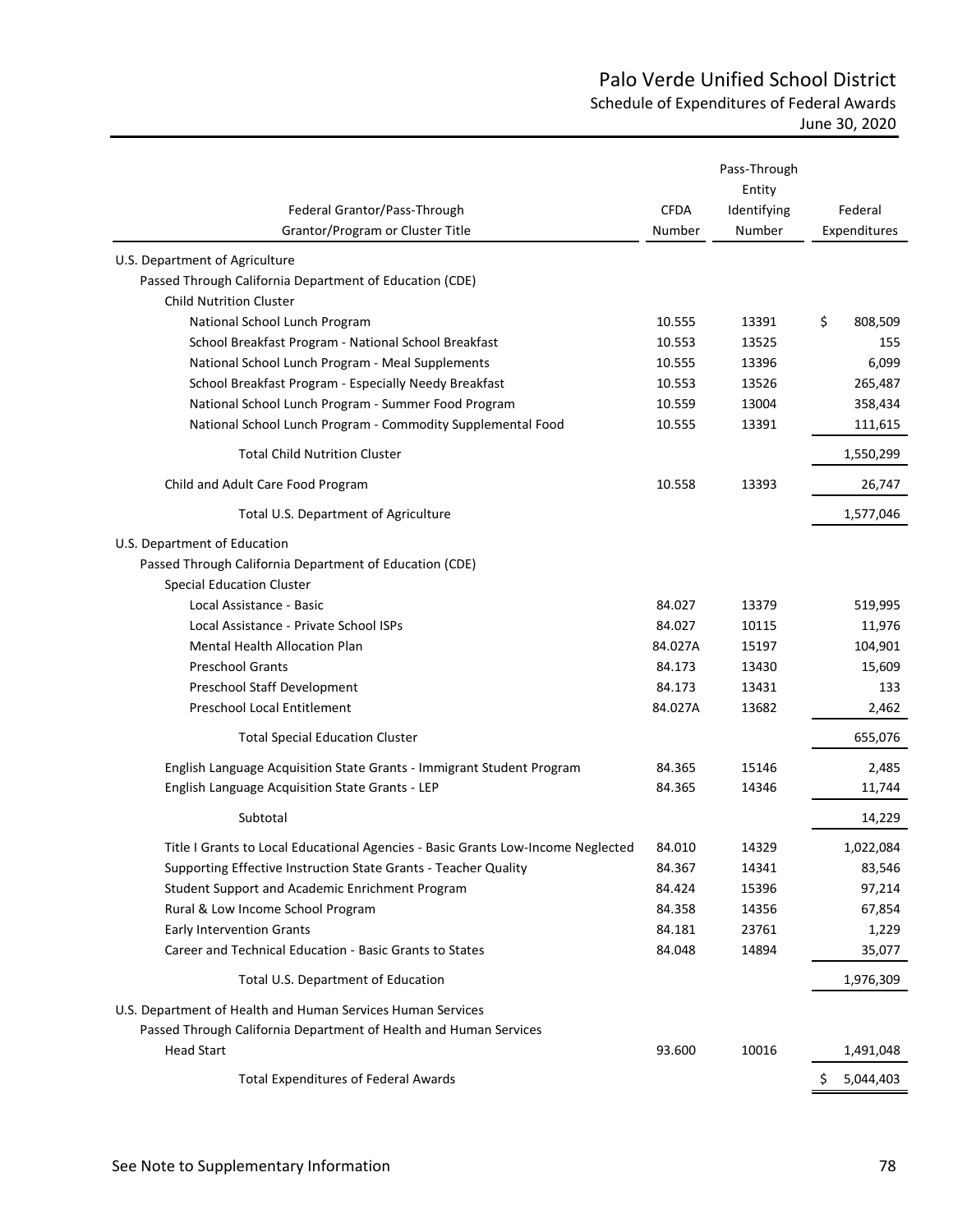## **Organization**

The Palo Verde Unified School District was established on July 1, 1936, and consists of an area comprising approximately 1,027 square miles. The District operates three elementary schools, one high school, and one continuation high school. There were no boundary changes during the year.

#### **GOVERNING BOARD**

| <b>OFFICE</b>         | <b>TERM EXPIRES</b> |
|-----------------------|---------------------|
| President             | 2020                |
| <b>Vice President</b> | 2022                |
| Clerk                 | 2020                |
| Member                | 2020                |
| Member                | 2022                |
|                       |                     |

#### **ADMINISTRATION**

NAME TITLE

Tracie Kern Superintendent Meliton Sanchez **Meliton Sanchez Assistant Superintendent of Business Services** Lois Shaffer *Director of Data and Accountability*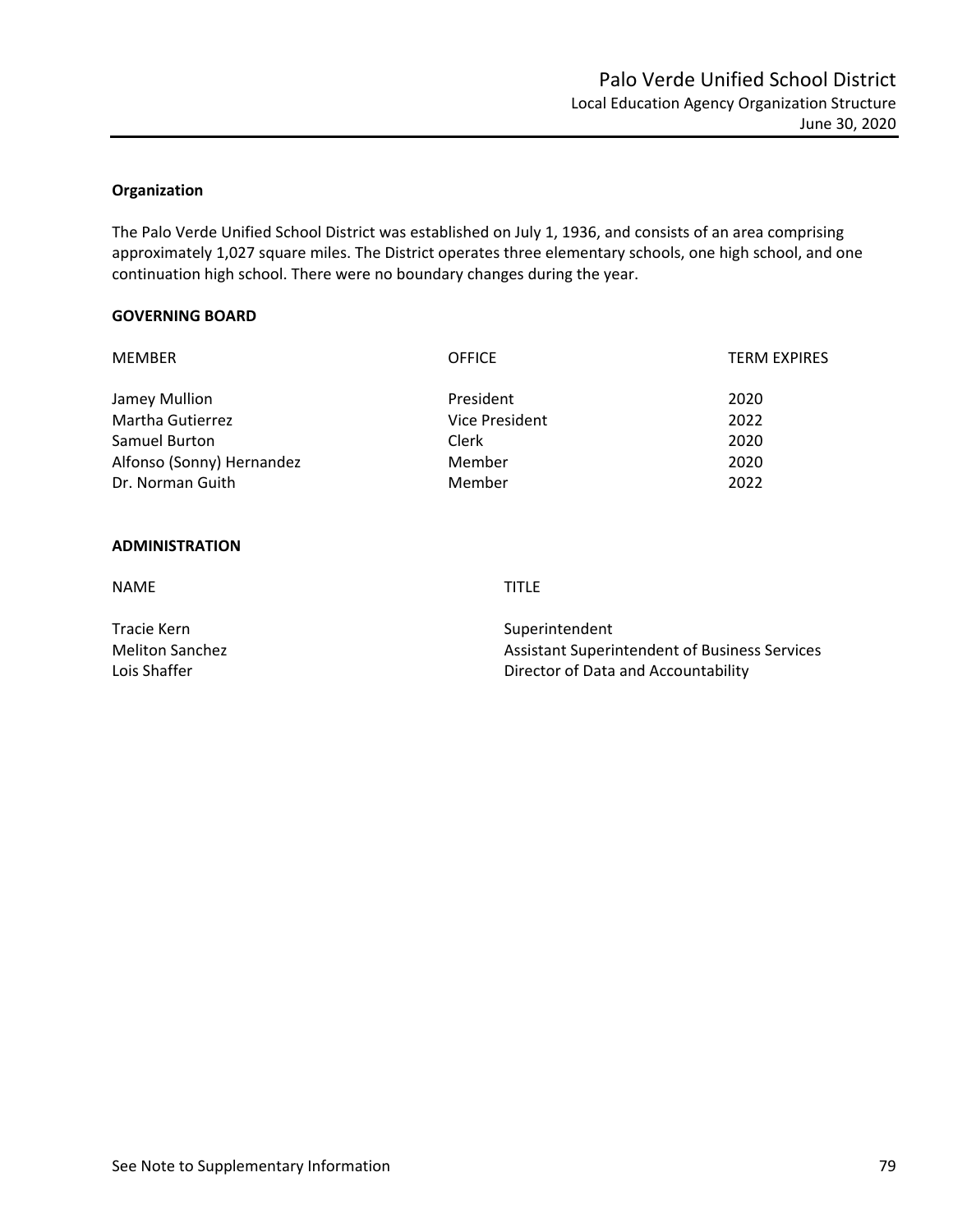|                                              |                      | <b>Final Report</b> |  |  |  |
|----------------------------------------------|----------------------|---------------------|--|--|--|
|                                              | <b>Second Period</b> | Annual              |  |  |  |
|                                              | Report               | Report              |  |  |  |
|                                              | 836C4073             | E5322C82            |  |  |  |
| Regular ADA                                  |                      |                     |  |  |  |
|                                              |                      |                     |  |  |  |
| Transitional kindergarten through third      | 843.12               | 843.12              |  |  |  |
| Fourth through sixth                         | 616.49               | 616.49              |  |  |  |
| Seventh and eighth                           | 432.32               | 432.32              |  |  |  |
| Ninth through twelfth                        | 833.75               | 833.75              |  |  |  |
|                                              |                      |                     |  |  |  |
| <b>Total Regular ADA</b>                     | 2,725.68             | 2,725.68            |  |  |  |
| <b>Extended Year Special Education</b>       |                      |                     |  |  |  |
| Transitional kindergarten through third      | 1.02                 | 1.02                |  |  |  |
| Fourth through sixth                         | 0.59                 | 0.59                |  |  |  |
| Seventh and eighth                           | 0.11                 | 0.11                |  |  |  |
| Ninth through twelfth                        | 0.70                 | 0.70                |  |  |  |
|                                              |                      |                     |  |  |  |
| <b>Total Extended Year Special Education</b> | 2.42                 | 2.42                |  |  |  |
|                                              |                      |                     |  |  |  |
| <b>Total ADA</b>                             | 2,728.10             | 2,728.10            |  |  |  |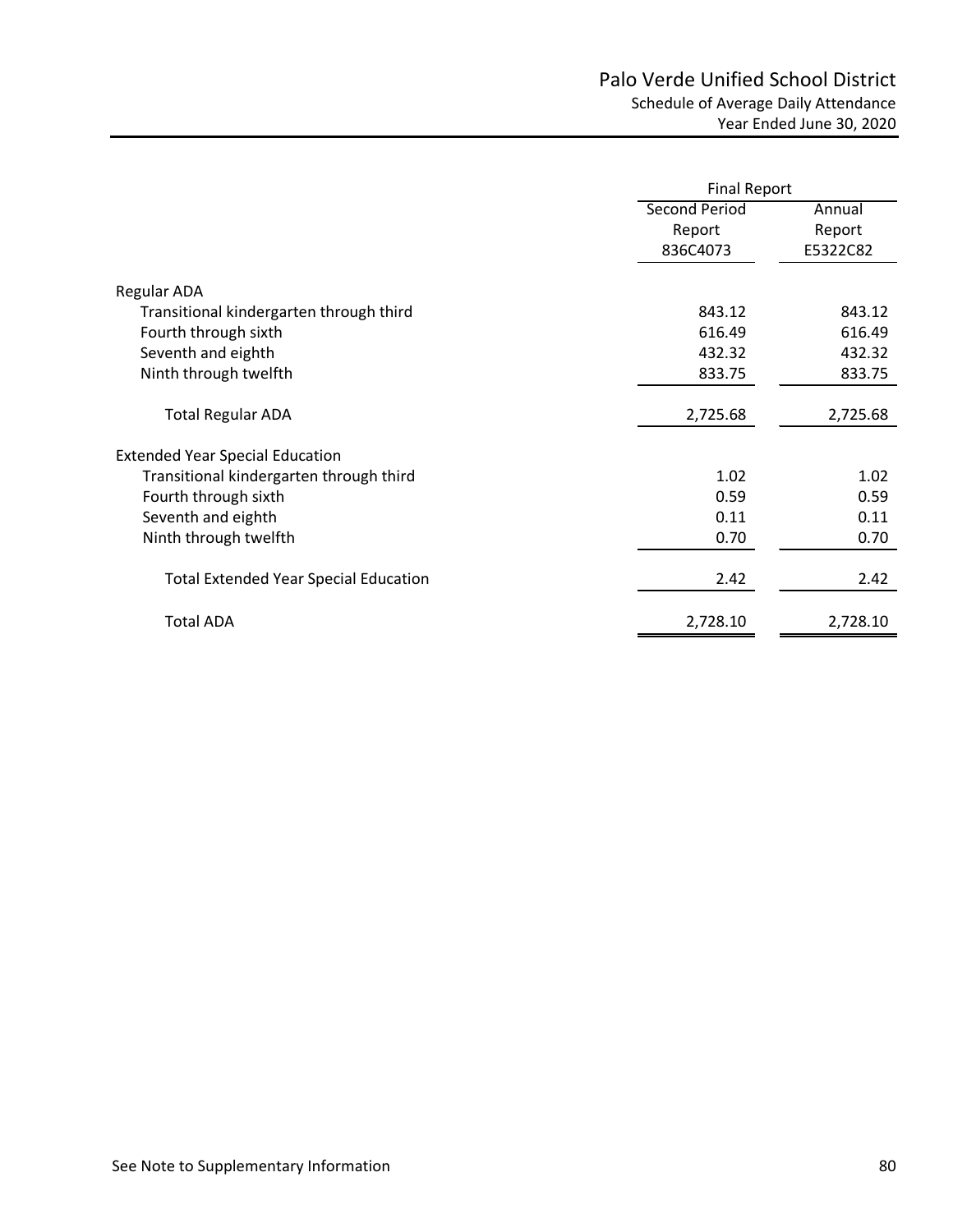|               | 1986-1987      | 2019-2020      |             | Number of Days |               |
|---------------|----------------|----------------|-------------|----------------|---------------|
|               | <b>Minutes</b> | Actual         | Traditional | Multitrack     |               |
| Grade Level   | Requirement    | <b>Minutes</b> | Calendar    | Calendar       | <b>Status</b> |
| Kindergarten  | 36,000         | 50,460         | 180         | N/A            | Complied      |
|               |                |                |             |                |               |
| Grades 1 - 3  | 50,400         |                |             |                |               |
| Grade 1       |                | 54,180         | 180         | N/A            | Complied      |
| Grade 2       |                | 54,180         | 180         | N/A            | Complied      |
| Grade 3       |                | 54,180         | 180         | N/A            | Complied      |
| Grades 4 - 8  | 54,000         |                |             |                |               |
| Grade 4       |                | 55,500         | 180         | N/A            | Complied      |
| Grade 5       |                | 55,500         | 180         | N/A            | Complied      |
| Grade 6       |                | 55,500         | 180         | N/A            | Complied      |
| Grade 7       |                | 55,500         | 180         | N/A            | Complied      |
| Grade 8       |                | 55,500         | 180         | N/A            | Complied      |
| Grades 9 - 12 | 64,800         |                |             |                |               |
| Grade 9       |                | 69,050         | 180         | N/A            | Complied      |
| Grade 10      |                | 69,050         | 180         | N/A            | Complied      |
| Grade 11      |                | 69,050         | 180         | N/A            | Complied      |
| Grade 12      |                | 69,050         | 180         | N/A            | Complied      |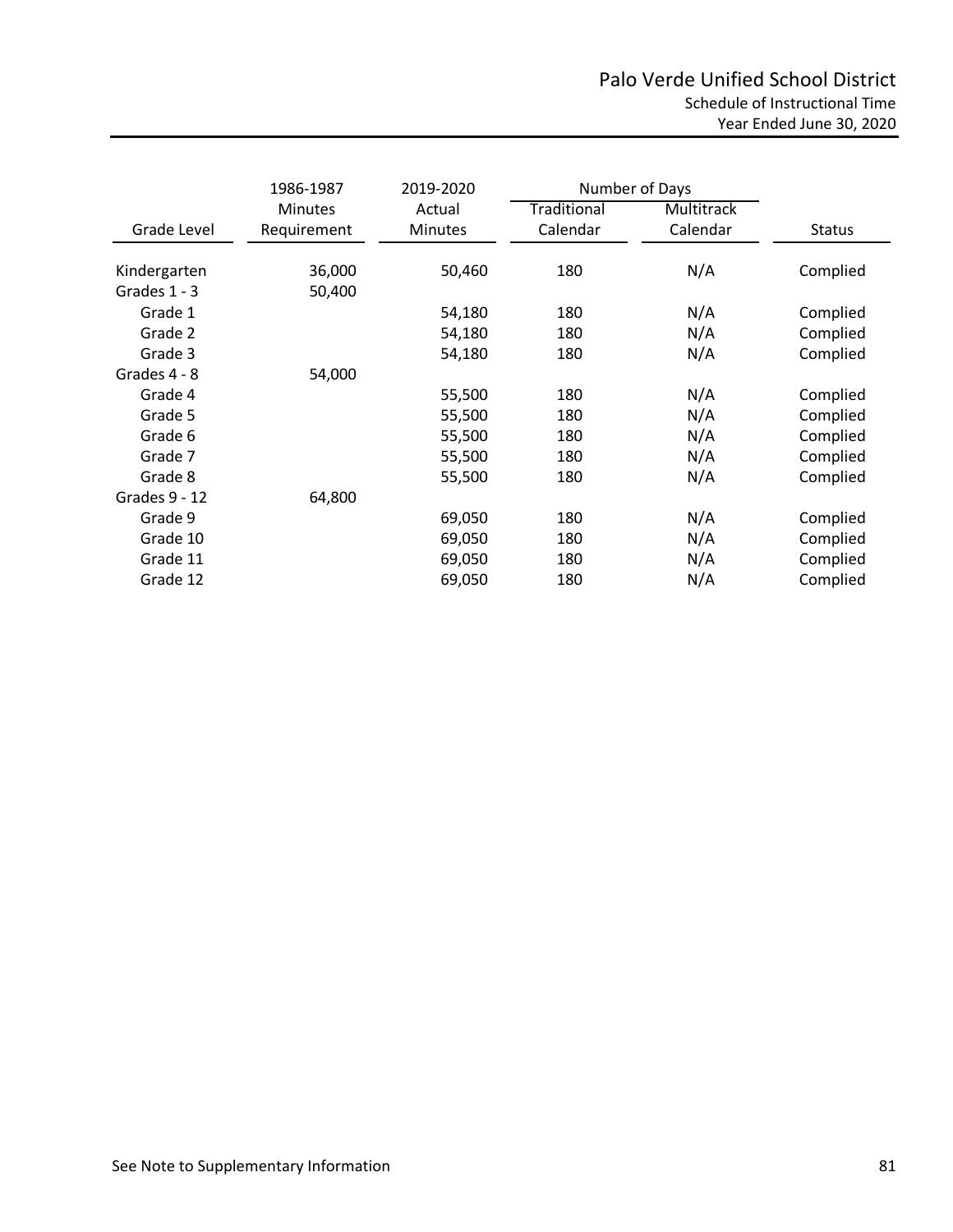There were no adjustments to the Unaudited Actual Financial Report, which required reconciliation to the audited financial statements at June 30, 2020.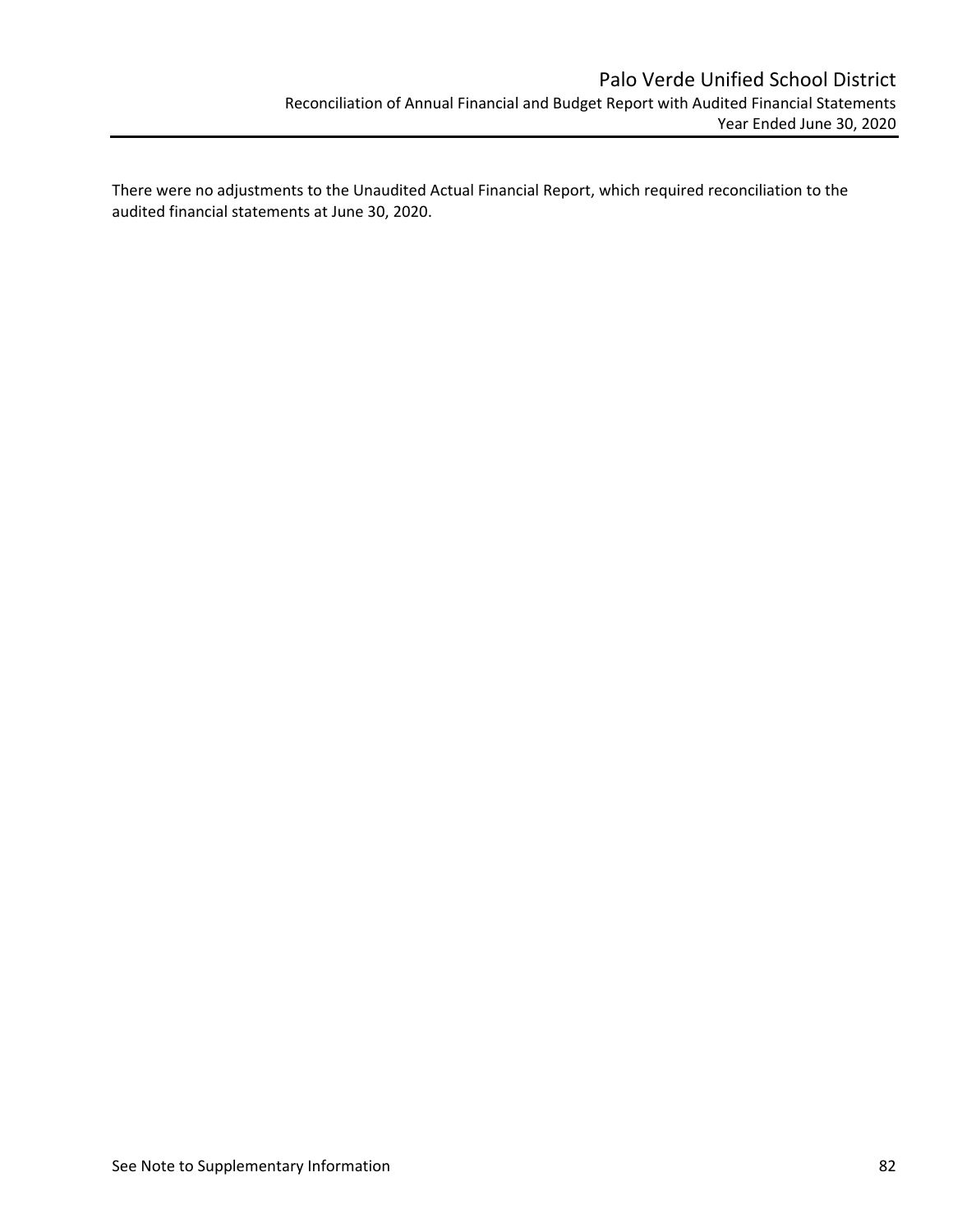# Palo Verde Unified School District Schedule of Financial Trends and Analysis

Year Ended June 30, 2020

|                                             | (Budget)<br>$2021^1$ | 2020              | 2019              | 2018             |
|---------------------------------------------|----------------------|-------------------|-------------------|------------------|
| <b>General Fund</b>                         |                      |                   |                   |                  |
| Revenues                                    | 40,082,678<br>\$     | 39,575,772<br>\$. | 39,836,912<br>\$. | \$<br>36,858,101 |
| Expenditures                                | 42,380,533           | 38,892,871        | 39,498,439        | 34,372,634       |
| Other uses and transfers out                |                      | 106,813           |                   |                  |
| <b>Total Expenditures</b><br>and Other Uses | 42,380,533           | 38,999,684        | 39,498,439        | 34,372,634       |
| Increase/(Decrease)                         |                      |                   |                   |                  |
| in Fund Balance                             | (2, 297, 855)        | 576,088           | 338,473           | 2,485,467        |
| <b>Ending Fund Balance</b>                  | 7,677,816<br>Ś       | \$<br>9,975,671   | \$<br>9,399,583   | \$<br>9,061,110  |
| <b>Available Reserves</b>                   | \$<br>2,771,507      | 8,189,854<br>\$   | 6,919,888<br>\$   | \$<br>6,919,888  |
| Available Reserves as a                     |                      |                   |                   |                  |
| Percentage of Total Outgo                   | 6.54%                | 21.00%            | 17.50%            | 20.10%           |
| Long-Term Liabilities                       | N/A                  | 69,313,971<br>\$  | 65,073,534<br>\$  | \$<br>53,401,661 |
| K-12 Average Daily                          |                      |                   |                   |                  |
| Attendance at P-2                           | 2,827                | 2,728             | 2,803             | 2,844            |

The General Fund balance has increased by \$914,561 over the past two years. The fiscal year 2020‐2021 budget projects a decrease of \$2,297,855 (23.03%). For a district this size, the State recommends available reserves of at least three percent of total General Fund expenditures, transfers out, and other uses (total outgo).

The District has incurred operating surpluses in each of the past three years and anticipates incurring an operating deficit during the 2020‐2021 fiscal year. Total long‐term liabilities have increased by \$15,912,310 over the past two years.

Average daily attendance has decreased by 116 over the past two years. Growth of 99 ADA is anticipated during fiscal year 2020‐2021.

 $1$  Budget 2021 is included for analytical purposes only and has not been subjected to audit.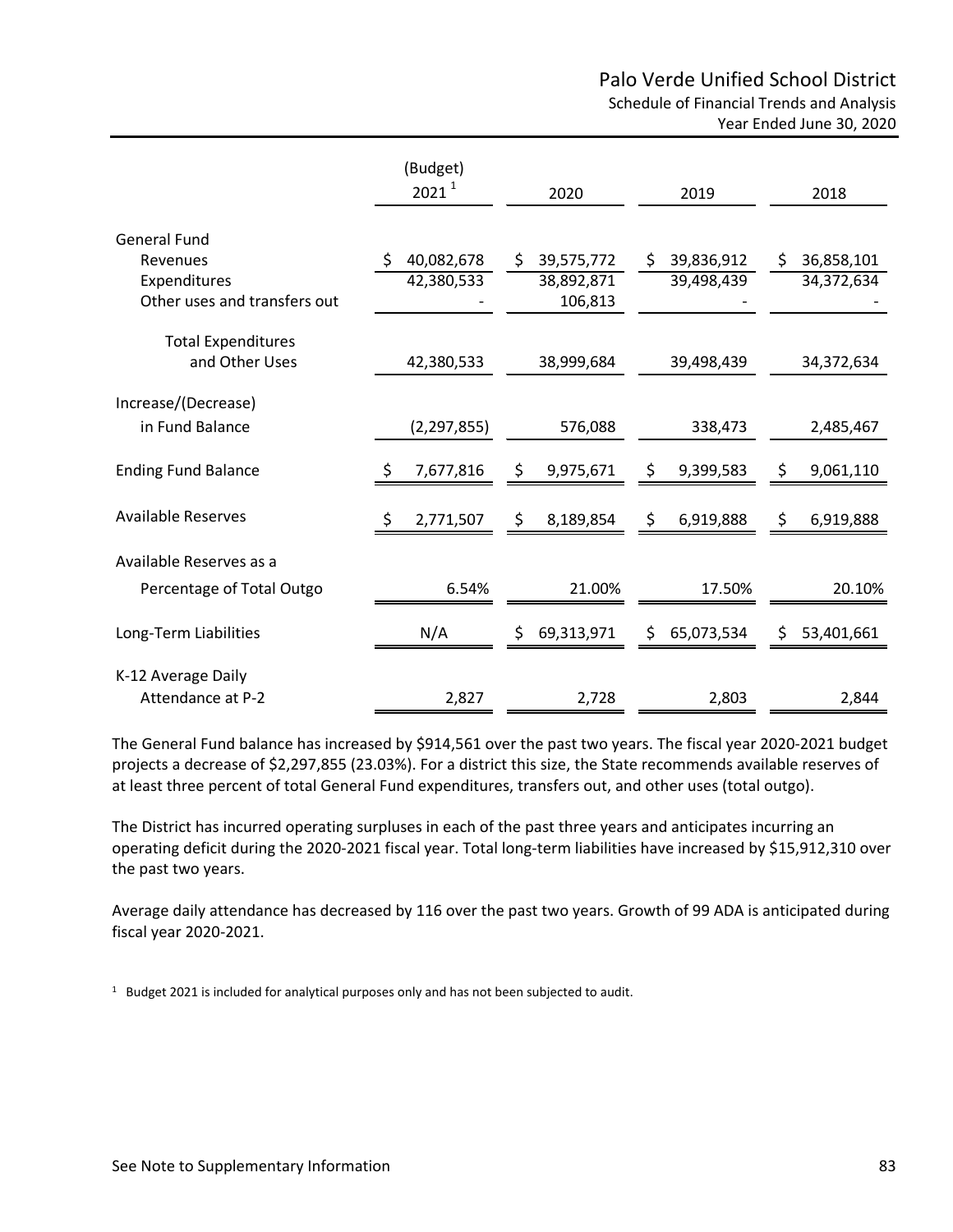|                                                    | Included in  |
|----------------------------------------------------|--------------|
| Name of Charter School and Charter Number          | Audit Report |
|                                                    |              |
| SCALE Leadership Academy - East (Charter No. 2019) | Nο           |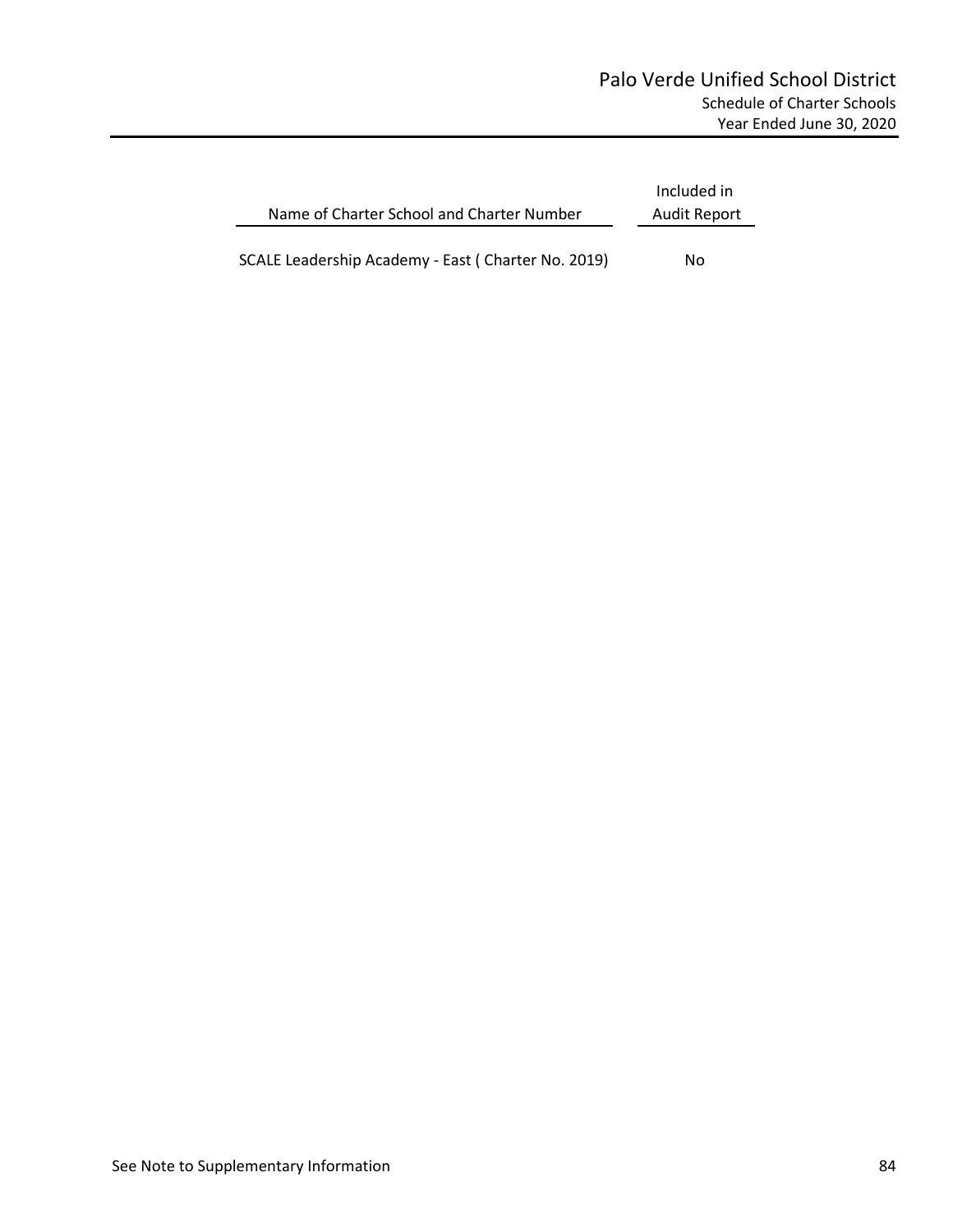Combining Balance Sheet – Non‐Major Governmental Funds June 30, 2020

|                                     |    | Cafeteria<br>Fund |                     | Capital<br><b>Facilities</b><br>Fund | <b>County School</b><br><b>Facilities</b><br>Fund |         | <b>Special Reserve</b><br>Fund for Capital<br><b>Outlay Projects</b> |                     | Debt<br>Service<br>Fund  | Total<br>Non-Major<br>Governmental<br>Funds |
|-------------------------------------|----|-------------------|---------------------|--------------------------------------|---------------------------------------------------|---------|----------------------------------------------------------------------|---------------------|--------------------------|---------------------------------------------|
| Assets                              |    |                   |                     |                                      |                                                   |         |                                                                      |                     |                          |                                             |
| Deposits and investments            | \$ | 536,277           | \$                  | 166,640                              | \$<br>38,695                                      | \$      | 249,563                                                              | \$                  | 40                       | \$<br>991,215                               |
| Receivables<br>Stores inventories   |    | 148,819<br>21,161 |                     | 412                                  | 96                                                |         | 470                                                                  |                     |                          | 149,797<br>21,161                           |
|                                     |    |                   |                     |                                      |                                                   |         |                                                                      |                     |                          |                                             |
| <b>Total assets</b>                 | S  | 706,257           | \$                  | 167,052                              | \$<br>38,791                                      | \$      | 250,033                                                              | \$                  | 40                       | \$<br>1,162,173                             |
| Liabilities and Fund Balances       |    |                   |                     |                                      |                                                   |         |                                                                      |                     |                          |                                             |
| Liabilities                         |    |                   |                     |                                      |                                                   |         |                                                                      |                     |                          |                                             |
| Accounts payable                    | \$ | 6,660             | $\ddot{\mathsf{s}}$ | $\omega_{\rm{eff}}$                  | \$<br>$\sim$                                      | $\zeta$ | $\blacksquare$                                                       | $\ddot{\mathsf{s}}$ | $\overline{\phantom{0}}$ | \$<br>6,660                                 |
| Due to other funds                  |    | 12,370            |                     |                                      |                                                   |         |                                                                      |                     |                          | 12,370                                      |
| <b>Total liabilities</b>            |    | 19,030            |                     |                                      |                                                   |         |                                                                      |                     |                          | 19,030                                      |
| <b>Fund Balances</b>                |    |                   |                     |                                      |                                                   |         |                                                                      |                     |                          |                                             |
| Nonspendable                        |    | 21,162            |                     |                                      |                                                   |         |                                                                      |                     |                          | 21,162                                      |
| Restricted                          |    | 666,065           |                     | 167,052                              | 38,791                                            |         |                                                                      |                     | 40                       | 871,948                                     |
| Assigned                            |    |                   |                     |                                      |                                                   |         | 250,033                                                              |                     |                          | 250,033                                     |
| <b>Total fund balances</b>          |    | 687,227           |                     | 167,052                              | 38,791                                            |         | 250,033                                                              |                     | 40                       | 1,143,143                                   |
| Total liabilities and fund balances | \$ | 706,257           | \$                  | 167,052                              | \$<br>38,791                                      | \$      | 250,033                                                              | \$                  | 40                       | \$<br>1,162,173                             |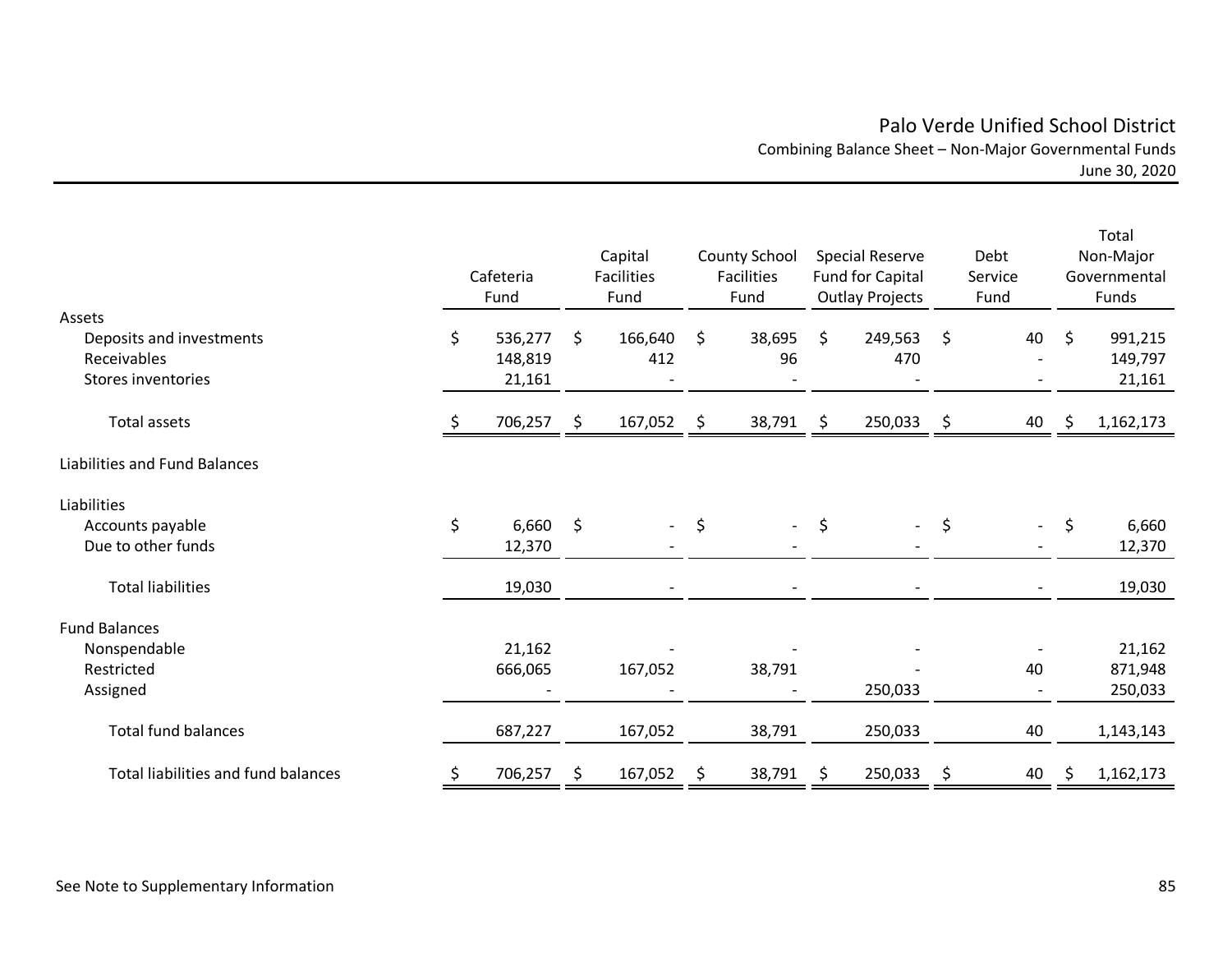Combining Statement of Revenues, Expenditure, and Changes in Fund Balances – Non‐Major Governmental Funds June 30, 2020

|                                                                        | Cafeteria<br>Fund |           | Capital<br><b>Facilities</b><br>Fund |         | <b>County School</b><br><b>Facilities</b><br>Fund |     | <b>Special Reserve</b><br><b>Fund for Capital</b><br><b>Outlay Projects</b> |     | Debt<br>Service<br>Fund |    | Total<br>Non-Major<br>Governmental<br>Funds |  |
|------------------------------------------------------------------------|-------------------|-----------|--------------------------------------|---------|---------------------------------------------------|-----|-----------------------------------------------------------------------------|-----|-------------------------|----|---------------------------------------------|--|
| Revenues                                                               |                   |           |                                      |         |                                                   |     |                                                                             |     |                         |    |                                             |  |
| Federal sources                                                        | \$                | 1,577,046 | \$                                   |         | \$                                                | \$  |                                                                             | \$  |                         | \$ | 1,577,046                                   |  |
| <b>Other State sources</b>                                             |                   | 116,177   |                                      |         |                                                   |     |                                                                             |     |                         |    | 116,177                                     |  |
| Other local sources                                                    |                   | 85,802    |                                      | 12,533  | 687                                               |     | 436,209                                                                     |     | 53                      |    | 535,284                                     |  |
| Total revenues                                                         |                   | 1,779,025 |                                      | 12,533  | 687                                               |     | 436,209                                                                     |     | 53                      |    | 2,228,507                                   |  |
| Expenditures<br>Current<br>Pupil services                              |                   |           |                                      |         |                                                   |     |                                                                             |     |                         |    |                                             |  |
| Food services<br>Administration                                        |                   | 1,630,840 |                                      |         |                                                   |     |                                                                             |     |                         |    | 1,630,840                                   |  |
| All other administration<br>Debt service                               |                   | 45,197    |                                      |         |                                                   |     |                                                                             |     |                         |    | 45,197                                      |  |
| Principal                                                              |                   |           |                                      |         |                                                   |     |                                                                             |     | 480,000                 |    | 480,000                                     |  |
| Interest and other                                                     |                   |           |                                      |         |                                                   |     | 72,457                                                                      |     | 220,094                 |    | 292,551                                     |  |
| Total expenditures                                                     |                   | 1,676,037 |                                      |         |                                                   |     | 72,457                                                                      |     | 700,094                 |    | 2,448,588                                   |  |
| Excess (Deficiency) of Revenues Over Expenditures                      |                   | 102,988   |                                      | 12,533  | 687                                               |     | 363,752                                                                     |     | (700, 041)              |    | (220, 081)                                  |  |
| <b>Other Financing Sources (Uses)</b><br>Transfers in<br>Transfers out |                   |           |                                      |         |                                                   |     | (700,009)                                                                   |     | 700,009                 |    | 700,009<br>(700,009)                        |  |
| <b>Net Financing Sources (Uses)</b>                                    |                   |           |                                      |         |                                                   |     | (700,009)                                                                   |     | 700,009                 |    |                                             |  |
| Net Change in Fund Balances                                            |                   | 102,988   |                                      | 12,533  | 687                                               |     | (336, 257)                                                                  |     | (32)                    |    | (220, 081)                                  |  |
| Fund Balance - Beginning                                               |                   | 584,239   |                                      | 154,519 | 38,104                                            |     | 586,290                                                                     |     | 72                      |    | 1,363,224                                   |  |
| Fund Balance - Ending                                                  |                   | 687,227   | \$                                   | 167,052 | \$<br>38,791                                      | -\$ | 250,033                                                                     | -\$ | 40                      |    | 1,143,143                                   |  |
|                                                                        |                   |           |                                      |         |                                                   |     |                                                                             |     |                         |    |                                             |  |

See Note to Supplementary Information 36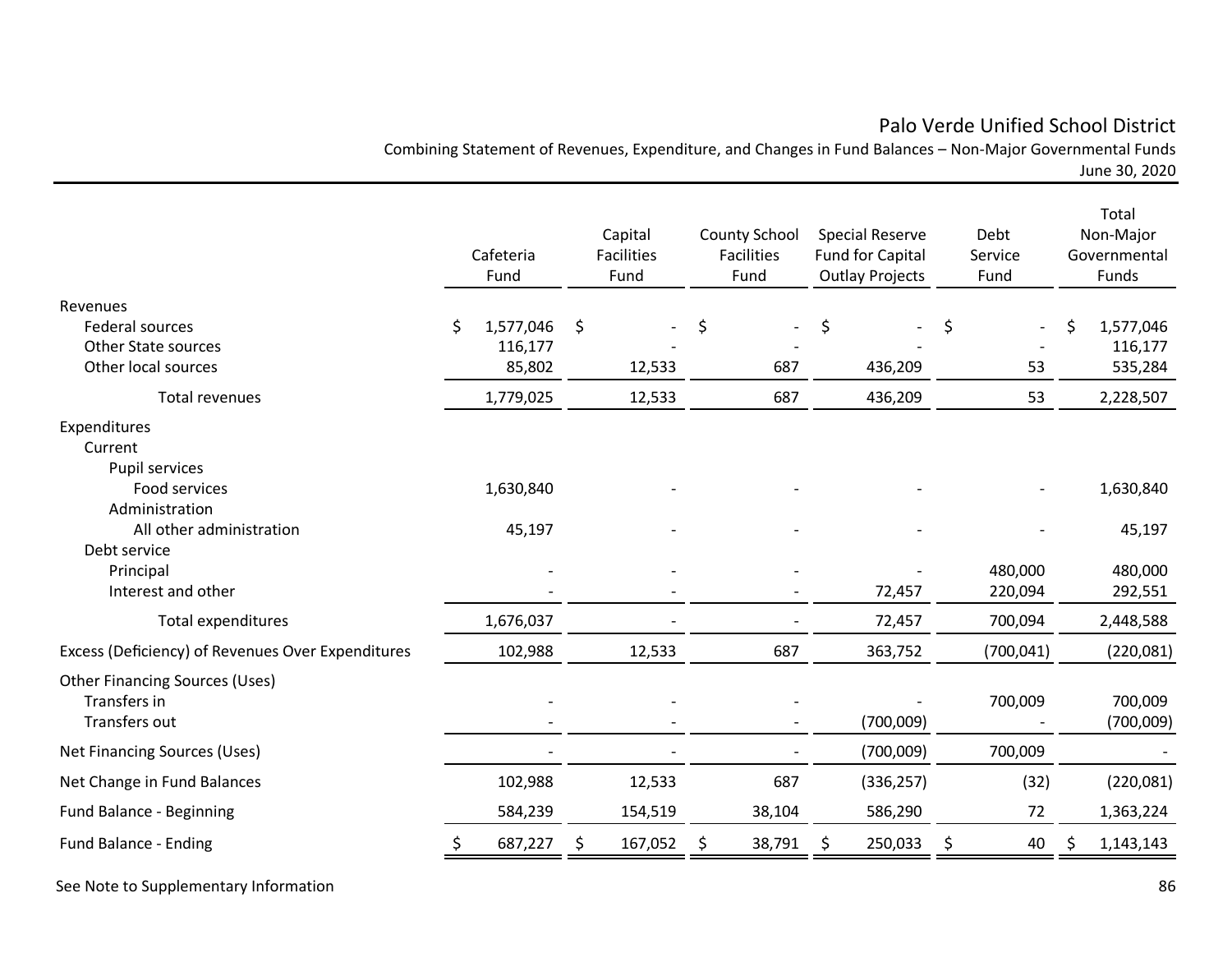## **Note 1 ‐ Purpose of Schedules**

### **Schedule of Expenditures of Federal Awards (SEFA)**

#### Basis of Presentation

The accompanying schedule of expenditures of federal awards (the schedule) includes the federal award activity of the District under programs of the federal government for the year ended June 30, 2020. The information is presented in accordance with the requirements of Title 2 U.S. Code of Federal Regulations Part 200, Uniform Administrative Requirements, Cost Principles, and Audit Requirements for Federal Awards (Uniform Guidance). Because the schedule presents only a selected portion of the operations of the District, it is not intended to and does not present the financial position, or changes in net assets (or net position or fund balance), of the District.

### Summary of Significant Accounting Policies

Expenditures reported in the schedule are reported on the modified accrual basis of accounting. When applicable, such expenditures are recognized following the cost principles contained in the Uniform Guidance, wherein certain types of expenditures are not allowable or are limited as to reimbursement. No federal financial assistance has been provided to a subrecipient.

#### Indirect Cost Rate

The District has not elected to use the ten percent de minimis cost rate.

### Food Donation

Nonmonetary assistance is reported in this schedule at the fair market value of the commodities received and disbursed. At June 30, 2020, the District had food commodities totaling \$592 in inventory.

### **Local Education Agency Organization Structure**

This schedule provides information about the District's boundaries and schools operated, members of the governing board, and members of the administration.

### **Schedule of Average Daily Attendance (ADA)**

Average daily attendance (ADA) is a measurement of the number of pupils attending classes of the District. The purpose of attendance accounting from a fiscal standpoint is to provide the basis on which apportionments of State funds are made to school districts. This schedule provides information regarding the attendance of students at various grade levels and in different programs.

### **Schedule of Instructional Time**

The District has received incentive funding for increasing instructional time as provided by the Incentives for Longer Instructional Day. The District has met its target funding. This schedule presents information on the amount of instructional time offered by the District and whether the District complied with the provisions of *Education Code* Sections 46200 through 46206.

Districts must maintain their instructional minutes at the 1986‐87 requirements, as required by *Education Code* Section 46201.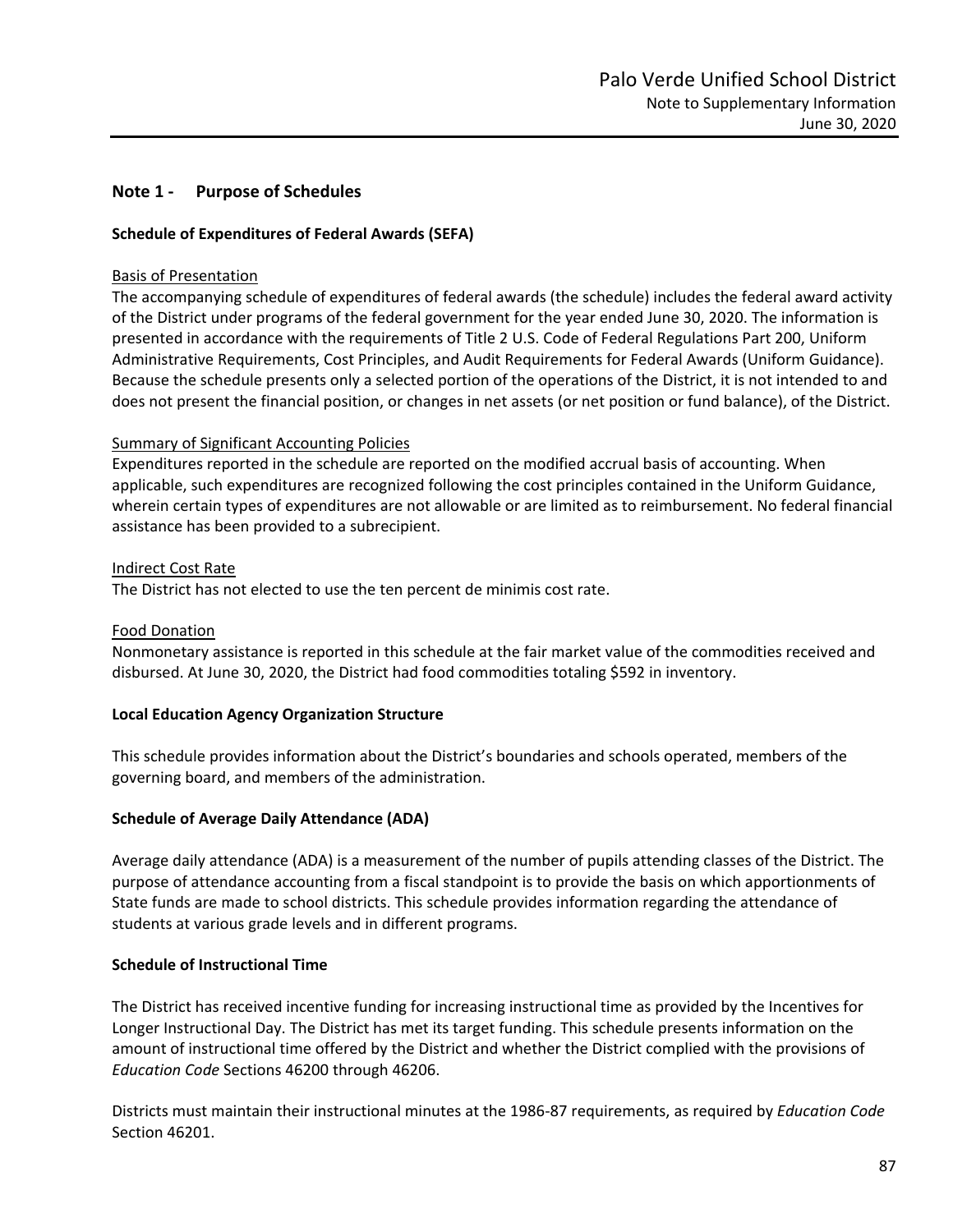Due to school closures caused by COVID‐19, the District filed the COVID‐19 School Closure Certification certifying that schools were closed for 52 days due to the pandemic. As a result, the District received credit for these 52 days in meeting the annual instructional days requirement. In addition, planned minutes covered by the COVID‐19 School Certification were included in the Actual Minutes column but were not actually offered due to the COVID‐19 school closure.

### **Reconciliation of Annual Financial and Budget Report with Audited Financial Statements**

This schedule provides the information necessary to reconcile the fund balance of all funds reported on the Unaudited Actual Financial Report to the audited financial statements.

## **Schedule of Financial Trends and Analysis**

This schedule discloses the District's financial trends by displaying past years' data along with current year budget information. These financial trend disclosures are used to evaluate the District's ability to continue as a going concern for a reasonable period of time.

## **Schedule of Charter Schools**

This schedule lists all Charter Schools chartered by the District, and displays information for each Charter School on whether or not the Charter School is included in the School District audit.

# **Non‐Major Governmental Funds ‐ Balance Sheet and Statement of Revenues, Expenditures, and Changes in Fund Balances**

The Non‐Major Governmental Funds Combining Balance Sheet and Combining Statement of Revenues, Expenditures, and Changes in Fund Balances are included to provide information regarding the individual funds that have been included in the Non‐Major Governmental Funds column on the Governmental Funds Balance Sheet and Statement of Revenues, Expenditures, and Changes in Fund Balances.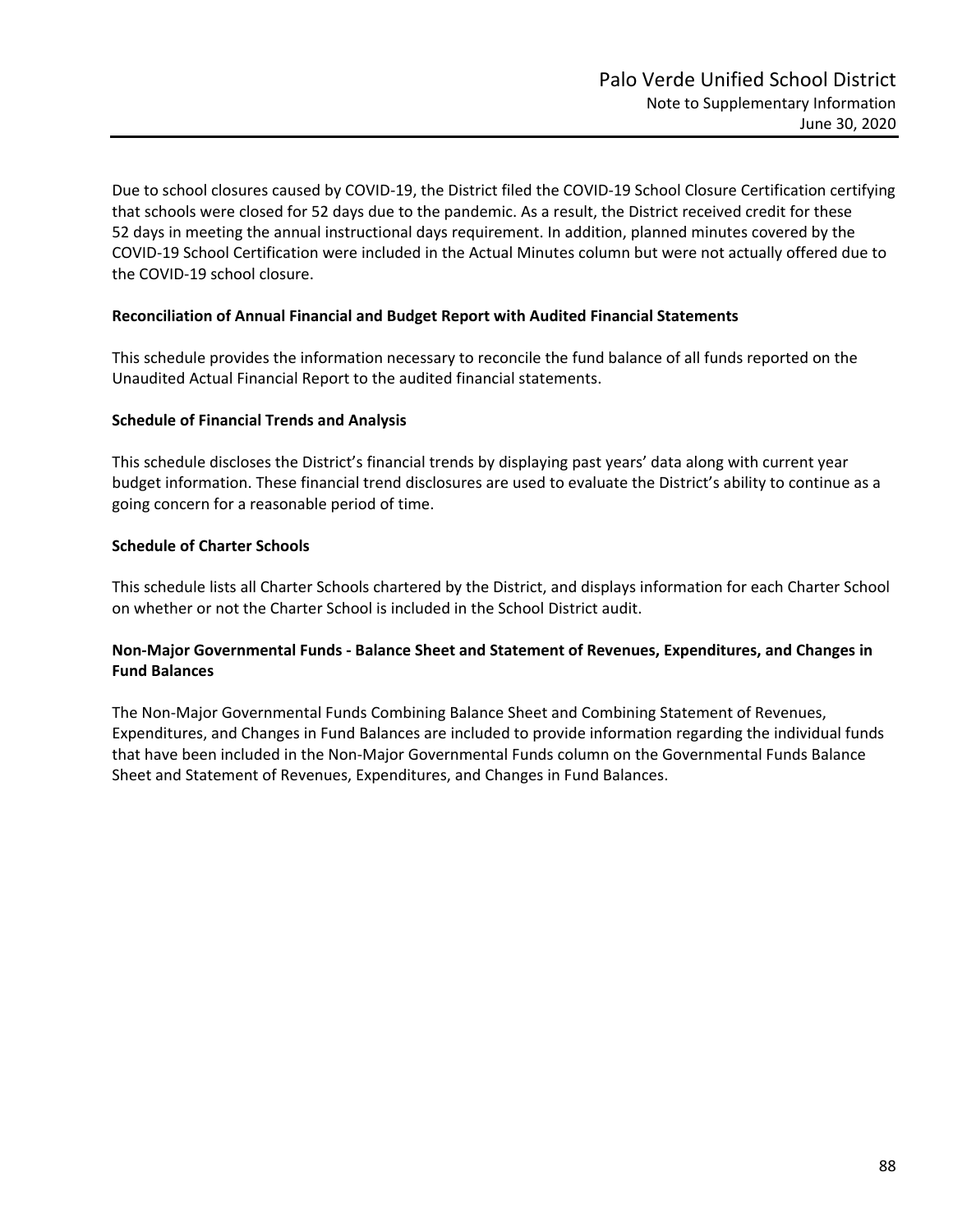

Independent Auditor's Reports June 30, 2020 Palo Verde Unified School District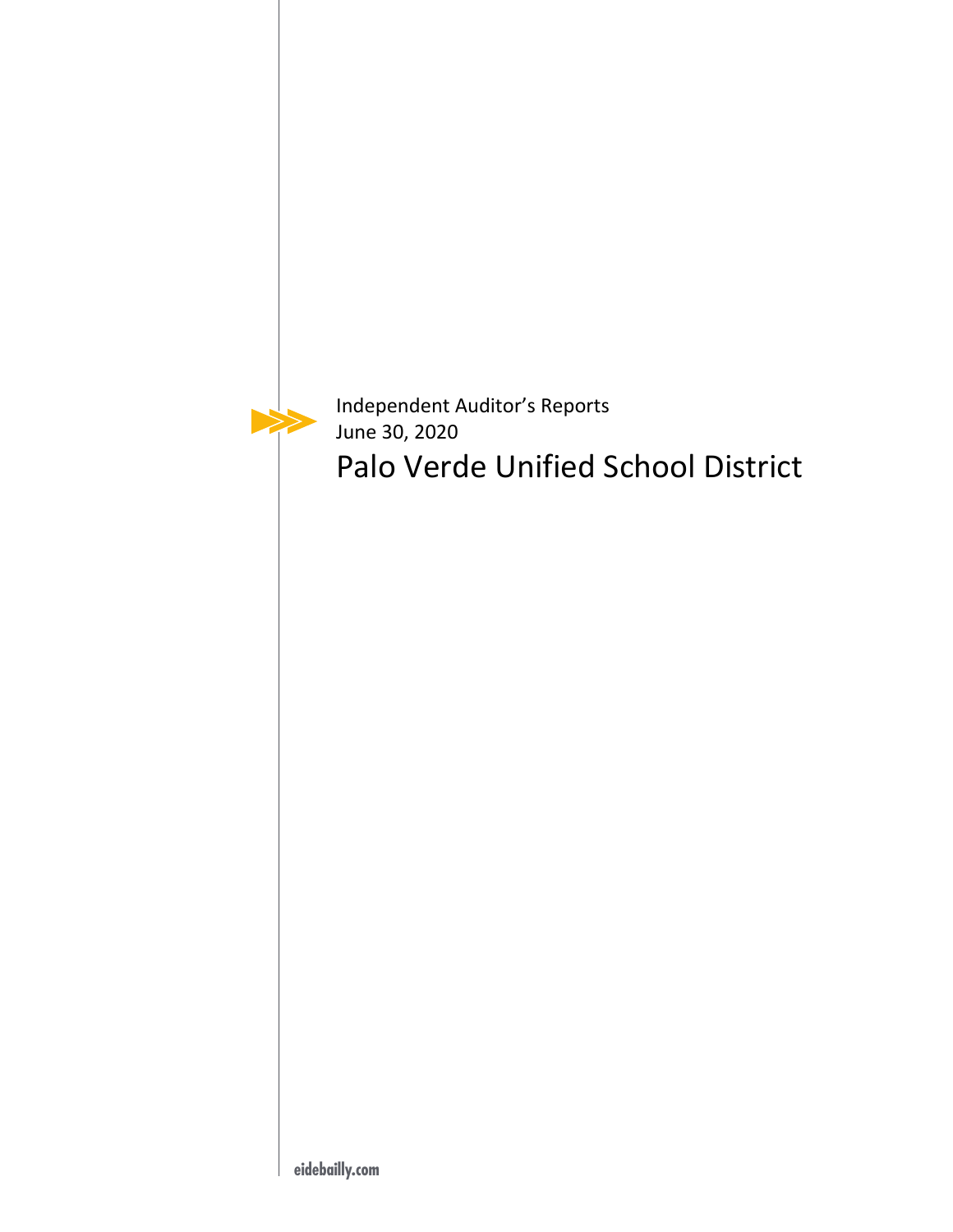

**CPAs & BUSINESS ADVISORS** 

# **Independent Auditor's Report on Internal Control over Financial Reporting and on Compliance and Other Matters Based on an Audit of Financial Statements Performed in Accordance with** *Government Auditing Standards*

To the Board of Directors Palo Verde Unified School District Blythe, California

We have audited, in accordance with auditing standards generally accepted in the United States of America and the standards applicable to financial audits contained in *Government Auditing Standards*, issued by the Comptroller General of the United States, the financial statements of the governmental activities, each major fund, and the aggregate remaining fund information of Palo Verde Unified School District (the District), as of and for the year ended June 30, 2020, and the related notes to the financial statements, which collectively comprise the District's basic financial statements and have issued our report thereon dated November 18, 2020.

#### **Internal Control over Financial Reporting**

In planning and performing our audit of the financial statements, we considered the District's internal control over financial reporting (internal control) as a basis for designing audit procedures that are appropriate in the circumstances for the purpose of expressing our opinions on the financial statements, but not for the purpose of expressing an opinion on the effectiveness of the District's internal control. Accordingly, we do not express an opinion on the effectiveness of the District's internal control.

A *deficiency in internal control* exists when the design or operation of a control does not allow management or employees, in the normal course of performing their assigned functions, to prevent, or detect and correct, misstatements on a timely basis. A *material weakness* is a deficiency, or a combination of deficiencies, in internal control, such that there is a reasonable possibility that a material misstatement of the entity's financial statements will not be prevented, or detected and corrected on a timely basis. A *significant deficiency* is a deficiency, or a combination of deficiencies, in internal control that is less severe than a material weakness, yet important enough to merit attention by those charged with governance.

Our consideration of internal control was for the limited purpose described in the first paragraph of this section and was not designed to identify all deficiencies in internal control that might be material weaknesses or significant deficiencies. Given these limitations, during our audit we did not identify any deficiencies in internal control that we consider to be material weaknesses. However, material weaknesses may exist that have not been identified.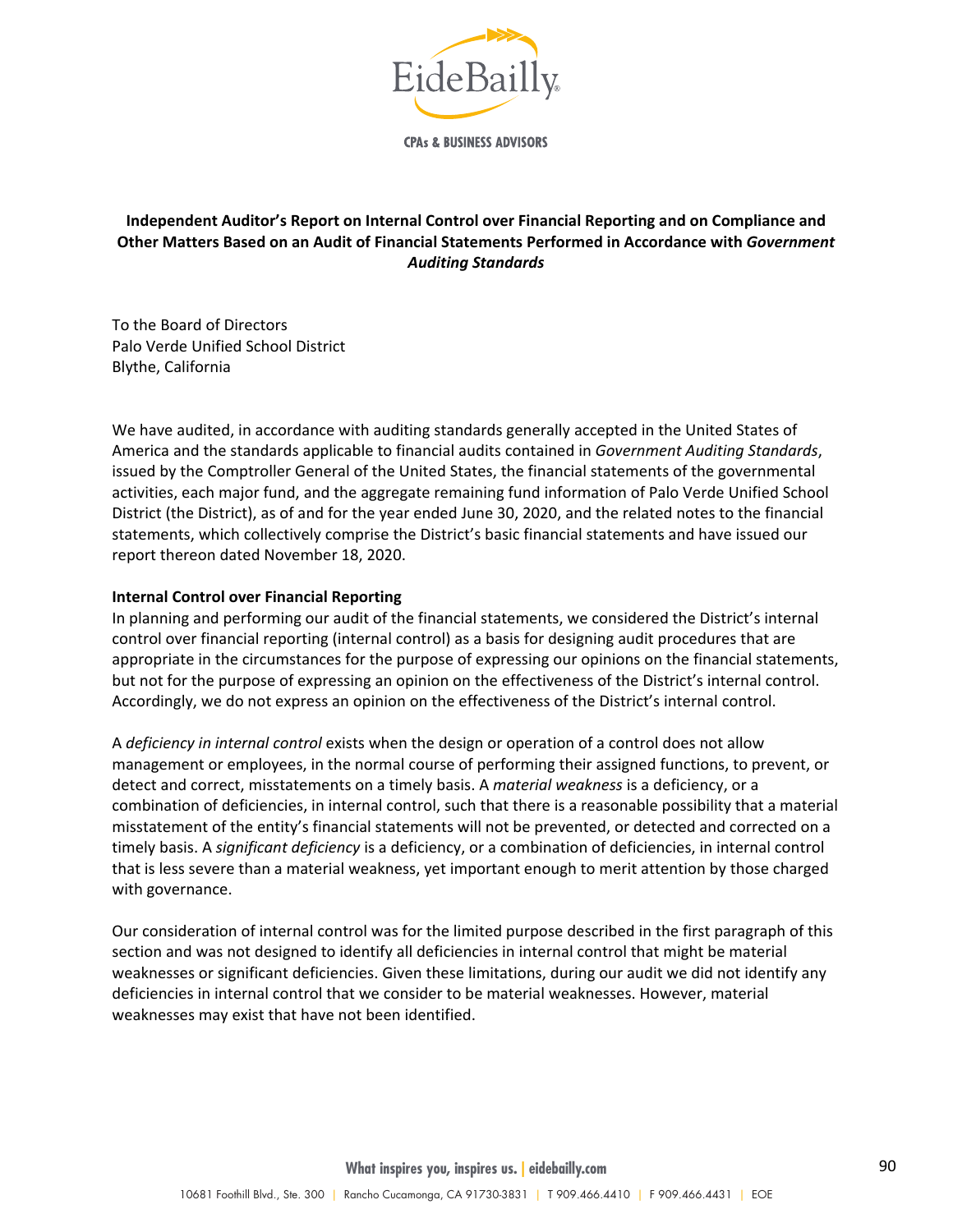#### **Compliance and Other Matters**

As part of obtaining reasonable assurance about whether the District's financial statements are free from material misstatement, we performed tests of its compliance with certain provisions of laws, regulations, contracts, and grant agreements, noncompliance with which could have a direct and material effect on the financial statements. However, providing an opinion on compliance with those provisions was not an objective of our audit, and accordingly, we do not express such an opinion. The results of our tests disclosed no instances of noncompliance or other matters that are required to be reported under *Government Auditing Standards*.

#### **Purpose of this Report**

The purpose of this report is solely to describe the scope of our testing of internal control and compliance and the results of that testing, and not to provide an opinion on the effectiveness of the entity's internal control or on compliance. This report is an integral part of an audit performed in accordance with *Government Auditing Standards* in considering the entity's internal control and compliance. Accordingly, this communication is not suitable for any other purpose.

Gide Sailly LLP

Rancho Cucamonga, California November 18, 2020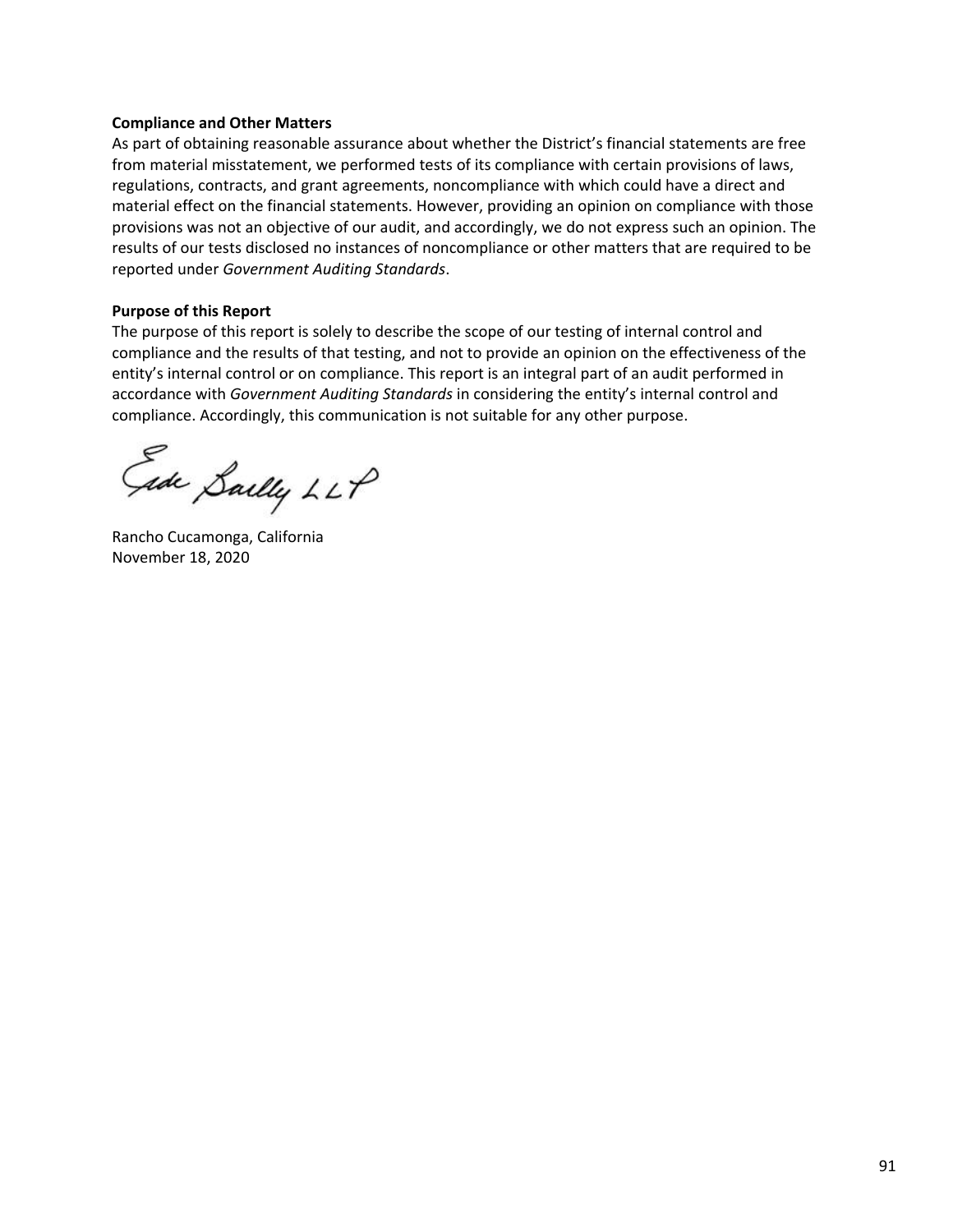

**CPAs & BUSINESS ADVISORS** 

# **Independent Auditor's Report on Compliance for the Major Federal Program; Report on Internal Control Over Compliance Required by the Uniform Guidance**

To the Board of Directors Palo Verde Unified School District Blythe, California

#### **Report on Compliance for the Major Federal Program**

We have audited Palo Verde Unified School District's (the District) compliance with the types of compliance requirements described in the *OMB Compliance Supplement* that could have a direct and material effect on the District's major federal program for the year ended June 30, 2020. The District's major federal program is identified in the summary of auditor's results section of the accompanying schedule of findings and questioned costs.

#### **Management's Responsibility**

Management is responsible for compliance with federal statutes, regulations, and the terms and conditions of its federal awards applicable to its federal programs.

#### **Auditor's Responsibility**

Our responsibility is to express an opinion on compliance for the District's major federal program based on our audit of the types of compliance requirements referred to above. We conducted our audit of compliance in accordance with auditing standards generally accepted in the United States of America; the standards applicable to financial audits contained in *Government Auditing Standards*, issued by the Comptroller General of the United States; and the audit requirements of Title 2 U.S. *Code of Federal Regulations* Part 200, *Uniform Administrative Requirements, Cost Principles, and Audit Requirements for Federal Awards* (Uniform Guidance). Those standards and the Uniform Guidance require that we plan and perform the audit to obtain reasonable assurance about whether noncompliance with the types of compliance requirements referred to above that could have a direct and material effect on a major federal program occurred. An audit includes examining, on a test basis, evidence about the District's compliance with those requirements and performing such other procedures as we considered necessary in the circumstances.

We believe that our audit provides a reasonable basis for our opinion on compliance for the major federal program. However, our audit does not provide a legal determination of the District's compliance.

#### **Opinion on the Major Federal Program**

In our opinion, the District complied, in all material respects, with the types of compliance requirements referred to above that could have a direct and material effect on the major federal program for the year ended June 30, 2020.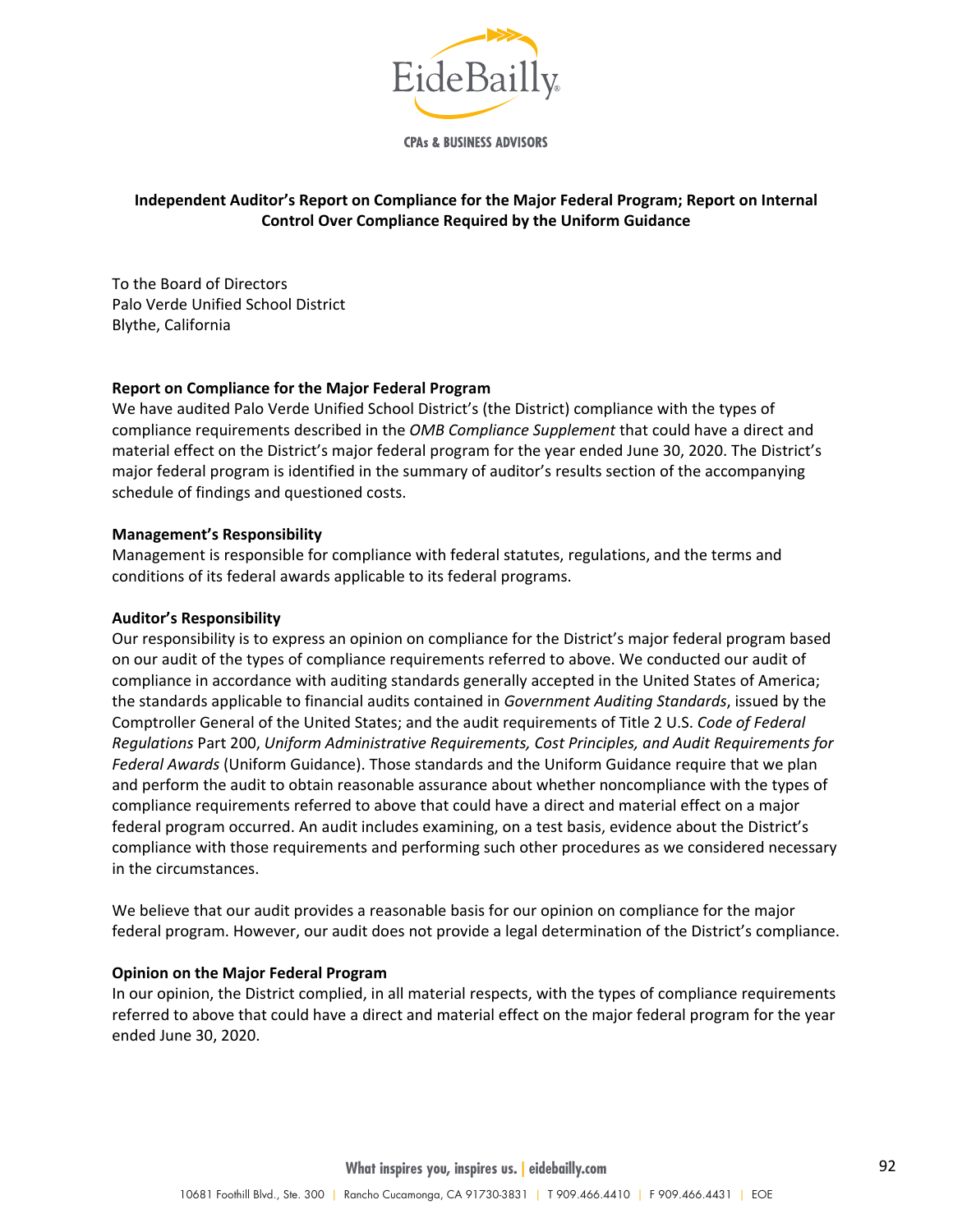#### **Report on Internal Control over Compliance**

Management of the District is responsible for establishing and maintaining effective internal control over compliance with the types of compliance requirements referred to above. In planning and performing our audit of compliance, we considered the District's internal control over compliance with the types of requirements that could have a direct and material effect on the major federal program to determine the auditing procedures that are appropriate in the circumstances for the purpose of expressing an opinion on compliance for the major federal program and to test and report on internal control over compliance in accordance with the Uniform Guidance, but not for the purpose of expressing an opinion on the effectiveness of internal control over compliance. Accordingly, we do not express an opinion on the effectiveness of the District's internal control over compliance.

*A deficiency in internal control over compliance* exists when the design or operation of a control over compliance does not allow management or employees, in the normal course of performing their assigned functions, to prevent, or detect and correct, noncompliance with a type of compliance requirement of a federal program on a timely basis. *A material weakness in internal control over compliance* is a deficiency, or a combination of deficiencies, in internal control over compliance, such that there is a reasonable possibility that material noncompliance with a type of compliance requirement of a federal program will not be prevented, or detected and corrected, on a timely basis. *A significant deficiency in internal control over compliance* is a deficiency, or a combination of deficiencies, in internal control over compliance with a type of compliance requirement of a federal program that is less severe than a material weakness in internal control over compliance, yet important enough to merit attention by those charged with governance.

Our consideration of internal control over compliance was for the limited purpose described in the first paragraph of this section and was not designed to identify all deficiencies in internal control over compliance that might be material weaknesses or significant deficiencies. We did not identify any deficiencies in internal control over compliance that we consider to be material weaknesses. However, material weaknesses may exist that have not been identified.

The purpose of this report on internal control over compliance is solely to describe the scope of our testing of internal control over compliance and the results of that testing based on the requirements of the Uniform Guidance. Accordingly, this report is not suitable for any other purpose.

Gide Sailly LLP

Rancho Cucamonga, California November 18, 2020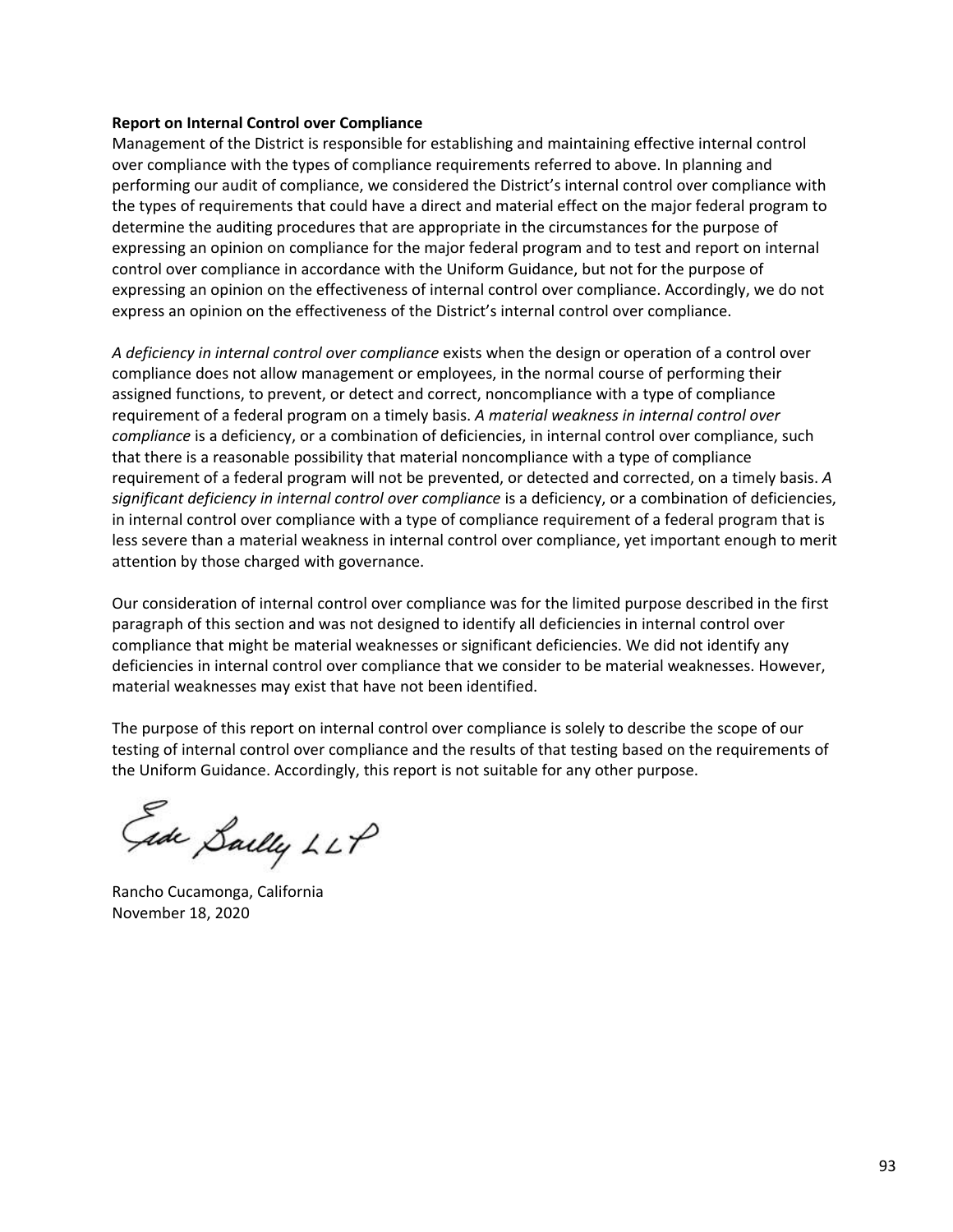

**CPAs & BUSINESS ADVISORS** 

#### **Independent Auditor's Report on State Compliance**

To the Board of Directors Palo Verde Unified School District Blythe, California

#### **Report on State Compliance**

We have audited Palo Verde Unified School District's (the District) compliance with the types of compliance requirements described in the *2019‐2020 Guide for Annual Audits of K‐12 Local Education Agencies and State Compliance Reporting,* applicable to the state laws and regulations listed in the table below for the year ended June 30, 2020.

#### *Management's Responsibility*

Management is responsible for compliance with the state laws and regulations as identified in the table below.

#### *Auditor's Responsibility*

Our responsibility is to express an opinion on the District's compliance with state laws and regulations based on our audit of the types of compliance requirements referred to below. We conducted our audit in accordance with auditing standards generally accepted in the United States of America; the standards applicable to financial audits contained in *Government Auditing Standards*, issued by the Comptroller General of the United States; and the audit requirements of the *2019‐2020 Guide for Annual Audits of K‐12 Local Education Agencies and State Compliance Reporting*. Those standards require that we plan and perform the audit to obtain reasonable assurance about whether noncompliance with the compliance requirements listed below has occurred. An audit includes examining, on a test basis, evidence about the District's compliance with those requirements and performing such other procedures as we considered necessary in the circumstances.

We believe that our audit provides a reasonable basis for our opinion on state compliance. However, our audit does not provide a legal determination of the District's compliance.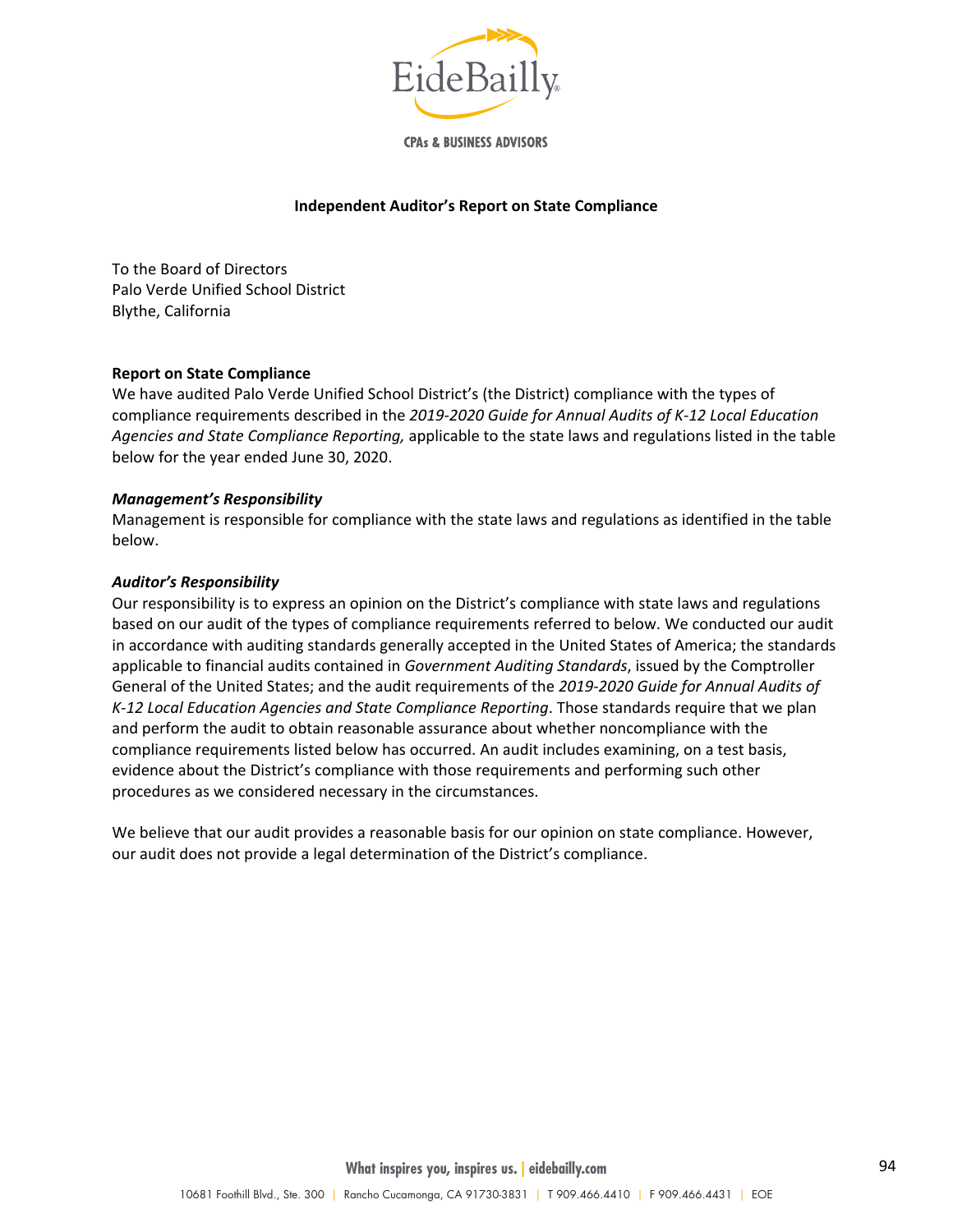# *Compliance Requirements Tested*

In connection with the audit referred to above, we selected and tested transactions and records to determine the District's compliance with laws and regulations applicable to the following items:

|                                                                                                           | Procedures    |
|-----------------------------------------------------------------------------------------------------------|---------------|
|                                                                                                           | Performed     |
| LOCAL EDUCATION AGENCIES OTHER THAN CHARTER SCHOOLS                                                       |               |
| Attendance                                                                                                | Yes           |
| <b>Teacher Certification and Misassignments</b>                                                           | Yes           |
| Kindergarten Continuance                                                                                  | Yes           |
| Independent Study                                                                                         | No, see below |
| <b>Instructional Time</b>                                                                                 | Yes           |
| <b>Instructional Materials</b>                                                                            | Yes           |
| Ratios of Administrative Employees to Teachers                                                            | Yes           |
| <b>Classroom Teacher Salaries</b>                                                                         | Yes           |
| Early Retirement Incentive                                                                                | No, see below |
| <b>Gann Limit Calculation</b>                                                                             | Yes           |
| School Accountability Report Card                                                                         | Yes           |
| Juvenile Court Schools                                                                                    | No, see below |
| Middle or Early College High Schools                                                                      | No, see below |
| K-3 Grade Span Adjustment                                                                                 | Yes           |
| <b>Transportation Maintenance of Effort</b>                                                               | Yes           |
| Apprenticeship: Related and Supplemental Instruction                                                      | No, see below |
| Comprehensive School Safety Plan                                                                          | Yes           |
| <b>District of Choice</b>                                                                                 | No, see below |
|                                                                                                           |               |
| SCHOOL DISTRICTS, COUNTY OFFICES OF EDUCATION, AND CHARTER                                                |               |
| <b>SCHOOLS</b>                                                                                            |               |
| California Clean Energy Jobs Act                                                                          | Yes           |
| After/Before School Education and Safety Program:                                                         |               |
| <b>General Requirements</b>                                                                               | Yes           |
| After School                                                                                              | Yes           |
| <b>Before School</b>                                                                                      | No, see below |
| Proper Expenditure of Education Protection Account Funds                                                  | Yes           |
| Unduplicated Local Control Funding Formula Pupil Counts                                                   | Yes           |
| Local Control Accountability Plan                                                                         | Yes           |
| Independent Study - Course Based                                                                          | No, see below |
| <b>CHARTER SCHOOLS</b>                                                                                    |               |
| Attendance                                                                                                | No, see below |
| Mode of Instruction                                                                                       | No, see below |
|                                                                                                           |               |
| Nonclassroom-Based Instruction/Independent Study for Charter Schools                                      | No, see below |
| Determination of Funding for Nonclassroom-Based Instruction<br>Annual Instruction Minutes Classroom-Based | No, see below |
|                                                                                                           | No, see below |
| <b>Charter School Facility Grant Program</b>                                                              | No, see below |
| <b>Continuation Education</b>                                                                             | No, see below |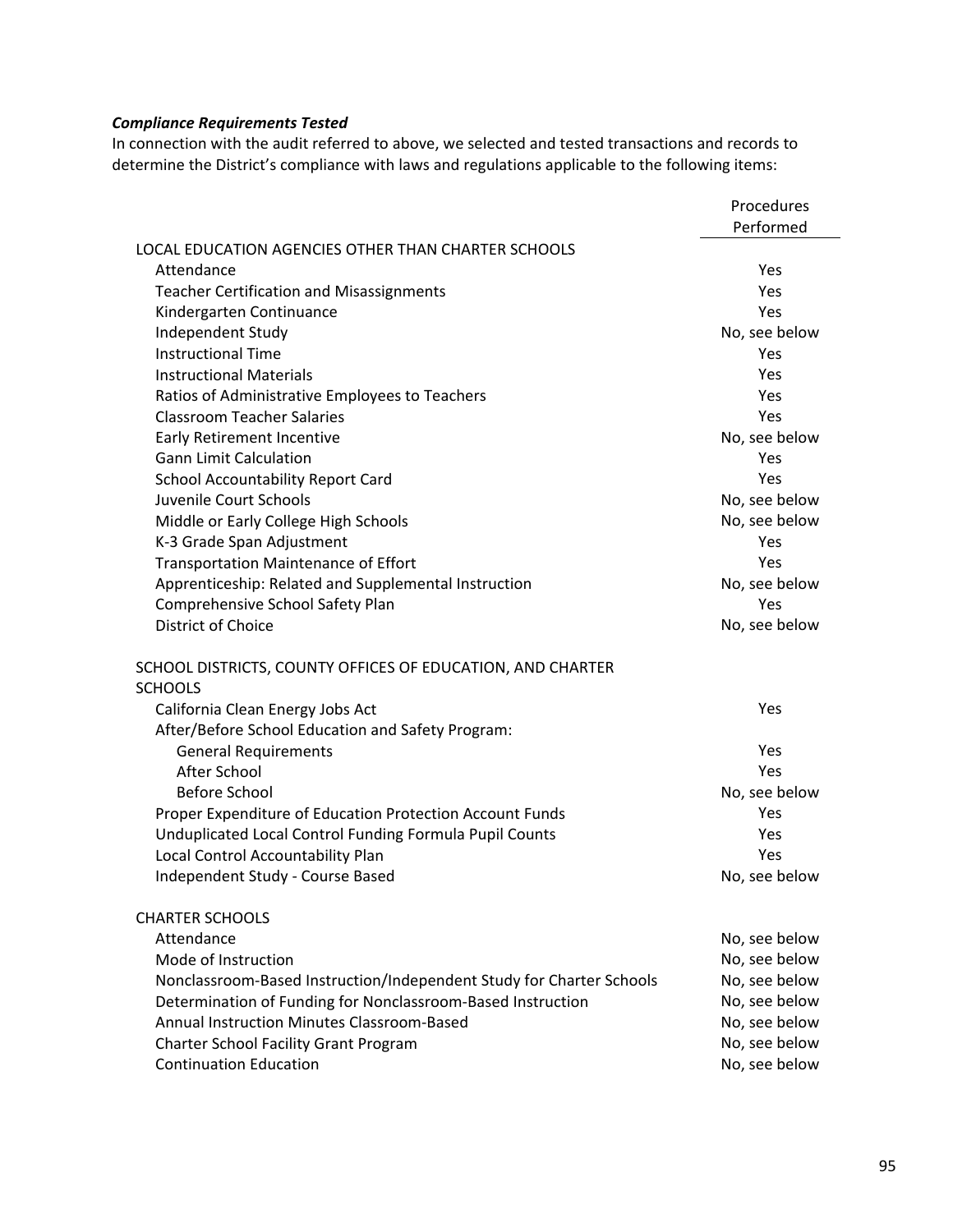We did not perform procedures for Independent Study because the independent study ADA was under the level that requires testing.

The District did not offer an Early Retirement Incentive Program during the current year; therefore, we did not perform procedures related to the Early Retirement Incentive Program.

The District does not have any Juvenile Court Schools; therefore, we did not perform procedures related to Juvenile Court Schools.

The District does not have any Middle or Early College High Schools; therefore, we did not perform procedures related to Middle or Early College High Schools.

We did not perform Apprenticeship: Related and Supplemental Instruction procedures because the program is not offered by the District.

We did not perform District of Choice procedures because the program is not offered by the District.

The District does not offer a Before School Education and Safety Program; therefore, we did not perform procedures related to the Before School Education and Safety Program.

The District does not offer an Independent Study ‐ Course Based program; therefore, we did not perform any procedures related to the Independent Study ‐ Course Based Program.

The Charter School is independent of the District; therefore, we did not perform any procedures related to charter schools.

#### *Unmodified Opinion*

In our opinion, Palo Verde Unified School District complied with the laws and regulations of the state programs referred to above for the year ended June 30, 2020.

The purpose of this report on state compliance is solely to describe the results of our testing based on the requirements of the *2019‐2020 Guide for Annual Audits of K‐12 Local Education Agencies and State Compliance Reporting*. Accordingly, this report is not suitable for any other purpose.

Gide Sailly LLP

Rancho Cucamonga, California November 18, 2020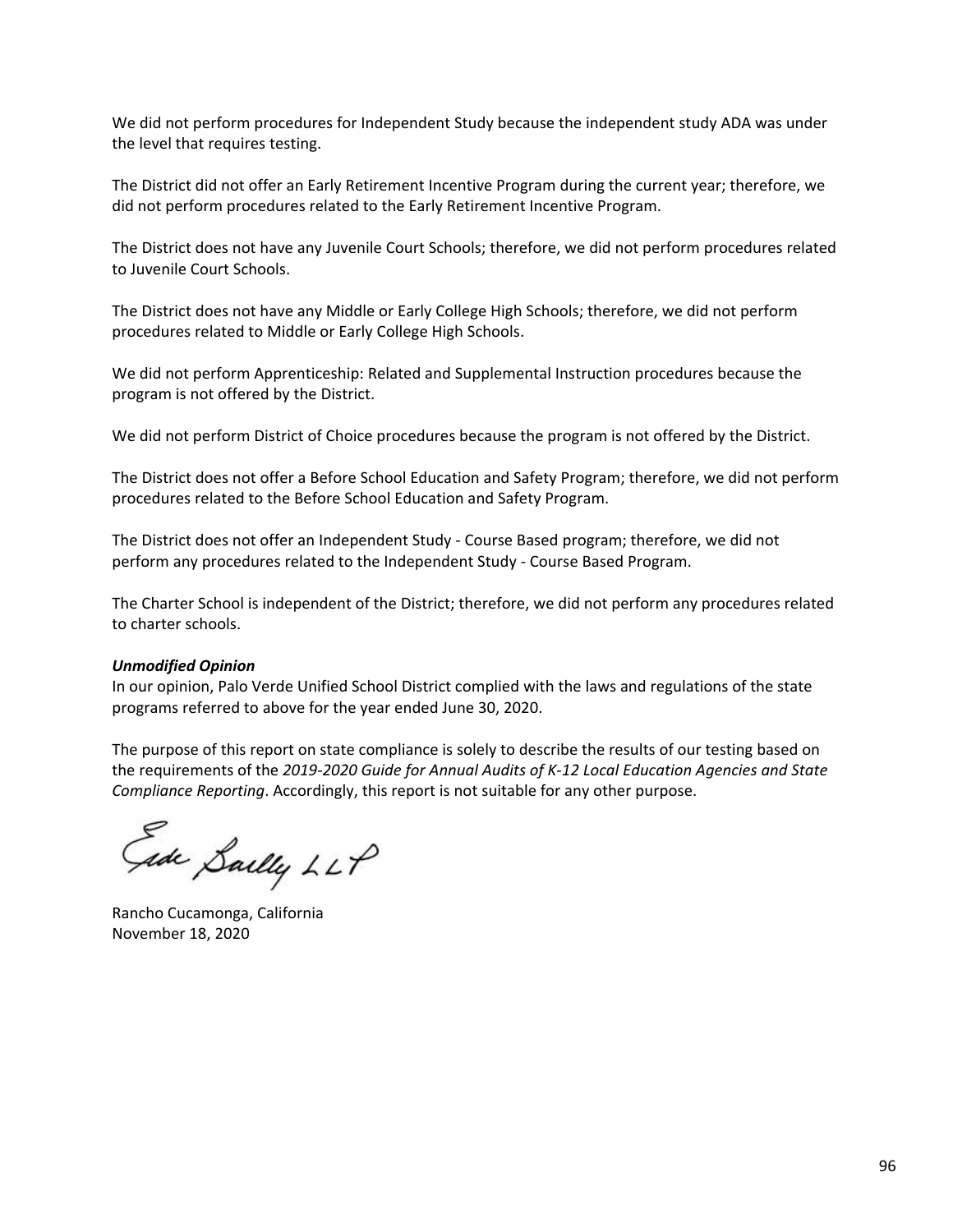# **FINANCIAL STATEMENTS**

| Type of auditor's report issued                                                                                                    | Unmodified         |  |  |  |
|------------------------------------------------------------------------------------------------------------------------------------|--------------------|--|--|--|
| Internal control over financial reporting:<br>Material weaknesses identified<br>Significant deficiencies identified not considered | No                 |  |  |  |
| to be material weaknesses                                                                                                          | None Reported      |  |  |  |
| Noncompliance material to financial statements noted?                                                                              | No                 |  |  |  |
| <b>FEDERAL AWARDS</b>                                                                                                              |                    |  |  |  |
| Internal control over major program:<br>Material weaknesses identified<br>Significant deficiencies identified not considered       | No                 |  |  |  |
| to be material weaknesses                                                                                                          | None Reported      |  |  |  |
| Type of auditor's report issued on compliance<br>for major programs:                                                               | Unmodified         |  |  |  |
| Any audit findings disclosed that are required to be reported<br>in accordance with Uniform Guidance 2 CFR 200.516:                | No                 |  |  |  |
| Identification of major programs:                                                                                                  |                    |  |  |  |
| Name of Federal Program or Cluster                                                                                                 | <b>CFDA Number</b> |  |  |  |
| <b>Head Start</b>                                                                                                                  | 93.600             |  |  |  |
| Dollar threshold used to distinguish between type A<br>and type B programs:                                                        | \$750,000          |  |  |  |
| Auditee qualified as low-risk auditee?                                                                                             | Yes                |  |  |  |
| <b>STATE COMPLIANCE</b>                                                                                                            |                    |  |  |  |
| Type of auditor's report issued on compliance<br>for programs:                                                                     | Unmodified         |  |  |  |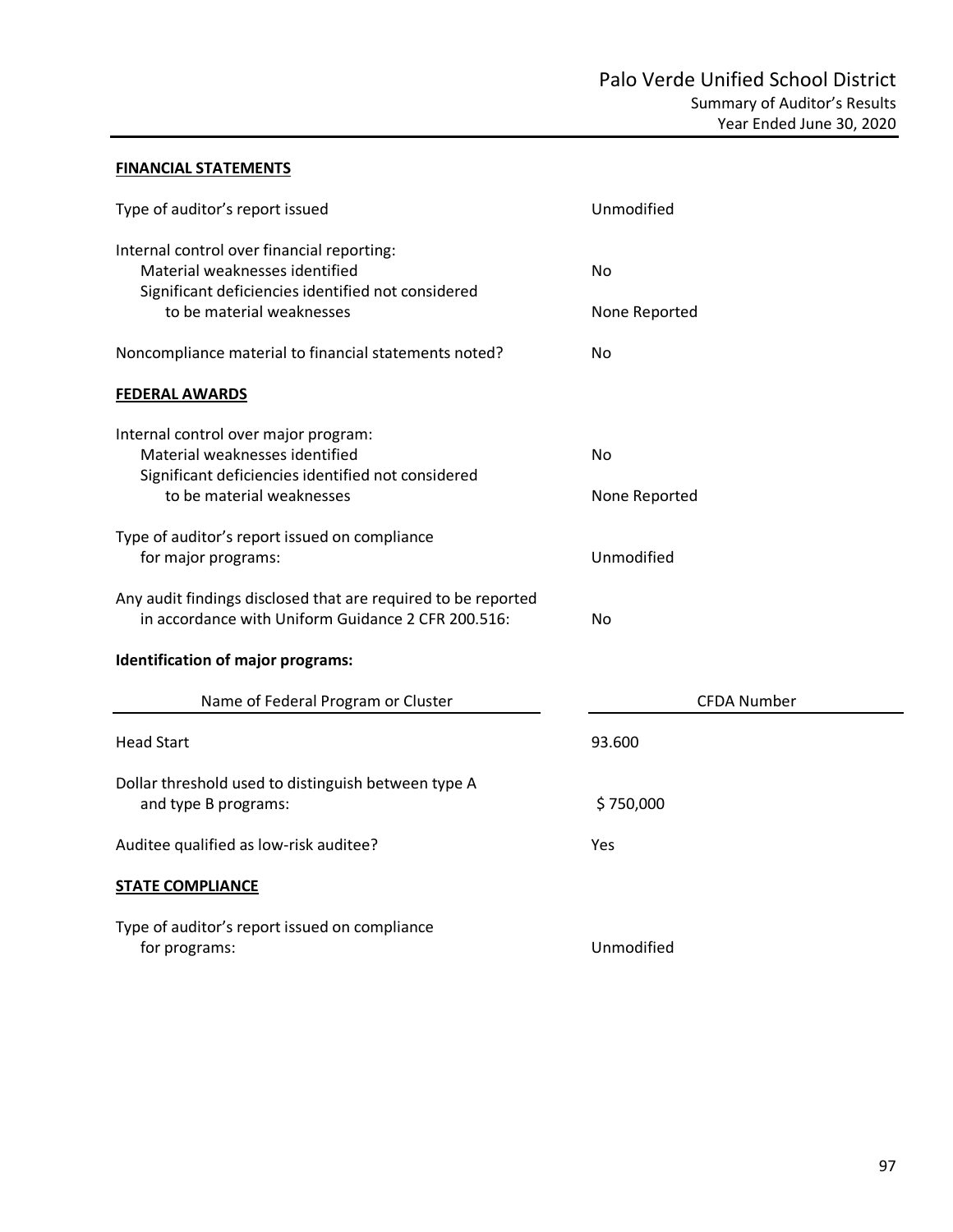None reported.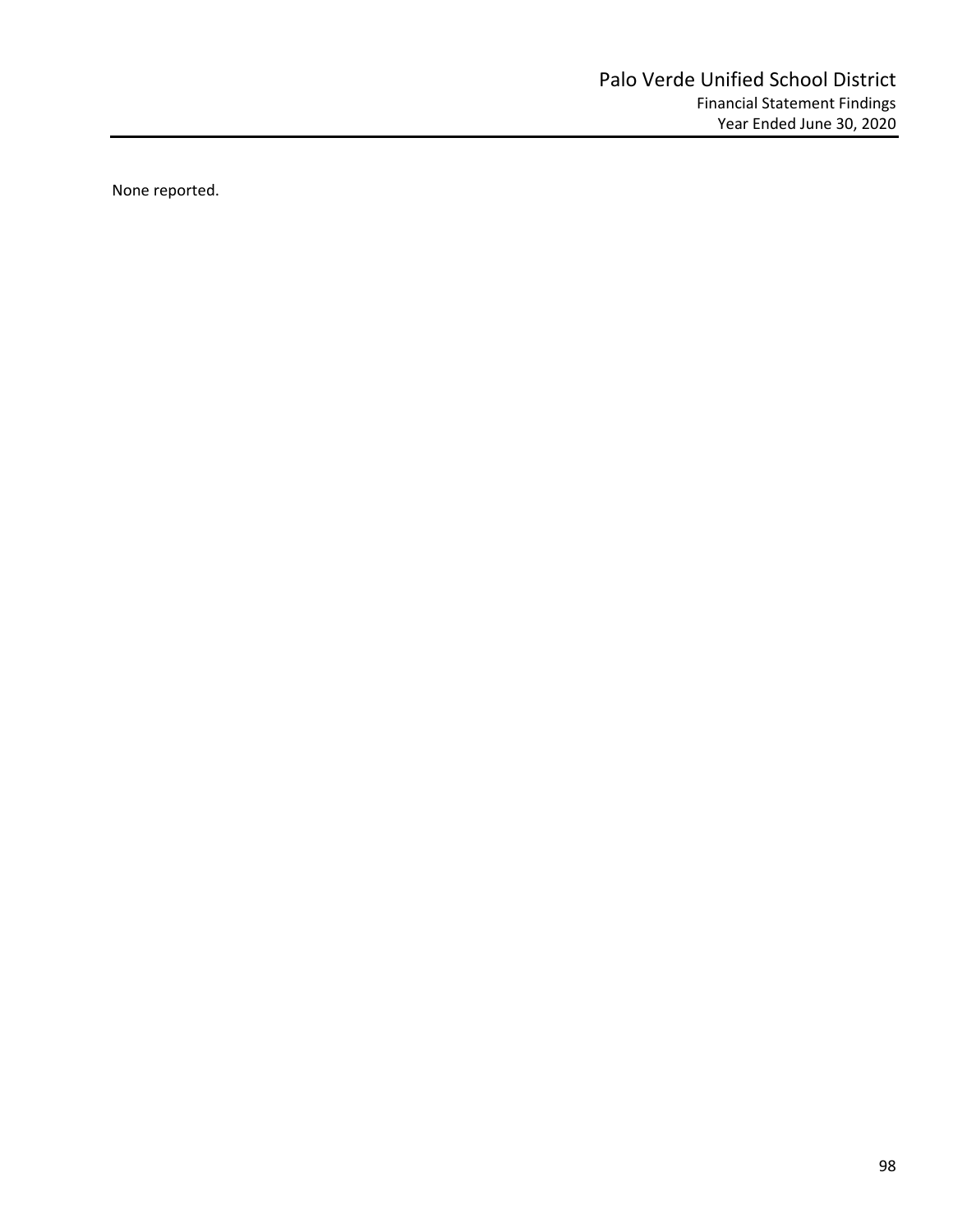None reported.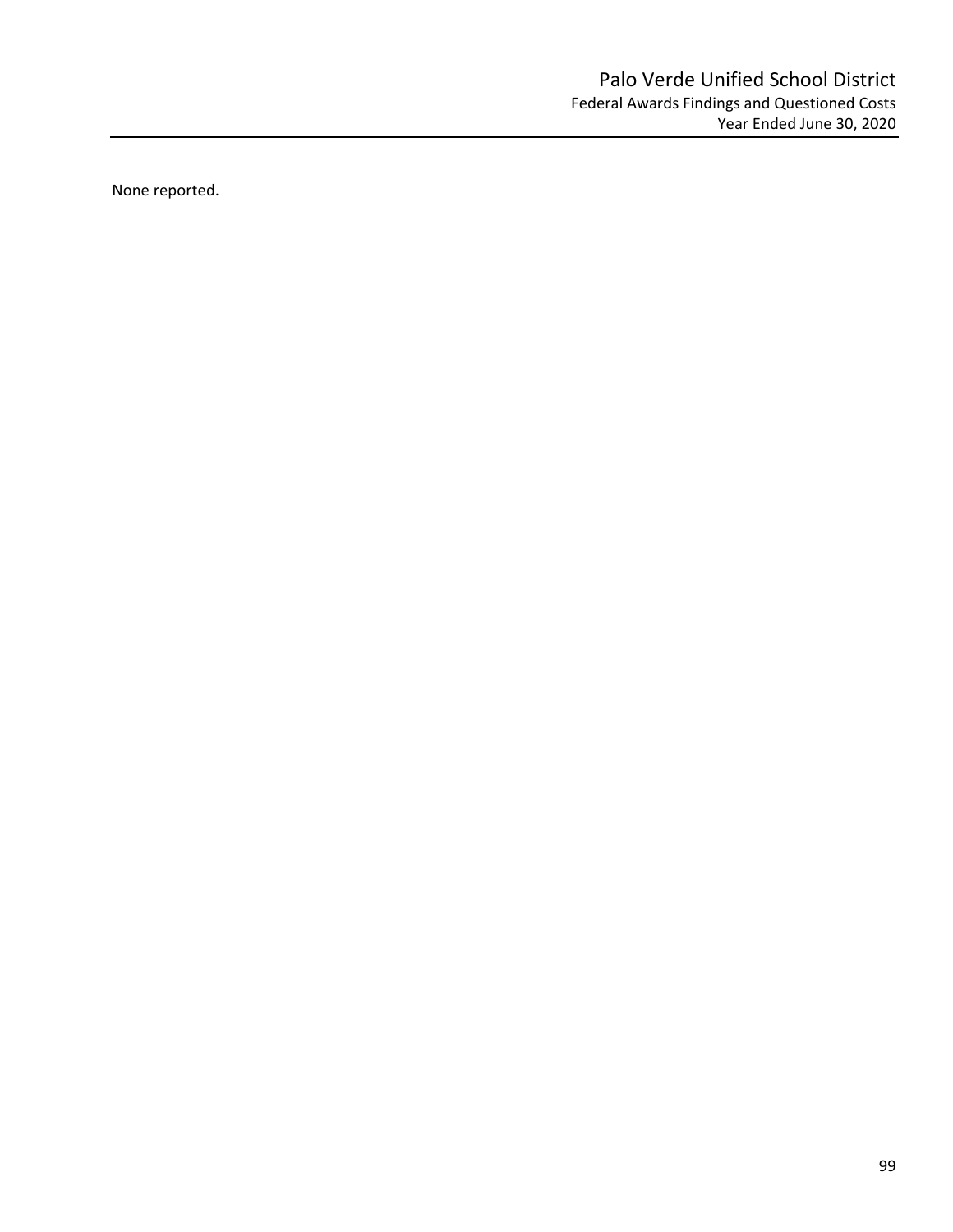None reported.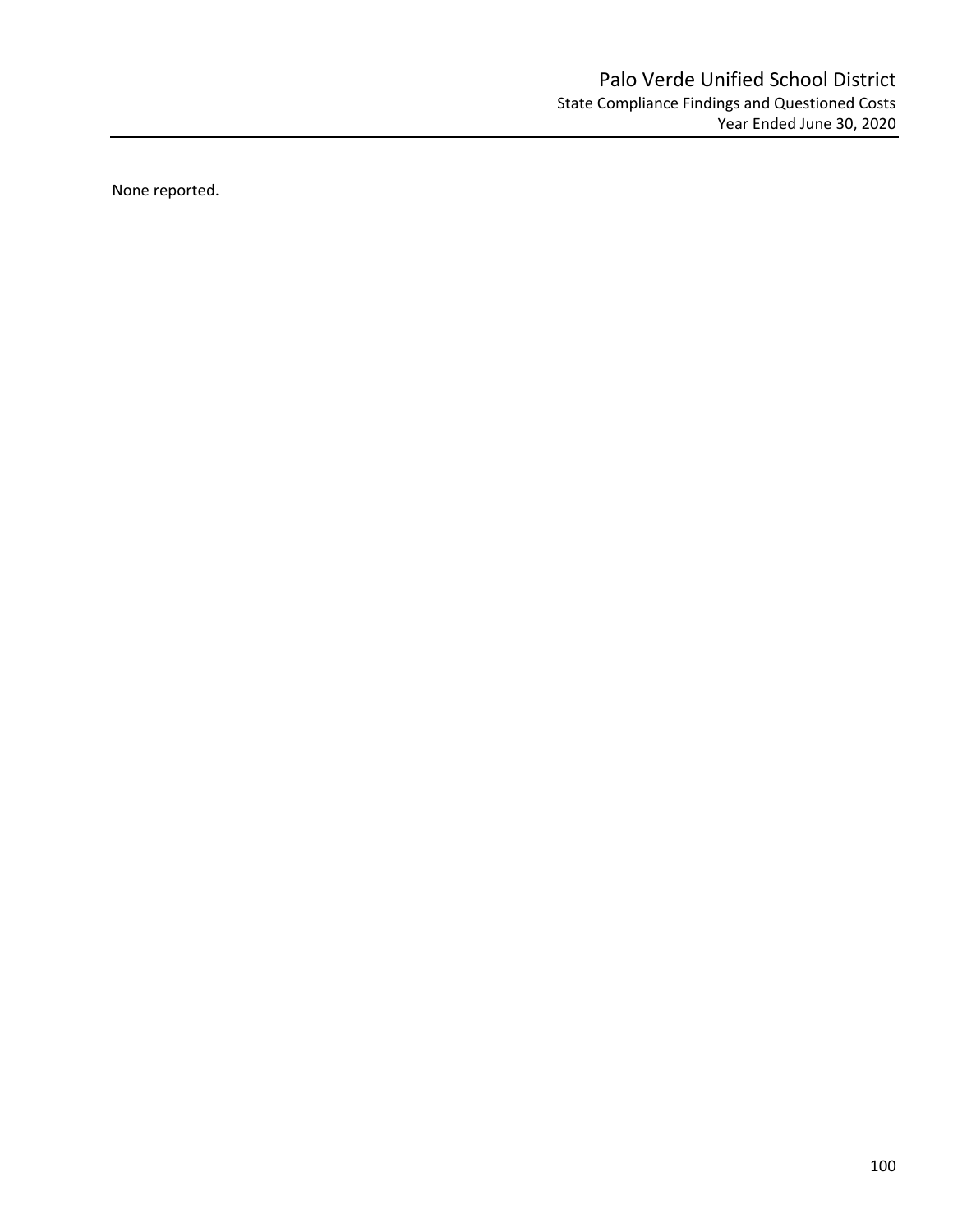Except as specified in previous sections of this report, summarized below is the current status of all audit findings reported in the prior year's schedule of financial statement findings.

#### **Financial Statement Finding**

#### 2019‐001 30000 – Financial Statement Preparation and Audit Adjustments

#### Criteria

 Management should have an internal control system in place designed to provide for the preparation of the financial statements being audited. This includes proper reporting on a modified accrual basis of accounting and the ability to convert the trial balance from modified accrual to full accrual under the requirements of the Governmental Accounting Standards Board (GASB). It also includes the ability to prepare the required footnote disclosures by GASB.

### Condition

 Communicating Internal Control Related Matters Identified in an Audit defines a material weakness and significant deficiency. According to these definitions, an internal control system design must include elements to accurately prepare financial statements without adjustments by the auditor. As auditors, we were requested to assist management in the preparation of the financial statements from the trial balances. This preparation included certain accrual closing entries, government–wide reporting conversion entries and footnotes.

#### Questioned costs

There is not questioned costs identified with the condition note.

#### Context

 Accruals related to accrued liabilities were not recorded and accounted for accurately as of year‐end.

#### Effect

 The auditor proposed certain accrual closing entries, government–wide reporting conversion entries and prepared the footnotes and reported financial data in accordance with generally accepted accounting principles to address the year end adjustment.

### Cause

 The size of the business office and limited resources made it difficult to implement this level of internal control.

Repeat Finding: No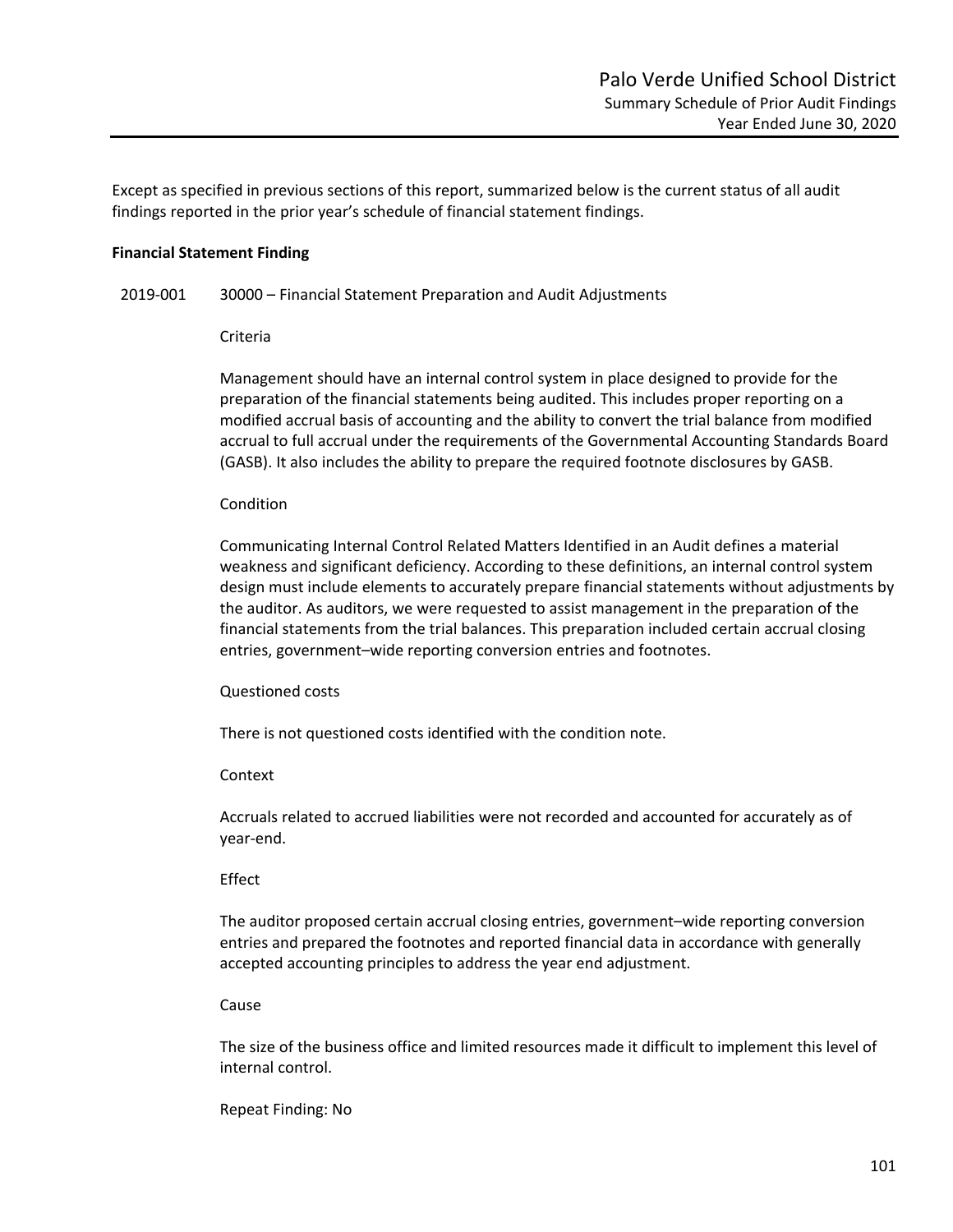Recommendation

 Management and those charged with governance should implement a control system which allows for the monitoring of accruals and the related disclosure and consider whether to accept the degree of risk associated with this condition because of cost or other considerations.

Current Status

Implemented.

### **State Compliance Finding**

## 2019‐002 Code

40000 – Unduplicated Local Control Funding Formula Pupil Counts

Criteria or Specific Requirements

California *Education Code* Section 42238.02(b)(4) states school districts should revise their submitted data on English learners, foster youth, and free or reduced-price meal eligible pupil counts to ensure the accuracy of data reflected in the California Longitudinal Pupil Achievement Data System (CALPADS).

### Condition

The Unduplicated Local Control Funding Formula (LCFF) Pupil Counts submitted to the California Department of Education was inaccurate. It appears that the District inaccurately reported 49 students as having designation of free or reduced on the "1.18 – FRPM/English Learner/Foster Youth – Student List" report.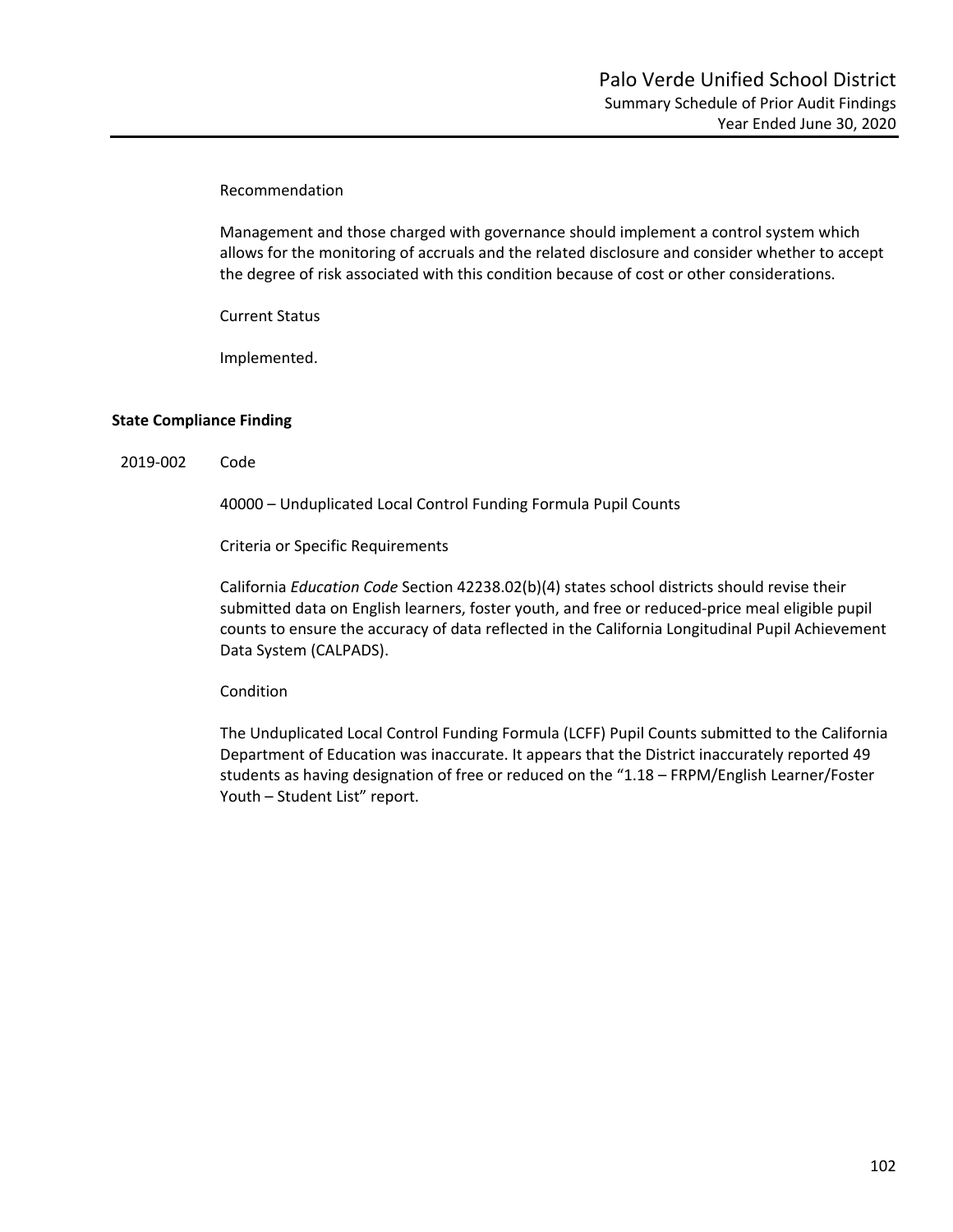### Questioned Costs

The District over claimed the total eligible pupils by 49, resulting in a decrease of approximately \$113,015 in Local Control Funding Formula (LCFF) funding.

#### Context

The condition was identified as a result of selecting a sample of students from (the "1.18 – FRPM/English Learner/Foster Youth – Student List" CALPADS report in accordance with the 2017‐2018 Guide for Annual Audits of K‐12 Local Education Agencies and State Compliance Reporting, Section) 19489(a)(1).

The initial sample of FRPM only students was selected from three school sites, which resulted in exceptions noted for one of these sites. For 60 students selected, three had their status changed to paid after the verification process had been performed by the Nutrition Services Department. The auditor requested that the District identify all remaining students who had their status changed to paid due to the verification process. The District's review of all remaining students resulted in total of 49 students identified that were incorrectly designated as having free or reduced status on the "1.18 – FRPM/English Learner/Foster Youth – Student List" report.

## Effect

As a result of our testing, it appears that the District did not properly update the  $1.18 -$ FRPM/English Learner/Foster Youth – Student List" CALPADS report to align the reporting with the most current free and reduced eligibility information from the District's Nutrition Services Department. The following schedule identifies the exceptions District-wide.

|                         | Unduplicated   |               | <b>Adjusted Total</b> | Total      |
|-------------------------|----------------|---------------|-----------------------|------------|
|                         | FRPM/EL/Foster | Adjustment by | Unduplicated          | Adjusted   |
| <b>Total Enrollment</b> | Youth Total    | Auditor       | <b>Pupil Count</b>    | Enrollment |
| 9,080                   | 6,873          | (49)          | 6,824                 | 9,080      |

### Cause

The primary cause for inaccurate reporting of FRPM students appears to be early upload of verification data into CalPADS. The Nutrition Department finished verification in mid‐November but the upload of changes in statuses due to verification was completed at the end of October.

Repeat Finding: No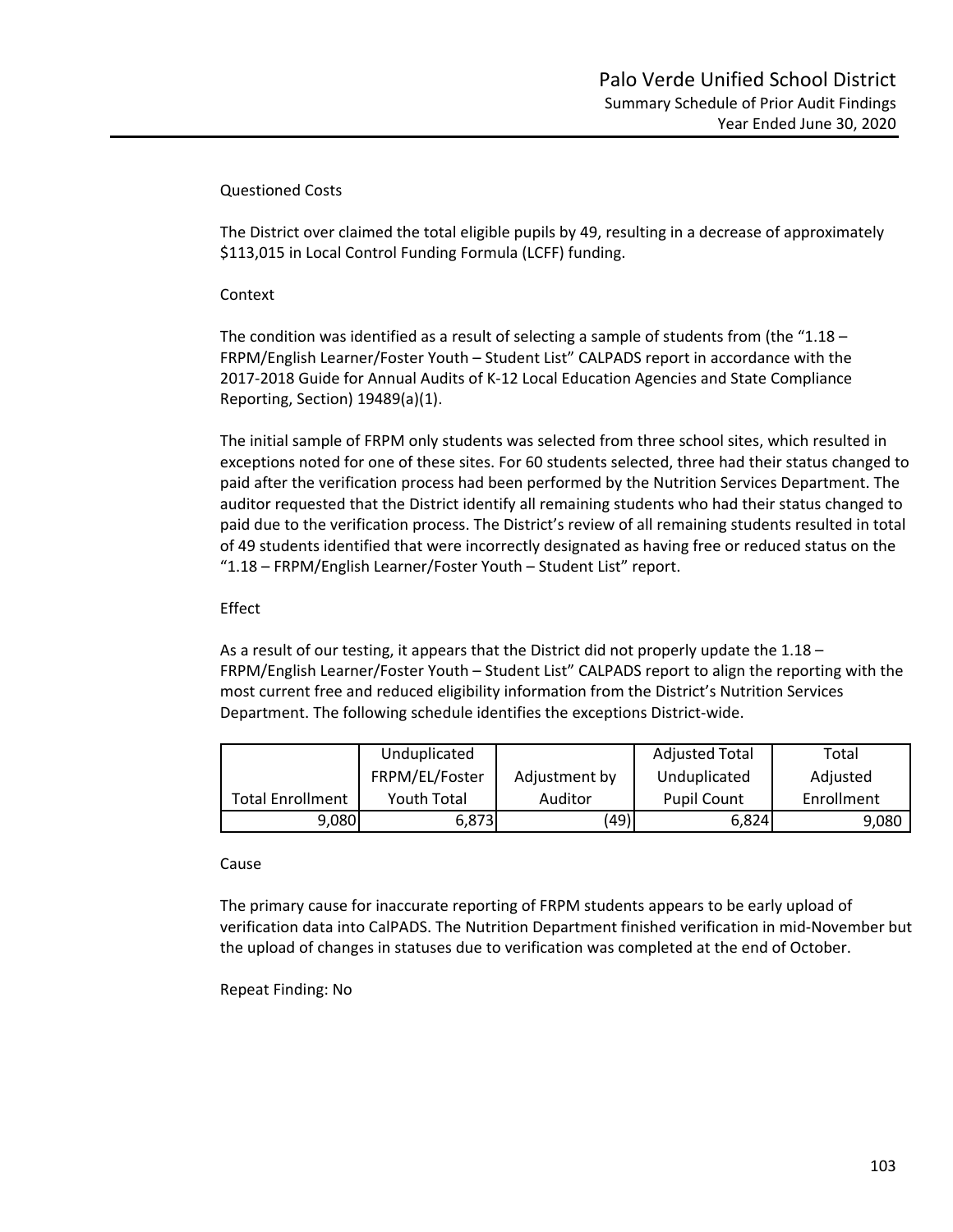Recommendation

The District should emphasize the importance of completing Form 1.18 accurately, which would include ensuring that all changes are accurately and timely updated based on new eligibility documentation received. In addition, the District should identify and evaluate key CALPADS calendar dates to ensure that appropriate and necessary measure are taking place to ensure that CALPADS information is being updated.

Current Status

Implemented.